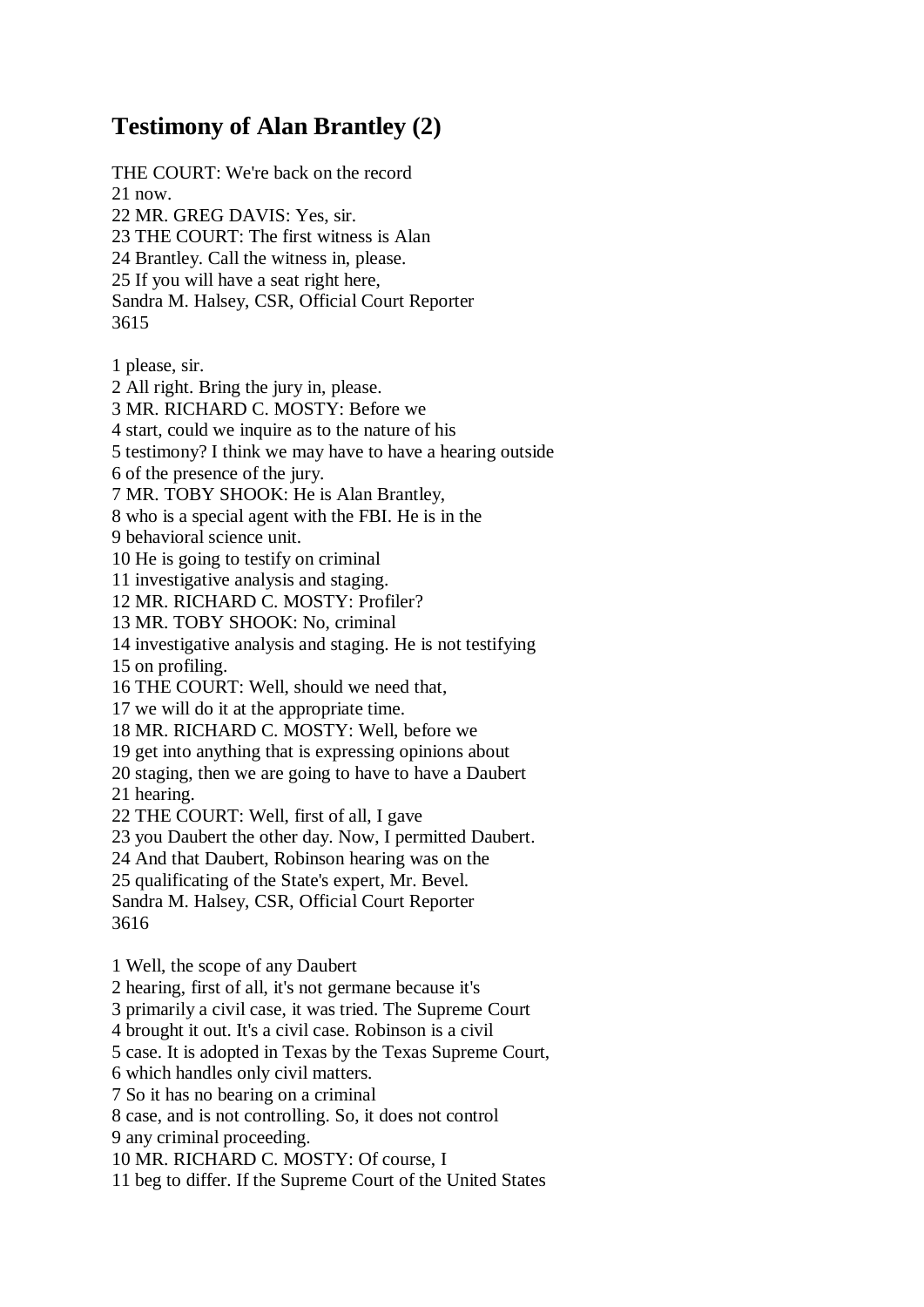12 sets a standard of expert testimony in a civil case, then 13 you know for a fact, that that standard is going to be 14 equally applied in a criminal case, where the burden of 15 proof and the presumption of innocence and the 16 constitutional rights of an accused come into play. 17 So, I don't -- there is no sense in 18 arguing with the Court about that, but we do have to make 19 our record because we disagree with the Court, and we 20 want to make sure that any Daubert objection is 21 preserved. 22 THE COURT: Well, I will deny the 23 hearing now. Any error will be preserved by that ruling. 24 MR. RICHARD C. MOSTY: And that 25 continues on, that is running -- Sandra M. Halsey, CSR, Official Court Reporter 3617 1 THE COURT: Oh, yes, you will have a 2 running objection. 3 MR. RICHARD C. MOSTY: That is 4 actually a denial of even the right to a hearing to

5 determine what this witness is going to testify about, is

6 what you have denied us?

7 THE COURT: Well, if you want to have

8 the hearing itself, that is fine, we will do the hearing.

9 MR. TOBY L. SHOOK: Well, Judge, if he

10 wants to have a 705 hearing, that is how you do it under 11 the Rules.

12 THE COURT: A 705 is the correct way

13 to do it under the Rules. We are not going to have

14 another Daubert hearing like that --

15 MR. TOBY L. SHOOK: That is just to

16 inquire into his opinions and underlying data.

17 THE COURT: -- because we have already

18 been through that, and that doesn't control down here.

19 MR. RICHARD C. MOSTY: 705 doesn't

20 control in Kerr County?

21 THE COURT: 705 does, and we can get

22 on that kind of hearing.

23 These proceedings are being held

24 outside of the presence of the jury, and all parties in

25 the trial are present.

Sandra M. Halsey, CSR, Official Court Reporter 3618

1 Tell the jury they can be seated in

2 the jury room for a few minutes.

3 Raise your right hand. Do you

4 solemnly swear or affirm that the testimony that you are

5 about to give will be the truth, the whole truth, and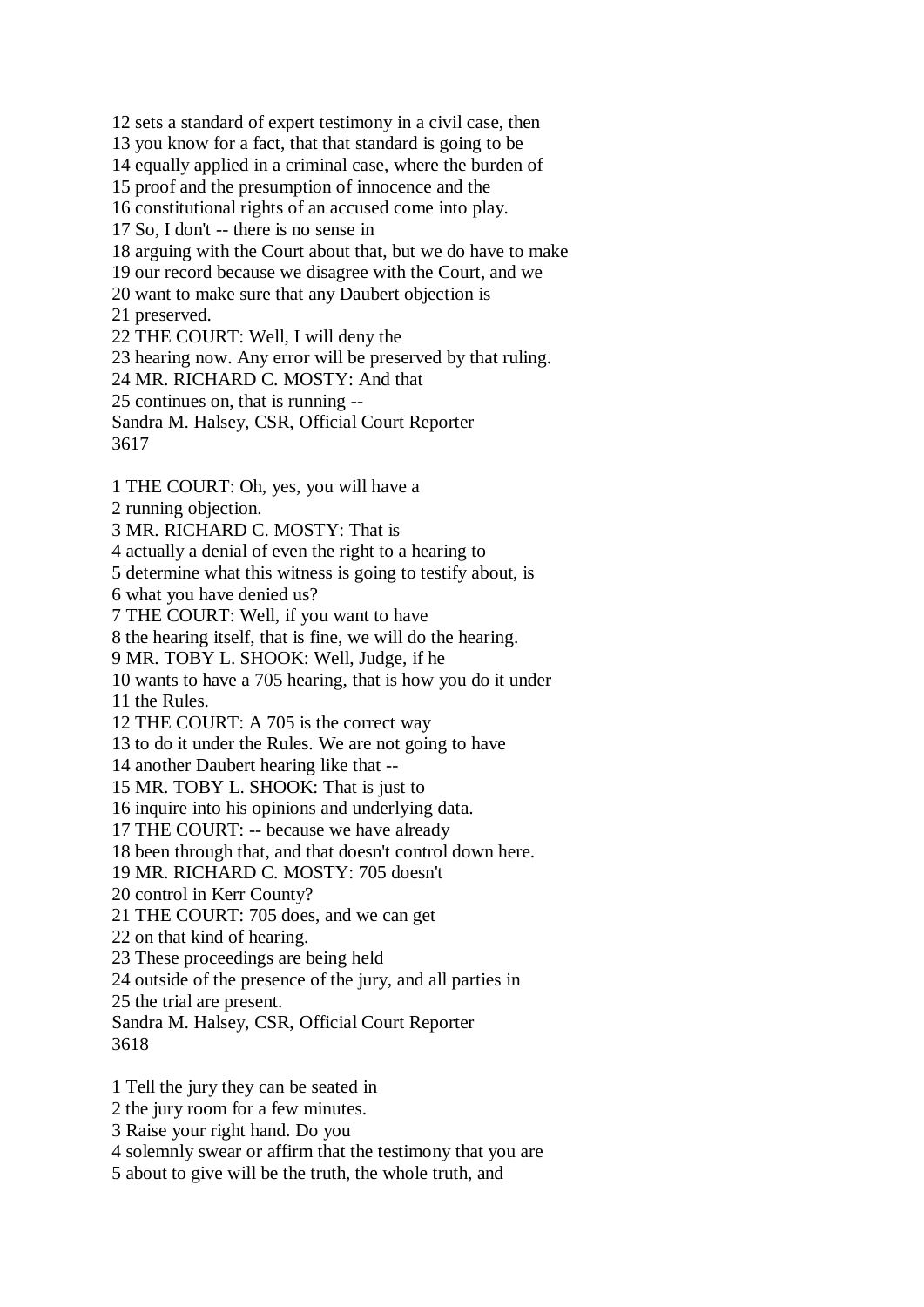6 nothing but the truth so help you God? 7 THE WITNESS: I do. 8 9 (Whereupon, the witness 10 Was duly sworn by the 11 Court, to speak the truth, 12 The whole truth and 13 Nothing but the truth, 14 After which, the 15 Proceedings were 16 Resumed as follows:) 17 18 THE COURT: You are under the Rule of 19 Evidence, which simply means when you are not testifying, 20 you have to remain outside the courtroom. 21 Don't talk about your testimony to 22 anybody who has testified, in other words, don't compare 23 it. You may talk to the attorneys for either side. 24 If someone tries to talk to you about 25 your testimony, please tell the attorney for the side Sandra M. Halsey, CSR, Official Court Reporter 3619 1 that called you. 2 If you will state your name and spell 3 your last name for the court reporter, please. 4 THE WITNESS: My name is Alan 5 Brantley, B-R-A-N-T-L-E-Y. 6 THE COURT: All right. Mr. Shook. 7 8 9 Whereupon, 10 11 **ALAN BRANTLEY**, 12 13 was called as a witness, having been first duly sworn by 14 the Court to speak the truth, the whole truth, and 15 nothing but the truth, testified in open court, as 16 follows: 17 18 MR. TOBY L. SHOOK: Judge, so it's 19 clear, are we doing a 705 hearing? Is that what you are 20 requesting? 21 MR. RICHARD C. MOSTY: Yes, sir. 22 MR. TOBY L. SHOOK: It's my 23 understanding from reading 705, Judge, then for the

24 hearing, it's a voir dire, that the expert will give his 25 opinions, if asked, and then disclose the underlying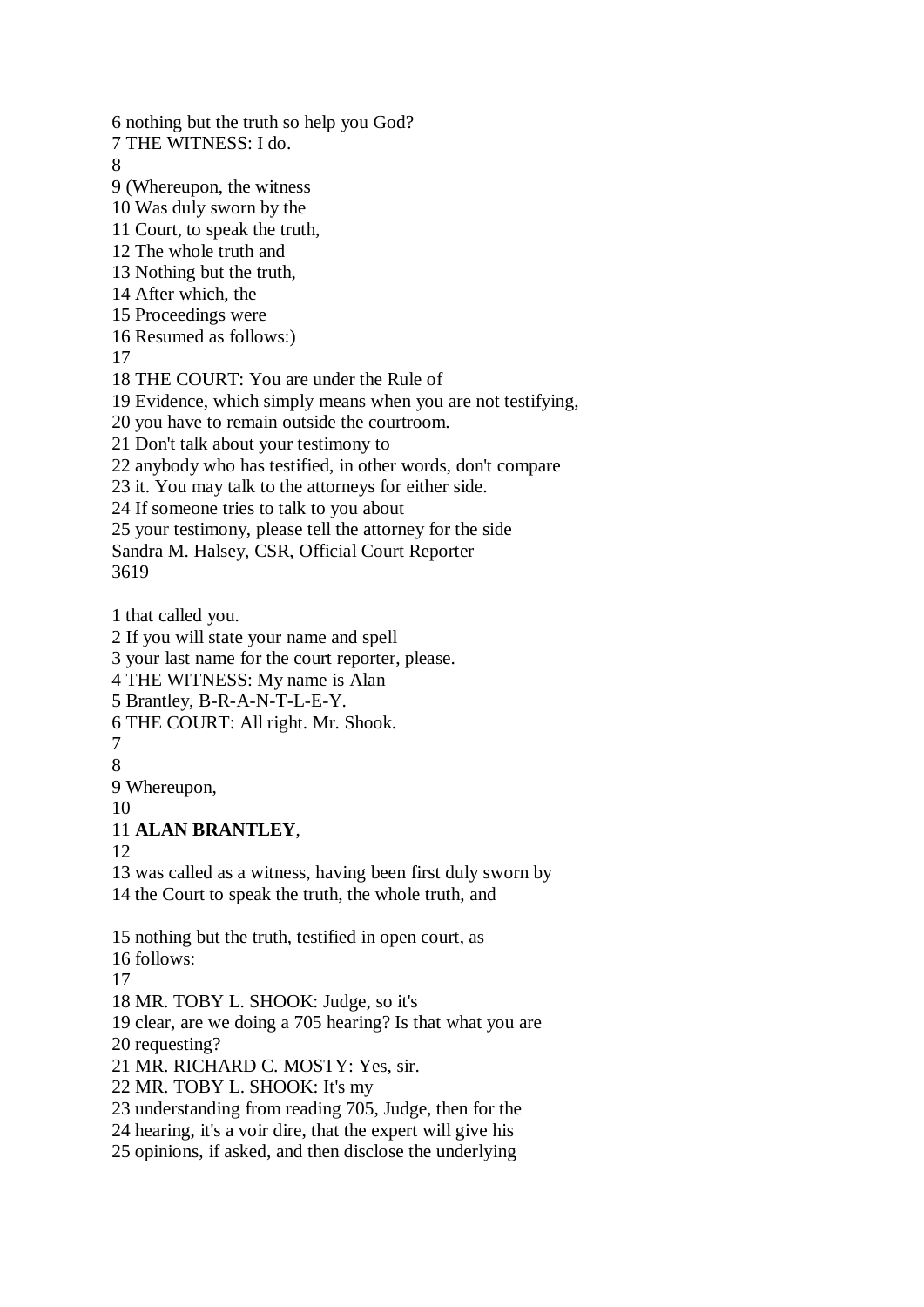Sandra M. Halsey, CSR, Official Court Reporter 3620

1 facts or data -- 2 THE COURT: That is correct. 3 MR. TOBY L. SHOOK: -- so we can get 4 into what those are, and that is all it's limited to and 5 that voir dire is supposed to be conducted, of course, by 6 the defense counsel. 7 THE COURT: That's right. All right. 8 Proceed.  $\mathbf Q$ 10 11 VOIR DIRE EXAMINATION 12 13 BY MR. DOUGLAS MULDER: 14 Q. Mr. Brantley, tell your us your full 15 name, please, sir. 16 A. Alan Brantley. 17 Q. You are an FBI agent; is that correct? 18 A. I'm a supervisory special agent with 19 the FBI, that is correct. 20 Q. All right. And, how many years have 21 you been an FBI agent? 22 A. About 13 and a half years. 23 Q. Okay. Would you acquaint the Court 24 with your educational background and experience? 25 Sandra M. Halsey, CSR, Official Court Reporter 3621 1 MR. TOBY L. SHOOK: Excuse me, Mr. 2 Mulder. Judge, this is outside the scope of a 705 3 hearing. A 705 hearing is only to elicit his opinions 4 and then what the underlying factors are for those 5 opinions -- 6 THE COURT: Sustained. Let's get 7 right into the opinions. Ask what the opinions are and 8 the basis for them, please. 9 10 BY MR. DOUGLAS MULDER: 11 Q. All right. Mr. Brantley, you have 12 apparently -- I don't know why you are here. Are you 13 here to testify with respect to fingerprints? 14 A. My understanding is, I'm here to talk 15 about crime analysis and the analysis of this particular 16 crime scene. 17 Q. All right. Have you analyzed this 18 crime scene?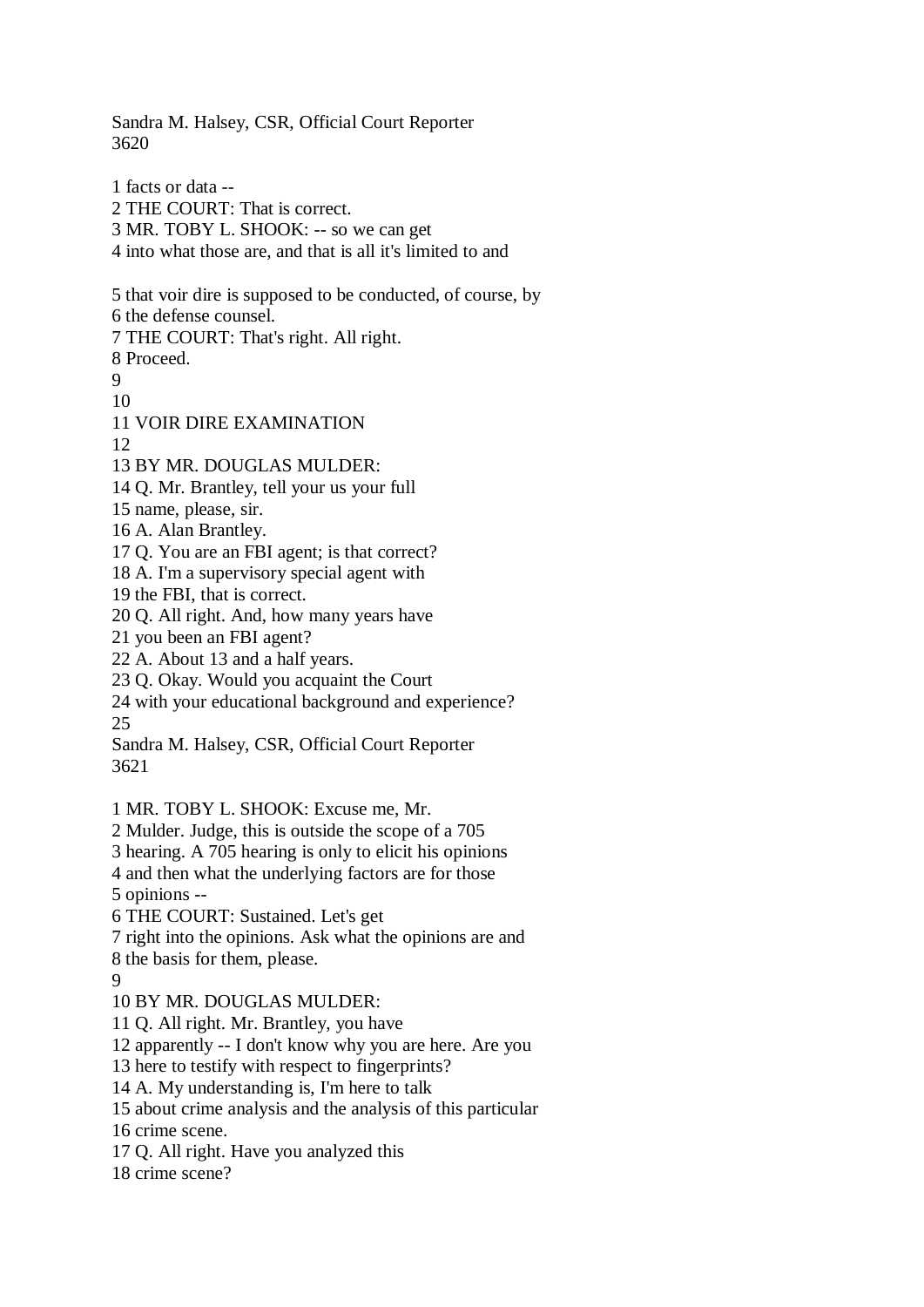19 A. I have, yes, sir.

20 Q. And when was that done?

21 A. Well, I first encountered this case

22 back in June of '96. I was in Dallas on another matter

23 and was aware that this had occurred, and was actually

24 assigned this case, September 20th.

25 Q. All right.

Sandra M. Halsey, CSR, Official Court Reporter

3622

1 A. Which I received a letter from the

2 prosecutors office at the FBI Academy at that time. I

3 received all the case materials on September the 23rd,

4 and began reviewing all of the case materials at that

5 time, and began also formulating my opinion at that time,

6 and certainly continued to do that up until the time that

7 I arrived here this week.

8 Q. When did you arrive here?

9 A. I came in --

10

11 MR. TOBY L. SHOOK: Judge, again, we

12 will object. That is outside of the scope of 705.

13 THE COURT: Sustained. Let's stay

14 right on the point, please.

15

16 BY MR. DOUGLAS MULDER:

17 Q. All right. Well, just tell us what

18 information that you have received from the prosecution.

19

20 MR. TOBY L. SHOOK: Judge, again, this

21 is outside scope of 705.

22 MR. DOUGLAS MULDER: Well, Judge we

23 have a right to look at what he has reviewed.

24 MR. TOBY L. SHOOK: As long as they do

25 it according to 705.

Sandra M. Halsey, CSR, Official Court Reporter 3623

1 THE COURT: That is right. All we

2 need to do, is elicit from him what his opinions will be,

3 and the underlying basis of them, please.

4 MR. RICHARD C. MOSTY: It's the

5 underlying facts or data upon which he bases his opinion

6 is how the rule says, and that's the question --

7 MR. DOUGLAS MULDER: That's right.

8 THE COURT: Do that, and do that

9 briefly, please.

10 MR. DOUGLAS MULDER: All right.

11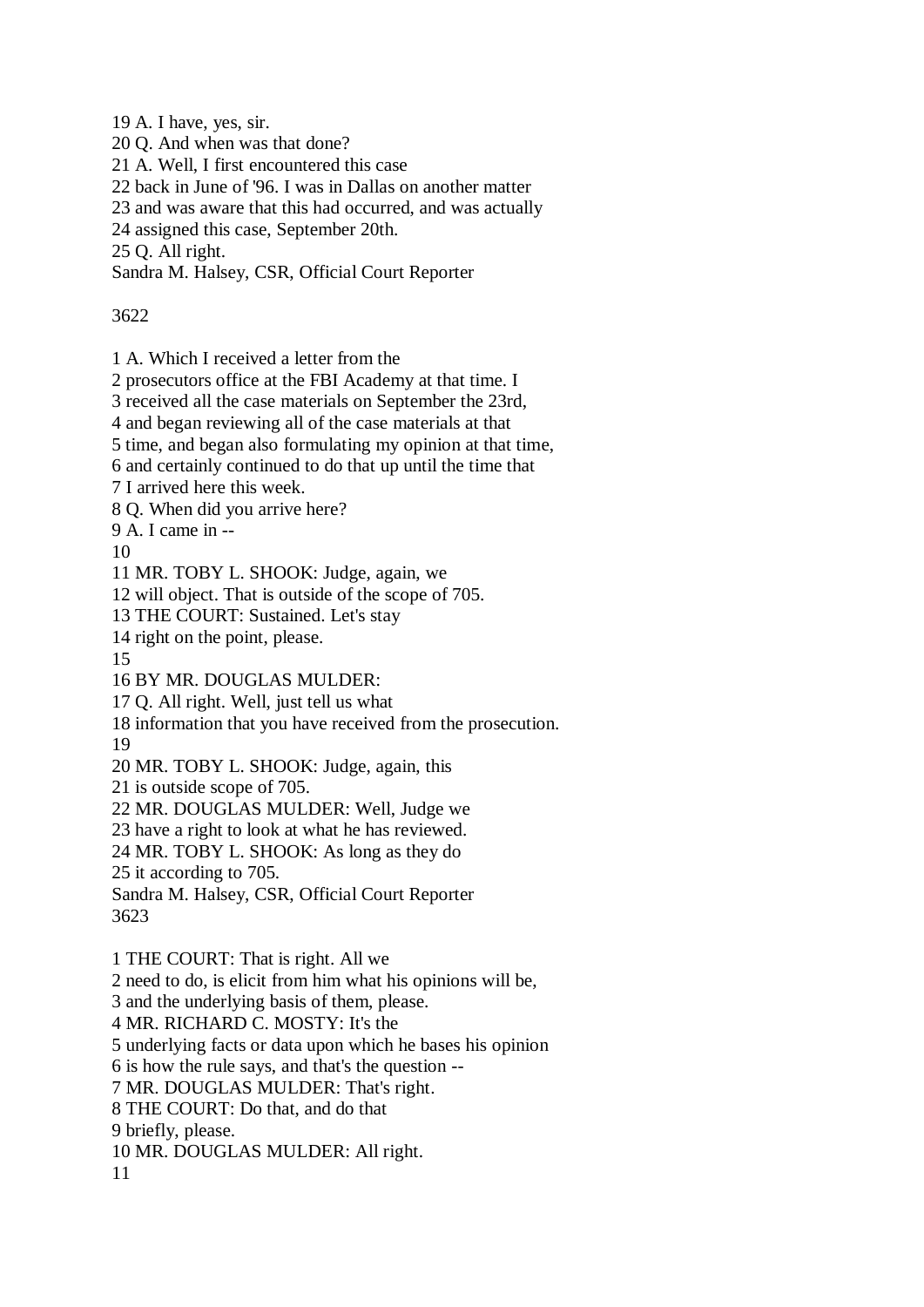#### 12 BY MR. DOUGLAS MULDER:

13 Q. All right. Well, tell us all of the

14 underlying facts and data upon which you base your --

15 first, tell us what your opinion is.

16 A. My opinion based on a comprehensive

17 review of all the facts and circumstances and information

18 that was provided to me by the prosecutors and

19 investigators, it's my opinion that this crime scene was

20 staged, and that both Devon and Damon were killed by

21 someone that they knew, and someone that they knew very 22 well.

23 Q. Is that the extent of your conclusion?

24 A. That is it in summary form. Of

25 course, I looked at a variety of features at that crime

Sandra M. Halsey, CSR, Official Court Reporter

3624

1 scene in arriving at that opinion, and certainly have

2 some thoughts on those particular features.

3 Q. Yes, sir. Mr. Brantley, what I would

4 like from you is your -- just give us the entire opinion

5 that you intend to project to the jury?

6 A. That's it.

7 Q. You are not going to flower it up a

8 little bit?

9 A. Well, it depends on your questioning

10 and the questions from the prosecutor, but I also intend,

11 again, to talk about how I arrived at that opinion, and

12 again, the major features that I considered.

13 Q. Have you prepared a report?

14 A. No, I have not.

15 Q. Okay. Well, tell the Court the data

16 that you reviewed, and how you have arrived at that

17 decision?

18 A. If I may refer to my notes?

19 Q. You bet.

20 A. The materials I reviewed included --

21 excuse me -- crime scene photos, crime scene video,

22 autopsy photos, autopsy reports, I looked at aerial

23 photographs, crime scene sketches, also medical reports.

24 Q. Let me -- I'm trying to write these

25 down; crime scene photos, videos, autopsies?

Sandra M. Halsey, CSR, Official Court Reporter

#### 3625

1 A. That's correct.

2 Q. Aerial photos?

3 A. That's correct.

4 Q. What else? Crime scene diagrams?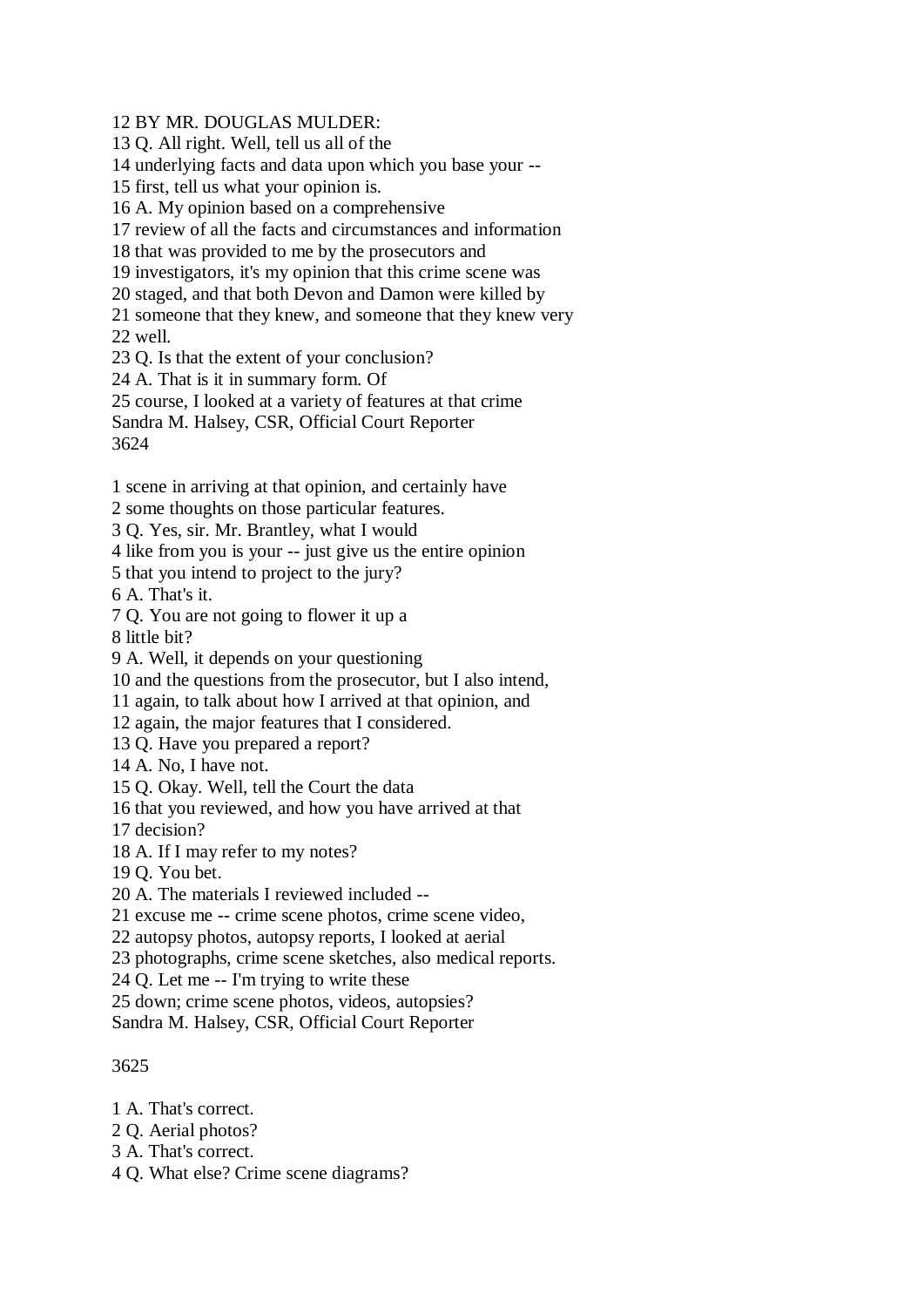- 5 A. Crime scene sketches or diagrams.
- 6 Q. Sketches?
- 7 A. That's right.
- 8 Q. Okay.
- 9 A. Medical reports, forensic reports,
- 10 investigative reports or police reports.
- 11 Q. All right. Just a second. Forensic
- 12 reports?
- 13 A. That's correct.
- 14 Q. Okay.
- 15 A. Court documents, affidavits for arrest
- 16 and search.
- 17 Q. Okay.
- 18 A. Newspaper accounts and media accounts
- 19 of what occurred.
- 20 Q. All right.
- 21 A. Witness statements.
- 22 Q. Witness statements by whom?
- 23 A. By neighbors, friends and relatives of
- 24 the defendant, also Mrs. Routier's statement and Mr.
- 25 Routier's statement.
- Sandra M. Halsey, CSR, Official Court Reporter
- 3626
- 1 Q. Okay.
- 2 A. Transcript of the 911 call that was
- 3 made, and a variety of consultations with the
- 4 prosecutors, and the investigators.
- 5 Also, I visited the residence at 5801
- 6 Eagle Drive.
- 7 Q. Okay.
- 8 A. I looked around in the vicinity of
- 9 that particular neighborhood. Consulted with forensic
- 10 experts that have also testified, and also consulted with
- 11 one of the medical examiners, Dr. Townsend-Parchman, I
- 12 believe.
- 13 Q. Did you talk with Mr. Bevel?
- 14 A. I did, yes, sir.
- 15 Q. Okay. When did you talk with him?
- 16 A. This was in October of '96, when I
- 17 travelled to Dallas for a pretrial consultation with the
- 18 prosecutors, investigators and forensic experts.
- 19 Q. Did you testify in their mock court,
- 20 mock trial?
- 21 A. No, sir.
- 22 Q. You didn't? Were you there for that?
- 23 A. No, sir.
- 24 Q. Okay. Let me see if I have got the --
- 25 everything that you tell me you based your opinion on?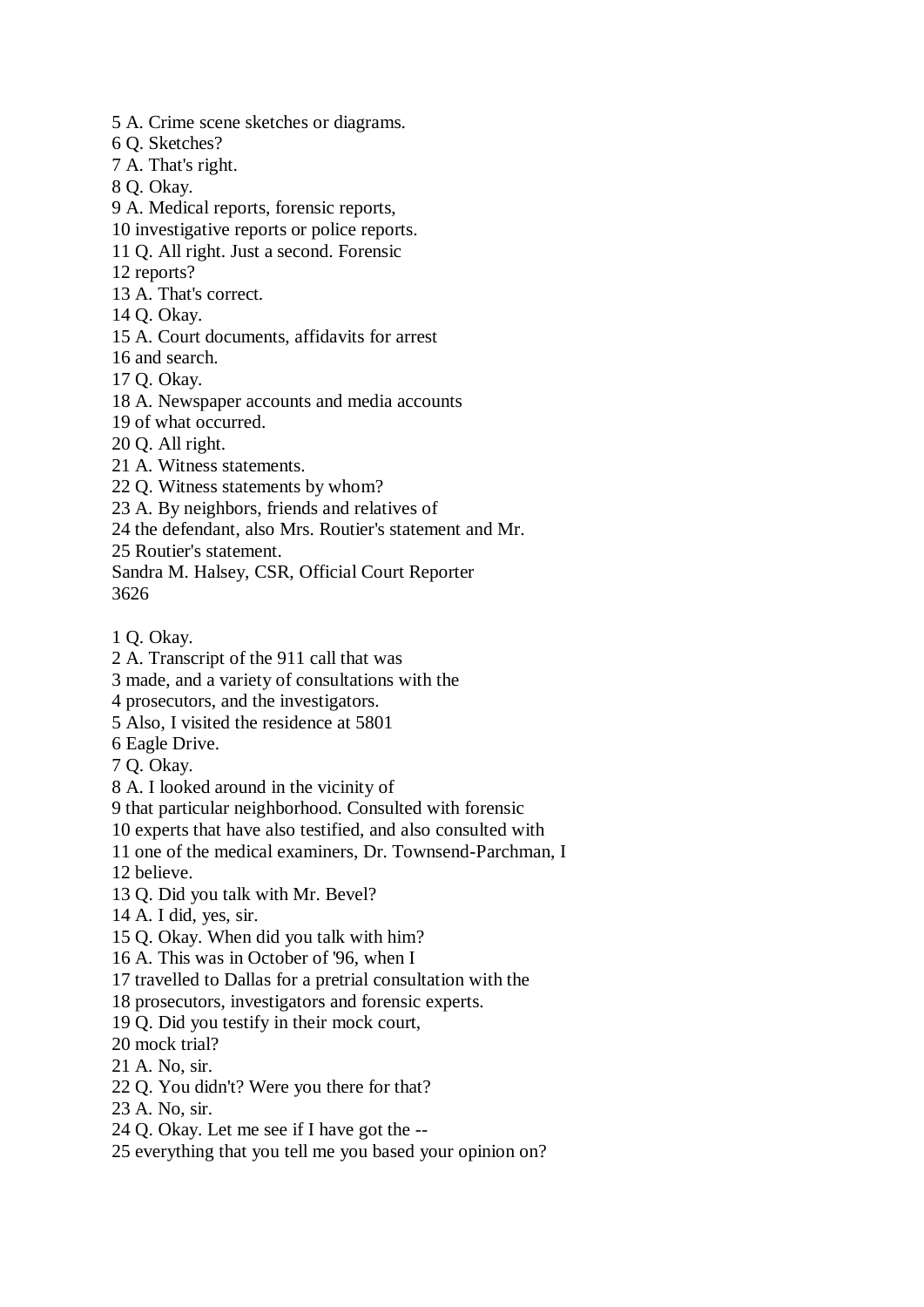Sandra M. Halsey, CSR, Official Court Reporter 3627

- 1 Crime scene photos, videos of the crime scene, autopsy
- 2 protocol, crime scene sketches and diagrams?
- 3 A. Autopsy photos, also.
- 4 Q. Crime scene sketches and diagrams?
- 5 A. That's correct.
- 6 Q. Aerial photographs?
- 7 A. That's correct.
- 8 Q. Medical reports?
- 9 A. That is also correct.
- 10 Q. Is that -- would that be the autopsy
- 11 protocols?
- 12 A. No. I included in the medical reports
- 13 reports of Mrs. Routier's injuries and wounds.
- 14 Q. Okay. Forensic reports?
- 15 A. That's correct.
- 16 Q. By whom?
- 17 A. Mr. Bevel, and I believe, Mr. Linch.
- 18 Also contained in that would have been, well, some
- 19 information from the medical examiner's autopsy protocol,
- 20 and I considered the forensic -- or the toxicology
- 21 results.
- 22 Q. Okay. Court documents?
- 23 A. That's correct.
- 24 Q. What court documents?
- 25 A. Well, affidavits for arrest and search
- Sandra M. Halsey, CSR, Official Court Reporter
- 3628
- 1 warrant, primarily.
- 2 Q. Okay.
- 3 A. And investigative reports or police
- 4 reports, their entire file.
- 5 Q. Okay. Media accounts, witness
- 6 statements, and could you tell me who you had witness
- 7 statements from?
- 8 A. Well, they were numerous. I have not
- 9 listed them out, but for the most part, these were
- 10 employees of the Routiers' or coworkers, neighbors,
- 11 relatives.
- 12 Q. Okay. That would be Basia, or Barbara
- 13 Jovell?
- 14 A. Again, I have not delineated any.
- 15 Q. Okay. You don't remember the names?
- 16 A. No, sir.
- 17 Q. The young lady from Poland, that
- 18 speaks with an accent?
- 19 A. I am aware of the information that she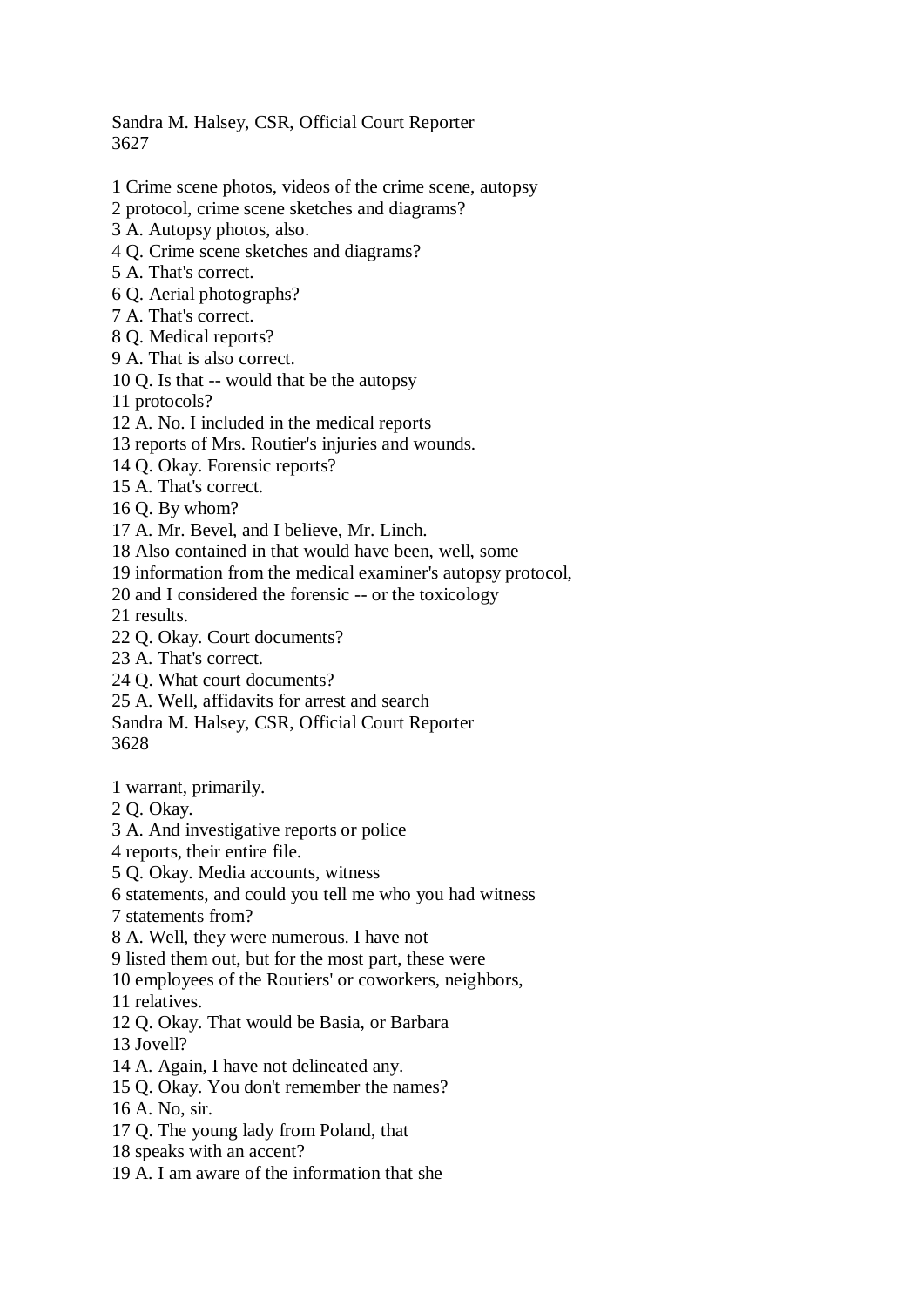20 has provided to the prosecutors and the investigators and

21 that information was relayed to me.

22 Q. So you have not talked to her in

23 person?

24 A. No, I have not.

25 Q. Okay. All right. Friends and

Sandra M. Halsey, CSR, Official Court Reporter 3629

1 relatives?

2 A. When I'm talking about witness

3 statements and witness interviews, I'm not talking about

4 interviews that I have conducted myself. These are

5 accounts or reports of these interviews.

6 Q. All right. Things that came to you

7 second or third-hand?

8 A. Well, things that came to me from the

9 prosecutor and the investigators.

10 Q. Were these related to you orally or in

11 writing?

12 A. A combination.

13 Q. Okay. I assume you would have made

14 notes as to the oral revelations and the written ones you

15 have in your file?

16 A. That's correct.

17 Q. You have your file with you, don't

18 you?

19 A. Not the complete file, but I brought a

20 considerable amount of the case file information with me

21 to review while I have been here.

22 Q. Where is the complete file?

23 A. Most of it is back at Quantico.

24 Q. Well, I mean, why would you come to

25 Kerrville to testify and leave your file back in

Sandra M. Halsey, CSR, Official Court Reporter

3630

1 Quantico?

2 A. Well, the information that I left back

3 in Quantico I had finished with, plus I talked to the

4 prosecutor and they had a complete file here.

5 So I had, just to give you an idea of

6 what I have looked at, I had almost a thousand 8 by 10

7 color photographs of the crime scene, and aerial

8 photographs, autopsy reports, that stuff. That is a

9 rather sizable carry, if you will.

10 Q. You had a thousand photographs?

11 A. Well, 975, to be exact.

12

13 MR. DOUGLAS MULDER: Judge, we asked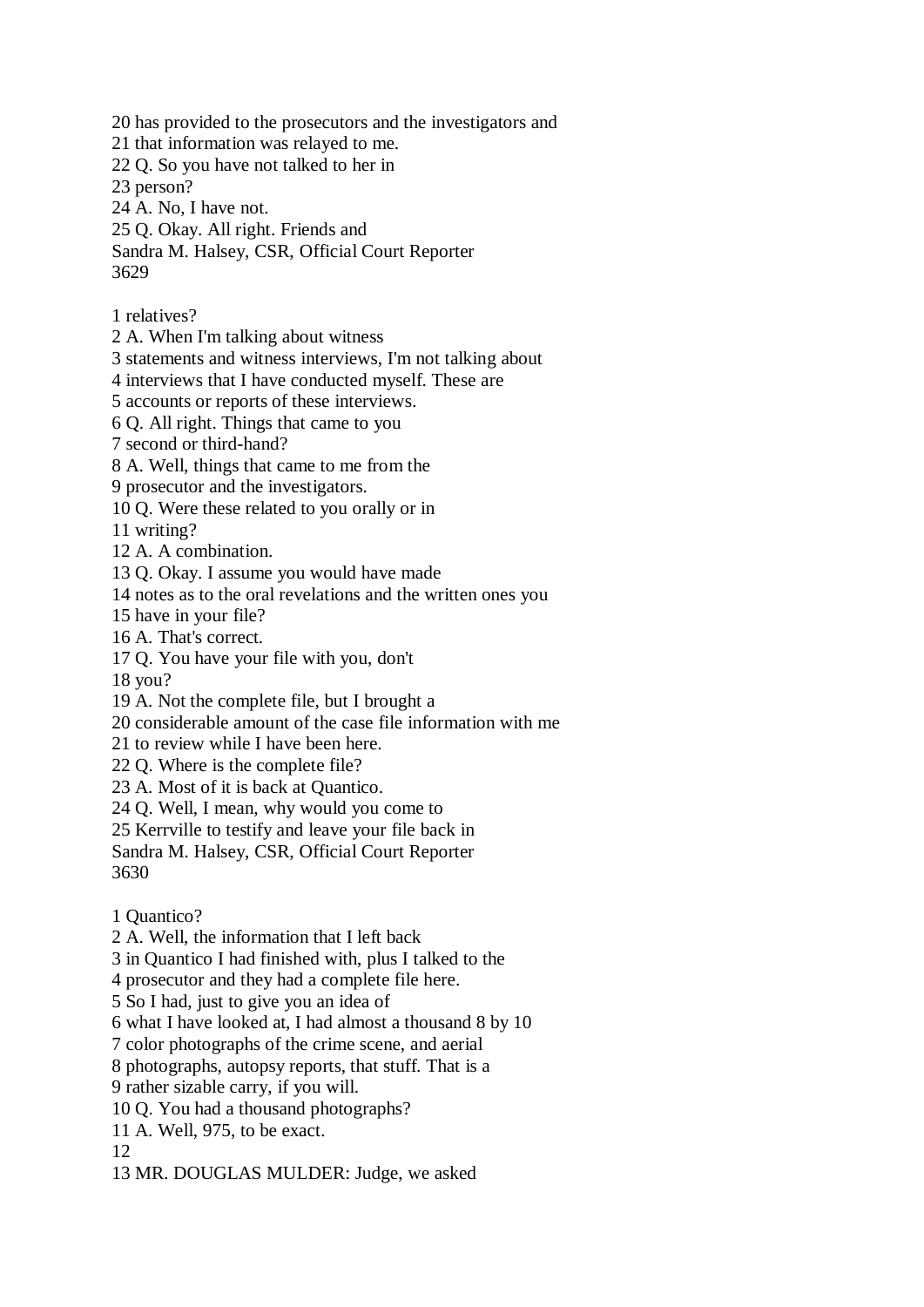14 for all of the photographs, and we do not have 975 15 photographs. 16 THE COURT: Fine. Let's continue with 17 the hearing, please. 18 19 BY MR. DOUGLAS MULDER: 20 Q. Would you show me what you brought of 21 your file? 22 A. I certainly can, if the Judge would 23 permit me to step down? 24 25 THE COURT: You may step down, by all Sandra M. Halsey, CSR, Official Court Reporter 3631 1 means.  $\mathcal{D}_{\alpha}$ 3 (Whereupon, the witness 4 Stepped down from the 5 Witness stand, and 6 Approached the jury rail 7 And the proceedings were 8 Resumed as follows:)  $\Omega$ 10 BY MR. DOUGLAS MULDER: 11 Q. Is this the extent of your file? 12 A. This is the extent of what I brought 13 with me here to Kerrville. 14 Q. All right. What about that envelope 15 you have on the -- 16 A. These are personal notes. 17 Q. Are these photographs that you 18 selected out to -- 19 A. These, I believe, were representative, 20 and very descriptive of some of the features that I 21 focused on. 22 Q. I just -- were these photographs taken 23 according to some FBI protocol? 24 A. No, sir. 25 Q. Are you sure about that? Sandra M. Halsey, CSR, Official Court Reporter 3632 1 A. These were taken by the local police 2 department investigators. 3 Q. Okay. 4 5 MR. DOUGLAS MULDER: I'll just need a 6 minute to look this over.

7 THE COURT: All right. Go ahead.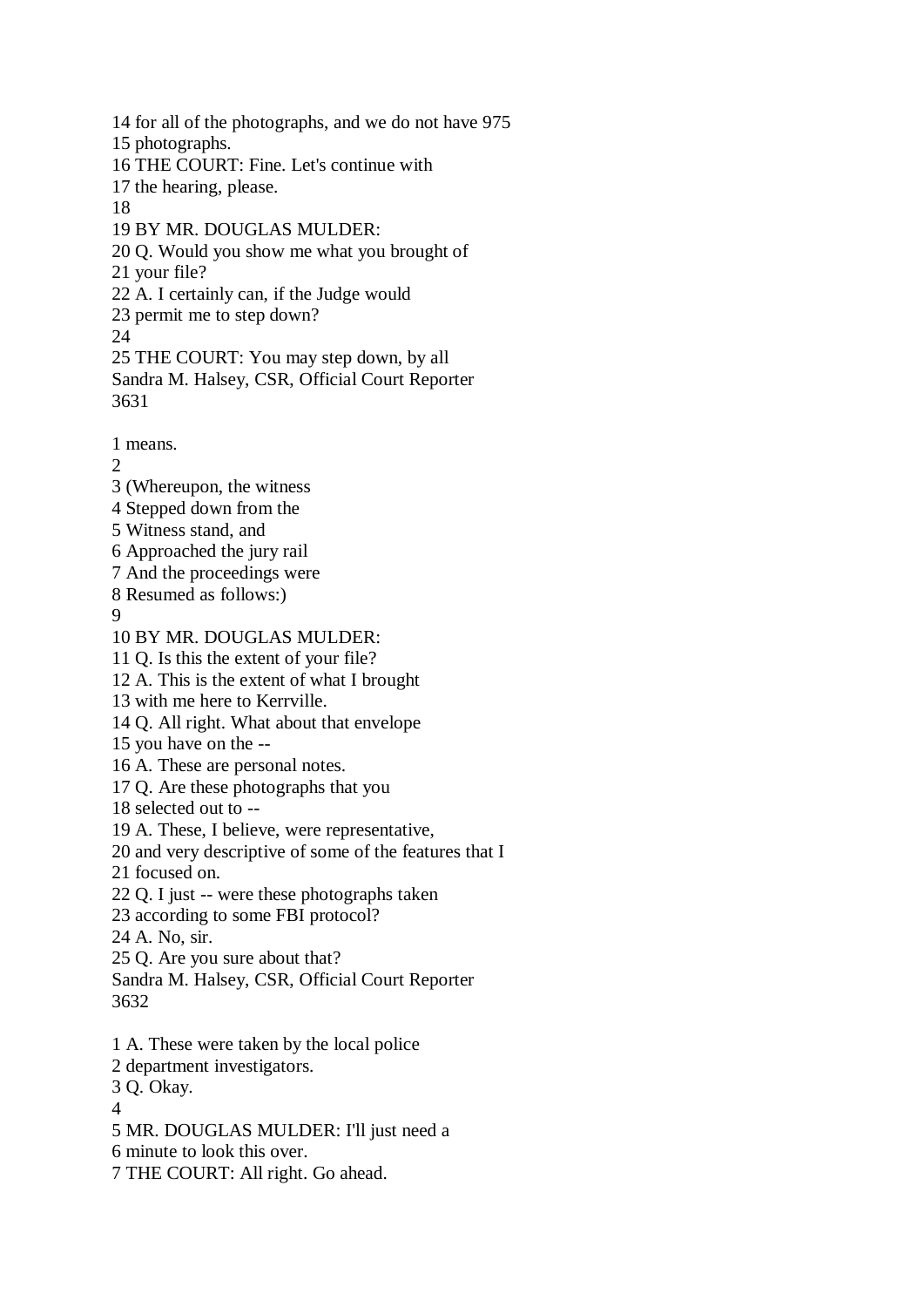8 MR. DOUGLAS MULDER: Do you want me to

9 do it now?

10 THE COURT: Yes, sir.

11 MR. DOUGLAS MULDER: I was going to do

12 it during the --

13 MR. JOHN HAGLER: Your Honor, while

14 he's looking at those documents, to save some time for

15 the Court, I'd like to go ahead and make some objections

16 now, based on what has been testified to.

17 THE COURT: That will be fine, Mr.

18 Hagler.

19 MR. JOHN HAGLER: Okay, Your Honor.

20 May I just put my book up here?

21 THE COURT: Oh, by all means, Mr.

22 Hagler.

23 MR. JOHN HAGLER: Your Honor, as I

24 understand the witness has already stated that he is

25 going to testify essentially, that in his opinion, that

Sandra M. Halsey, CSR, Official Court Reporter

3633

1 this is a staged crime scene; and secondly, that whoever

2 the assailant was was apparently well known to the

3 victims in this case.

4 First, your Honor, we would reurge all

5 of our previous objections that were voiced to the

6 testimony of Mr. Bevel, you know, under Daubert and 7 Robinson.

8 And I might also point out to the

9 Court, obviously, Daubert is a Supreme Court case, and

10 Robinson is a Texas Supreme Court case. The significant

11 fact is, your Honor, that they are interpreting Rule 702.

12 And Rule 702, as the Court well knows, applies both to --

13 is virtually identical as far as the civil and criminal

14 codes of evidence.

15 Now, so far, your Honor, this witness,

16 and our objection would be that; one, that under the

17 Daubert and Robinson standards, of course, this Court now

18 has the responsibility of reviewing expert testimony, and

19 determining whether or not it's relevant, whether it's

20 reliable, and whether it's based on a proven scientific

21 and valid principle.

22 In -- and our objection under Rule

23 702, 703 and 705, is the fact that essentially what this

24 witness is going to be testifying to, is that there is no

25 basis under any scientific technique or principle or

Sandra M. Halsey, CSR, Official Court Reporter 3634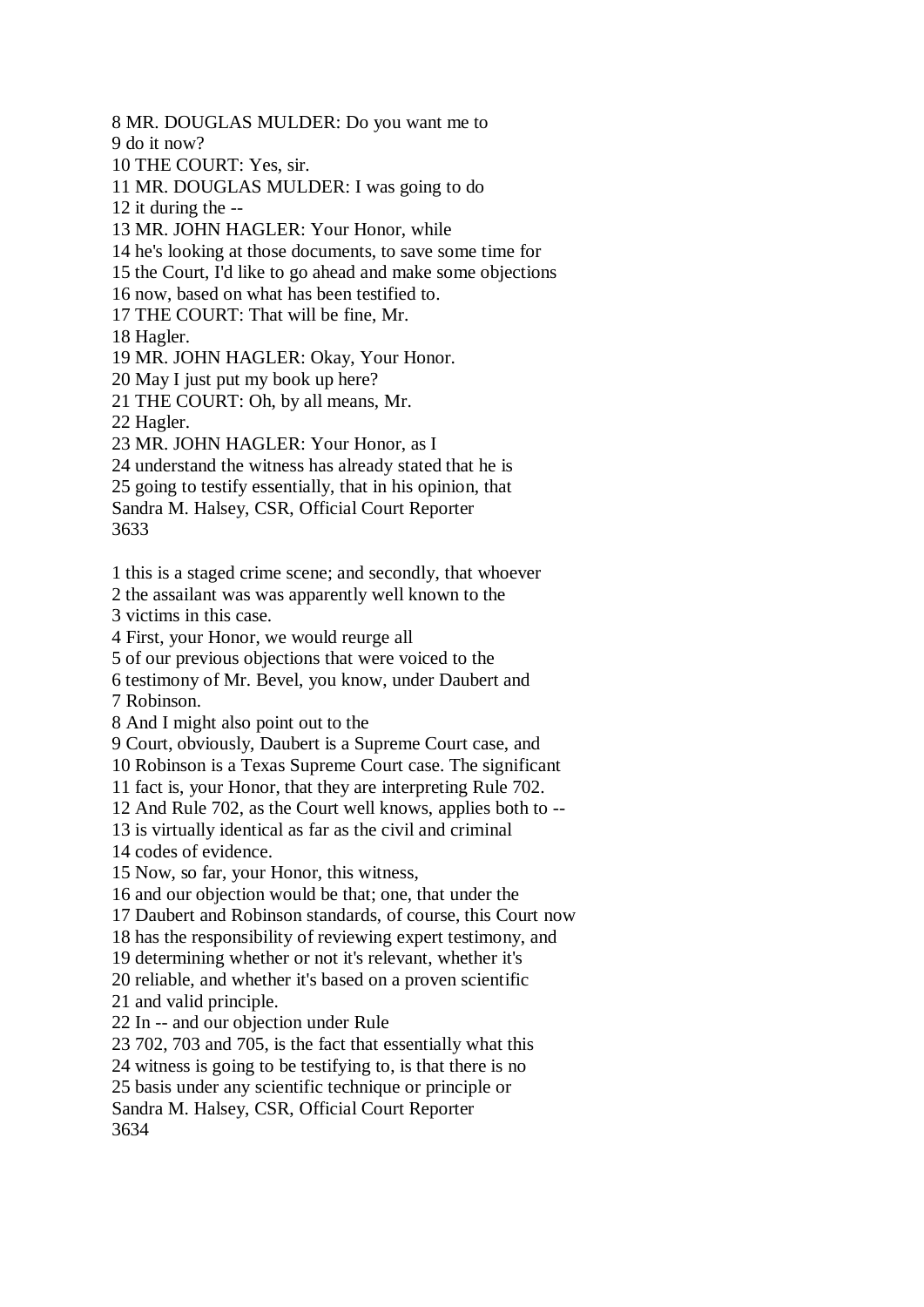1 theory that would validate his personal opinion. It's 2 simply mere speculation on his part as to what actually 3 happened. 4 Secondly, your Honor, there is no 5 adequate and reliable evidentiary base. In other words, 6 he is stating what he is basing his opinion on. It's 7 basically on various types of matters, documents or 8 photographs interviews, that in many cases are going to 9 be hearsay. Their reliability is unestablished and 10 unproven. We have no idea as to what the source of the 11 underlying facts, upon which he is basing his so-called 12 scientific opinion. 13 Now, in this respect, your Honor, I 14 might also mention that it denies us the opportunity of 15 effectively confronting and cross examining his -- the 16 underlying sources or witnesses that have provided him 17 with the information upon which his expert opinion is 18 based. 19 In that respect, it would constitute a 20 violation of the Sixth Amendment, and Article 1, Section 21 10 of the Texas Constitution. 22 Now, we're fully aware, your Honor, 23 that under Rule 704, that the Courts have liberalized 24 admission of expert testimony to the extent that an 25 expert witness can now, if in fact, he is a proven expert Sandra M. Halsey, CSR, Official Court Reporter 3635 1 and his testimony is based on a valid scientific 2 technique or theory, can testify as to all of the 3 conditions of fact. 4 However, there is a close and fine 5 line as to what an ultimate issue in a case is, and what

6 a final issue is. And a final issue, I'm referring to

7 it, as a witness's opinion as to an individual's guilt or 8 innocence.

9 Now, in this case, if this witness

10 testifies, your Honor, we're going to cross that line.

11 He is not here simply to testify as to a particular

12 location of a so-called piece of evidence, or this type 13 of thing.

14 What he is going to be testifying to

15 is, if you objectively and fairly examine his testimony,

16 he is going to testify to this Jury, that the defendant

17 committed the offense. That is what it boils down to.

18 He is going to cross that line, and if

19 that be the case, it goes further than the intent of 704.

20 It's, in effect, -- this witness's expression as to his

21 personal opinion as to the guilt of the defendant.

22 Now, in that respect, again, it's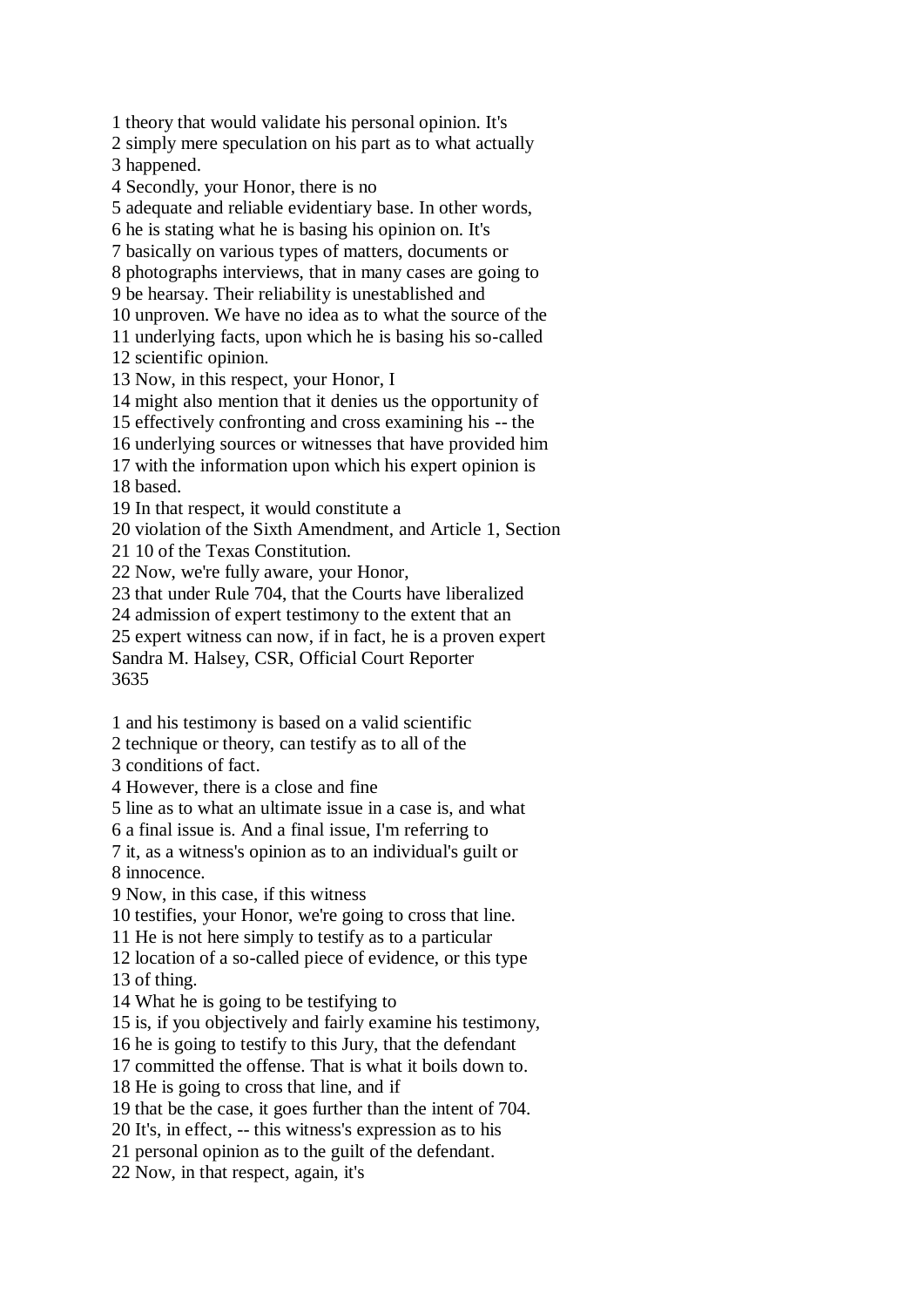23 based on -- it's a violation of 702, 703 and 705. We've 24 effectively been denied our right of cross examining the 25 underlying sources of his opinion which, again, goes Sandra M. Halsey, CSR, Official Court Reporter 3636

1 beyond the scope of Rule 704.

2 THE COURT: That's it?

3 MR. JOHN HAGLER: Well, we also,

4 obviously, your Honor, we have a 703 situation, a

5 balancing -- I think, even, you know, in the unlikely

6 event the Court would admit this testimony, we would

7 submit that clearly, clearly by -- we have had 13 days of

8 testimony, and now they bring in at the last minute one

9 witness, who says that he has examined a few photographs,

10 and has talked to some neighbors, and looked at a few

11 reports. And in his opinion the defendant is guilty.

12 We would submit that is clearly going

13 to be misleading, confusing and, again, would constitute

14 a violation of the Fourteenth Amendment.

15 THE COURT: Well, I think the opinion

16 is that both Damon and Devin Routier were killed by

17 someone they knew well and the crime scene was staged.

18 I think that is the opinion; is that

19 correct?

20 THE WITNESS: That is correct, your

21 Honor.

22 THE COURT: All right.

23 MR. JOHN HAGLER: One other thing too,

24 your Honor, is that he is again basing -- he has already

25 stated his source of some of those underlying facts, and

Sandra M. Halsey, CSR, Official Court Reporter 3637

1 again, it's broad. It's going to include hearsay

2 statements from other individuals, that we have been

3 denied our opportunity to confront and cross examine, so

4 his opinion is going to be based on inadmissible or

5 testimony that we would submit would be hearsay testimony

6 and therefore would constitute a violation of the Sixth

7 Amendment, and Article 1, Section 10.

8 THE COURT: All right. Objection

9 overruled, and with the 401, 403 balancing test, the

10 Court feels that it's relevant and the Court feels the

11 prejudicial effect is far outweighed by the probative

12 value and it would help the jury come to a just verdict

13 in this particular case.

14 MR. RICHARD C. MOSTY: Of course,

15 we're not through with our examination of him yet.

16 THE COURT: We understand that, and we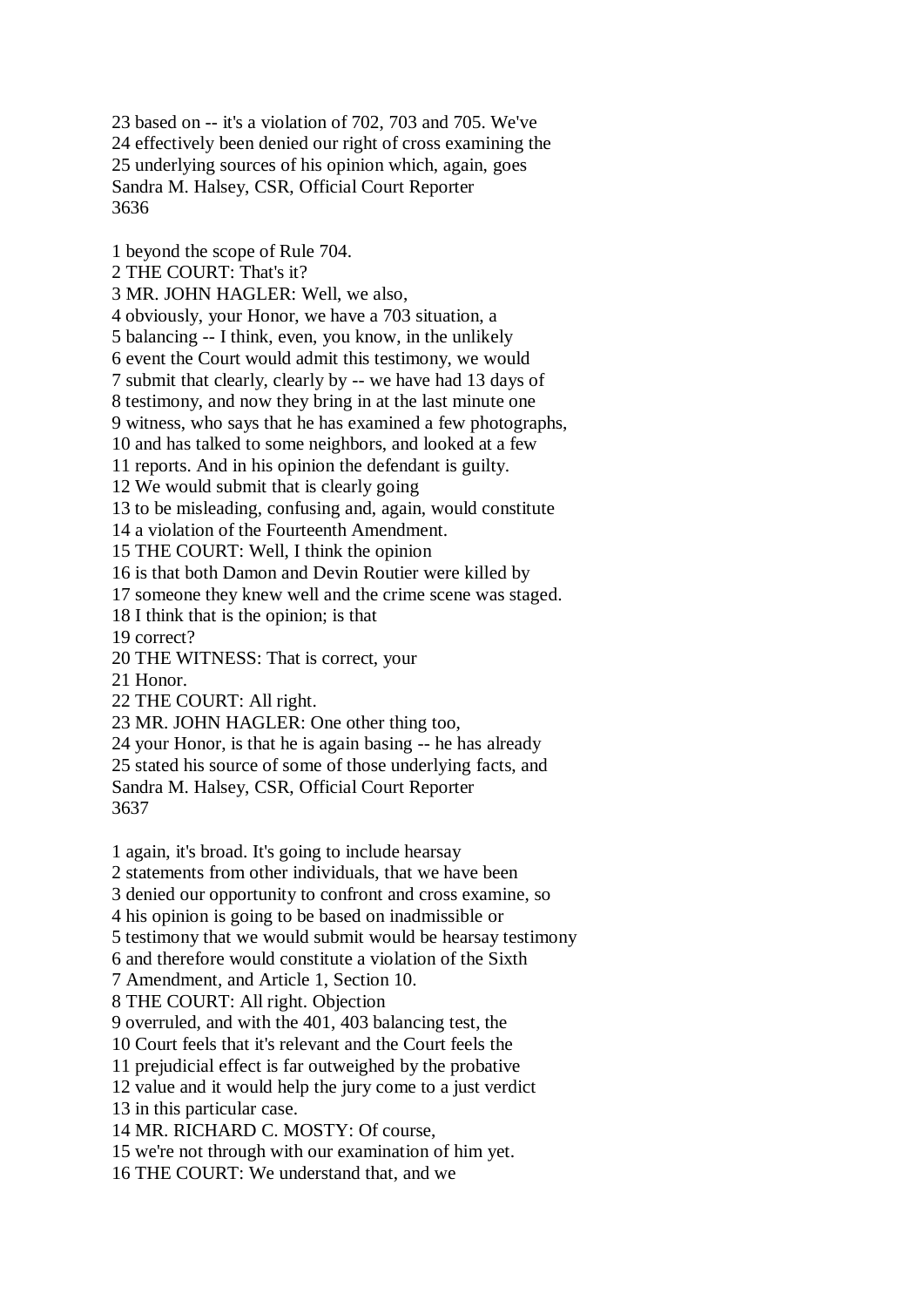17 likewise understand Mr. Hagler's objections. 18 MR. DOUGLAS MULDER: Judge, this is 19 going to take some time. And, I might point out to the 20 Court, they have reports in here, that we have never seen 21 before. As the Court may well understand, and I am going 22 to need to read these reports. 23 THE COURT: Well, how long do you 24 think it will take you? 25 MR. DOUGLAS MULDER: Well, I don't Sandra M. Halsey, CSR, Official Court Reporter 3638 1 know, I'm reading them as I go along, but I don't know 2 how many there are. 3 MR. RICHARD C. MOSTY: Here is 4 information that he has based on -- for instance, on this 5 stack here is the Dallas Morning News, which if I -- my 6 recollection is, that it has not been admitted into 7 evidence, nor will it be, ever in this trial. 8 It is going to take us a while to go 9 through all this stuff. 10 THE COURT: Well, do you think -- 11 MR. TOBY L. SHOOK: Well, Judge the 12 basis of the hearing is to go over the underlying facts 13 and data. It's not -- they can read the file before they 14 cross examine him though. We can move forward. 15 THE COURT: Well, I understand that. 16 The hearing is here and what we intend to do is go ahead. 17 Before you cross examine the witness, I certainly will 18 give you time to read the file. 19 MR. RICHARD C. MOSTY: We're entitled 20 in this hearing to direct our examination to the 21 underlying facts and data fully, not partially, but 22 fully. And, we have got to have adequate time to do 23 that. 24 THE COURT: And how long will that 25 take? Sandra M. Halsey, CSR, Official Court Reporter 3639 1 MR. DOUGLAS MULDER: Well, I can't -- 2 I can't do it until I read the file. And I have -- I got 3 the file about five minutes ago. 4 THE COURT: Well, you are experienced 5 attorneys, and how long do you think it will take you to 6 read it? 7 MR. DOUGLAS MULDER: Judge, I don't 8 know. A couple days? I don't know. Well, you know, it 9 may take me a half hour. I don't know. 10 THE COURT: I'm happy to recess.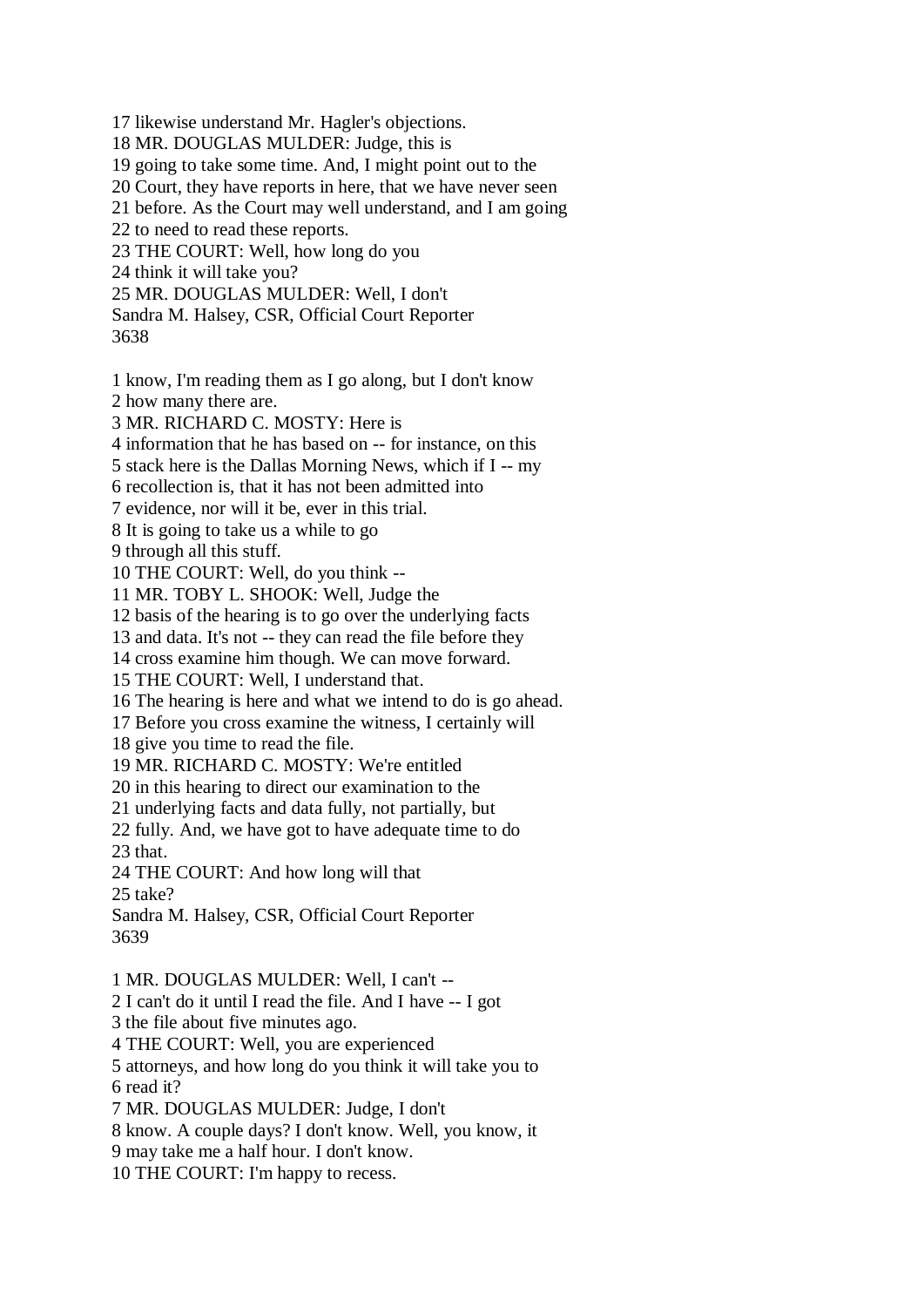11 MR. DOUGLAS MULDER: I don't want to 12 reread stuff I have already read. 13 THE COURT: I understand. 14 MR. DOUGLAS MULDER: But there are 15 things in here that I have never seen before, and I need 16 to read it. 17 THE COURT: Well, if we recess for 30 18 minutes and see what it's like then, is that fair enough? 19 MR. DOUGLAS MULDER: Sure. 20 THE COURT: Fine. Let's do that then. 21 MR. RICHARD C. MOSTY: May we know 22 that we have everything? 23 MR. DOUGLAS MULDER: What do we have 24 up there, Mr. Brantley? 25 THE WITNESS: My notes. Sandra M. Halsey, CSR, Official Court Reporter 3640 1 MR. DOUGLAS MULDER: Could we see 2 those too? 3 THE WITNESS: Certainly. 4 THE COURT: All right. We will recess 5 until 10:00 o'clock, and see how it goes at that time. 6 MR. DOUGLAS MULDER: Where can we go 7 to confer? 8 THE COURT: You can go in Judge Proh's 9 office if you want to. 10 11 (Whereupon, a short 12 recess was taken, after 13 which time, the 14 proceedings were 15 resumed in open court, 16 in the presence and 17 hearing of the 18 Defendant, being 19 represented by his 20 Attorney, but outside of 21 the presence of the jury 22 as follows:) 23 24 MR. RICHARD C. MOSTY: Your Honor, we 25 need a few more minutes. Sandra M. Halsey, CSR, Official Court Reporter 3641

1 THE COURT: How much longer? 2 MR. RICHARD C. MOSTY: Well, I don't 3 know. Mr. Mulder is trying to read it as fast as he can.

4 You know, this lady is on trial for her life.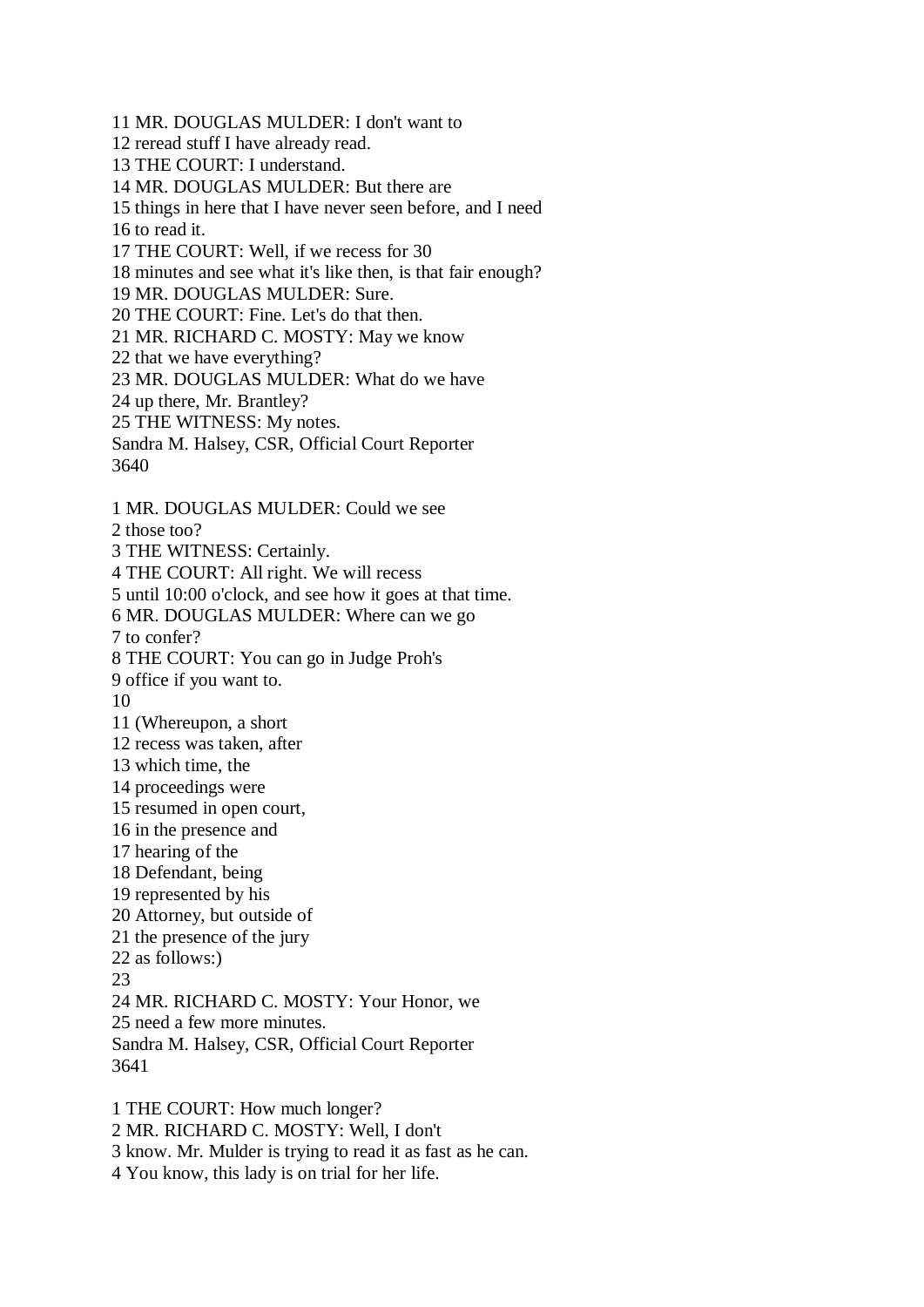5 THE COURT: We understand that, Mr. 6 Mosty. But, I mean, I have been very generous with the 7 time. 8 We can -- how many more minutes can 9 you have? You have how many lawyers back there? 10 MR. RICHARD C. MOSTY: Well, how many 11 are you going to let cross examine the witness, your 12 Honor? If you let all of us cross examine him, I bet we 13 can be ready in just a minute. 14 THE COURT: This is not discovery, and 15 I think that you are entitled after the witness -- how 16 much time do you need? 17 MR. RICHARD C. MOSTY: This gentlemen 18 is coming in with a crystal ball, and we need a little 19 bit of time to do that, and Mr. Mulder is reading as fast 20 as he can. I think he will be done in a few minutes. 21 THE COURT: 15 more minutes.  $22$ 23 (Whereupon, a short 24 Recess was taken, 25 After which time, Sandra M. Halsey, CSR, Official Court Reporter 3642 1 The proceedings were 2 Resumed on the record, 3 In the presence and 4 Hearing of the defendant 5 As follows:) 6 7 8 9 THE COURT: All right. Be seated, 10 please, ladies and gentlemen. 11 Bring the -- tell the lawyers to come 12 back in, please. 13 All right. Mr. Brantley, if you will 14 be kind enough to take the stand, please. 15 MR. DOUGLAS MULDER: Judge, we are 16 reporting -- we would like this on the record. We are 17 reporting back, as instructed by the Court. 18 THE COURT: Thank you. 19 MR. DOUGLAS MULDER: We have not had 20 an opportunity to review the files that Mr. Brantley has 21 used to form his opinion, but he has been cooperative 22 with us and has gone through his notes with us and we 23 have been able to decipher his notes. 24 THE COURT: All right. Thank you. 25 The hearing will continue.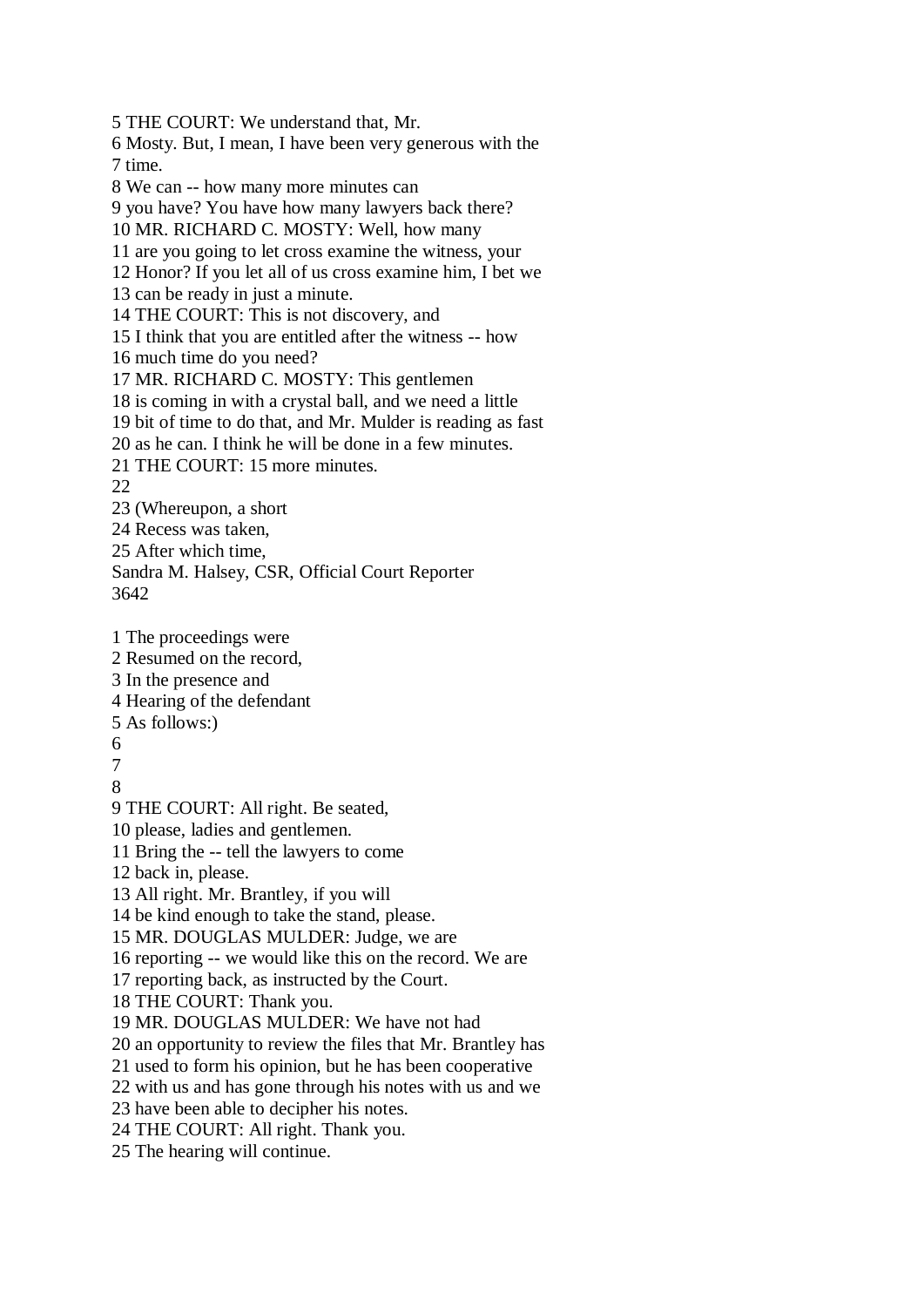Sandra M. Halsey, CSR, Official Court Reporter 3643

1 MR. DOUGLAS MULDER: Judge, excuse me, 2 I am not finished yet. Would you mind if I complete. 3 THE COURT: Oh, by all means. 4 MR. DOUGLAS MULDER: Yes, sir. Did 5 you want to go ahead, Judge? I don't want to interrupt 6 you. 7 THE COURT: Oh, no, Mr. Mulder. I 8 want to hear what you have to say. 9 MR. DOUGLAS MULDER: Okay. Very good. 10 It includes some seven pages, and I have looked through 11 the photographs, but I have not read the reports and 12 there are many reports in there that we have not seen. 13 In fact, there are reports by Cron, that Cron did not 14 furnish us when he testified. 15 So, at any rate, I would like an 16 opportunity to go through these. And let the record 17 reflect that the file is approximately, what, Mr. 18 Brantley? Three or three and a half inches thick? 19 THE WITNESS: Well, if I had to call 20 it, I would say maybe around four. 21 MR. DOUGLAS MULDER: Four inches 22 thick. I stand corrected. 23 THE COURT: Thank you. Well, that is 24 fine. I think at the appropriate time you will have a 25 chance to do that, but for this hearing, is there Sandra M. Halsey, CSR, Official Court Reporter 3644

1 anything else for this hearing you want to talk about?

2 MR. DOUGLAS MULDER: Yes.

3 I want to ask Mr. Brantley just briefly.

4

5

6 VOIR DIRE (Continued)

7

8 BY MR. DOUGLAS MULDER:

9 Q. We would like to know -- you have

10 given us, Mr. Brantley, your opinion in this case, and

11 that is the sum and substance of your opinion; is that

12 right?

13 A. That's correct.

14 Q. All right. And if you would just

15 articulate for the Judge the basis upon which that

16 opinion was formed?

17 A. Well, the basis of opinion was

18 formulated on a thorough review of all of the case

19 materials that I have already outlined for you.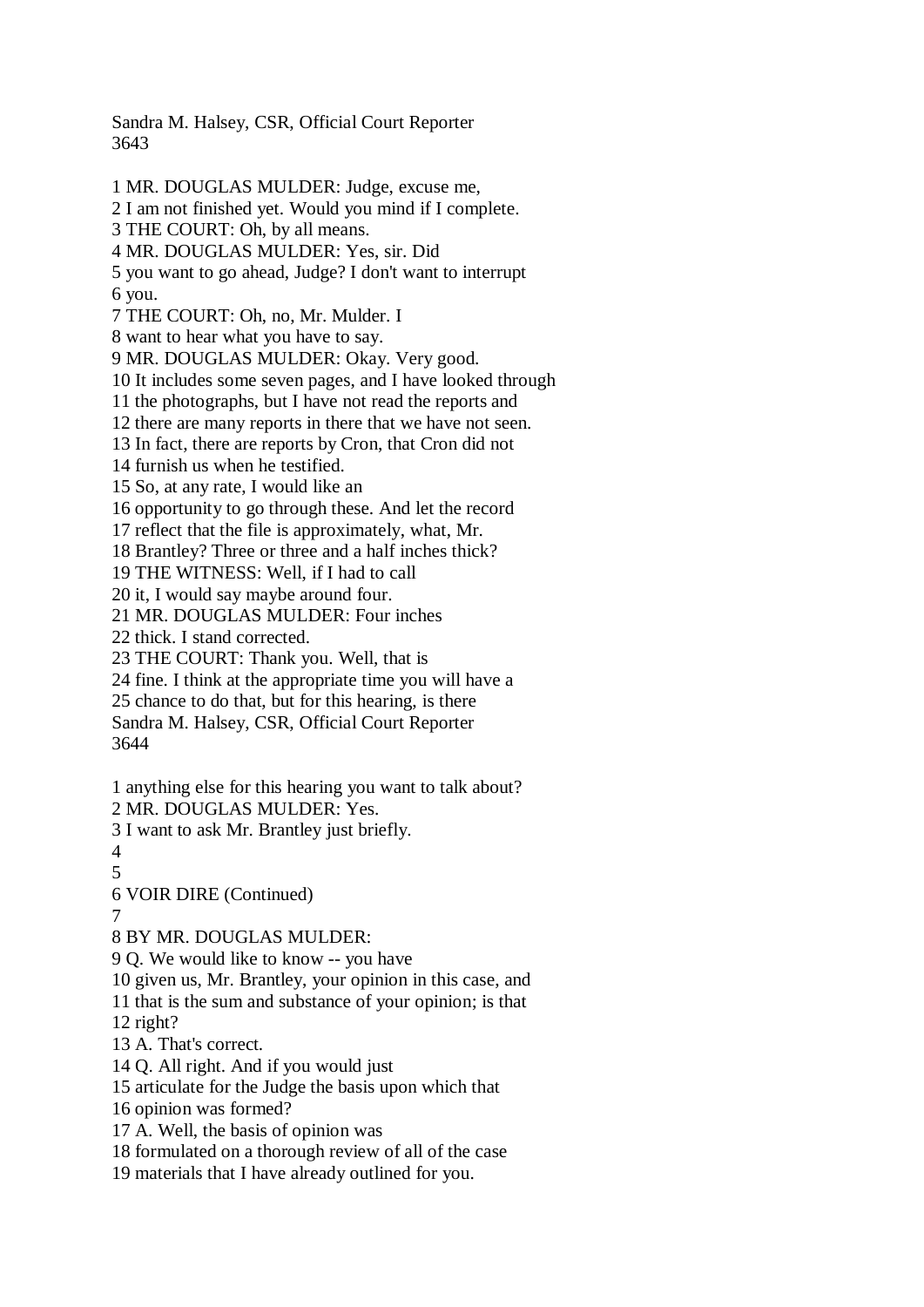20 Q. Is there -- and I'm just asking this

21 for my own edification. The learned Judge probably

22 already knows the answer to this question, but is there

23 any empirical way to check the accuracy of your

24 conclusion?

25 A. The analysis that I --

Sandra M. Halsey, CSR, Official Court Reporter 3645

### 1

2 MR. TOBY SHOOK: Judge, we will object

3 again. This is going beyond the scope of 705.

4 THE COURT: Sustained. Let's move on.

5 MR. DOUGLAS MULDER: You don't want to

6 know whether or not there is any way to check the

7 accuracy of his analysis?

8 THE COURT: Please ask your next

9 question, Mr. Mulder.

10 MR. DOUGLAS MULDER: Judge, that was

11 my next question.

12 THE COURT: Fine. It's been objected

13 to. The objection is sustained. Ask the next one.

14 MR. RICHARD C. MOSTY: Your Honor, we

15 would request the ability to go into that under Daubert.

16 That is, under Daubert and Robinson, that is one of the

17 tests as the Court well knows, the Court is the

18 gatekeeper for scientific opinion or speculative opinion,

19 whichever it is, and the Court is the gatekeeper and

20 unless there is some empirical manner of testing the

21 accuracy of it, the testimony should not be allowed.

22 THE COURT: Thank you.

23 MR. RICHARD C. MOSTY: That is a part

24 of this hearing and the Court is telling us we cannot do 25 that, if I understand.

Sandra M. Halsey, CSR, Official Court Reporter 3646

1 THE COURT: No, I'm just telling Mr.

2 Mulder to ask your next question.

3 MR. DOUGLAS MULDER: Judge, that was

4 my next question. I would think that you, in keeping the

5 gate, that you would want to know whether or not there is

6 any way that -- the accuracy of his conclusion.

7 THE COURT: Well, is there?

8 THE WITNESS: Based on the standards

9 within my profession, again, there has been numerous

10 publications and text books where this information is

11 reported on, and certainly anyone with the background,

12 education and training and experience that I have had,

13 would come to, I believe, the same conclusion.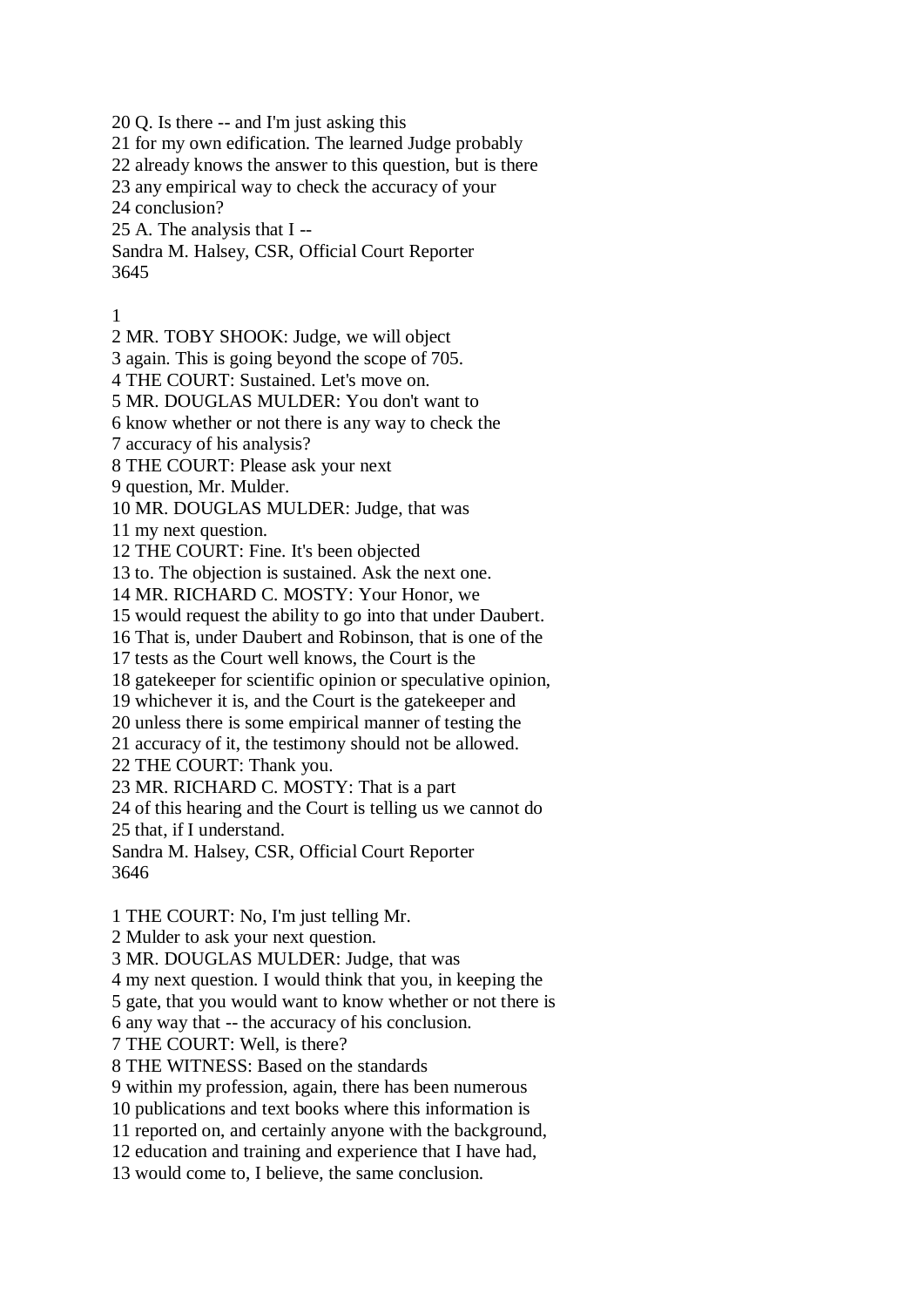14 Certainly, the people that I work with at the FBI Academy

15 are all in agreement with my conclusion.

16 17

18 VOIR DIRE (Continued)

19

20 BY MR. DOUGLAS MULDER:

21 Q. Do you traditionally review each

22 other's work before you testify?

23 A. That is correct. Not necessarily

24 before we testify, but it's a collaborative, group

25 process that we engage in. That's correct.

Sandra M. Halsey, CSR, Official Court Reporter 3647

1 Q. Before you issue some sort of an

2 opinion?

3 A. At times, again, it varies. It's not

4 mandated that we do that, but just as a matter of course,

5 we try to that whenever possible.

6 Q. Do you have a committee?

7

8 MR. TOBY L. SHOOK: Judge, again, I am

9 going to object.

10 THE COURT: Mr. Mulder, can we keep

11 the questions on the basis --

12 MR. DOUGLAS MULDER: Well, I think I

13 am getting into things that I am going to cross examine

14 him on, Judge.

15 THE COURT: Thank you. We can do that

16 at the appropriate time. Anything else for this hearing?

17 MR. DOUGLAS MULDER: Well, Judge, we

18 simply suggest to the Court, and we would like to develop

19 the fact that there is no empirical test upon which the

20 accuracy of his proclamation or his conclusion can be

21 tested and judged.

22 THE COURT: I understand what you are

23 saying. The Court has heard that. Anything else?

24 MR. DOUGLAS MULDER: No, if you are

25 denying me any opportunity to go further on that? Sandra M. Halsey, CSR, Official Court Reporter

3648

1 THE COURT: I think he already

2 answered that question.

3 MR. RICHARD C. MOSTY: Well, your

4 Honor, he didn't answer that question. What he said was

5 that there was a lot of literature in the field. And

6 that is not the question. My question is not -- Mr.

7 Mulder's question is not whether or not there is a bunch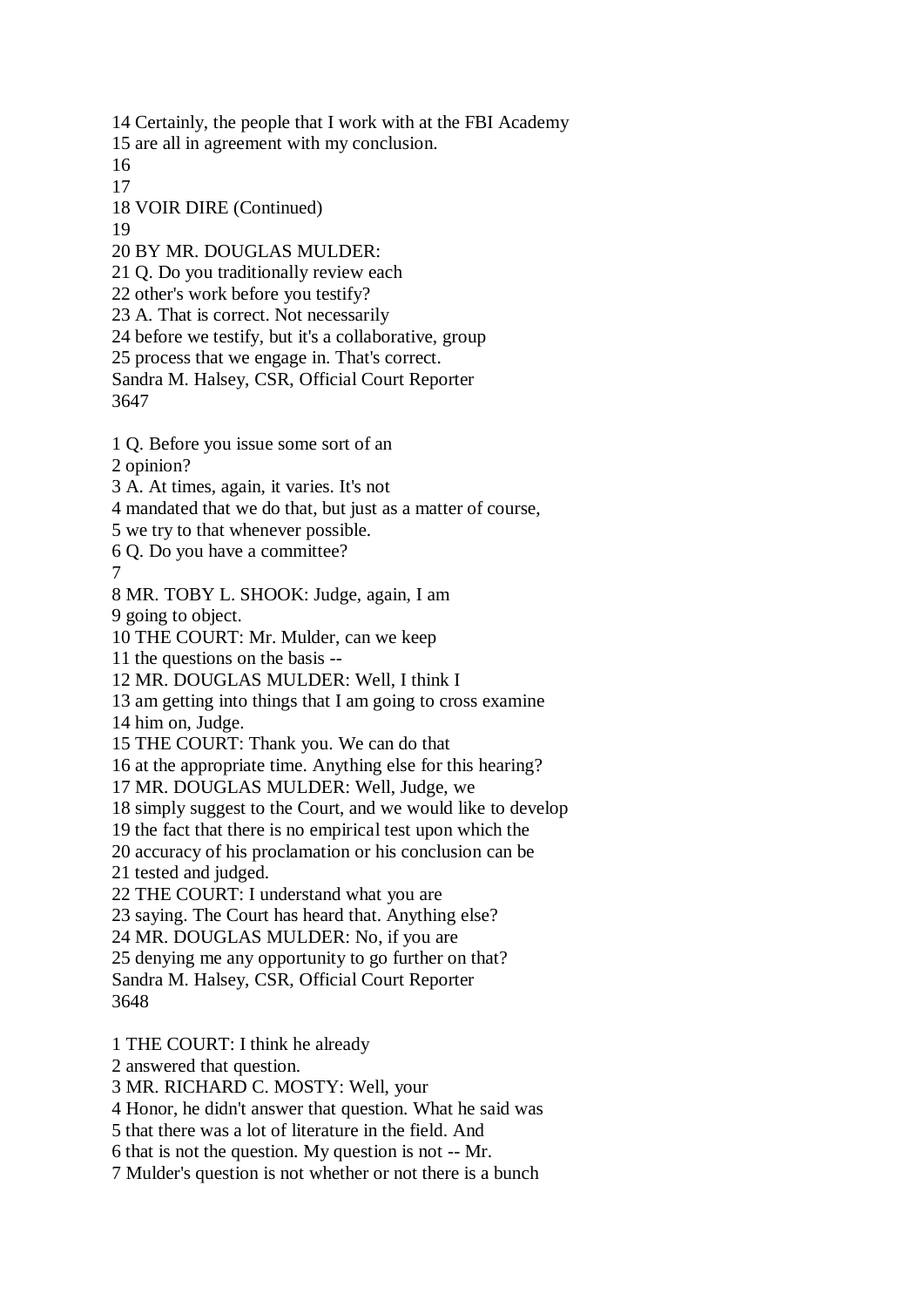9 sorts of idiotic fields and drawing idiotic conclusions. 10 The question is -- am I interrupting a conversation? 11 THE COURT: Oh, by no means. 12 MR. RICHARD C. MOSTY: The question is 13 not whether or not there is literature or whether or not 14 there is information on it. The question is whether or 15 not something can be empirically, objectively tested 16 beyond the opinion and say, yes, in 60 percent of these 17 times, this is right; or 95 percent or whatever. 18 There is no method to empirically test 19 whether or not he is accurate. He can just get up there 20 and spout an opinion, based upon non-testimony and 21 non-evidence, and there is no way that anybody can say, 22 is he right or is he wrong? 23 THE COURT: Well, I think you can 24 develop that on cross examination. Anything else for 25 this hearing? Sandra M. Halsey, CSR, Official Court Reporter 3649 1 MR. RICHARD C. MOSTY: Judge, that is 2 the gatekeeping that the Court is supposed to do -- 3 THE COURT: Mr. Mosty, please, I have 4 already ruled. If I have made an error, I think I (sic) 5 have preserved it, please. 6 MR. DOUGLAS MULDER: Let me ask him 7 this last thing, and as the gatekeeper I would think you 8 would want to know this. 9 THE COURT: Okay. 10 MR. DOUGLAS MULDER: In fact, you may 11 be thinking of it already. 12 13 14 VOIR DIRE (Continued) 15 16 BY MR. DOUGLAS MULDER: 17 Q. But I want to know, Mr. Brantley, if 18 the information upon which you based your opinion and 19 conclusion is totally accurate? 20 21 MR. TOBY SHOOK: Judge, again, we will 22 object, they are going outside of the scope of the 23 hearing. 24 THE COURT: I think that is within the 25 province of the jury. I'll sustain the objection. Let's Sandra M. Halsey, CSR, Official Court Reporter 3650

8 of literature because there is a lot of literature in all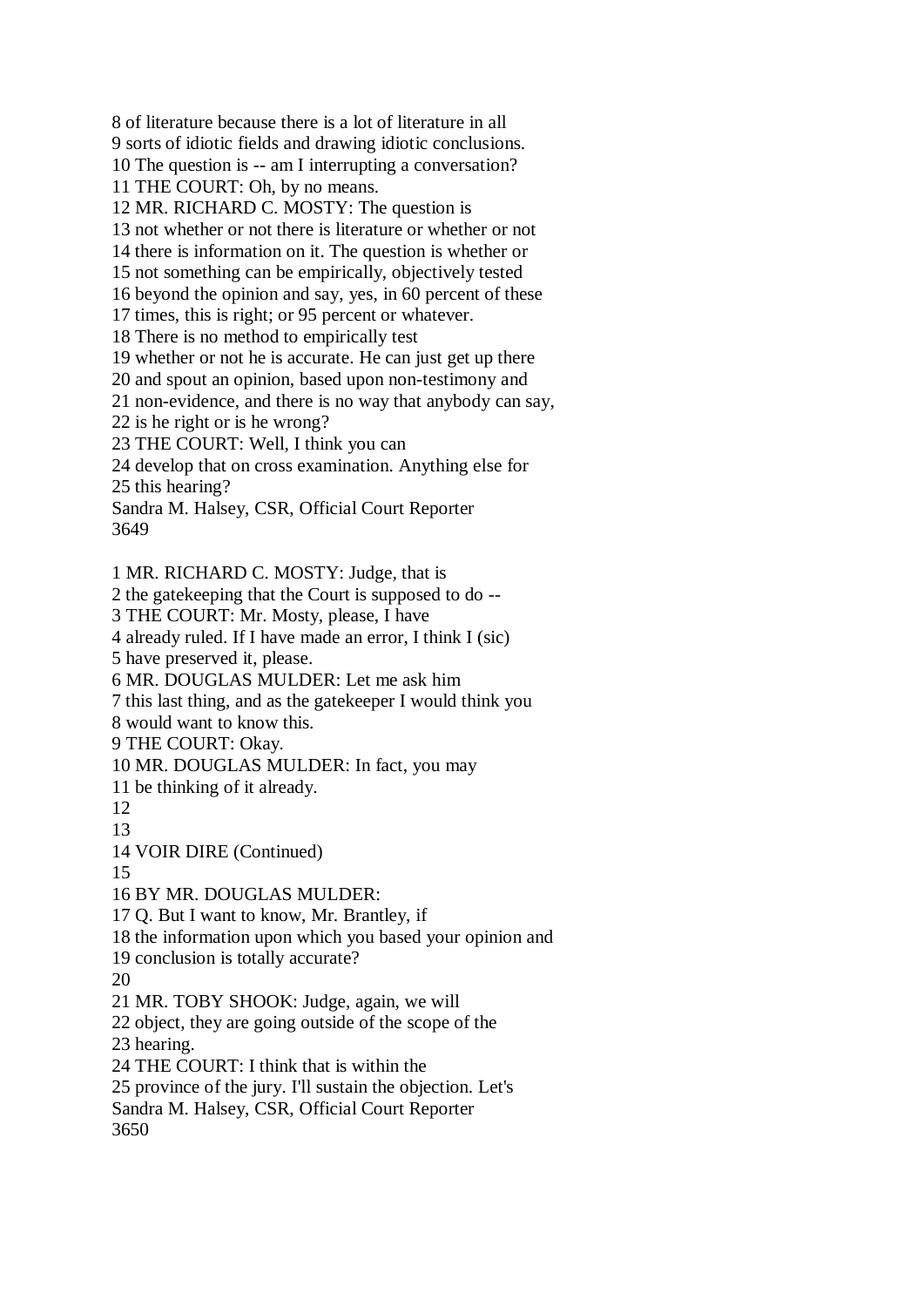1 move on. Anything else? 2 MR. JOHN HAGLER: Your Honor, could I 3 just wrap this up by finalizing our objections? 4 THE COURT: Oh, yes, by all means, Mr. 5 Hagler. I would encourage that. 6 MR. JOHN HAGLER: Okay. Your Honor, 7 as to the so-called expert opinion testimony, first, we 8 would submit that it's been a failure for the State as 9 the proponent of this expert testimony, to establish -- 10 to lay the predicate with the four Daubert factors; and 11 also, the subsequent Robinson factors, that have been

12 incorporated by the Supreme Court. We would submit have

13 been further extended to Rule 702.

14 Secondly, your Honor, there has been

15 no showing of reliability or relevancy of this witness's

16 testimony; and in that connection, there has been a

17 failure of a showing of methodology, in which an opinion

18 could be properly formed, as to whether or not there was

19 in fact staging.

20 I might also point out, your Honor,

21 that the cases have held, that a witness's opinion, his

22 self-serving statements, as to his own methodology, and

23 what have you, fail to establish a proper predicate under

24 Daubert and Robinson.

25 In addition, your Honor, there is a

Sandra M. Halsey, CSR, Official Court Reporter 3651

1 failure of establishing proper qualifications for this

2 witness to testify as to his opinion, as have been stated

3 to the Court. And, in this respect, your Honor, we would

4 further urge that there has been a total lack of a

5 showing of a evidentiary base, of a reliable evidentiary 6 base.

7 This witness has already advised the

8 Court that his opinion is based on various statements of

9 certain individuals, those individuals, that evidence is

10 not before the Court. It's hearsay on hearsay.

11 And allowing his opinion testimony

12 would constitute a violation of our 6th Amendment right

13 to confront and cross examine those witnesses; and also

14 would be a violation of Article 1, Section 10 of the

15 Texas Constitution.

16 Now, your Honor, in summary, our

17 objection is, that this actually is not expert testimony,

18 it is not valid expert opinion testimony. It's merely

19 speculation, it's a creation of testimony, and that it

20 goes beyond the intent of Rule 704 and the fact that it's

21 an expression of guilt as to the defendant's guilt or

22 innocence, as opposed to a mere ultimate issue in the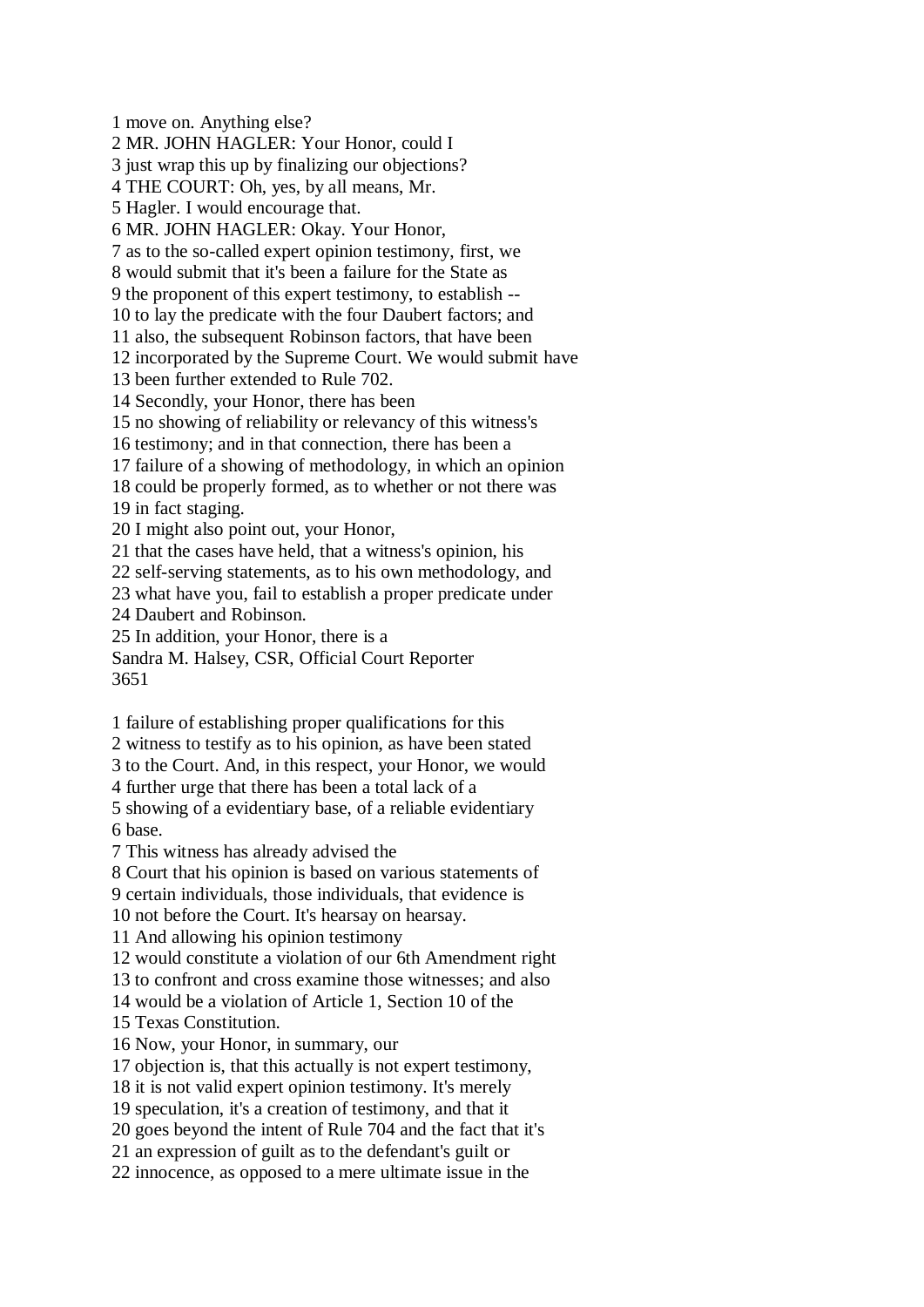23 case.

24 Consequently, the admission of this

25 evidence and this testimony would constitute a violation Sandra M. Halsey, CSR, Official Court Reporter

## 3652

1 of the Fifth and Fourteenth Amendments to the United 2 States Constitution, Article 1, Section 10 of the Texas 3 Constitution; Rules: 701, 702, 703 and 705 of the Texas 4 Rules of Criminal Evidence. And we would also ask for a 5 403 ruling, please. 6 THE COURT: All right. Objection is 7 overruled. The Court -- Mr. Brantley has revealed the 8 underlying basis and facts of his testimony, it will be 9 permitted. 10 The 401 and 403 ruling will be that 11 the Court considers it relevant. The probative value far 12 outweighs any prejudicial effect it might add, in the 13 fact that it might -- it would assist the jury in coming 14 to a just verdict in this particular case. 15 With that in mind, we will bring in 16 the jury and commence the testimony. 17 MR. JOHN HAGLER: Could we have a 18 running objection to all of his testimony, your Honor? 19 THE COURT: Oh, yes, you may. 20 THE COURT: All right. 21 22 (Whereupon, the jury 23 Was returned to the 24 Courtroom, and the 25 Proceedings were Sandra M. Halsey, CSR, Official Court Reporter 3653 1 Resumed on the record, 2 In open court, in the 3 Presence and hearing 4 Of the defendant, 5 As follows:) 6 7 THE COURT: Good morning, ladies and 8 gentlemen. 9 Let the record reflect that all of the 10 parties in the trial are present and the jury is seated. 11 Ladies and gentlemen of the jury, this 12 witness has already been sworn outside of your presence. 13 Go ahead, please, Mr. Shook. 14 MR. TOBY L. SHOOK: Thank you, Judge. 15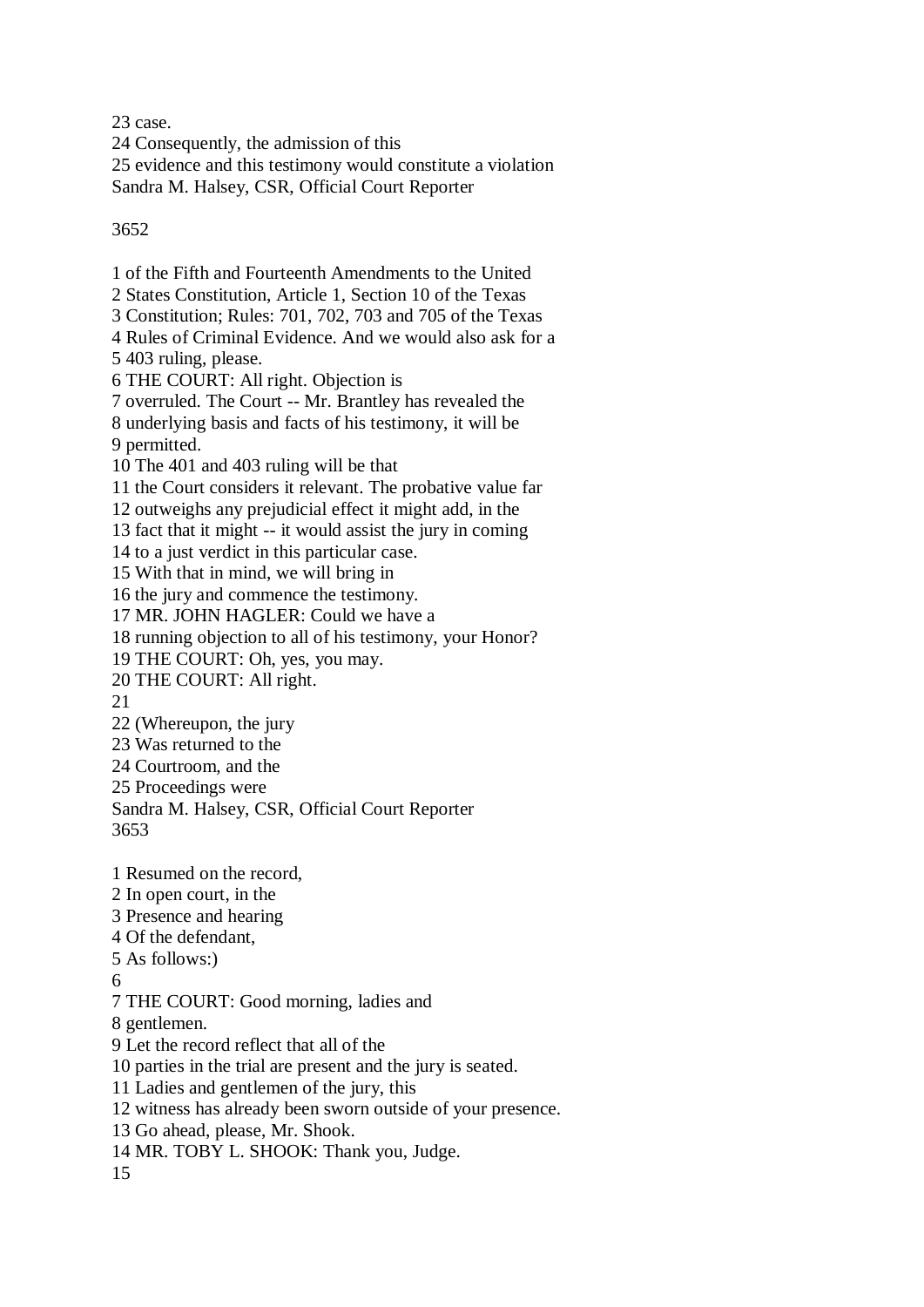16 17 Whereupon, 18 19 **ALAN BRANTLEY**, 20 21 was recalled as a witness, for the State of Texas, having 22 been previously duly sworn by the Court to speak the 23 truth, the whole truth, and nothing but the truth, 24 testified further in open court, as follows: 25 Sandra M. Halsey, CSR, Official Court Reporter 3654 2 DIRECT EXAMINATION 4 BY MR. TOBY L. SHOOK: 5 Q. State your name, please. 6 A. Alan Brantley. 7 Q. And how are you employed, sir? 8 A. I'm a supervisory special agent with 9 the Federal Bureau of Investigation. 10 Q. And, where are you currently assigned? 11 A. I'm currently assigned to the National 12 Center for the Analysis of Violent Crimes, which is part 13 of the Critical Incident Response Group at Quantico, 14 Virginia. 15 Q. How long have you been with the FBI? 16 A. Approximately 13 and a half years. 17 Q. And, what positions have you held with 18 the FBI? 19 A. Other than being an investigative 20 agent in the field, I have been assigned to the National 21 Center since 1988, and in that position have been 22 responsible for the analysis of violent crimes, and the 23 providing of information of lead value to investigators 24 that are confronted with repetitive violent crimes, 25 unusual and particularly vicious types of violent Sandra M. Halsey, CSR, Official Court Reporter 3655 1 offenses as well. 2 Q. And what is your current position? 3 A. I am a supervisory special agent as I 4 have said, but I am also the Program Manager of the 5 Forensic Psychiatry Fellowship in conjunction with the 6 Armed Forces of the United States out of Walter Reed Army 7 Medical Center in Washington D.C. 8 I am also the program manager of the

1

3

9 component at the National Center, that addresses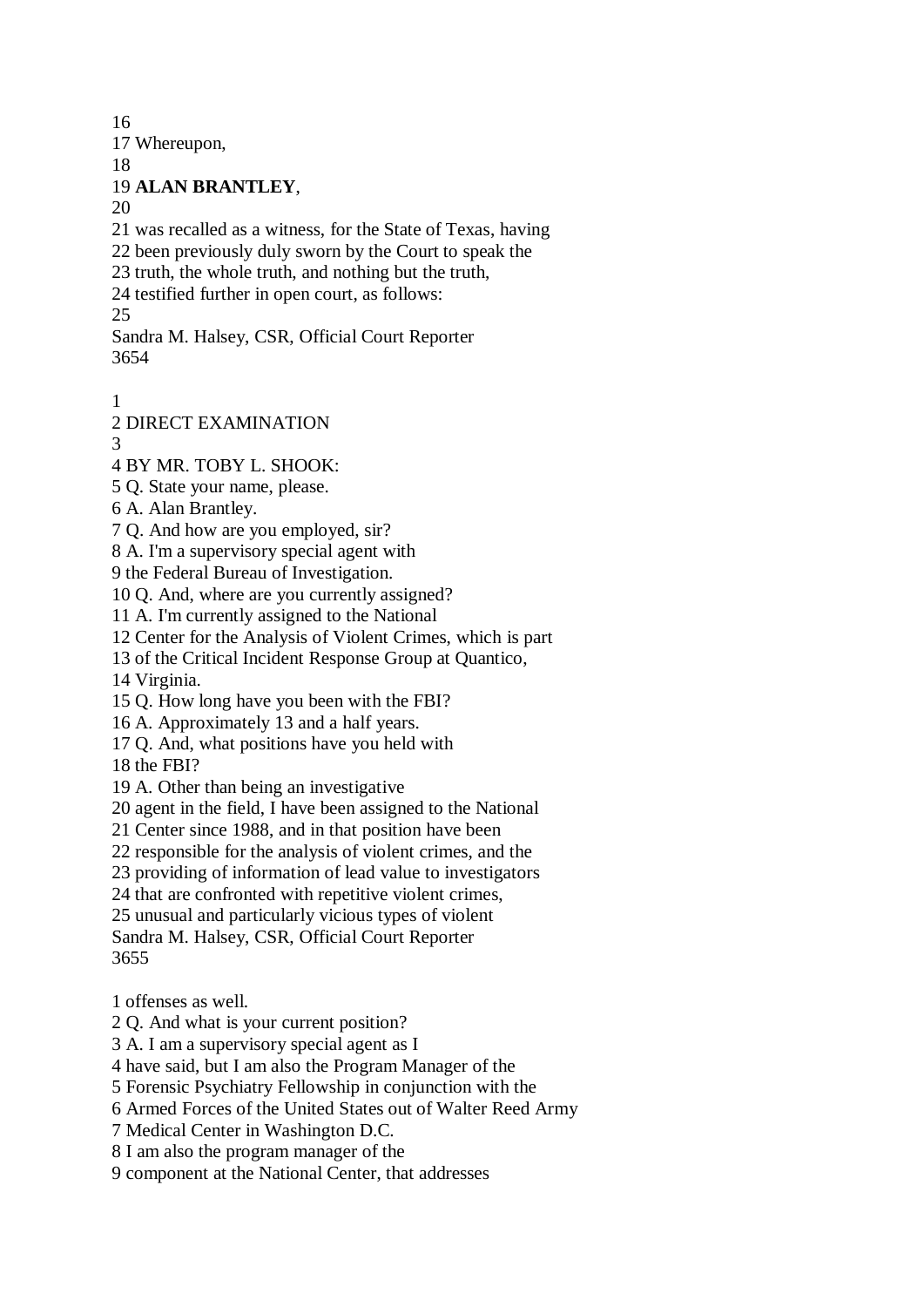10 individuals that threaten and/or attempt to use weapons

11 of mass destruction. These are primarily weapons

12 involving nuclear, biological and chemical threats or 13 entities.

14 Q. What are your duties with your current

15 position with the FBI?

16 A. Well, I am primarily responsible for

17 supervising others at the National Center in the areas

18 that I have already outlined, and also, working a variety

19 of violent offenses, including homicides and threats

20 against others.

21 Q. Tell the jury your educational

22 background.

23 A. I received a Bachelor's of Arts in

24 1972 from Appalachian State University with an

25 undergraduate degree in psychology.

Sandra M. Halsey, CSR, Official Court Reporter 3656

1 I completed a Master's degree in

2 counseling and psychology, also at Appalachian State in

3 1976 after I served a tour as an officer in the Marine

4 Corps.

5 From that point, I did post-master's

6 work at Appalachian State, also at North Carolina State

7 University and Virginia Tech.

8 Q. And how were you employed prior to

9 joining the Bureau?

10 A. Prior to my joining the FBI, I was

11 employed as a psychologist in a maximum security prison

12 in the State of North Carolina for about six years.

13 Q. What were your duties there?

14 A. A combination of things, but primarily

15 I evaluated and assessed the inmates in that population,

16 all adult males. I provided evaluations for the court,

17 and presentencing studies, and also did reviews and

18 analysis of inmate cases for consideration of release

19 back into the community and parole.

20 Q. Okay. Do you have any specialized

21 training?

22 A. My specialized training, while in the

23 FBI, is centered on information about violent crime,

24 death investigation, crime scene analysis, forensic

25 pathology, forensic dentistry, almost any type of course

Sandra M. Halsey, CSR, Official Court Reporter 3657

1 that might help us to understand not only the behavior of

2 violent criminals, but some of the things relating to the

3 forensic evidence that they may leave behind as well.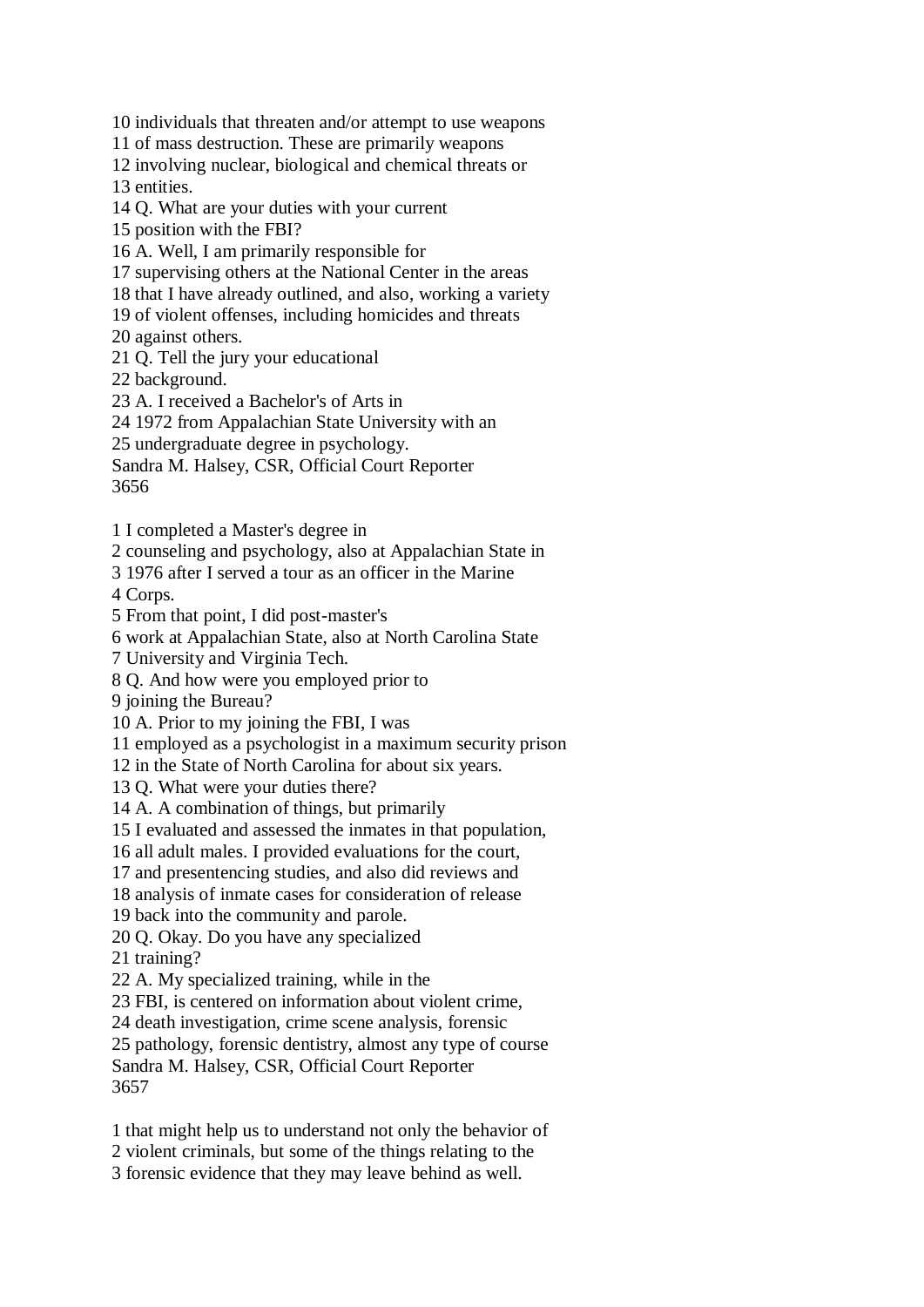4 Q. Have you served on any faculties?

5 A. I am on the faculty at the FBI

6 Academy, and also an adjunct faculty member of the

7 University of Virginia.

8 Q. In what particular areas have you

9 lectured or taught?

10 A. Primarily, on the violent crime scene

11 analysis, and the assessment of dangerousness, also,

12 criminal psychology. While at the FBI Academy, I taught

13 a course at the National Academy on applied criminal

14 psychology. Also, I taught the new FBI trainees that

15 same course on applied criminal psychology.

16 Q. Have you made presentations in your

17 field?

18 A. I have.

19 Q. What types?

20 A. Well, again, centering on violent

21 crime, crime scene analysis, and criminal psychology, and

22 we provide presentations in schools, ranging from

23 week-long schools, to one and two-hour presentations, to

24 law enforcement audiences, attorneys and judges, mental

25 health professionals, academics, students, it's just a

Sandra M. Halsey, CSR, Official Court Reporter 3658

1 very broad range of audiences.

2 Q. And, are you a member of any

3 professional organizations?

4 A. I am. I'm a member of the American

5 Academy of Criminal Justice Sciences, also the

6 International Homicide Investigators Association, Harvard

7 Associates in Police Science and the Association of

8 Threat Assessment Professionals.

9 Q. And what is the Criminal Investigative

10 Analysis Program?

11 A. Well, for the most part, when you talk

12 about criminal investigative analysis, or crime scene

13 analysis, we're talking about the analysis of the

14 behavior displayed at a crime scene by an offender.

15 What we look at, to determine this

16 assessment, is primarily in three areas: Victimology, in

17 other words, what is it about a particular victim that

18 increases his or her risk of becoming a victim of a

19 violent crime. We also look at investigative reports and

20 police reports. And we also concern ourselves and focus

21 on crime scene photos and information about that crime 22 scene.

23 We believe since all crimes are

24 committed by human beings, that some stage along this

25 crime commission process, there is going to be a display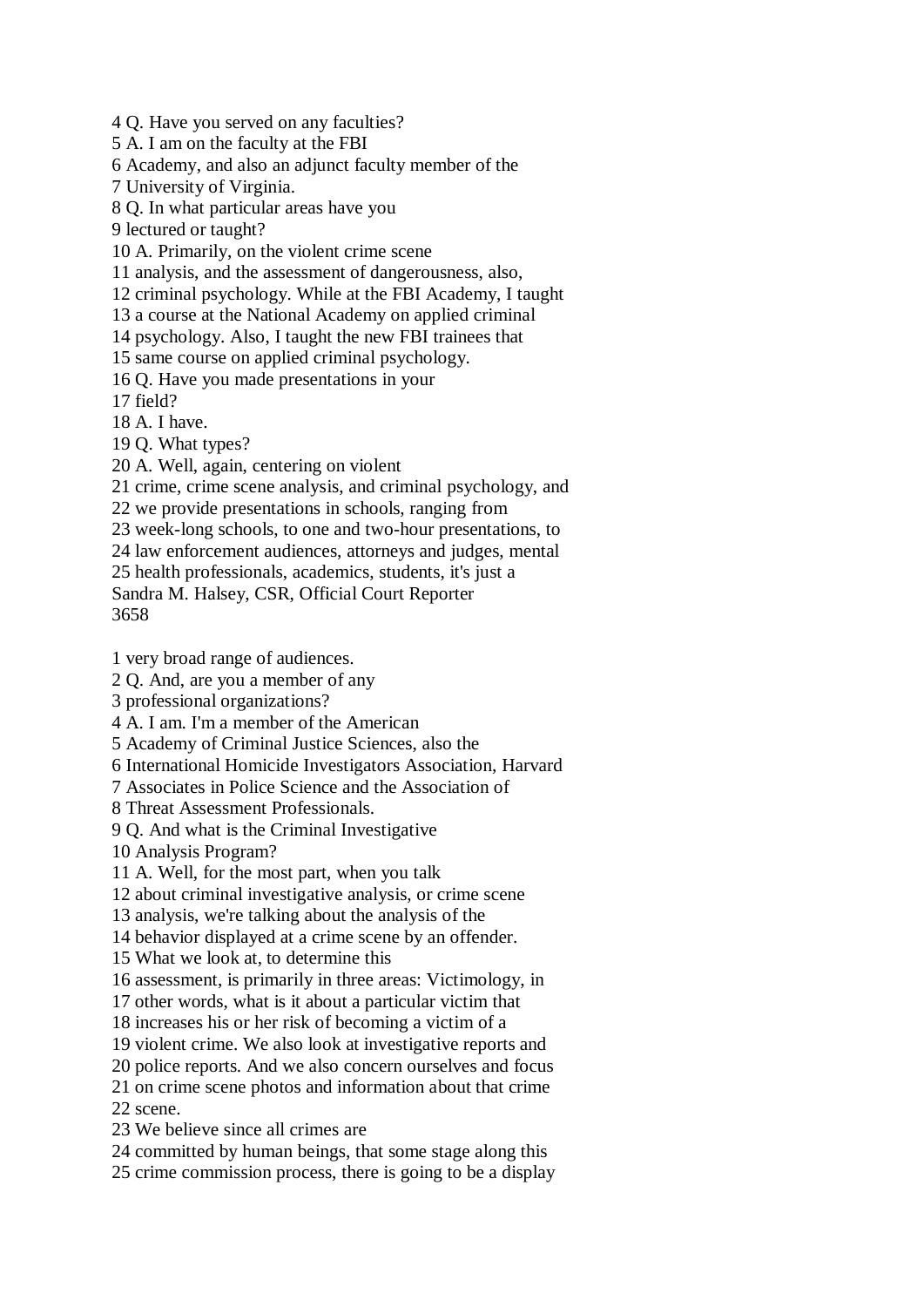Sandra M. Halsey, CSR, Official Court Reporter 3659

1 of human behavior, that lends itself to analysis,

2 interpretation, and from that analysis, information of

3 lead value that could be provided to investigators, to

4 prosecutors and to jurors, like yourselves, to hopefully

5 get a little better understanding of the types of

6 criminal behavior that you are not as likely to encounter

7 in your life experiences, as I am to encounter in what I

8 do for a living.

9 Q. Have you personally received case

10 materials to review in regards to a murder that occurred

11 in Rowlett, Texas on June 6th, 1996?

12 A. I have.

13 Q. Involving Devon and Damon Routier?

14 A. That's correct.

15 Q. Okay. What materials did you utilize

16 in your review?

17 A. The materials that I had to review,

18 were crime scene photographs, crime scene video, autopsy

19 photographs, autopsy reports, investigative reports, or

20 police reports, forensic reports, I saw some aerial

21 photographs, I also looked at medical reports. I looked

22 at some legal or court documents, the affidavits for

23 search warrant and arrest. Considered information that I

24 was able to obtain in consultations with investigators

25 and prosecutors.

Sandra M. Halsey, CSR, Official Court Reporter 3660

1 I also visited 5801 Eagle Drive and

2 did a survey of not only the location of that residence

3 but also the immediate vicinity. I met with some of the

4 forensic experts and also talked with Dr.

5 Parchman-Townsend, one of the medical examiners that did

6 the autopsy on one of the victims.

7 Q. After reviewing all that, were you

8 able to form some opinions about the case?

9 A. I was.

10 Q. Okay. And what is that opinion?

11 A. My opinion is that in this particular

12 case, and this particular crime scene, that this crime

13 scene had been staged, and in all likelihood whoever

14 killed both Devon and Damon, was someone that they knew,

15 and someone that they knew very well.

16 Q. When you say a crime scene is staged,

17 what do you mean?

18 A. What I mean by staging is that the

19 crime seen had been altered. There had been things that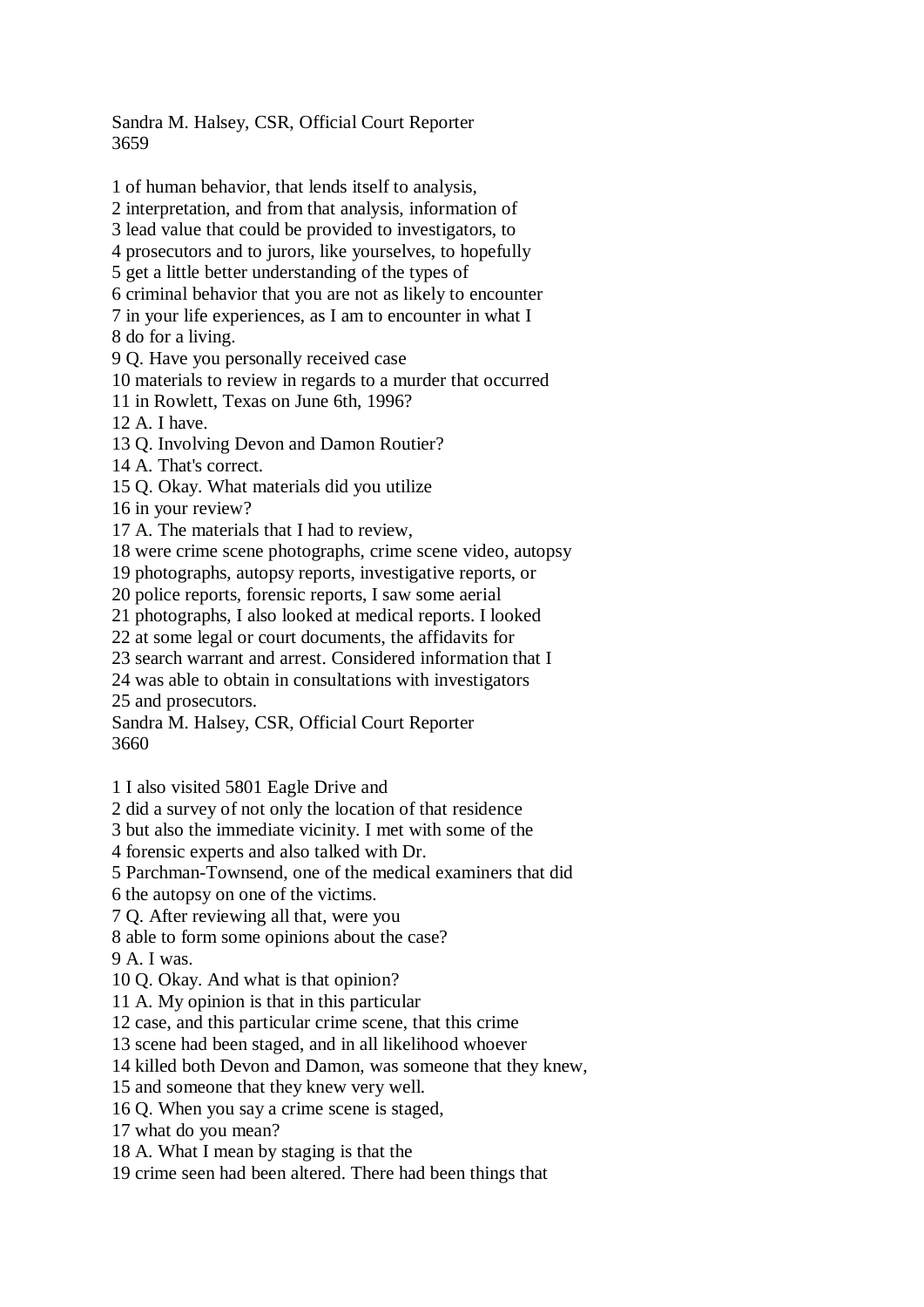20 had been moved, or things that had been disturbed that 21 you don't ordinarily see disturbed in crime scenes like 22 this. And there are some other things that you would 23 expect to be disturbed that were left alone or left 24 untouched. 25 Q. What is staging? Sandra M. Halsey, CSR, Official Court Reporter

3661

1 A. Well, staging is -- when we see

2 staging, it suggests to us a couple or three things.

3 First and foremost, the reason that

4 the offender will stage crime scenes is to divert

5 attention away from the most logical suspect and/or the

6 most logical motive. There are some other occasions when

7 scenes are altered or scenes are staged where there is

8 not necessarily any intent, really, to cover a criminal

9 act, but because of embarrassment to a family, who may

10 have discovered a loved one that has committed suicide,

11 they may move some things, take some things away before

12 discovery, again, just to prevent some embarrassment

13 either to themselves, or to the deceased.

14 Q. Now, what factors did you use in

15 forming your opinion in this particular case?

16 A. Well, I looked at some major features.

17 And generally, when we start looking at these kinds of

18 offenses, we try to incorporate as much information as we 19 can.

20 But first and foremost, at least I do,

21 I always ask the question: Are there any similar or

22 related events in the area? I'm trying to get an

23 assessment of the crime rate; is it a high crime rate

24 area or a low crime rate area?

25 Unless I am able to establish that, in

Sandra M. Halsey, CSR, Official Court Reporter 3662

1 this case I was informed it was a very low crime rate

2 area. As a matter of fact, certainly no other homicides

3 like this, to my knowledge, ever, and the homicides that

4 had occurred had been resolved, or had been effectively,

5 you know, ruled one way or the other.

6 Also, what I am trying to do with my

7 assessment of the crime rate, I'm trying to determine

8 risk factors; risk factors to the victims, and risk

9 factors for the offender, which is also very important.

10 I think the vast majority of offenders

11 that I have ever encountered do not want to get caught.

12 So, they are going to attempt to commit their crimes in

13 such a way as to prevent that.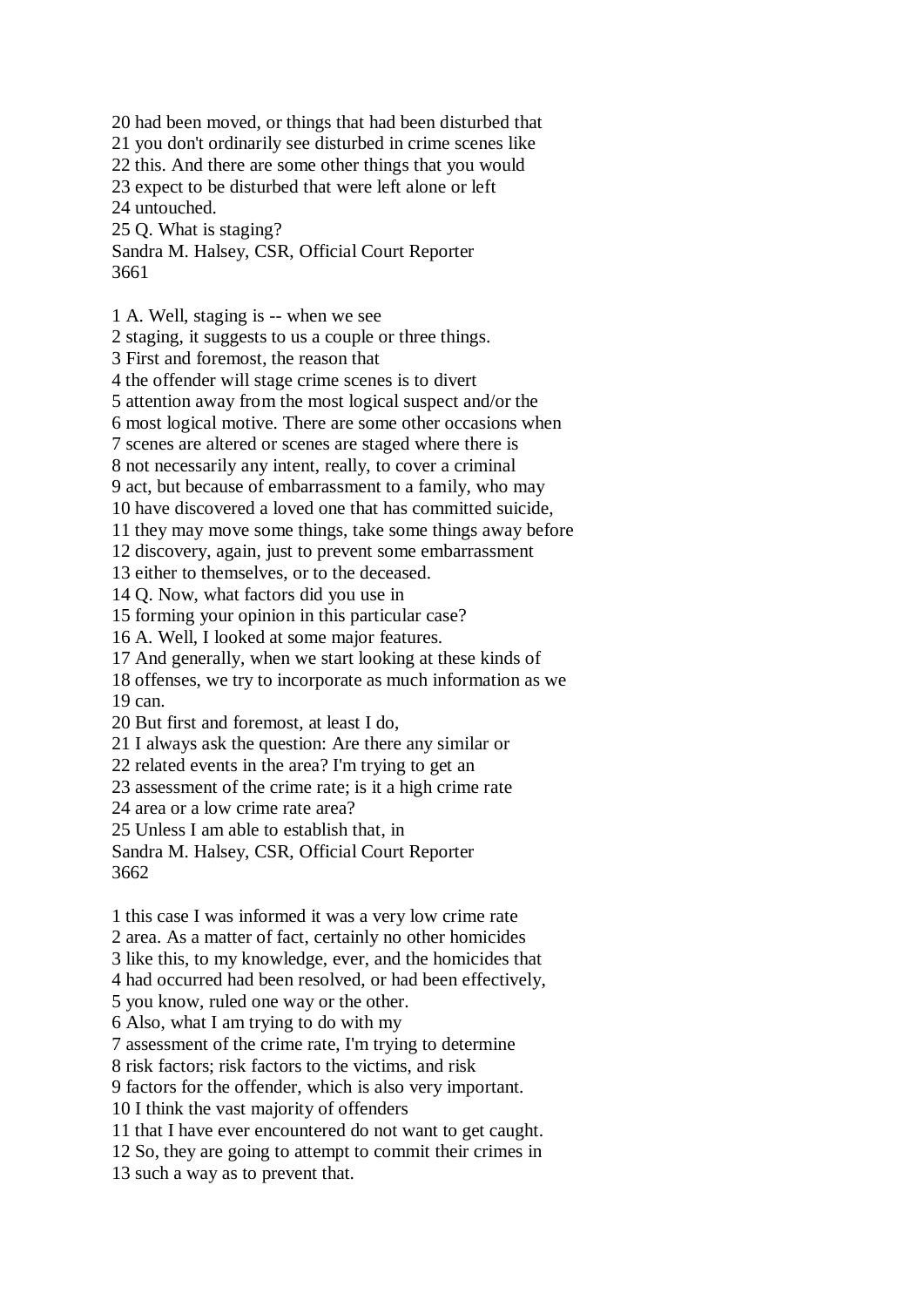14 Well, they are going to take into 15 consideration, for instance, whether there are any 16 witnesses around, for instance. 17 In this particular case, I looked at 18 the location of the home and how it was surrounded by 19 homes on almost every side. I also looked -- 20 Q. Did you -- let me just interrupt 21 you -- did you look at photographs, aerial photographs of 22 the neighborhood? 23 A. I did. 24 Q. And you also went to that neighborhood 25 yourself; is that right? Sandra M. Halsey, CSR, Official Court Reporter 3663 1 A. That's correct.  $\mathcal{L}$ 3 MR. TOBY SHOOK: Okay. Could I have 4 the witness step down for a moment? Please step down. 5 THE COURT: Yes, you may step down. 6 7 (Whereupon, the witness 8 Stepped down from the 9 Witness stand, and 10 Approached the jury rail 11 And the proceedings were 12 Resumed as follows:) 13 14 BY MR. TOBY SHOOK: 15 Q. Let me show you what has been entered 16 into evidence as State's Exhibit 7. Do you recognize 17 this as being one of the aerial photographs? 18 A. I do. 19 Q. Okay. Is the -- turning this to the 20 jury, so we can all see. What is it about the particular 21 neighborhood that you consider as one of the risk -- as 22 you call them risk factors; is that right? 23 A. Well, as I suggested, this victim 24 residence is completely surrounded, actually, by 25 residences on all sides. Certainly, it would increase Sandra M. Halsey, CSR, Official Court Reporter 3664 1 the observation of others, and somebody being detected 2 coming in and out of that area. That is certainly 3 something that I think that most criminals are going to 4 take into consideration. 5 Also, I looked at other factors, and 6 considered that the vehicle was in front of the home,

7 suggesting to someone that might have been motivated to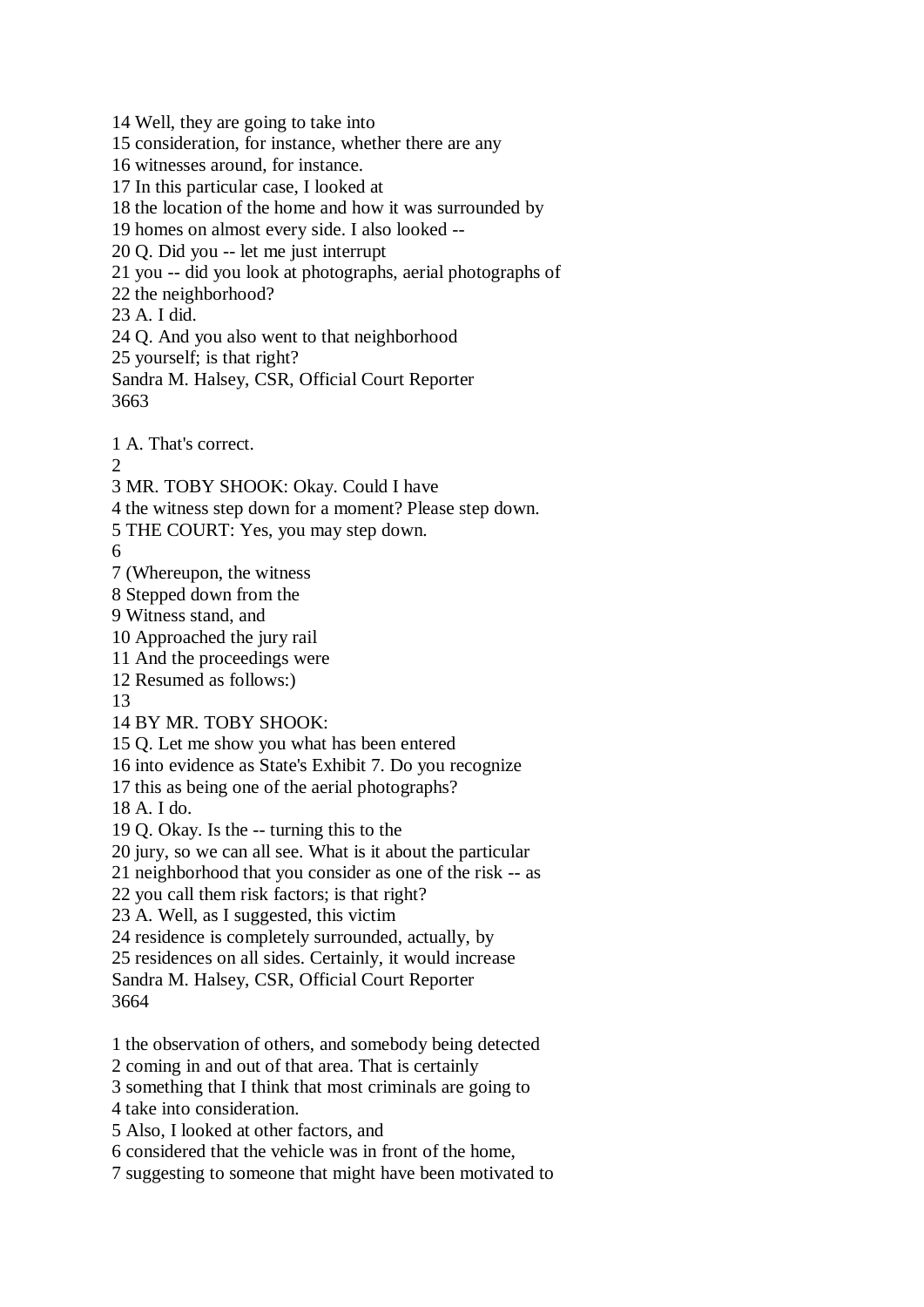8 burglarize that home, that there may be somebody there.

9 Certainly, that is a deterrent, that is a risk factor for

10 burglars that don't want to get caught, or don't want

11 anyone else to know what they are up to.

12 Also, was able to learn from

13 investigators and from reports, that there were people

14 sleeping downstairs, and there were lights on. So there

15 was light emanating from the inside.

16 Someone coming around to the back of

17 the house certainly would have been able to see that

18 there was light on downstairs. Again, suggesting to an

19 offender motivated to either rob, rape or murder that

20 obviously, from these lights being on, then someone may

21 be down there occupying that space. That is certainly

22 another risk factor.

23 Q. Let me ask you, Agent Brantley, is

24 there anything about the make-up of the neighborhood or

25 the way the streets are constructed that is valuable

Sandra M. Halsey, CSR, Official Court Reporter 3665

1 information to you, in regards, again, to the risk

2 factors?

3 A. Well, you look at neighborhood

4 permeability, and again, you look at people that live

5 right on a major thoroughfare, certainly that increases

6 their risk of coming into contact with a variety of

7 people, because it is a high trafficked area.

8 But when you consider other areas,

9 like a cul-de-sac, it's a little more secure, and people

10 coming back into that location, they need to be going

11 back there, and are more likely to be observed or

12 contacted.

13 Plus, if an offender is detected in

14 his intention to flee or escape, then his options for

15 escaping successfully are also more limited when he goes

16 into a development which is surrounded by homes and other

17 obstacles and certain access roads. It doesn't

18 necessarily give them a direct access out to a major

19 thoroughfare and escape.

20 Q. Okay. You can go back to your seat.

21

22 (Whereupon, the witness

23 Resumed the witness

24 Stand, and the

25 Proceedings were resumed

Sandra M. Halsey, CSR, Official Court Reporter

3666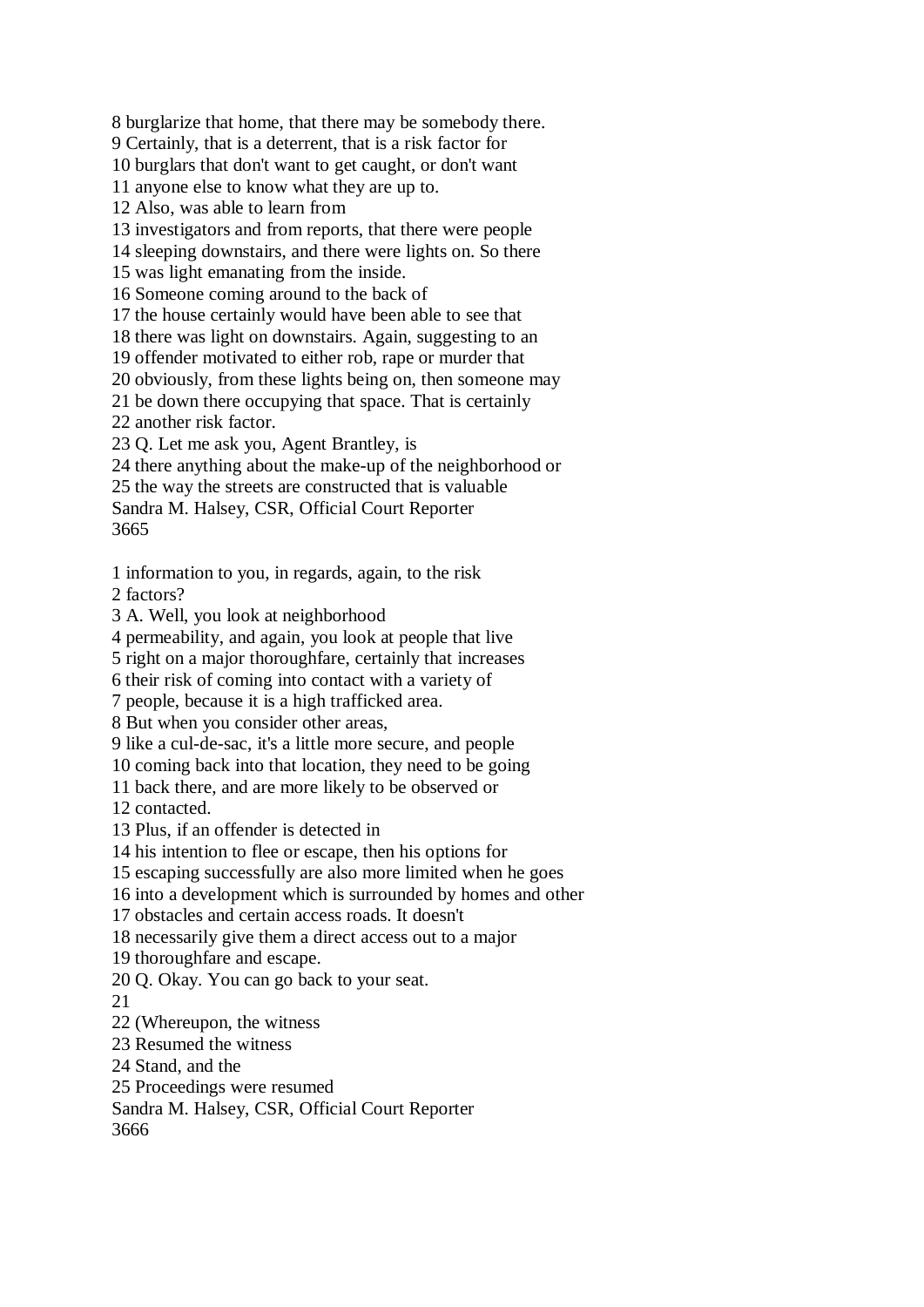1 On the record, as

2 Follows:)

3

4 BY MR. TOBY L. SHOOK:

5 Q. Now, Agent Brantley, in regards -- you

6 looked at the neighborhood itself, and what type of 7 neighborhood it is. Then do you move, in what you call 8 the risk factors, you look at the home itself where the

9 crime occurred?

10 A. Certainly. And again, I start from a

11 broader, expansive view of the neighborhood and the

12 surrounding area and start moving in and start focusing a

13 little more. Certainly, focusing on the alleged point of

14 entry and escape, that window and that cut screen.

15 As you look at that, and you look at

16 the outside, you see that once someone has negotiated or

17 gotten beyond that 6-foot fence, then you have some other 18 interesting considerations.

19 I think first and foremost, when you

20 look into that garage, what you are confronting almost

21 immediately is an extremely large animal cage, or what

22 one would surmise was the cage of an animal. I think if

23 you were a stranger, and you don't know who lives there,

24 or what you are likely to encounter, you may suspect

25 reasonably, that there may be a rather large animal, or a Sandra M. Halsey, CSR, Official Court Reporter

3667

1 large dog.

2 And certainly a dog cannot only

3 confront the would be offender, but can also alert on the

4 fact that someone is there, and cause people to

5 investigate and again identify whoever is trying to gain 6 access.

7 Q. Is that what you call -- what your --

8 in your analysis, called a risk factor?

9 A. A risk indicator, a risk factor,

10 certainly, for the offender, something that would

11 increase his risk.

12 Q. Okay. A person that is going to be

13 trying to get into the house, or commit a crime or

14 whatever?

15 A. Right. I would think so.

16 Q. Now, when you are doing this analysis,

17 again, what are you basing this on? What type of

18 training do you have, when you are conducting this type

19 of analysis?

20 A. Well, primarily, in addition to the

21 all the education, training and specialized course work

22 that I have had, it's just a matter of experience. We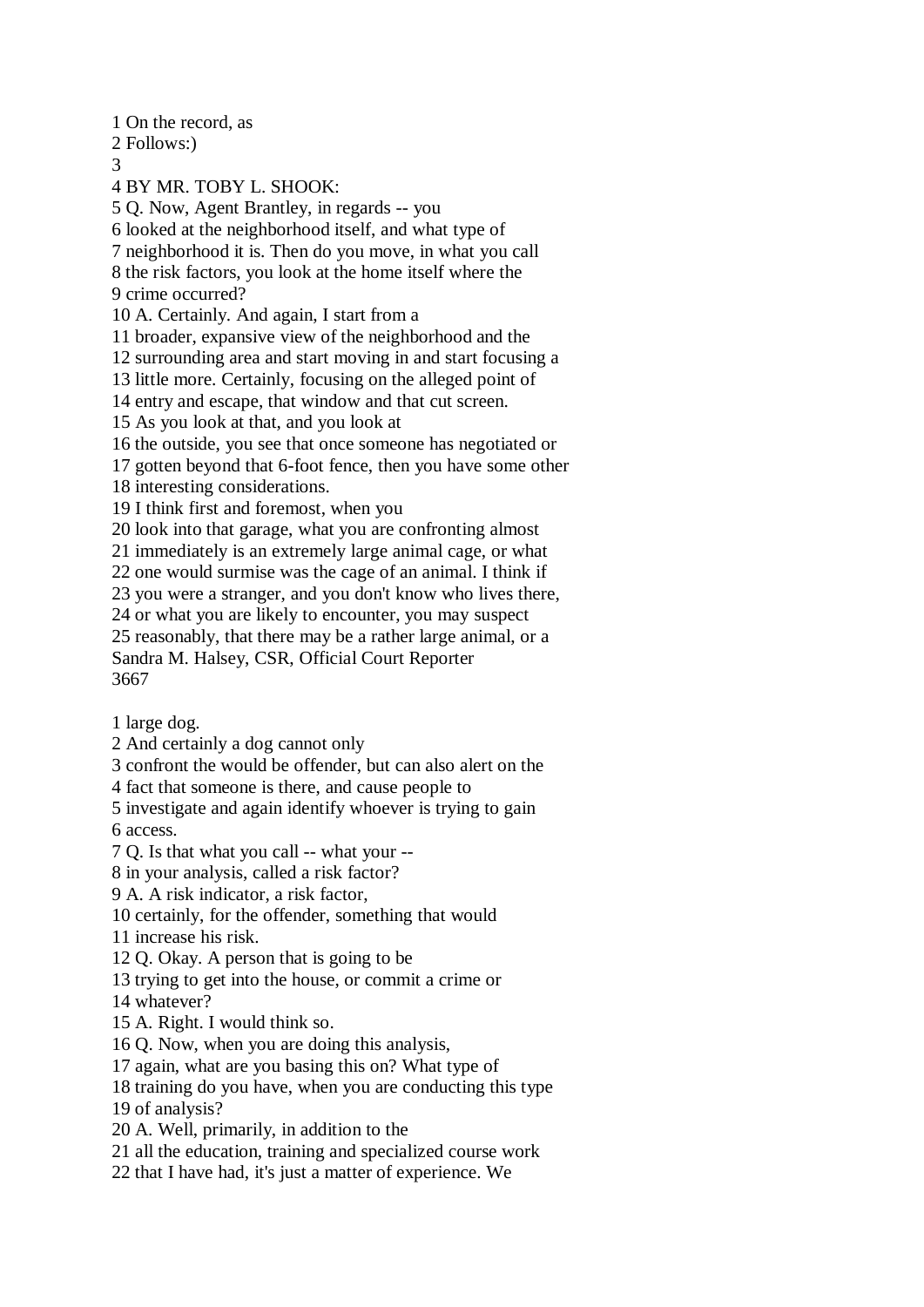23 are -- we work literally hundreds of violent offenses and 24 homicides annually. And so, based on that database, or 25 that base of experience, that is primarily what we work Sandra M. Halsey, CSR, Official Court Reporter 3668

1 from.

2 Q. Okay. So as far as risk factors, you 3 all are looking at things which would worry, I guess, 4 someone that is going to commit an offense? 5 A. Exactly. I might also add, that in my 6 years of experience in the prison setting where I 7 interviewed hundreds of violent felons, we also got into 8 these kinds of issues, and I was able to determine there 9 MO, and some of their rituals. 10 And then since that time, since being 11 at the FBI Academy, we have done a number of research 12 projects, where we go out into the prisons, and we 13 interview offenders that commit violent crimes and 14 homicides, and we ask them these same kinds of questions: 15 "What is it that you consider when you are attempting to 16 assault or when you are planning your assault? What is 17 it you consider while you are there committing the actual 18 homicide? And what do you consider what you do 19 post-offense, once you have exited?" 20 And again based on that body of 21 information and that body of knowledge, we use that to 22 incorporate that into it too. 23 Q. And what you were just saying is, at 24 the point of entry at that window, there was some type of 25 animal cage; is that right? Sandra M. Halsey, CSR, Official Court Reporter 3669 1 A. That's correct. And in addition to 2 that, I think on the outside, there are some animal bowls

3 or water and food dishes also, that might suggest to

4 someone motivated to break in, that there in all

5 likelihood is an animal present.

6 Q. Okay. Let me show you what's been

7 marked as State's Exhibit 40-B. Is this a photograph, I

8 guess on the inside, of the large cage that you're

9 talking about?

10 A. That's correct.

11 Q. That is the type of thing, I guess,

12 someone coming in is going to be a little wary of if they

13 see an animal cage?

14 A. I believe so. Someone not familiar

15 with the area, not knowing what kind of animal might be

16 contained in that size of cage is reasonably going to be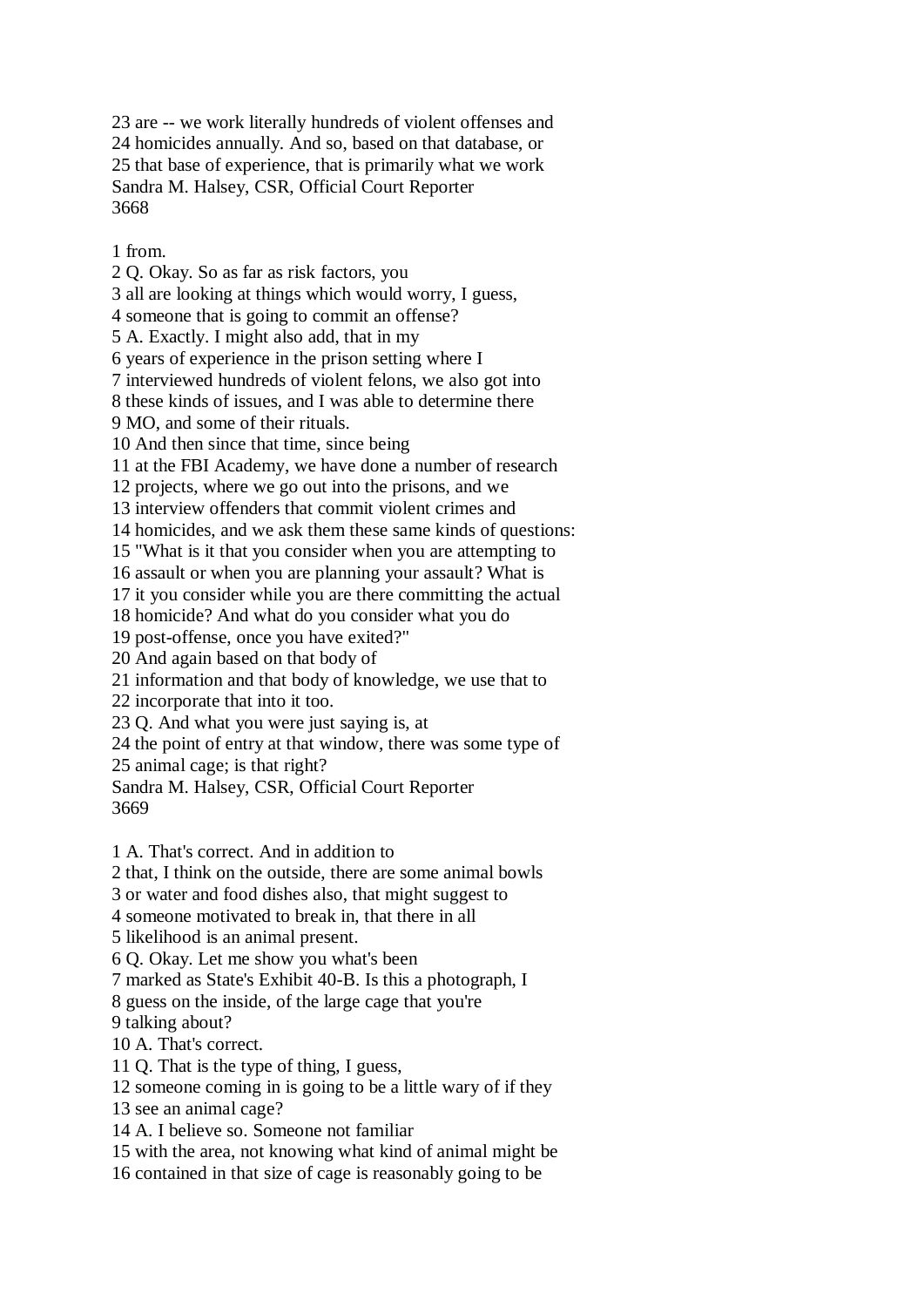17 concerned, I would think. 18 Q. Okay. You said you recall bowls of 19 food on the outside patio? 20 A. That's correct. 21 Q. Okay. For animals? 22 A. Yes. It's reasonable to assume, 23 for -- on the part of an offender, that those are animal 24 dishes. 25 Q. Is that another factor that, again, Sandra M. Halsey, CSR, Official Court Reporter 3670 1 you consider about --

2 A. Certainly.

3 Q. Okay. You said, I believe, your

4 information was that the -- that back patio door, that

5 there was a TV visible from the outside?

6 A. Light.

7 Q. Okay. What does that -- is that

8 another risk factor you consider?

9 A. Certainly. Again, for the most part,

10 individuals that are motivated at least to rob or

11 burglarize, they are going to want to go into a residence

12 that no one is home. And when you have these indicators

13 that someone is there, I think for some, not all

14 certainly, they are less likely to select that house.

15 Again, victim selection is important

16 to these people. And what they are keeping in mind, is

17 risk to themselves.

18 Q. What about the point of entry itself,

19 the cut screen? What did that tell you?

20 A. In terms of risk, not anything

21 significant, but, I think it was unusual in the way that

22 it was cut. In our experience when we see screens that

23 are cut, and we have seen screens that have been cut

24 before in the commission of an offense, they are

25 generally small cuts that they use to gain access to a Sandra M. Halsey, CSR, Official Court Reporter

3671

1 lock or a latch or something else that they can throw,

2 and then they will gain entry through a window or through

3 a door. But quite often, they will pull the screen off

4 after they have slit the screen to open the lock.

5 Q. So that is not really a risk factor,

6 that is another --

7 A. I didn't consider that so much a risk

8 factor.

9 Q. Okay. I might be getting a little

10 more ahead of myself. Let's stick along these risk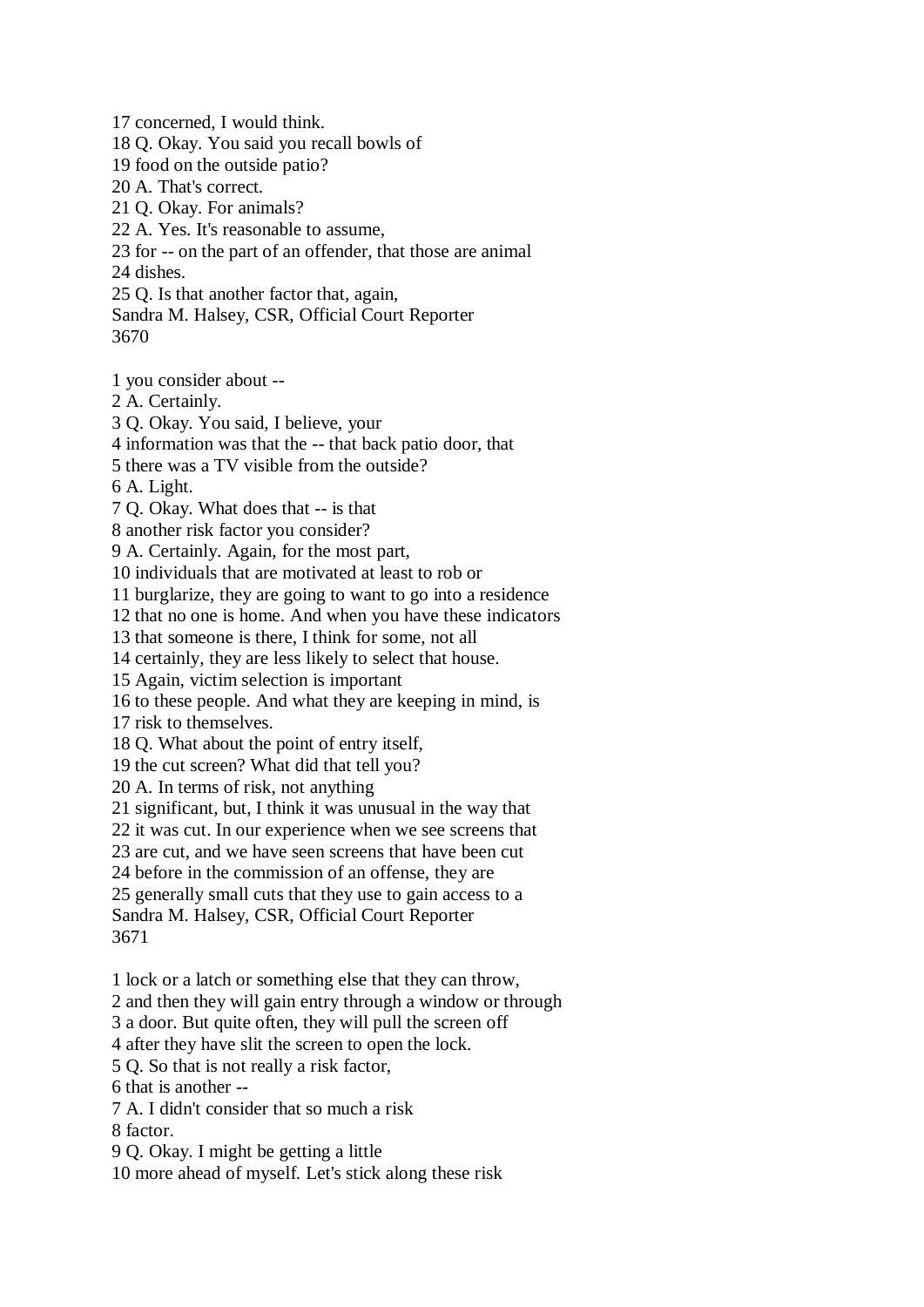11 factors as to the offender. What else about the crime 12 scene in the house do you feel would be a risk factor? 13 A. I think as you move into the 14 residence, and again, if you are to believe that this is 15 someone that is unfamiliar with the floorplan of the 16 home, and as compressed as it is, and was much, as many 17 personal effects that are in that garage, it's a very 18 narrow route. 19 And again, for someone to come in 20 there and negotiate, through that area and not knock into 21 something or not knock something over, that is a factor. 22 And again, as you proceed on in, again, if you consider 23 that it was dark up until the time that they got into 24 maybe the utility room or the kitchen, and then the Roman 25 room or the den, that is something that was considered. Sandra M. Halsey, CSR, Official Court Reporter 3672

1 But I think what becomes more

2 important, from the standpoint of risk, is that the

3 offender in this particular case, which is very

4 contradictive of my experience, focused on the children,

5 went to the children, assaulted them first. And again,

6 their wounds, the nature and severity of their wounds was

7 significantly different than the wounds of Mrs. Routier.

8 Now, what that suggests to us, and

9 what that tells us, is very contradictory, is that for

10 the most part, offenders coming into an environment like

11 that that encounter victims, or potential victims, they

12 generally are attempting to limit their risks, by dealing

13 with, or dispatching the adult members first. Because

14 again, the adults, especially male adults, would

15 represent the greatest threat or greatest risk. In this

16 case, that was not accomplished.

17 Also, after the kids are stabbed, and

18 either dead or dying, and Mrs. Routier is assaulted, here 19 we have an offender who is just, in his own mind, has to

20 believe committed a homicide, a multiple homicide, and

21 then here is a lady, that gets up, and chases or pursues

22 this individual, who has already stabbed two boys, in all 23 likelihood killed these two boys, and assaulted her and

24 armed with this knife.

25 And then he is chased by this lady who

Sandra M. Halsey, CSR, Official Court Reporter 3673

1 is about 5'2" I understand, certainly not nearly the size

2 that the alleged offender was described to be, and he

3 runs away from her. Which again, increases his risk,

4 because now he has left a living witness, someone that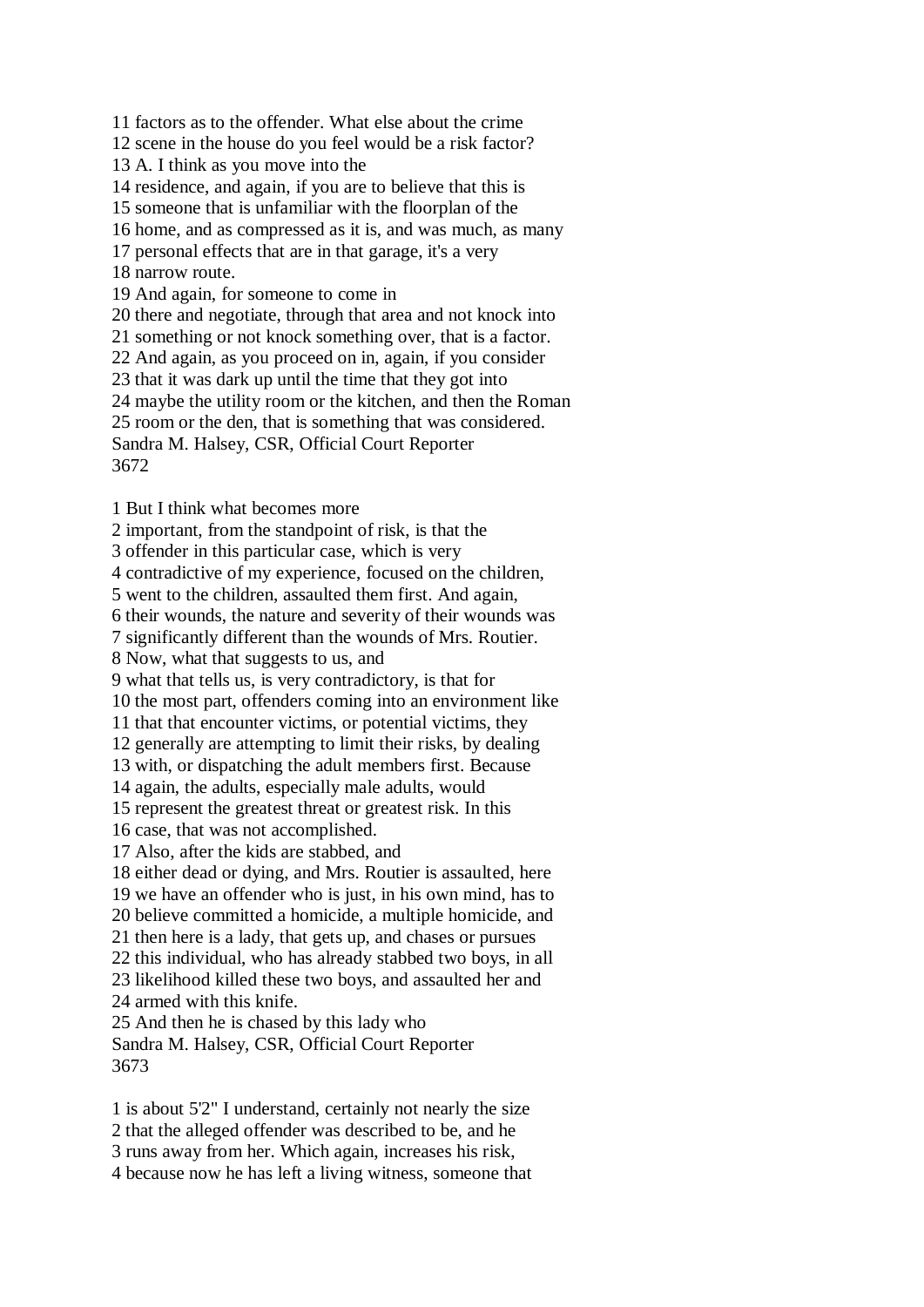5 can not only identify him possibly, but also somebody

6 that can sound the alarm, and either get her husband to

7 come downstairs or call the police.

8 That also is a major risk factor, and

9 a major, glaring error in the behavior of criminals that

10 do these kinds of things.

11 And then, proceeds on out of the

12 residence and I think increasing his risk further,

13 because if she continued to pursue, then he throws down

14 this weapon, or drops this weapon. So, he no longer has

15 that to defend himself, or to silence this potential

16 witness, or at least to stop her from continuing to 17 pursue him.

18 That also is something I think that

19 increases his risk and something you don't ordinarily 20 see.

21 Q. Okay. When you are making an

22 assessment of a crime scene, from your standpoint, are

23 you looking at, kind of, contradictions, or what's wrong 24 with this?

25 A. Exactly. And that is what we start

Sandra M. Halsey, CSR, Official Court Reporter 3674

1 with. I guess, fundamentally is, "What's wrong with this

2 picture?" And what we're looking for, are behavioral

3 contradictions, and forensic contradictions. And things

4 that just don't line up with our experience and what

5 these people have told us in past interviews.

6 Q. Okay. Are there any other risk

7 factors that you took into consideration?

8 A. Well, I think primarily that was all,

9 but what was interesting, and what I did note, was

10 that -- it kind of goes back to the sock that was found.

11 If you are to believe that the offender, after exiting

12 the residence, then proceeds in that direction, instead

13 of running away from the development or getting out of

14 the development in the quickest way, he seems to run back

15 into the development again, which might increase his risk

16 of being seen by others, or confronted by others.

17 Plus, if he is not familiar with that

18 development and those roads, he could get back in there

19 and get turned around and get lost, and again, he

20 increases his risk of maybe being discovered.

21 Q. Okay. Is that primarily all of the

22 risk factors you were considering then?

23 A. I believe so. I believe that is it.

24 Q. Okay. Now, you talked about -- you

25 are looking at the victimology, and that there are high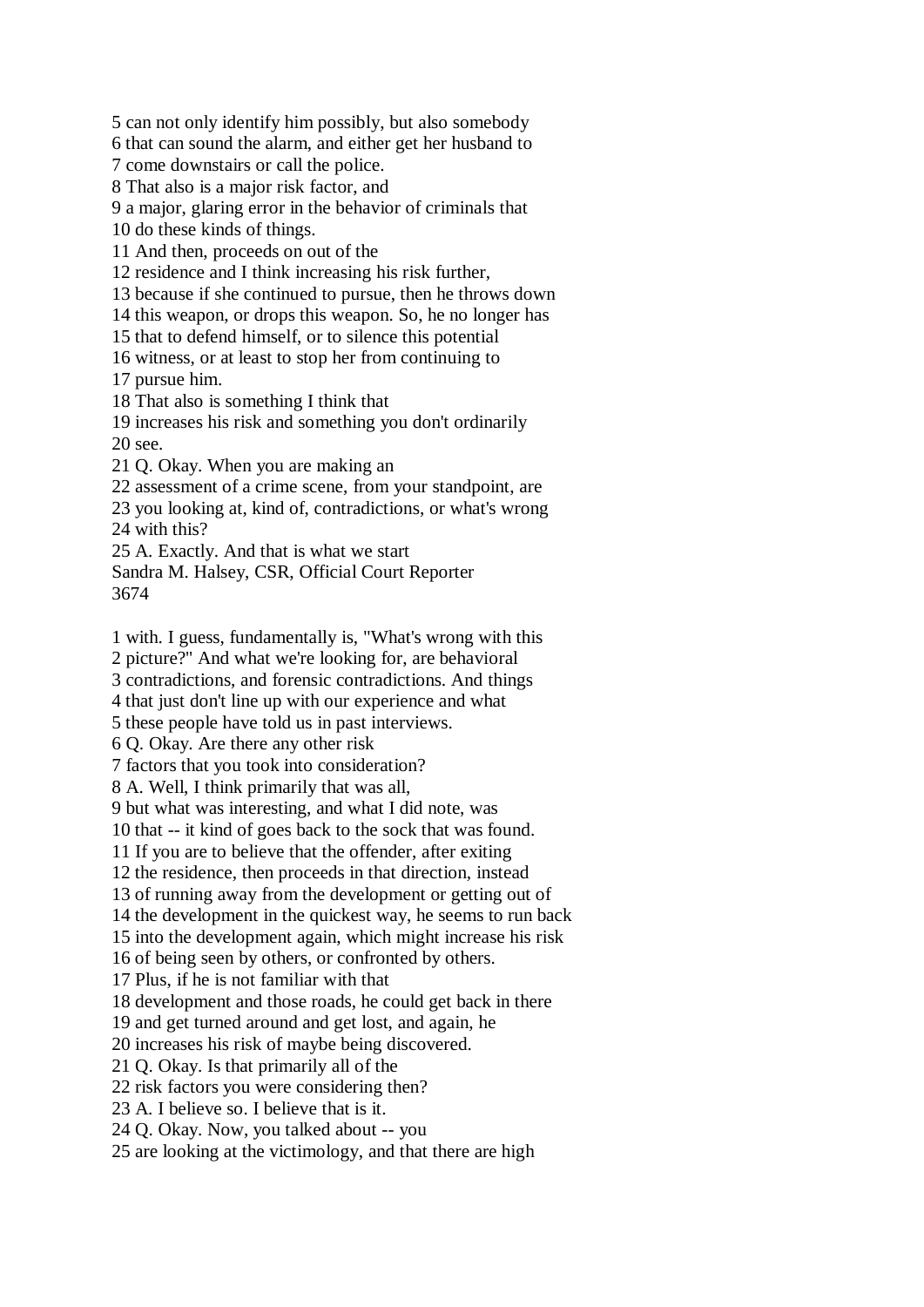Sandra M. Halsey, CSR, Official Court Reporter 3675

1 risks or low risks, what do you mean by that? What is 2 victimology? 3 A. Exactly. Victimology, again, is 4 basically, what is it about a particular victim or 5 victims that increases his or her risk of becoming a 6 victim of a violent crime? It's lifestyle kinds of 7 things. It's where are they employed? Who have they 8 angered in the past? Are they having any extramarital 9 affairs, or things that might create friction or conflict 10 with others? Do they abuse alcohol or drugs? Those kind 11 of things, lifestyle questions. 12 When you consider this case, and these 13 victims, I think I would classify them as extremely low 14 risk, probably the most low-risk victims that there are. 15 So for a stranger, or for someone else 16 motivated, for whatever purposes to come into this 17 location, and assault or focus on these two young 18 children, that I think goes directly to motive. That 19 they were obviously the focus of the offender's interest 20 and the offender's assault. 21 And this was a very personal style of 22 assault. No indication of robbery, and again, we start 23 trying to assess motive early on. Nothing is taken, 24 certainly, there were an incredible amount of valuables 25 there for the taking. Sandra M. Halsey, CSR, Official Court Reporter 3676 1 You had no indication of sexual 2 assault anywhere. So you have to look at that personal 3 motive. When we see personal motive, we start 4 considering, well, what represents personal motive? You 5 are talking about anger, revenge, financial gain, talking 6 about maybe somebody with a serious mental disorder, 7 maybe somebody that just wants to eliminate the victims 8 because they represent some kind of an obstacle to a

9 goal. Those are what we consider in personal kinds of 10 assaults or personal motives.

11 Q. You say that children at that age, 5

12 and 6, almost 7, they are very low-risk victims. Why is 13 that?

14 A. Well, because for the most part, their

15 life experiences, they have got their circle of peers and

16 friends, and they go to school. I mean, they are not

17 involved in a lot of the risky kinds of activities that

18 we consider elevates a victim's risk.

19 I mean, they are not going out into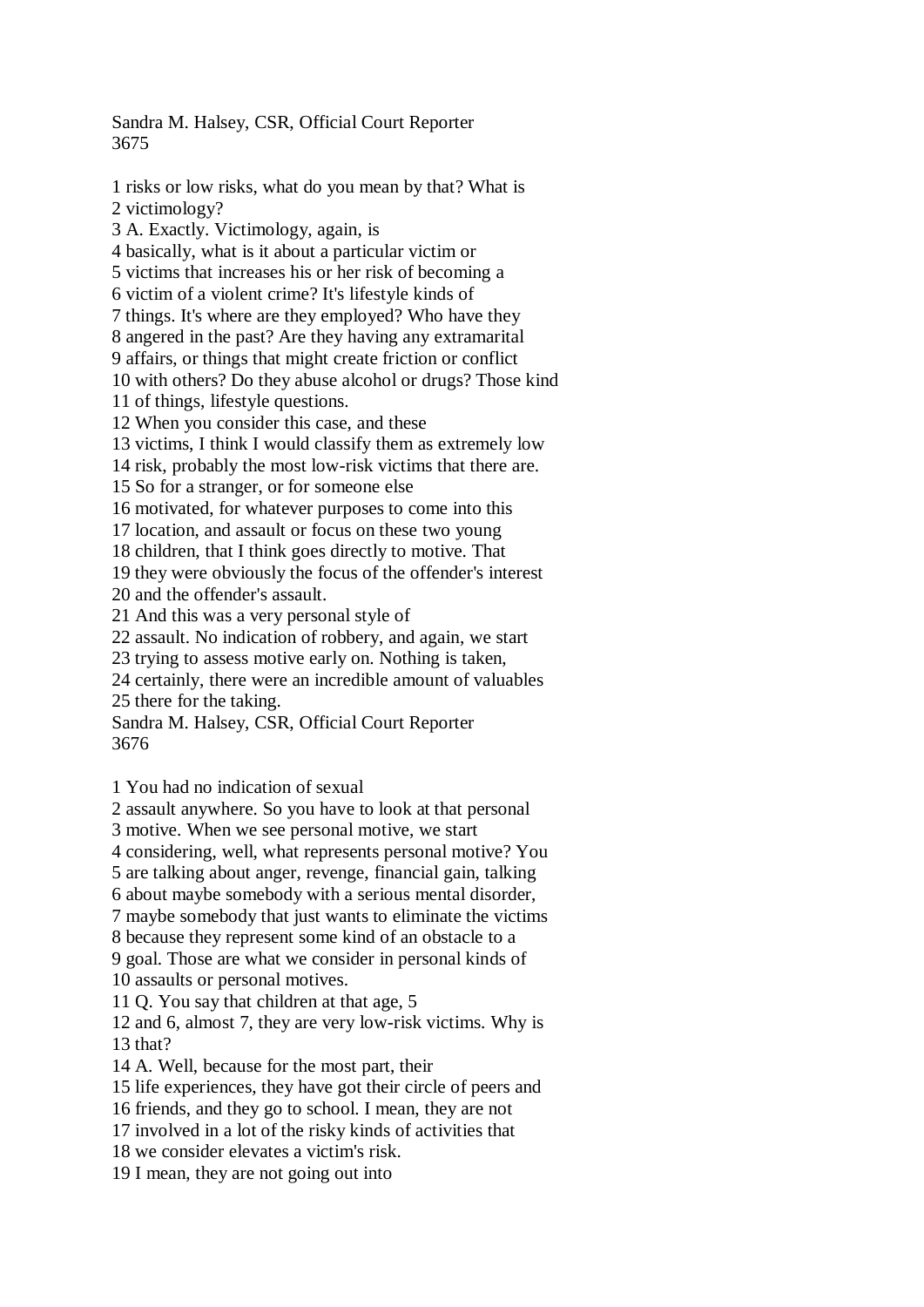20 high crime rate neighborhoods at night, going to bars,

21 picking up people for one-night stands, doing those kinds

22 of things, again, that certainly would elevate one's 23 risk.

24 Q. The method that they were killed, the

25 two children, was that important to you; and compared to Sandra M. Halsey, CSR, Official Court Reporter

3677

1 the contrast to the injuries that Mrs. Routier received?

2 A. Well, it's basically what we consider

3 the nature and severity of the trauma was incredibly more

4 significant than Mrs. Routier sustained. Certainly, that

5 is a dramatic difference. Also, to us, represented a

6 major contradiction; why she was left alone, seemingly

7 left alive, and the kids were killed.

8 Q. Okay. And you believe, from looking

9 at the crime scene and the method of the killing, that

10 the children were the object of the attack?

11 A. Certainly. There is no question about

12 it. Because again, just the number of wounds, the

13 placement of the wounds, all focused right in the chest

14 area here, almost as if the offender is going for the

15 heart, or going for the most vital regions of the body.

16 The depth of the penetration of the

17 wounds certainly suggests anger and force and a focus.

18 When you look at Mrs. Routier's

19 wounds, you see that they are certainly, obviously,

20 avoiding any of the vital areas, but they've been

21 described as superficial. You have here in the shoulder

22 and the forearm, and a scratch here, and a cut across the

23 neck. Again, very, very, dramatically different from the

24 focus of the wounds that were sustained by the young 25 children.

Sandra M. Halsey, CSR, Official Court Reporter 3678

1 Q. Okay. Now, you talked about staging,

2 and that you believe this crime scene may have been 3 staged.

4 A. That's correct.

5 Q. What factors do you look at when you

6 are considering that?

7 A. Well, in addition to everything we

8 have described, we're looking for things that have been

9 done or manipulated at the scene. Things that just don't

10 occur, what we consider naturally. And again, as you

11 proceed on in, and we look at what's happened to the

12 children, we look at what's -- what else has been done at

13 the scene. What else is either out of place, missing or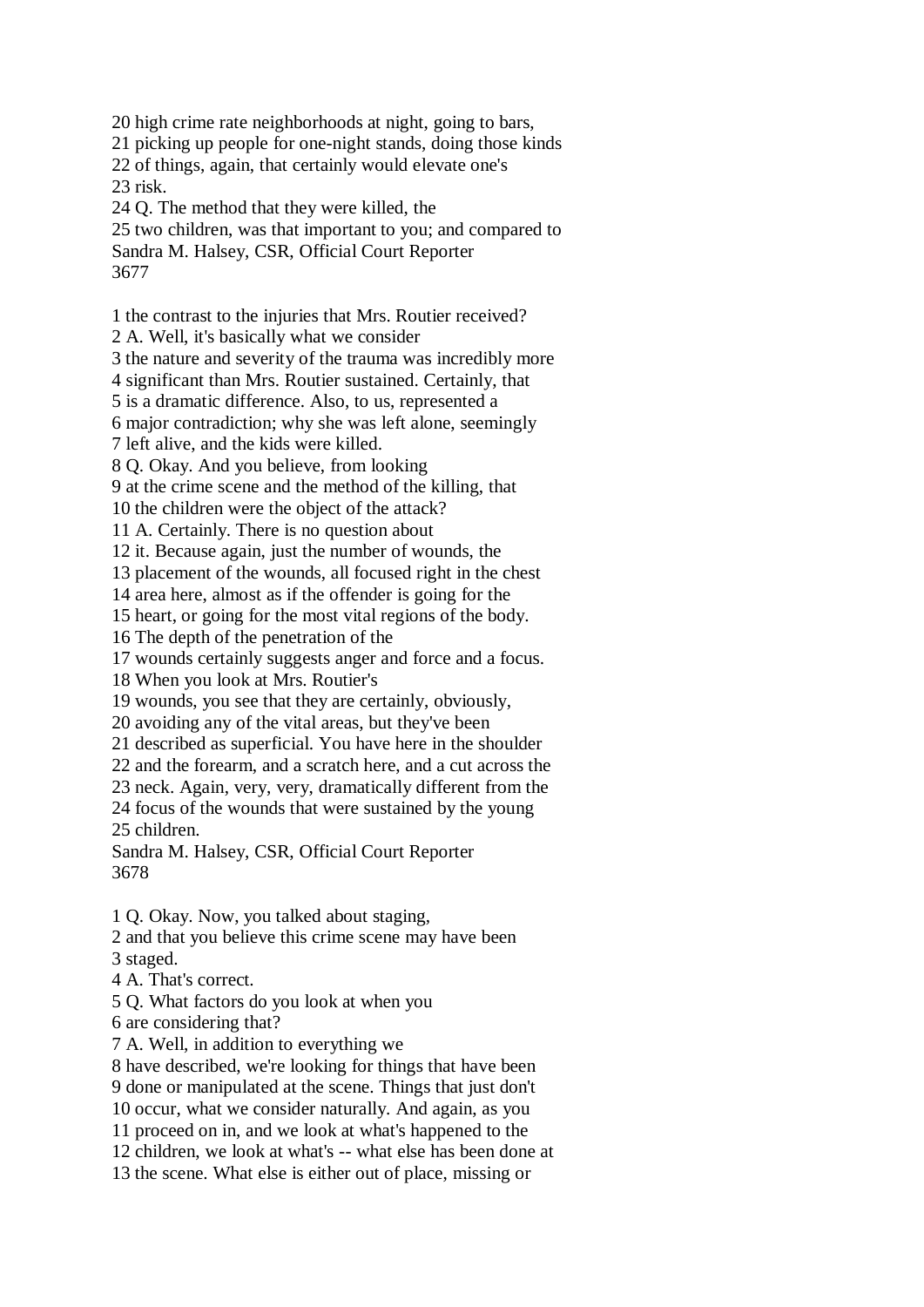14 has been brought there by the offender. 15 And I think what stands out, what is a 16 stark contrast, is you have a maximum, human devastation 17 and loss here, but an absolute minimum of breakage or 18 property damage. And this is very, very curious to us. 19 It's almost like our offender had no 20 real regard for the children, they just wanted the 21 children eliminated. But yet, when it comes to the 22 protection and preservation of the material items in the 23 home, he was very careful, very cautious not to break 24 anything. 25 Some things were disturbed, but no Sandra M. Halsey, CSR, Official Court Reporter 3679

1 real breakage other than this wine glass apparently and 2 this screen being cut. What stranger, motivated to come 3 in there and murder, is going to be concerned with the 4 personal possessions of the residence, unless it's 5 someone that has a vested interest in preserving those 6 items.

7 That is what we refer to as a

8 proprietary interest. And that also suggests to us that

9 that is someone obviously that has got a connection with

10 those items, beyond just being there on that particular

11 occasion.

12 Q. So, it's not only things that may have

13 been disturbed, but things that -- showing the lack of 14 things being disturbed?

15 A. Certainly. And when you consider that

16 you have this violent struggle, the assault and killing

17 of two young children and an adult, you would certainly

18 have expected to see much more in the way of disruption

19 and breakage and damage, and things turned over, and

20 evidence, just evidence that someone else was there,

21 other than the people that live there.

22 Q. What kinds of things did you consider

23 when coming to that opinion, there in the room itself?

24 A. Well, I started to focus on some major

25 features again, not wanting to over analyze or reach, but Sandra M. Halsey, CSR, Official Court Reporter 3680

1 I looked at the lamp shade that was off of the lamp, I

2 looked at the coffee table, and the flower arrangement

3 that was on the coffee table, it was turned over. I also

4 looked at the other items in that room, and certainly the

5 glass table tops and the other decorative items that were

6 on top of these glass tables.

7 Certainly, when you look at that room,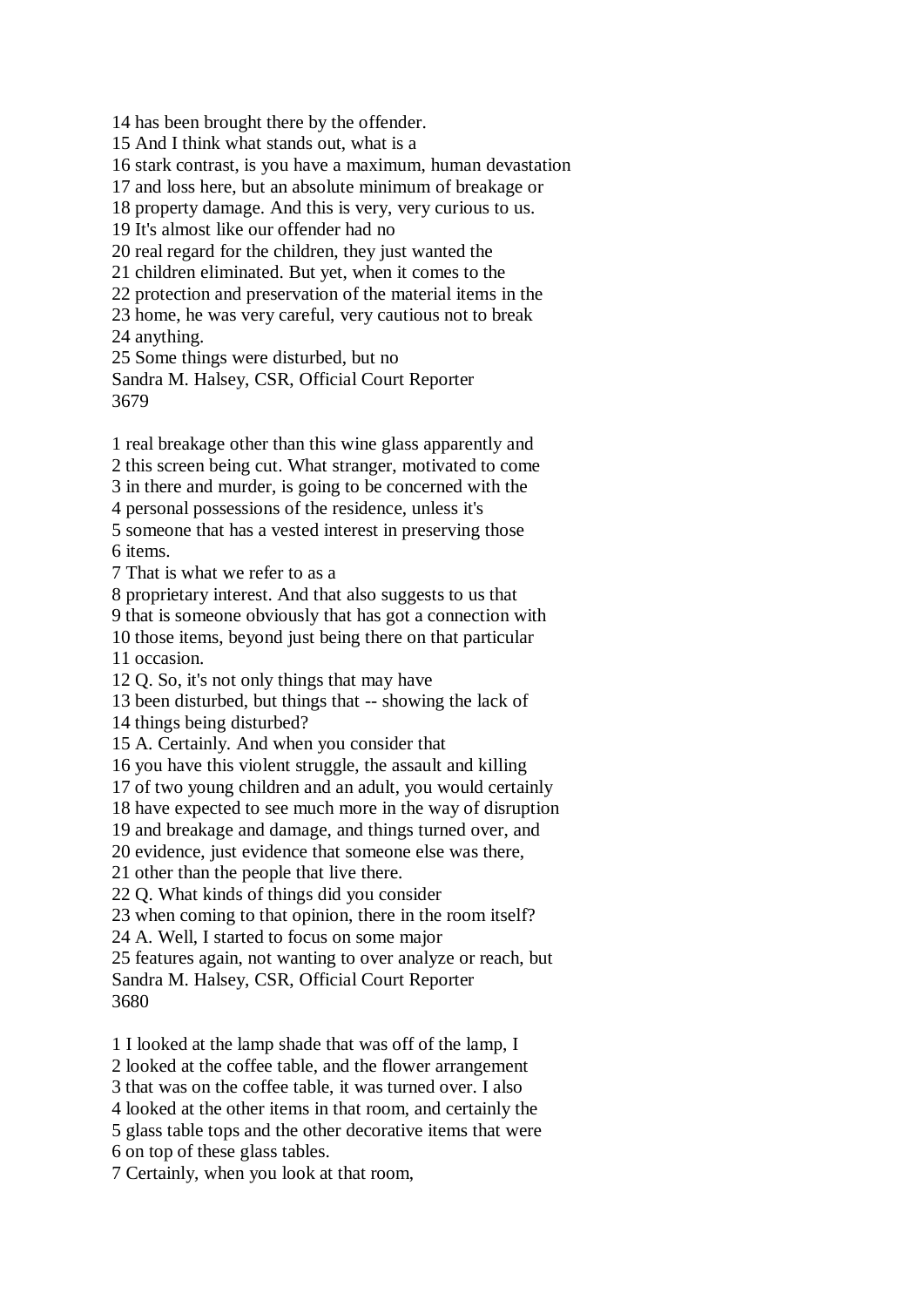8 or that den, the Roman room, I guess it's called, it's 9 very compressed, it's a very small area. And for two 10 adults to be in there fighting and struggling with one 11 another, you would have expected to see some more 12 dislodged. 13 Of course, then you proceed on out of 14 that room, and you get into the kitchen area where the 15 wine rack and the glass was broken. There's some things 16 about the wine rack that certainly seemed to be 17 contradictions. 18 You also look at the vacuum cleaner, 19 and the position of the vacuum cleaner, and the bloody 20 footprints that are found or discovered underneath the 21 vacuum cleaner. Again, very, very, curious from our 22 perspective. 23 Also, the way the cord seemingly is 24 stacked or placed underneath the base of the vacuum 25 cleaner. It certainly indicates or suggests that this is Sandra M. Halsey, CSR, Official Court Reporter 3681

1 not something that has been thrown or knocked over in the

2 struggle, but something that has been deliberately placed 3 there and then turned over.

4 Then again, you go further, if you are

5 to assume that the avenue of escape for the offender is

6 through the utility room and out the garage, and then out

7 that cut screen. You look for any other disruption. You

8 look for blood, transfer of blood, or any sign that

9 someone else has been through there, that has just been

10 engaged in a violent struggle. And there is none of 11 that.

12 You look for disruption in the yard,

13 the flower bed and the mulch, any sign of blood, or of

14 fingerprints, or any other scuffs, or tears or material

15 items on the fence, the gate. Nothing.

16 Again, also very, very, curious.

17 Q. Okay. Let's kind of start, I guess,

18 in the room itself.

19 Well, let's look at the bottom

20 right-hand corner here. These are rather large. Here on

21 State's Exhibits 35-A, is this what you are talking

22 about, about the glass table, and the -- I guess, the

23 flower arrangement that is knocked over there?

24 A. Yes, it is.

25 Q. Why is that important to you, again?

Sandra M. Halsey, CSR, Official Court Reporter 3682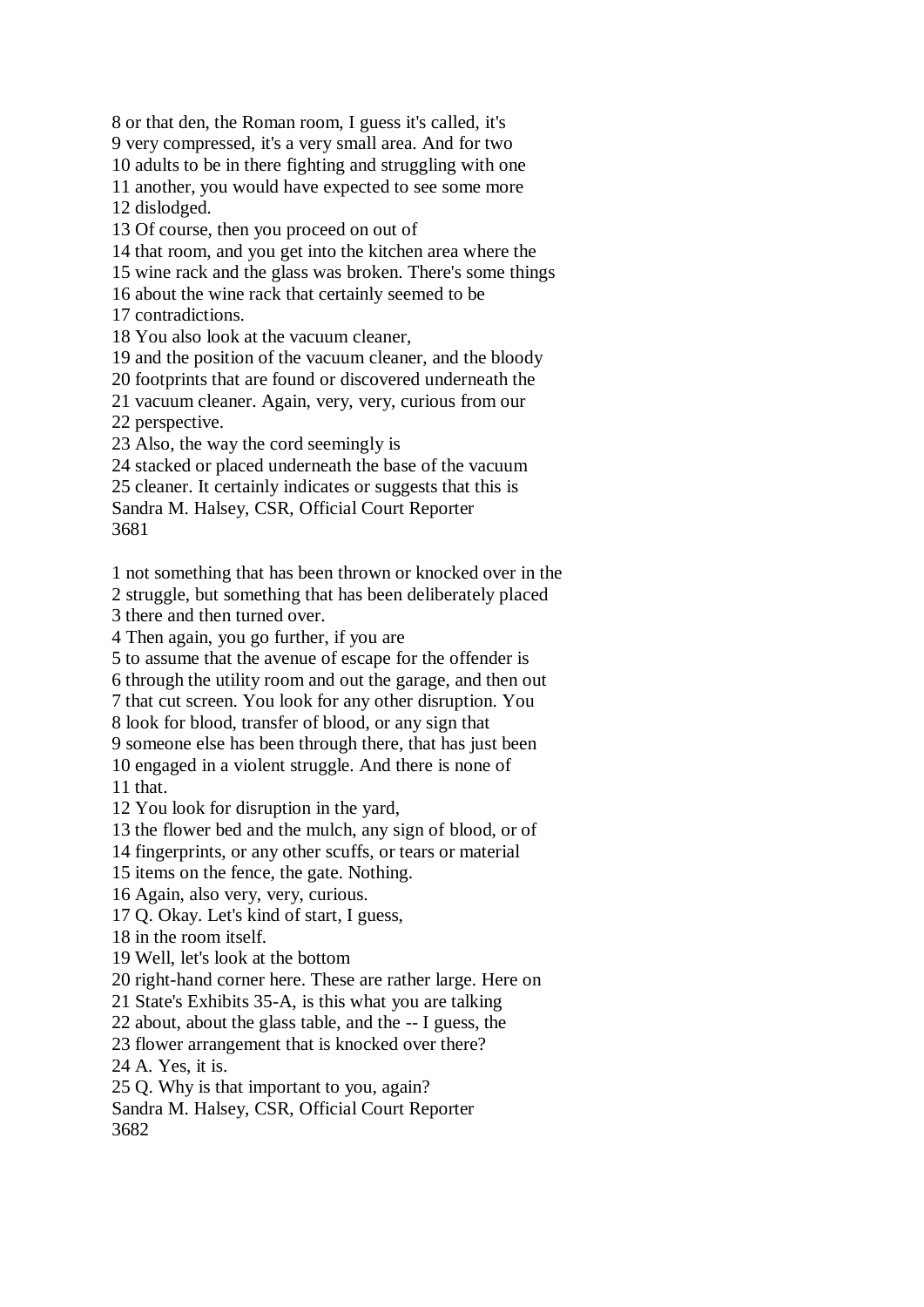1 A. Well, again, not only that it's there,

2 and it's disrupted, but the severity of the disruption.

3 Again, it's just kind of pushed to the side. This very,

4 light based, papier-mache vessel, and then these dried

5 flowers and things, which is very light, is just kind of

6 tipped over, it's not knocked off at all, and there is

7 nothing broken, none of these stems or these leaves or

8 anything are really out of place.

9 Again, somebody hitting into that

10 during the course of a violent struggle, you would have

11 anticipated more disruption.

12 Q. What about this glass coffee table

13 that it rests upon?

14 A. Well --

15 Q. I think it shows it, maybe not in this

16 photo, maybe clearer in another one, but that was

17 somewhat askewed?

18 A. Yes.

19 Q. Does that, again, does that enter into

20 your indications anyway? Here it is in State's Exhibits

21 47-A and 47-B?

22 A. Well, it's moved, and again, but not

23 dramatically so. Again, when you ask, "What's wrong with

24 this picture?" I mean, are there signs, indications that

25 there has been a tremendous struggle here, and a

Sandra M. Halsey, CSR, Official Court Reporter

3683

1 homicide, or is it something other than that.

2 Q. Okay. You also mentioned a lamp shade

3 that had been knocked off at the top of the lamp.

4 A. Certainly. The lamp shade was down

5 over the, I guess, the pillar there of the lamp, but as

6 they examined the base of the lamp, the lamp base has not

7 been moved at all.

8 So it looks like this has been hit and

9 the lamp shade falls, but no destruction whatsoever.

10 Now, I understand that there was no clasp or no screw at

11 the top of this lamp shade to hold that in place, so it

12 was just kind of balanced. So, it wouldn't take a lot of

13 force or a lot of energy, at least to knock that lamp

14 shade down.

15 And again, it appears that that is

16 exactly what happened, not a lot of force or energy taken

17 to cause that lamp shade to come down.

18 Q. You described, I believe, you referred

19 to it as the Roman room, that is what some people call

20 it; is that right?

21 A. That's correct.

22 Q. The area where the murders occurred?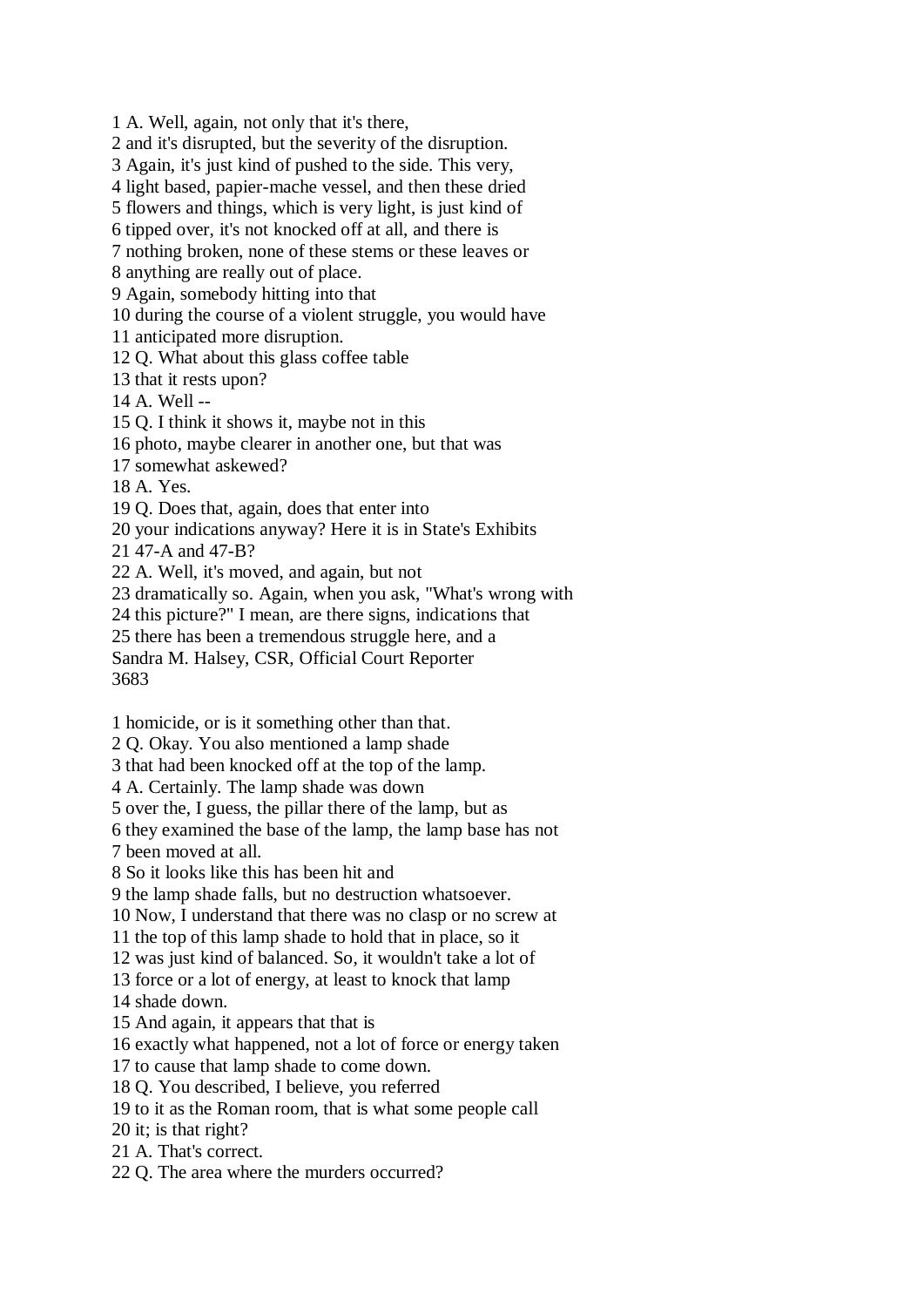23 A. Yes, sir. 24 Q. Were there a lot of items that could 25 be broken in there? Sandra M. Halsey, CSR, Official Court Reporter 3684 1 A. Certainly. Especially the -- I guess 2 the sofa table behind one of the sofas there. There were 3 quite a few items on that table that were all in place. 4 And, again, nothing broken or damaged. 5 Q. Okay. Again, the sofa table, are we 6 talking about -- could I have the witness step down for 7 just a moment? 8 9 THE COURT: Please step down. 10 11 (Whereupon, the witness 12 Stepped down from the 13 Witness stand, and 14 Approached the jury rail 15 And the proceedings were 16 Resumed as follows:) 17 18 THE WITNESS: This table right here, 19 with the statuette and the candles, and all of the other 20 decorative items in the photograph, and when you compare 21 that with the activity here, in front of this couch, and 22 if you believe from the statements, that the offender 23 then encounters Mrs. Routier, and exits or leaves the 24 area, he comes from this area, which is very, very, 25 narrow, there are two tables there. There is a table Sandra M. Halsey, CSR, Official Court Reporter 3685 1 here with a flower arrangement, and some diapers, and 2 then there is this table. For an adult male to go 3 through there, especially at a high rate of speed and not 4 to have touched or knocked into any of that, it seems, 5 again, strange. 6 However, someone could have gone 7 through there without knocking any of those items, but in 8 doing so, again, someone would have to be careful not to 9 do that. Again, what stranger who has just killed two 10 children and assaulted an adult, is going to be worried 11 about going through that area very carefully. 12 13 BY MR. TOBY L. SHOOK: 14 Q. Then you mentioned, I believe, the

- 15 wine rack; is that right?
- 16 A. That's correct.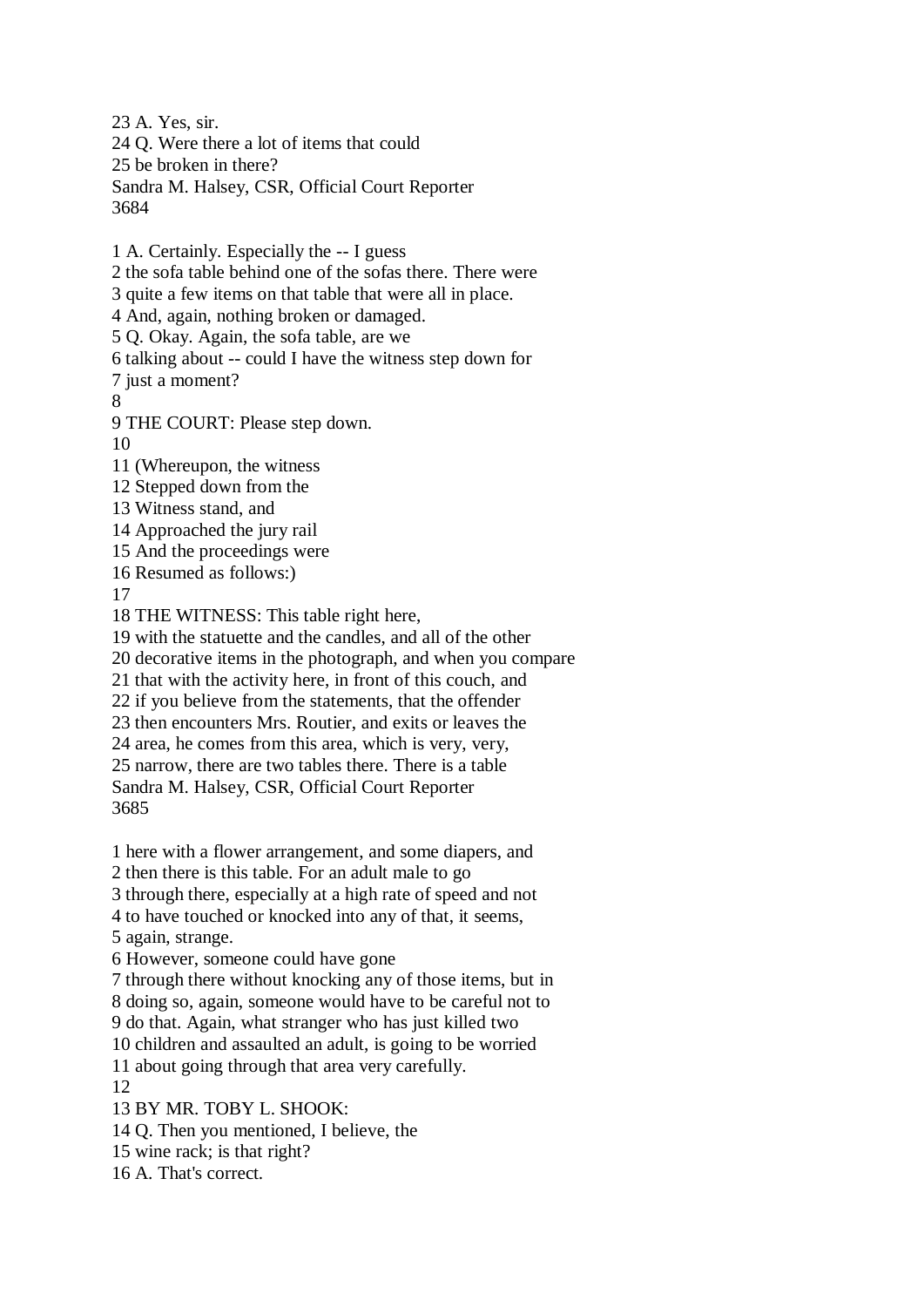17 Q. And what is it specifically that you 18 noted about the wine rack? 19 A. Well, again, the contradictions. The 20 wine glass was knocked off and broken, and there is a 21 decanter that is knocked over on its side and the wine 22 bottle is laying on its side. But there are other items 23 there that are more fragile, and I think lighter items 24 that were not disturbed. 25 Q. Okay. If we can hold the exhibit up Sandra M. Halsey, CSR, Official Court Reporter 3686 1 for the members of the jury to see? 2 3 THE COURT: Can all the members of the 4 jury see that?

5 THE JURY: Yes, sir.

6 THE COURT: Make sure you can see.

7 All right. Thank you.

8

9 BY MR. TOBY L. SHOOK:

10 Q. Looking here at 36-D and the

11 photographs here in the upper right of the line, is that

12 the wine rack you are talking about?

13 A. This is exactly what I'm talking about

14 here. You see the glass broken here on the floor, and

15 the decanter here that is on its side. But there are

16 some very small glasses up here that are seemingly

17 undisturbed.

18 You have one wine bottle here, leaning

19 in that direction. But what is interesting, and what I

20 believe is a contradiction, is you have got this ice

21 bucket, and you have got some utensils that go along with

22 that ice bucket, that are in place, and not disturbed.

23 Especially down here, you have a

24 corkscrew item, and you have a can opener and a bottle

25 opener and some other device, that is carelessly balanced

Sandra M. Halsey, CSR, Official Court Reporter 3687

1 on this corkscrew, and they are still sitting there very

2 symmetrical.

3 You also have two glasses on either

4 side of this ice bucket, and they also are very

5 symmetrically placed. And, it looks like they haven't

6 been disturbed at all.

7 So if you are to believe someone hits

8 into this wine rack, with enough force to cause this wine

9 glass to come up over that obvious holder or lip, which

10 is almost like a, I guess, a U-shape, then why wasn't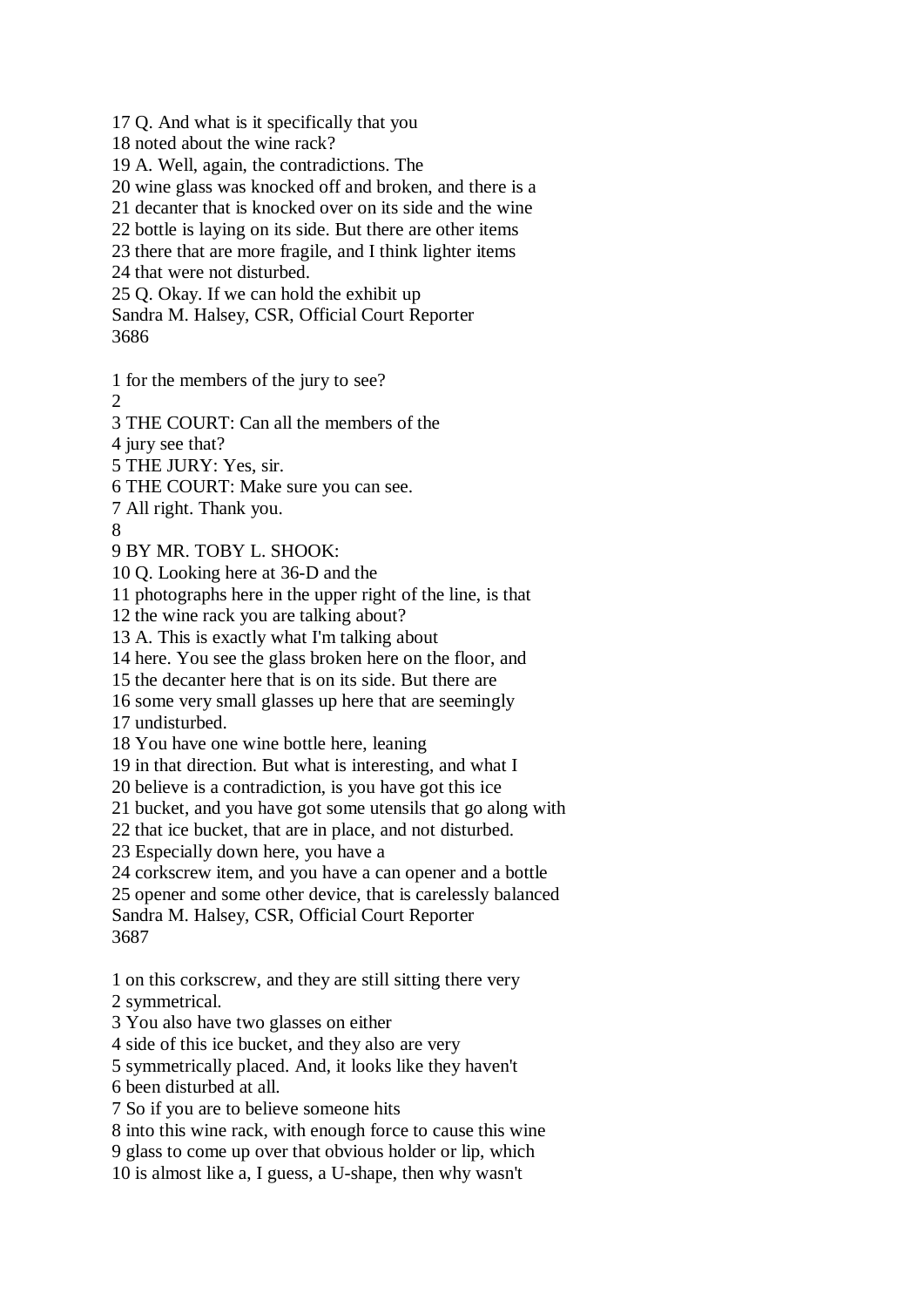11 there enough force applied to dislodge some of those

12 other items: Contradiction.

13 Q. Okay. Again, you mentioned the vacuum

14 cleaner that we see here at the bottom of the Exhibit,

15 lying there on the floor.

16 A. Certainly. You look at this vacuum

17 cleaner, and you look at how it's positioned. You notice

18 and you understand that there are bloody footprints

19 underneath. Certainly the bloody footprints were there

20 before the vacuum cleaner was overturned. It's take no

21 behavioral scientist, or no rocket scientist to come in

22 here and talk about those kinds of things.

23 You also have a significant amount of

24 blood up here on the handle, indicating or suggesting

25 that someone grabbed this, transferred that blood, and

Sandra M. Halsey, CSR, Official Court Reporter 3688

1 placed it over. I looked at the position of the cord,

2 and this doesn't depict it as accurately as some other

3 photos that I have seen. But you can see that the cord

4 is kind of piled up, or stacked underneath the base of

5 this vacuum cleaner.

6 If someone had grabbed this and thrown

7 it in an attempt to create an obstacle for someone

8 pursuing or for any other reason, you would have expected

9 that cord to be in a different position.

10 Q. Okay. Go and ahead and have a seat,

11 Agent Brantley.

12

13 (Whereupon, the witness

14 Resumed the witness

15 Stand, and the

16 Proceedings were resumed

17 On the record, as

18 Follows:)

19

20 BY MR. TOBY L. SHOOK:

21 Q. Were there any other areas in the

22 house that you were looking at as far as this staging

23 that was important to you in your analysis?

24 A. Well, as you come out past the

25 kitchen, and you go to the utility room, and I think

Sandra M. Halsey, CSR, Official Court Reporter 3689

1 what's noted is there was blood droplets leading up and

2 into that utility room, and they just cease, they stop.

3 And there is no other indication

4 beyond that, at least on escape, that anyone has gone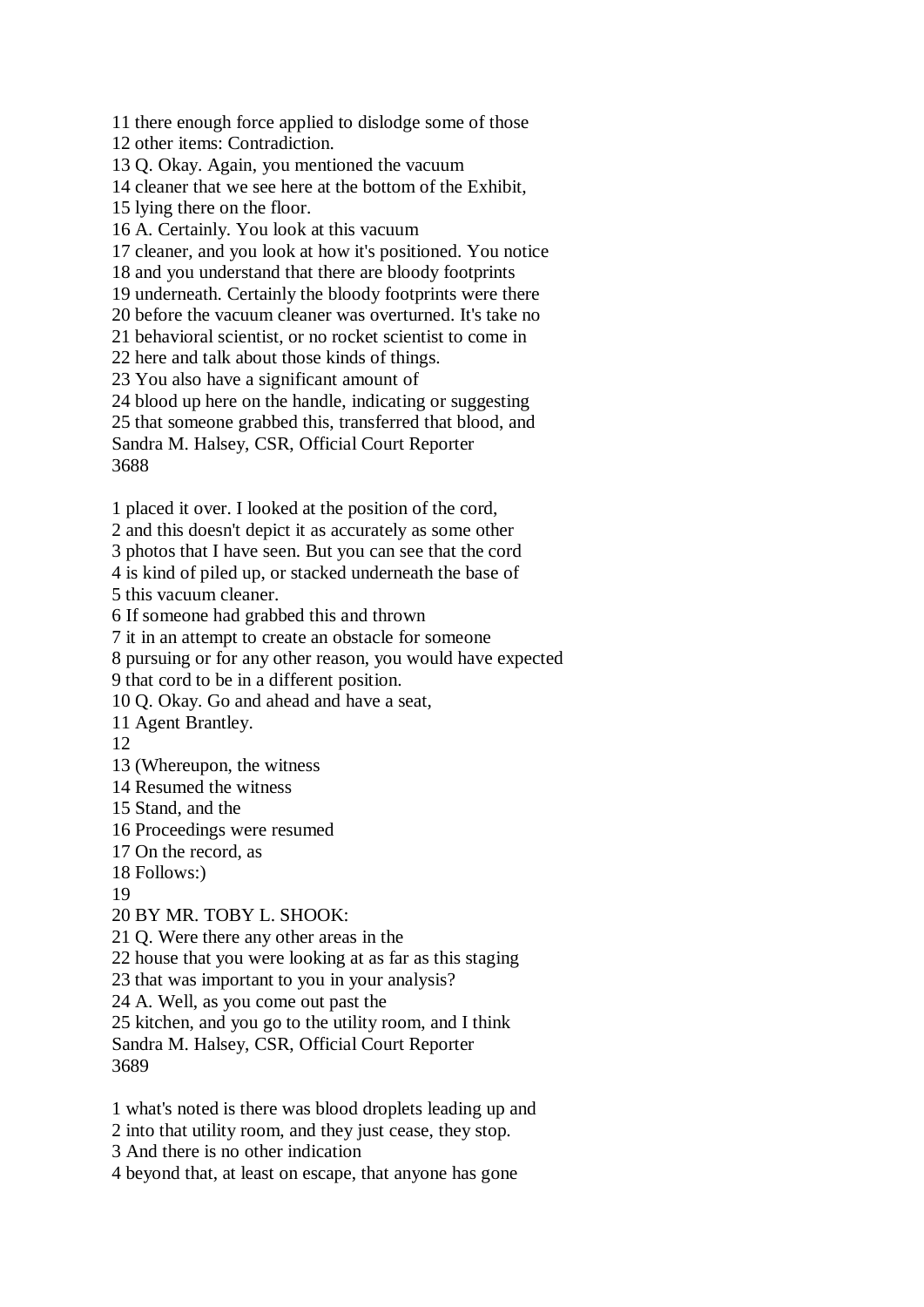5 through there, that anyone has disturbed any dust or dirt 6 on the windowsill, that there has been a transfer of 7 blood in the garage, and that there has been a transfer 8 to the outside in the back yard, the mulch or anything 9 else has been disturbed, or that there has been anything 10 touching or disturbing the fence or the gate. 11 Q. Okay. Now, you have looked at some 12 forensic reports involving a bread knife that was in the 13 residence that had some material on it; is that right? 14 A. That's correct. 15 Q. Okay. Did that form any part of your 16 analysis? 17 A. Certainly. That is something else 18 that is an obvious major contradiction. 19 If you are to believe that the 20 offender gains access, and how an offender gains access 21 to a residence is very important to us. How does this 22 offender gain access? 23 If you are to believe that the 24 offender cuts the screen with that particular knife that 25 has microscopic evidence of rubber particles and glass Sandra M. Halsey, CSR, Official Court Reporter 3690 1 particles, then that's extremely curious. 2 Why would an offender break into a 3 home, or gain access to this home, and then take that 4 knife and then go back outside and cut the screen, to 5 come back in? That is ludicrous. 6 And certainly, if the offender is 7 already there, and he gets this knife and he is using 8 that to escape, we have seen no cases where an offender 9 breaks out of a residence like that, where they come 10 through and then cut the screen and then go out. 11 And then they go back and replace the 12 knife into the butcher block before they run through it. 13 Again, that is very contradictory, and very unusual. 14 But beyond that, you look at this

15 knife that was used to cut the screen, and then after the

16 cutting of the screen that knife is replaced, and then

17 the offender takes another knife out of this butcher

18 block to use as the murder weapon. Why so much

19 variation? Why are you taking one knife, using it for

20 that purpose, having the time and the forethought to put

21 that back and then use another knife.

22 Something else that is interesting to

23 us from the standpoint of stranger versus someone who may

24 not be a stranger, and that is the proprietary interest I

25 described earlier.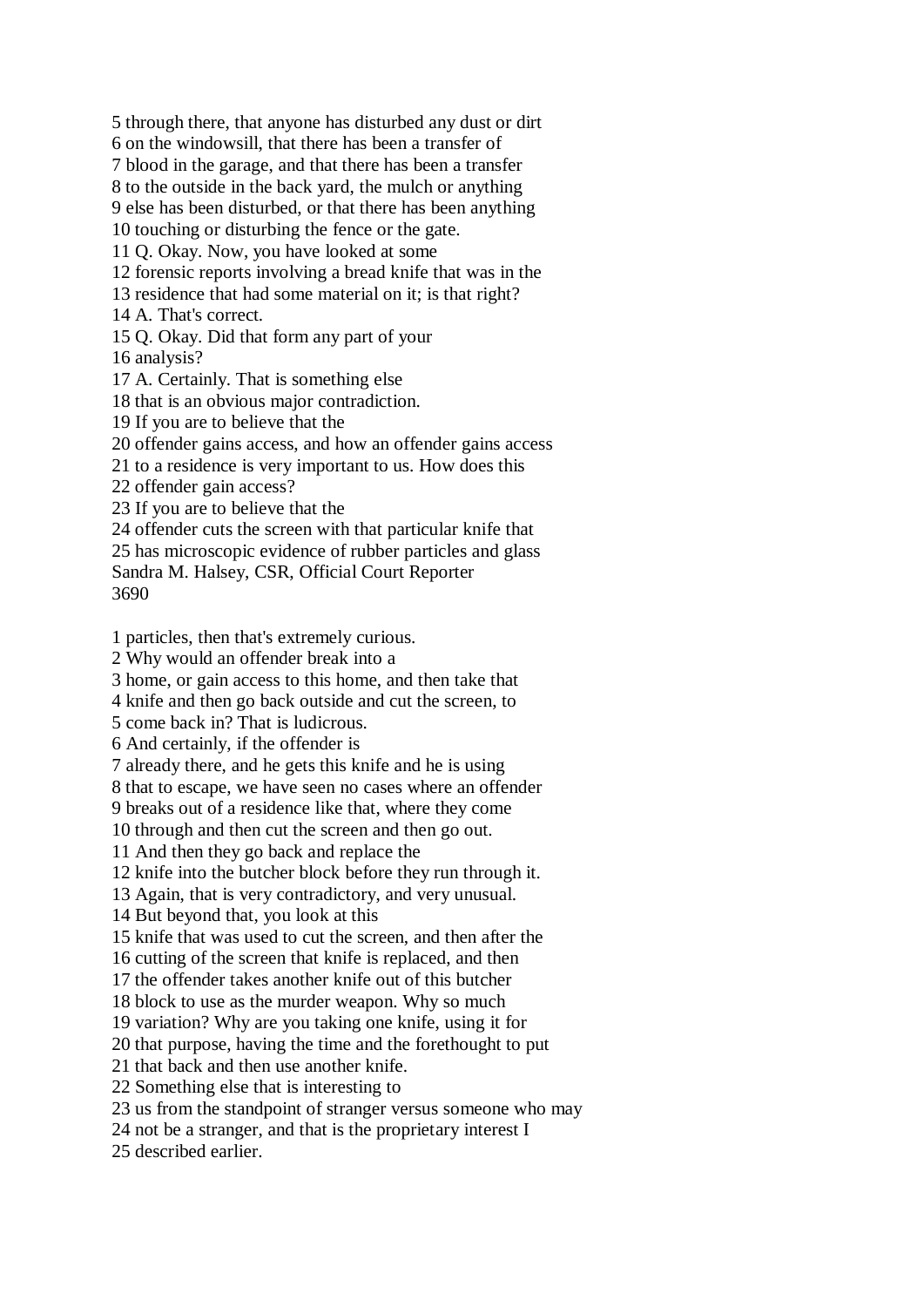Sandra M. Halsey, CSR, Official Court Reporter 3691

1 We all have patterns of relating to 2 our environment, and patterns of doing things. For 3 instance, people go and they take knives from a certain 4 location, they use that knife and they replace that knife 5 right back into its rightful position or place. What 6 stranger is going to take a knife, and use it, and then 7 go back and be concerned about replacing it in its 8 rightful position? 9 Again, this is suggestive of someone 10 that is used to doing that, and this is just part of 11 their pattern. Because a stranger is not going to have 12 any concern for that. They can throw the knife down, as 13 they did with the other knife, leave it on the counter 14 top, throw it in the garage, take it with them because he 15 may know that this weapon, certainly the knives or 16 anything he touched, it is obvious -- that it has an 17 obvious evidentiary value. 18 And most offenders are cognizant or 19 aware of that fact, and they don't want to leave that 20 behind for the police to discover or use in a court of 21 law. 22 Q. Going back to, from your analysis, it 23 looks as if the children were the object of the attack? 24 A. Yes. 25 Q. Did the fact that a knife, the butcher Sandra M. Halsey, CSR, Official Court Reporter 3692 1 knife, a kitchen knife from the home is used to do the 2 killing, is that significant to you? 3 A. It is. And again, weapon selection is 4 important, and another feature that we consider. 5 In our experience, most offenders that 6 go to a residence to commit a homicide, they are going to

7 take a weapon with them, something that they are

8 comfortable with, something that they can use to commit

9 the homicide, or another weapon, take a gun, a ligature.

10 The fact that nothing apparently was taken to the scene,

11 but the offender goes to the scene, obtains a weapon

12 there, uses that weapon, and then leaves it behind, is

13 important.

14 Q. Okay. Let's take the bread knife out

15 of the picture for a moment, the knife that had the

16 microscopic characteristics consistent with the screen.

17 A. Certainly.

18 Q. Okay. Does that change your opinion

19 in any way?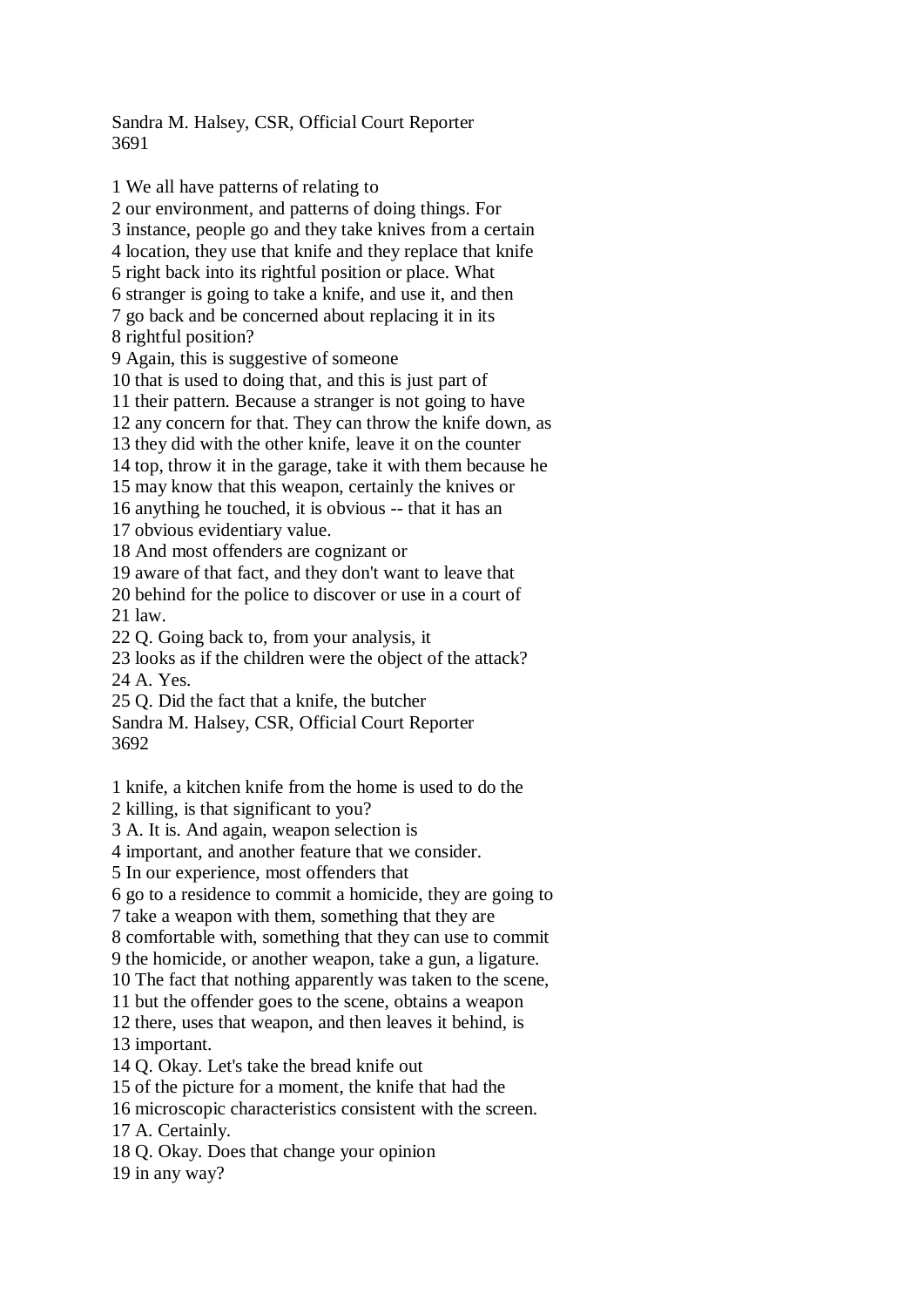20 A. No.

21 Q. And why is that?

22 A. Well, because that is just one

23 feature. There are many other features that we took into

24 consideration. And what we look at, when we do our

25 assessment and our analysis, is not one individual

Sandra M. Halsey, CSR, Official Court Reporter 3693

1 feature, or behavior, it's the totality of the

2 circumstances. And an awful lot of these kinds of

3 features are interrelated, they are tied to one another.

4 So you really can't look at one in isolation and

5 determine anything.

6 Q. Okay. Again, you looked at possible

7 motives from an outside party coming in. Robbery, in

8 this case, were you aware of, well, I guess, it was

9 various items left around in the residence; is that

10 right?

11 A. That's correct.

12 Q. Okay. Do you remember what types of

13 items we're talking about?

14 A. Well, primarily, the jewelry, the

15 large amount of jewelry that was left there in plain

16 view, and certainly, this also seemed to be in this path

17 of entry and escape, and so, I mean, it was right there

18 for the taking, and all someone had to do was just reach 19 over and grab it.

20 Also, you looked at the purses that

21 were in the area, and whether they were disturbed, or

22 whether anyone was attempting to steal money, cash or

23 credit cards. And there is no indication that anything

24 like that has occurred.

25 As a matter of fact, nothing was

Sandra M. Halsey, CSR, Official Court Reporter 3694

1 disturbed. Nothing of value in that home seemed to be of

2 interest whatsoever to the offender in this case.

3 Q. Okay. Well -- I may not can find it,

4 but are you talking about on the island there, there was

5 various rings left?

6 A. That's correct.

7 Q. And, on the table top, I mean?

8 A. Yes, sir.

9 Q. And also, a watch in the kitchen left

10 on the island there?

11 A. That's correct.

12 Q. Okay. Now, we talked about another

13 motive for maybe going in the house is a sexual assault.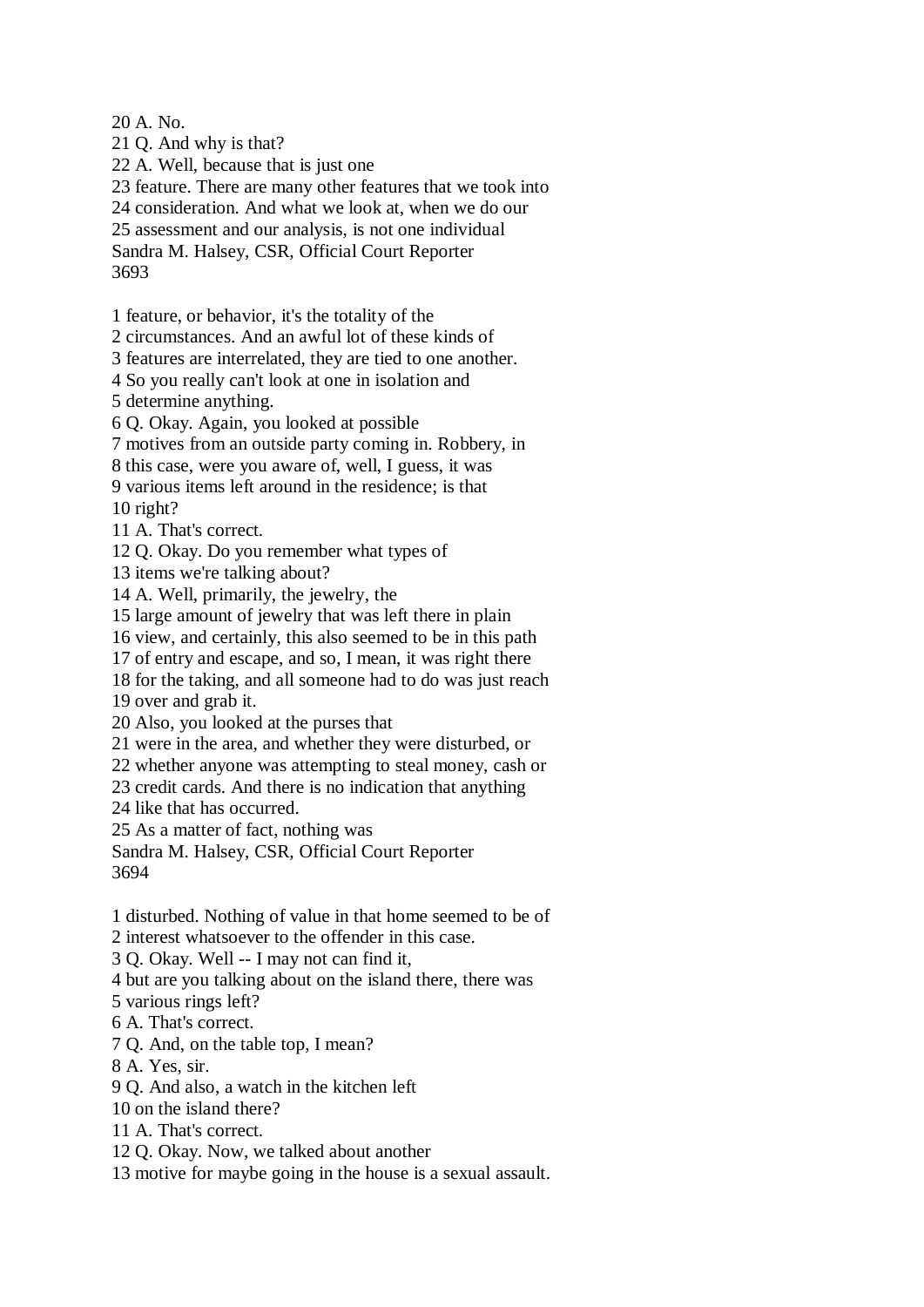14 Will offenders go in, and you have studied, I guess, guys 15 that go in, rapists -- 16 A. Yes, sir. 17 Q. -- go in to the homes to sexually 18 assault women? 19 A. Yes. 20 Q. Do they do that when children are 21 present? 22 A. Yes, that is a common practice, as a 23 matter of fact. For a rapist to go in, either they are 24 going to primarily select a female alone in the 25 residence, or a female with young children. And the Sandra M. Halsey, CSR, Official Court Reporter 3695 1 reason they select females with young children, is that 2 they can use the threat of violence directed against 3 these children, as a way to control the female victim. 4 For instance, "If you just do what I 5 tell you and you give me what I want, I'll leave your 6 children alone. But if you don't, I'll hurt the 7 children." 8 So that is a very effective control 9 maneuver that they will implement. 10 Q. Looking at it from a standpoint of 11 perhaps maybe this was a party coming in to sexually 12 assault Mrs. Routier, the killing of the children, was 13 that a contradiction from what you are used to seeing? 14 A. It is a major contradiction in that 15 behavior and that belief on their part, because again, 16 they want those children alive. It's the threat of the 17 harm that they use to control the victim. If they have 18 already stabbed and hurt the children and killed the 19 children, they can forget about any cooperation on the 20 part of that female victim, than -- that victim is much 21 more inclined to fight, and to fight for their life. 22 Q. Has that then, from what you have 23 seen, if someone starts harming a mother's children, what 24 is going to happen? 25 A. Well, it depends on that relationship Sandra M. Halsey, CSR, Official Court Reporter 3696 1 that the mother has with the children, but most of the 2 mothers that I have known, and I have talked to quite a 3 few surviving mothers that have lost their children, when

4 they have the opportunity, they are going to fight you,

5 and they are going to fight for not only their lives, but 6 the lives of their children.

7 Q. That is just a natural reaction?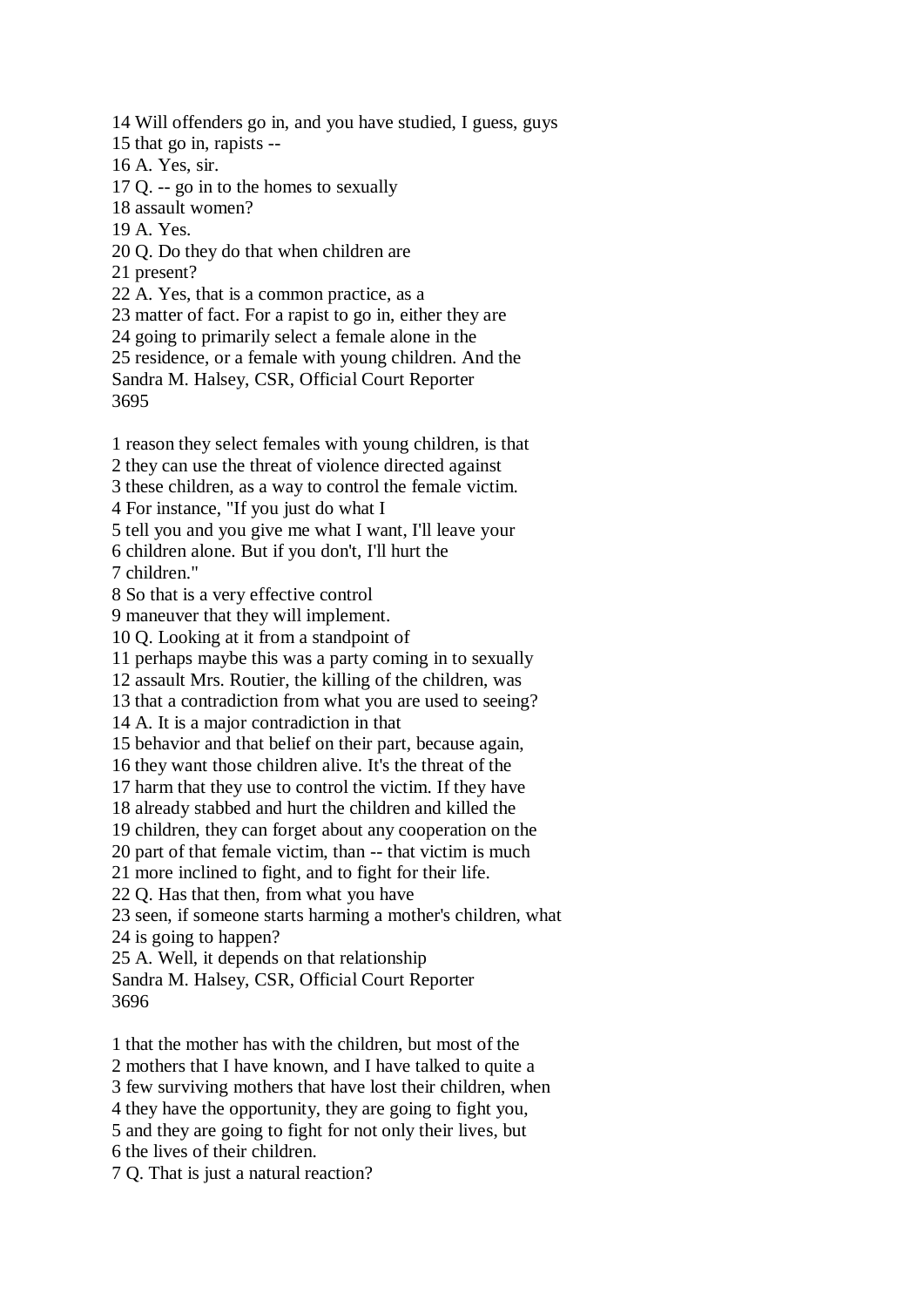8 A. Yes, in my experience, that is what 9 they described. 10 Q. Now, you have been doing this type of 11 crime scene analysis for how long? 12 A. Well, I have been assigned to the unit 13 there since 1988. 14 Q. Okay. And when is the first time you 15 talked to our office in regards to this case? 16 A. I believe this was the 19th of June of 17 1996. 18 Q. Okay. And then you have come to 19 Dallas, and talked with some of the prosecutors; is that 20 right? 21 A. That's correct. 22 Q. How many times have you come to 23 Dallas? 24 A. Besides this time, there was one other 25 time, and that was in October of 1996. Sandra M. Halsey, CSR, Official Court Reporter 3697 1 Q. Okay. And then how long were you in 2 Dallas on that particular occasion? 3 A. The first time, I believe, it was two 4 or three days. 5 Q. Okay. You said you went out to the -- 6 you didn't, on that occasion you didn't go into the 7 residence itself, did you? 8 A. No, I did not go into the residence, 9 that's correct. 10 Q. Okay. Just outside the residence? 11 A. That's correct. 12 Q. All right. And then, of course, you 13 have spoken on the phone with me numerous times? 14 A. That's correct. 15 Q. Okay. You have been doing this 16 analysis since, you say, 1988? 17 A. 1988, I was assigned to that unit. 18 However, I was one of our field coordinators before that, 19 and was involved in some training, and some work with the 20 unit before I actually was assigned there. 21 Q. Okay. And you assist -- on a daily 22 basis, do these things come into your office? 23 A. Oh, certainly. 24 Q. Okay. 25 A. We literally provide services to Sandra M. Halsey, CSR, Official Court Reporter 3698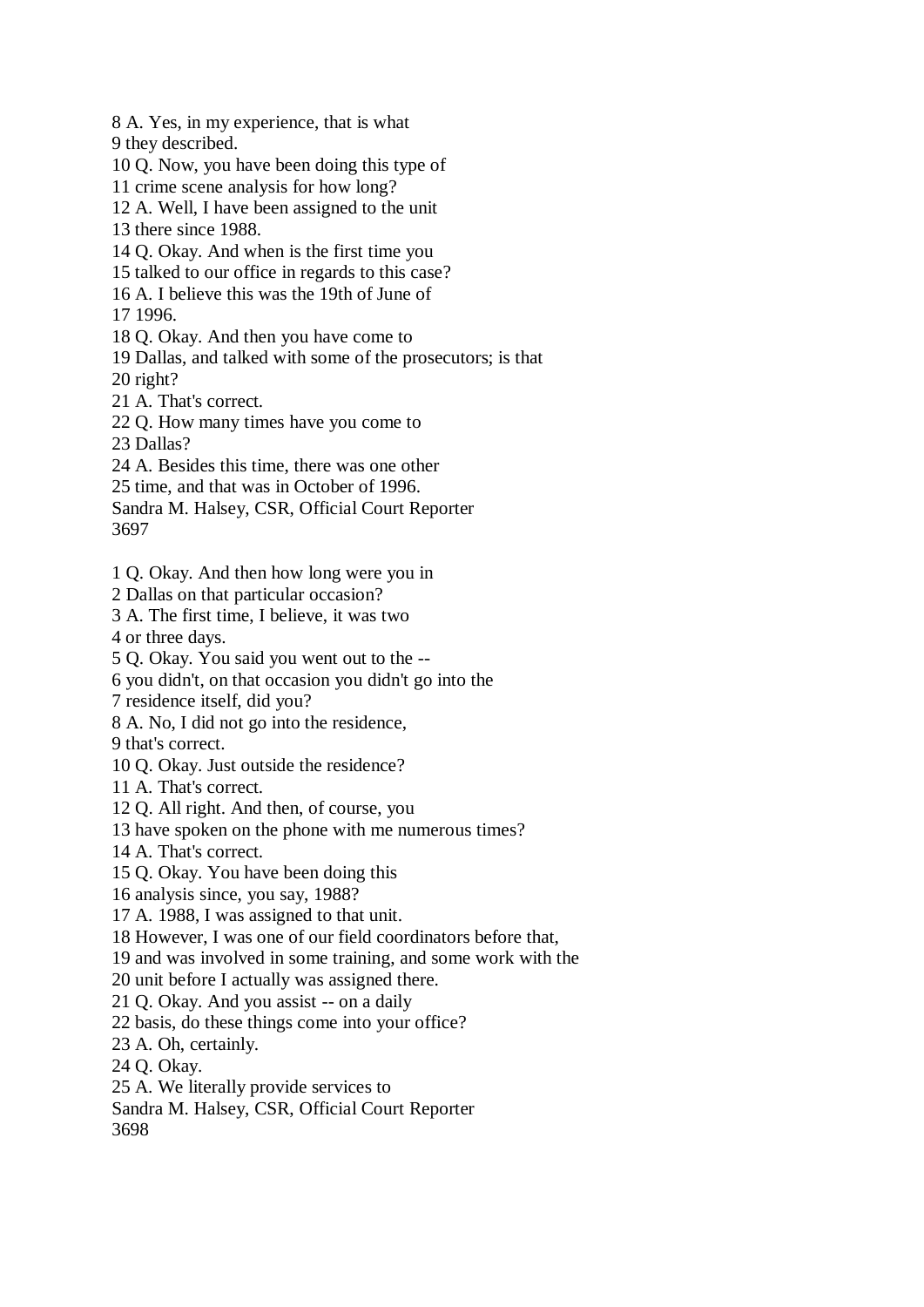1 legitimate law enforcement agencies, not only nationally, 2 but from around the world. I have just gotten back from 3 a trip to Israel, and provided training to the Israeli 4 National Police on violent crime scene analysis, so that 5 we get quite a few requests. 6 Q. Okay. So, you don't just concentrate 7 on crimes here in the nation, you do it world-wide also? 8 A. The vast majority of cases are 9 obviously from this nation, but we do take some 10 international cases as well. 11 Q. Okay. And this analysis you do, is 12 usually with law enforcement officials? 13 A. Law enforcement officials and 14 prosecutors, that's correct. 15 Q. Okay. And the opinions, you are 16 basing these on, is your experience and training and 17 everything you have seen throughout the years? 18 A. Certainly. 19 20 MR. TOBY L. SHOOK: Just one moment, 21 Judge. 22 THE COURT: Okay. 23 MR. TOBY L. SHOOK: Judge, that's all 24 of the questions I have at this time. 25 THE COURT: All right. In view of the Sandra M. Halsey, CSR, Official Court Reporter 3699 1 time, and this will probably be a lengthy cross 2 examination, let's recess now until 1:15 and be back at 3 that time. In fact, let's make it 10 minutes after so 4 everybody gets back at 1:15. Make it 10 minutes after 5 1:00, and we will pick it up at that time. 6 All right. Will everybody remain 7 seated please while the jury clears the courthouse. 8 Thank you. 9 10 (Whereupon, a short 11 Recess was taken, 12 After which time, 13 The proceedings were 14 Resumed on the record, 15 In the presence and

- 16 Hearing of the defendant
- 17 And the jury, as follows:)
- 18
- 19 THE COURT: All right. Let's go back
- 20 on the record. And we're back on the record in the
- 21 Darlie Routier case.
- 22 Are both sides ready to bring the jury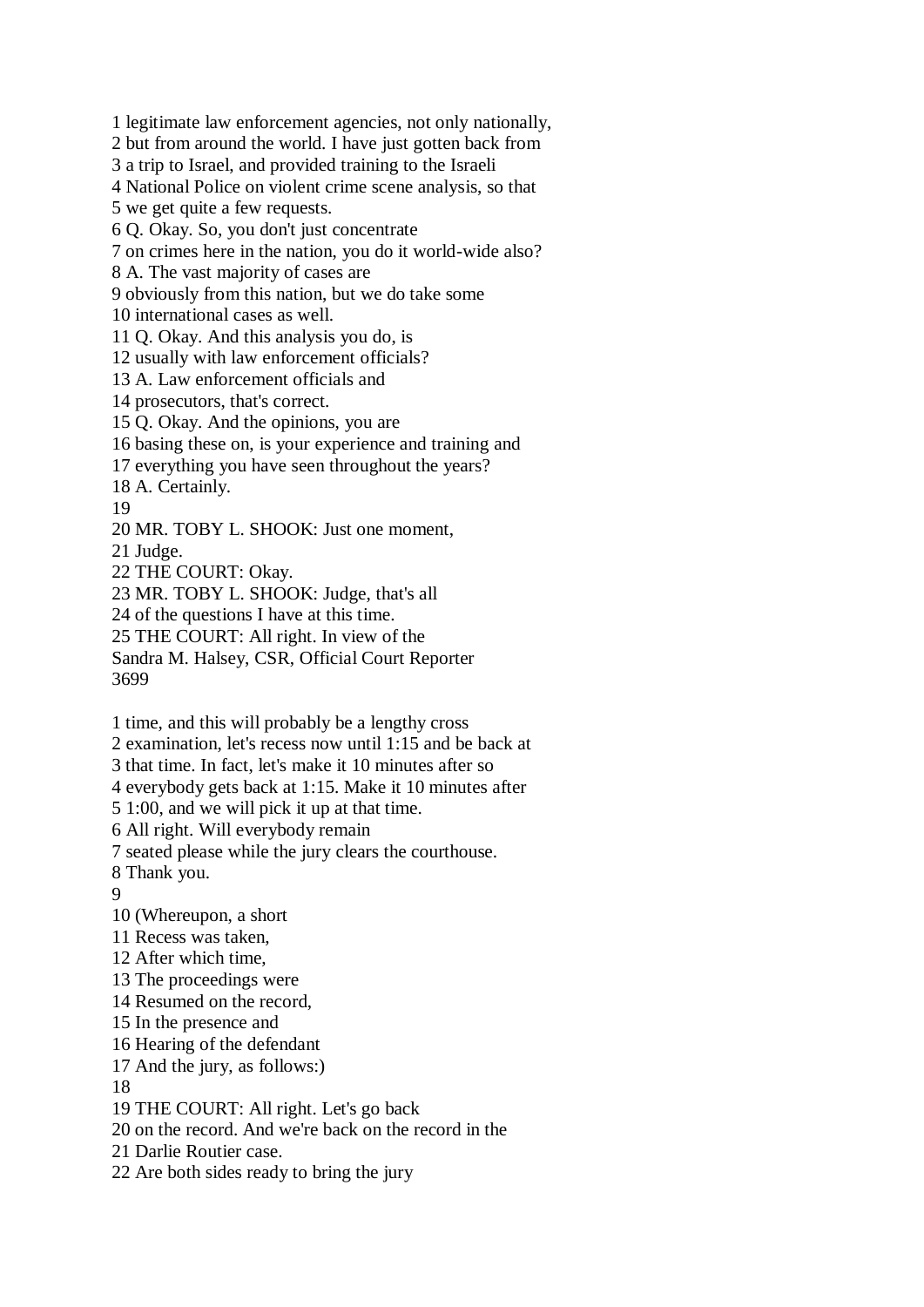23 in and resume this trial? 24 MR. GREG DAVIS: Yes, sir, the State 25 is ready. Sandra M. Halsey, CSR, Official Court Reporter 3700 1 MR. DOUGLAS MULDER: The defense is 2 ready. 3 THE COURT: All right. Bring the jury 4 in, please. 5 6 (Whereupon, the jury 7 Was returned to the 8 Courtroom, and the 9 Proceedings were 10 Resumed on the record, 11 In open court, in the 12 Presence and hearing 13 Of the defendant, 14 As follows:) 15 16 THE COURT: Good afternoon, ladies and 17 gentlemen. Let the record reflect that all parties in 18 the trial are present and the jury is seated. 19 All right. Mr. Mulder, will you be 20 cross-examination? 21 MR. DOUGLAS MULDER: Yes, Judge. 22 THE COURT: All right. 23 MR. DOUGLAS MULDER: And I'll try to 24 be brief. 25 Sandra M. Halsey, CSR, Official Court Reporter 3701 1 CROSS EXAMINATION  $\mathcal{D}_{\alpha}$ 3 BY MR. DOUGLAS MULDER: 4 Q. Mr. Brantley, did you prepare a 5 report? 6 A. No, I didn't. 7 Q. Mr. Hoover doesn't provide you all 8 with typewriters anymore? 9 A. I don't type, sir, no. Most of my 10 documentation are in the form of personal notes. Now, 11 when I get back to the Academy, what I will do is, I will 12 memorialize the nature of my testimony, and that will be 13 made the matter of our record. 14 Q. I guess you will send us all a copy? 15 A. If you would like a copy -- 16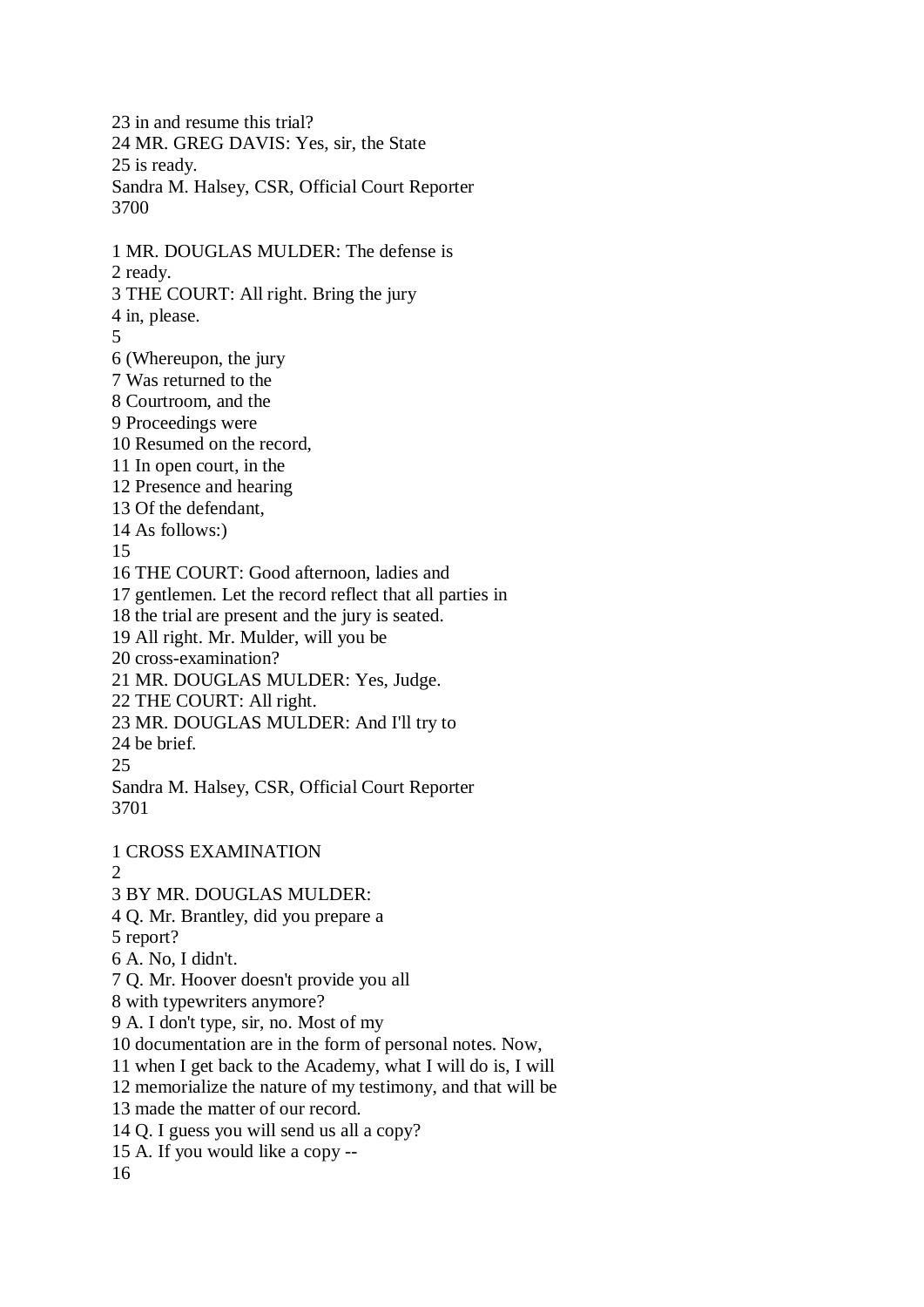17 MR. TOBY L. SHOOK: Judge, I'll object

18 to the side-bar.

19 THE COURT: Sustain the objection.

20 Let's don't get into any side-bars, Mr. Mulder.

21 MR. DOUGLAS MULDER: Judge, that

22 wasn't a side-bar. That was directed to the witness.

23 THE COURT: Thank you. We understand

24 what you mean.

25

Sandra M. Halsey, CSR, Official Court Reporter 3702

1 BY MR. DOUGLAS MULDER:

2 Q. Mr. Brantley, you have prepared some

3 notes, I guess, in the course of your work; is that

4 right?

5 A. That's correct.

6 Q. And I believe you, in the Bureau, you

7 have opened a case, opened a file in this particular

8 case, on September the 20th, and you were assigned to the

9 case at that time; is that right?

10 A. Well, in actuality, the case was

11 already opened, but I had it assigned to me in our unit

12 on that date.

13 Q. Well, what I do have, in the way of a

14 report, which is in the form of your personal notes,

15 which I will mark for identification and record purposes

16 as Defendant's Exhibit No. 64. Is this a copy of your

17 notes?

18 A. That is.

19

20 (Whereupon, the above

21 mentioned item was

22 marked for

23 identification only

24 after which time the

25 proceedings were

Sandra M. Halsey, CSR, Official Court Reporter 3703

1 resumed on the record 2 in open court, as 3 follows:)  $\Delta$ 5 BY MR. DOUGLAS MULDER: 6 Q. They are rather difficult to read, but 7 you have been good enough to translate for us where we 8 needed to, haven't you? 9 A. That's correct. 10 Q. And it says here, 9-20-96, case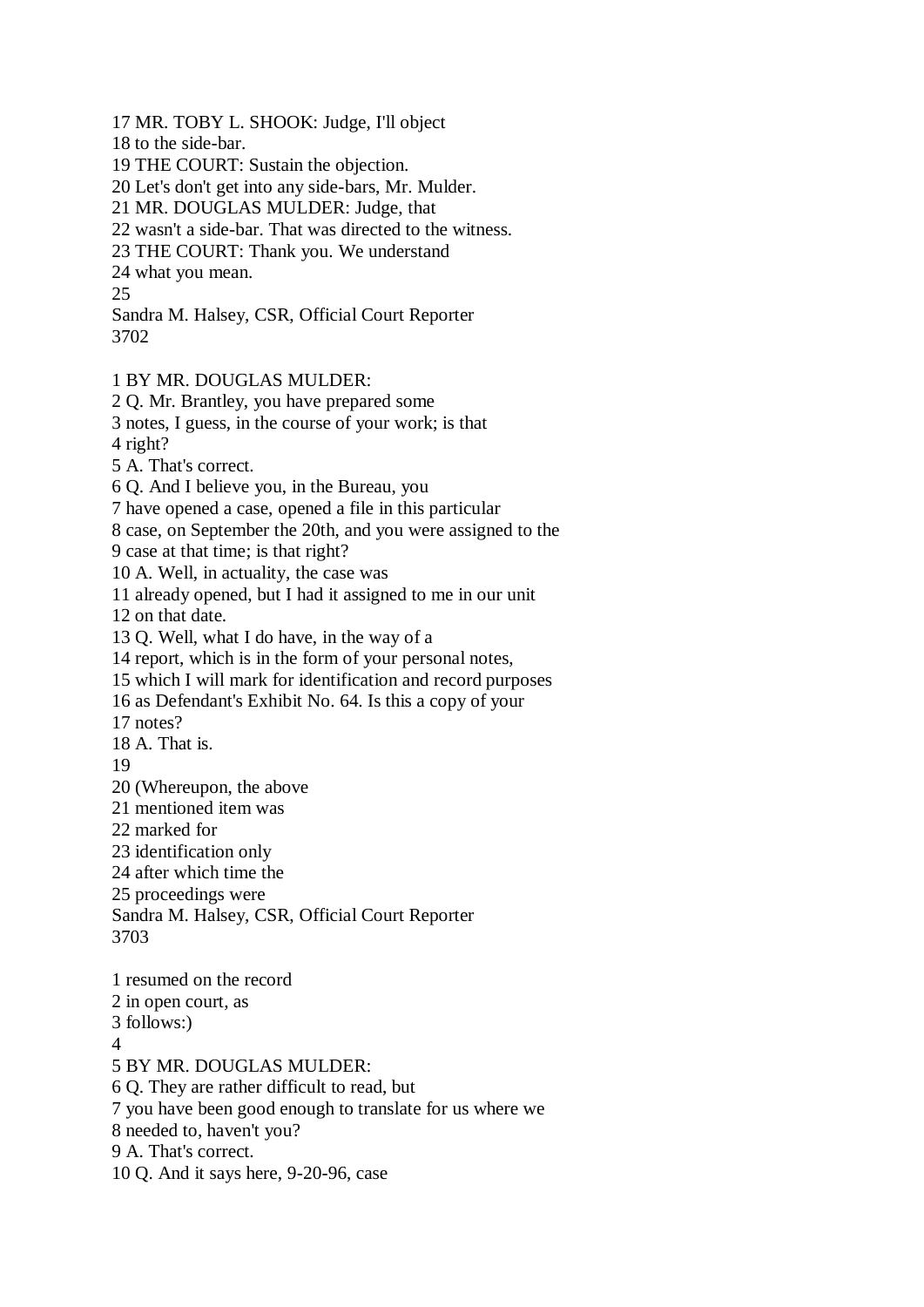11 opened, and assigned to me; is that right? 12 A. That's correct. 13 Q. Okay. That would be September the 14 20th of '96? 15 A. That's correct. 16 Q. All right. And then, it goes on to 17 say, that on September the 30th of 1996, through October 18 the 3rd of 1996, some four days or so, you met with the 19 prosecution, the police, the forensic people and the 20 medical examiner's people; is that correct? 21 A. That's correct. 22 Q. Okay. You didn't go in the house, but 23 you went out and looked at the house? 24 A. That is also correct. 25 Q. Now, I think risk factor was one of Sandra M. Halsey, CSR, Official Court Reporter 3704

1 the things that you considered, and you said that you

2 considered the location of the house, and whether it was

3 in a development and the access to, I guess, avenues of

4 escape, that a perpetrator would consider, if they gave a

5 crime like this some thought?

6 A. I looked at not only avenues of escape

7 but avenues of approach also. Those are two

8 considerations that I look at.

9 Q. Okay. And as a matter of fact, it's

10 just a block or two off Dalrock Road, which is a major

11 thoroughfare there in Rowlett, is it not?

12 A. I believe that's fair to say, yes,

13 sir.

14 Q. Okay. And, is it fair to say that

15 it's about two minutes going one way from Highway 66, and

16 going the other way to Interstate 30?

17 A. I believe that's correct.

18 Q. Okay. So anybody interested in

19 getting out of the area could probably, if it took the

20 police two or three minutes to respond, they could be on

21 I-30 or Highway 66 in the same amount of time, couldn't

22 they?

23 A. I believe that's correct, also.

24 Q. It's fair to say, isn't it?

25 A. Yes, sir.

Sandra M. Halsey, CSR, Official Court Reporter 3705

1 Q. Now, I noticed in your notes, and I

2 still have difficulty reading your notes, but I noticed

3 there, that you had, as one of your considerations -- and

4 let me stop right there.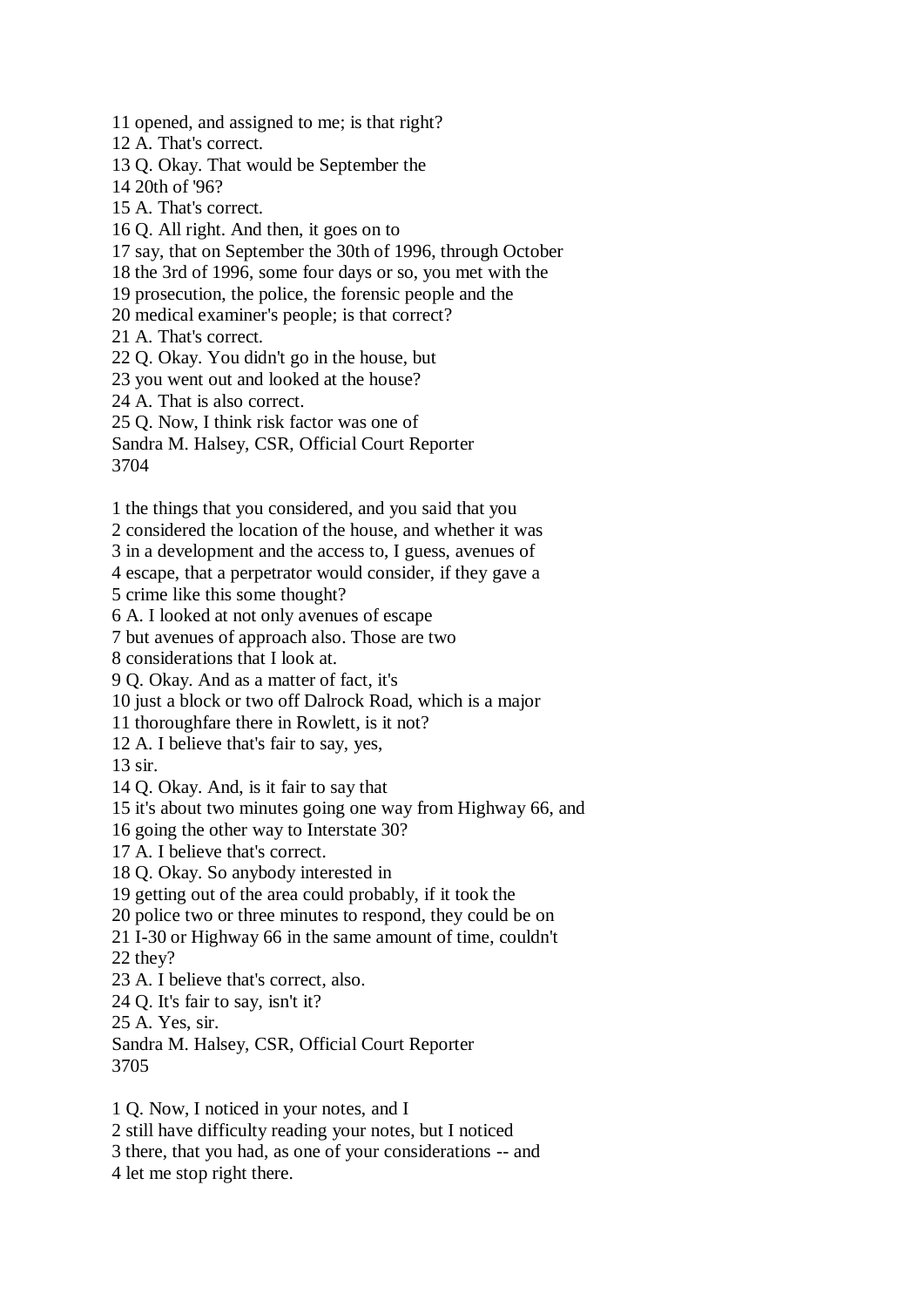5 But is it fair to say, that your

6 opinion, for whatever it's worth, is no more valid than

7 the validity of the information that you received?

8 A. Well, I think certainly, it's fair to

9 say that you need to have accurate information or as

10 accurate as possible to come up with an accurate

11 assessment.

12 Q. I mean, it's the old garbage

13 in/garbage out type of deal that we have?

14 A. That is fair to say, certainly.

15 Q. So, if you received misinformation,

16 that could certainly affect the validity of your

17 conclusion?

18 A. It could.

19 Q. And I understand that you have not

20 pointed the finger at anybody in this courtroom, but you

21 have, by what you've said, certainly narrowed things

22 down, haven't you?

23 A. I believe that is accurate, yes, sir.

24 Q. Okay. And you said that the children

25 were killed by someone you felt who knew them, and knew

Sandra M. Halsey, CSR, Official Court Reporter 3706

1 them well?

2 A. That is what I said, yes, sir.

3 Q. Okay. Now, one of the things that you

4 said -- and you are primarily, Mr. Brantley, a -- what

5 they call a profiler, for lack of a better word?

6 A. They refer to us -- the title is

7 supervisory special agent, but we have been called

8 profilers, we have been called violent crime specialists,

9 crime scene analysts, we go by a variety of terms and 10 labels.

11 Q. Okay. I'm sure you do. I read a book

12 by one of your colleagues, John Douglas. I had no way of

13 anticipating that you would be with us this month, or

14 next month, or however long we are going to be here. But

15 he is -- John Douglas is one of the -- was he the -- I

16 think he calls himself the originator, or what is he?

17 A. I don't know if he calls himself that.

18 He certainly was involved in this program for quite a

19 number of years, but there were people that predated him, 20 certainly.

21 Q. Well, he may have exaggerated his own

22 position. Have you read his book?

23 A. I have, sir.

24 Q. Okay.

25 A. I am cited in it, as I recall.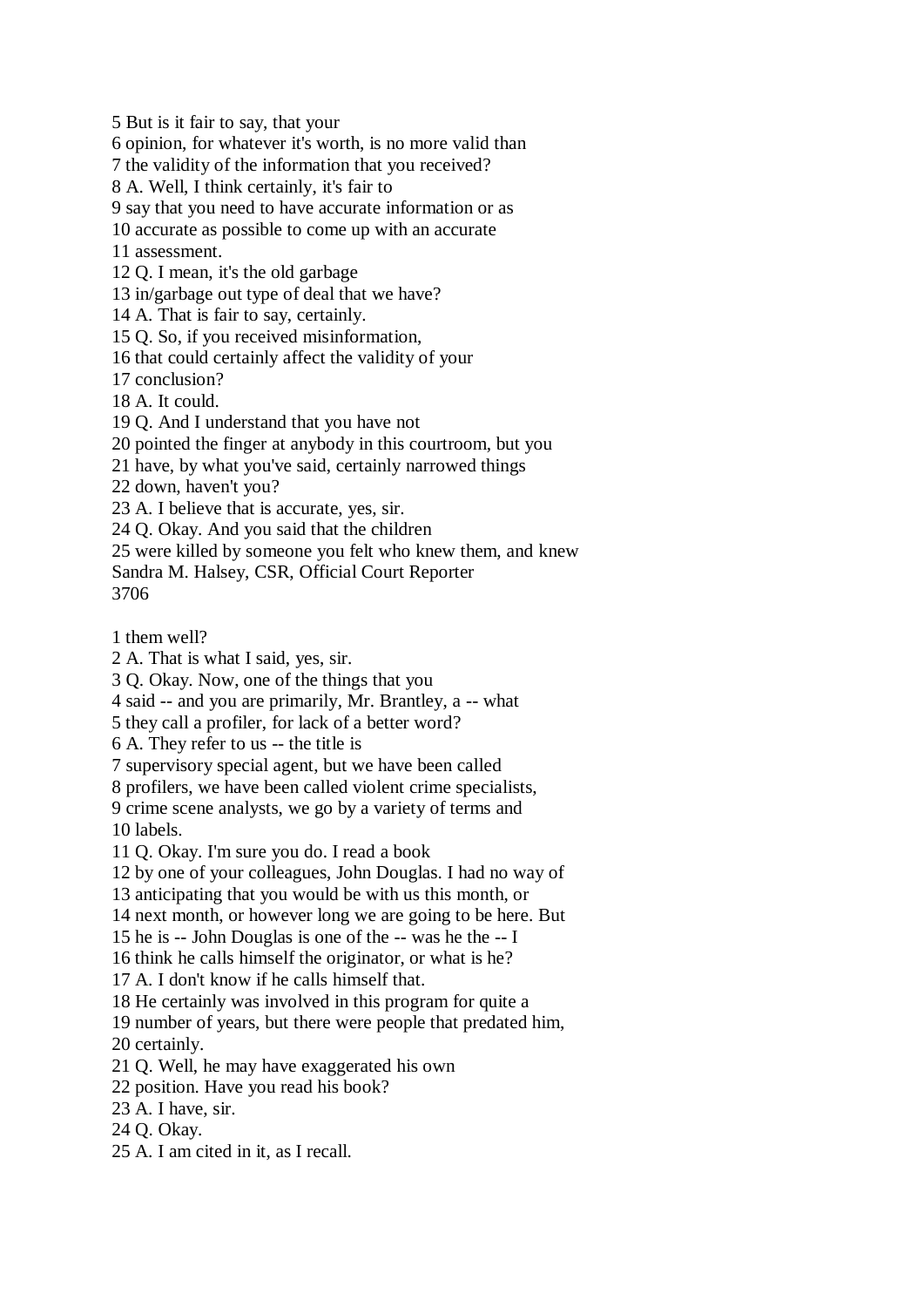Sandra M. Halsey, CSR, Official Court Reporter 3707

1 Q. All right. All right. Do you -- you 2 know, I read that thing and it's interesting, because 3 you, as a profiler, you will go and review the 4 information of a particular crime scene or an event, and 5 then, at least Mr. Douglas would -- I don't know whether 6 you have this, well, I'm sure you do, whether you have 7 the ability -- but Mr. Douglas would, after he looked at 8 a crime scene, he would say the victim or the perpetrator 9 is a white male, 21 to 23, lives in the -- within two or 10 three blocks of where the crime was committed, probably 11 stays with some relatives, is dysfunctional in some 12 respects, and will do this again, and drives a 13 Volkswagen, probably red. 14 Do you remember things like that that 15 he would write in this deal, where he would even predict 16 the color of the Volkswagen? 17 A. I don't believe that is accurate, no, 18 sir. 19 Q. Do you remember where he predicted the 20 color of the Volkswagen that the man was driving? 21 A. Well, on occasion what we do, and I 22 can't speak for John or what he has written or account 23 for that, but what we do on occasion, we may talk about 24 the type of vehicle that someone may drive, but as far as 25 I go, and my understanding of the limitations of this Sandra M. Halsey, CSR, Official Court Reporter 3708 1 process, we don't get into predicting or assessing 2 vehicle color. I don't. 3 Q. All right. Well, you don't. But if 4 you will go back and reread, you will find that he 5 predicted even the color of the man's car. And I 6 wondered at that time, and I'll ask you, do you all keep 7 statistics as to when you are wrong? 8 A. Well, first of all, I think I know 9 your understanding of this process so far has been based 10 on that one book, but I think a lot of that book is 11 accurate, a lot of it is inaccurate. 12 I think what you have to understand, 13 first of all, I think you are describing a profile, and 14 what we did in this case was not provide a profile. 15 Q. No, I understand, that wasn't an 16 answer, I appreciate the information, that wasn't an 17 answer to my question.

18 What you did in this case, you took

19 the answer and you worked backwards. You came in after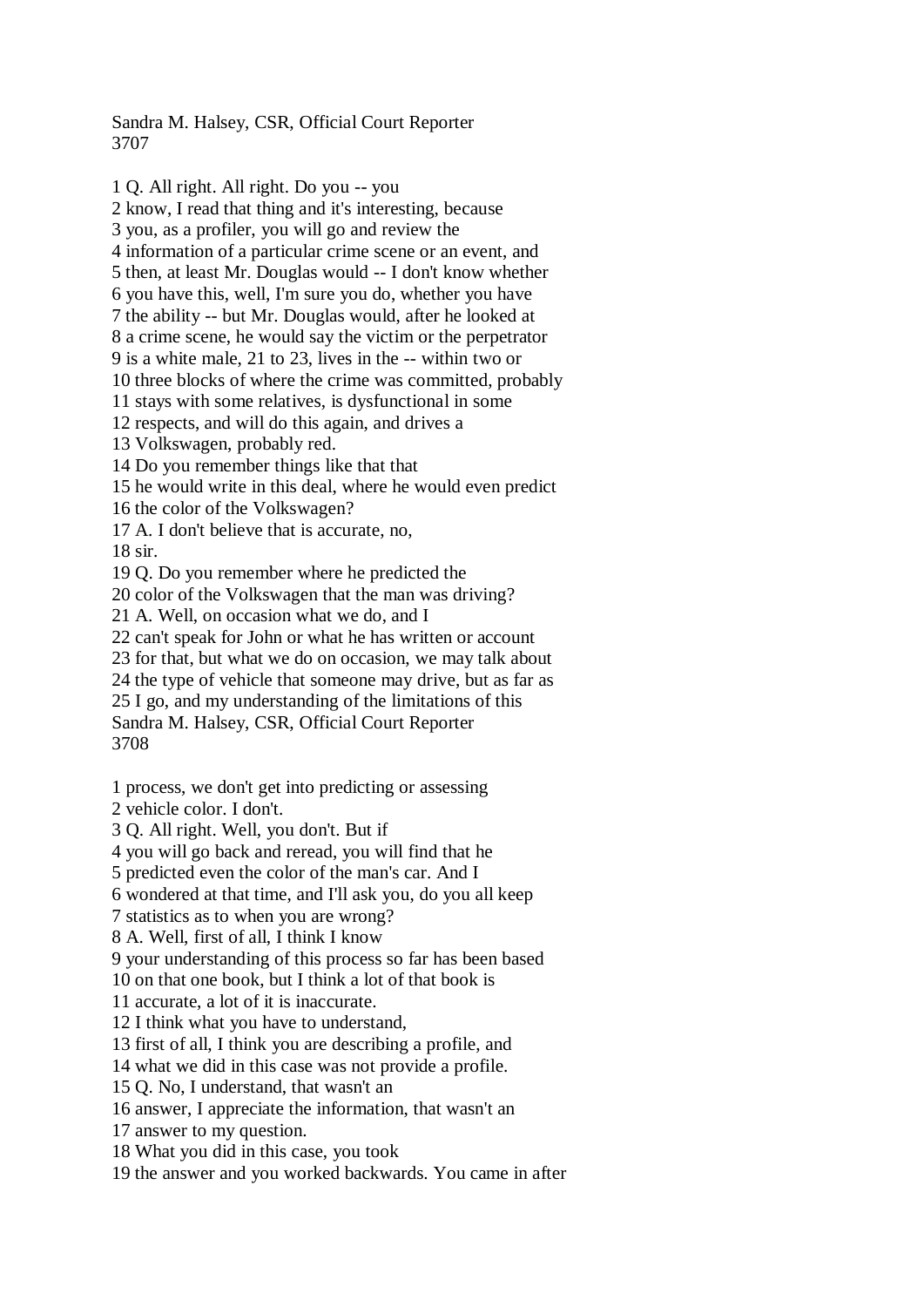20 Mrs. Routier had been arrested and indicted and her trial 21 was set, and we were fixing to pick a jury, and you 22 worked backwards from the fact, didn't you? 23 A. Well, I did get involved after she had 24 already been identified, that's correct. 25 Q. Yes, sir. You -- let me ask you this: Sandra M. Halsey, CSR, Official Court Reporter 3709 1 If you interviewed people who were friends and associates 2 of Mrs. Routier, did you do that? 3 A. No, sir. 4 Q. Did you have reports of people who 5 were friends and associates of hers? 6 A. I did. 7 Q. And who might that be, for example? 8 A. I would have to go back and look, to 9 be exact, several neighbors, as I recall, and coworkers, 10 I believe there was a report, an interview with a 11 housekeeper or maid. 12 Q. Okay. Did you put particular stock in 13 the -- what the coworker said and what the housekeeper 14 said? 15 A. No. And what I did, and again, I was 16 wanting to take in all of the information available, 17 there was obviously some information that I discounted or 18 thought was unimportant from the standpoint of what I do. 19 Primarily, what I was looking at was victimology, 20 information about the victims. 21 Q. Yes, sir, yes, sir, if you would 22 just -- we're going to get through this -- I think your 23 time is very valuable. 24 A. Thank you. 25 Q. And I'm going to go through this just Sandra M. Halsey, CSR, Official Court Reporter 3710 1 as quick as I can, and if you will just answer my 2 question instead of giving a dissertation. 3 4 MR. TOBY L. SHOOK: Well, Judge, I'll 5 object to that. 6 THE COURT: Sustain the objection. 7 MR. DOUGLAS MULDER: Well, Judge, if 8 you will caution the witness to just answer my question, 9 we are going to get along fine. I am not going to drag 10 this out. 11 THE COURT: Mr. Mulder, ask your next 12 question, please. 13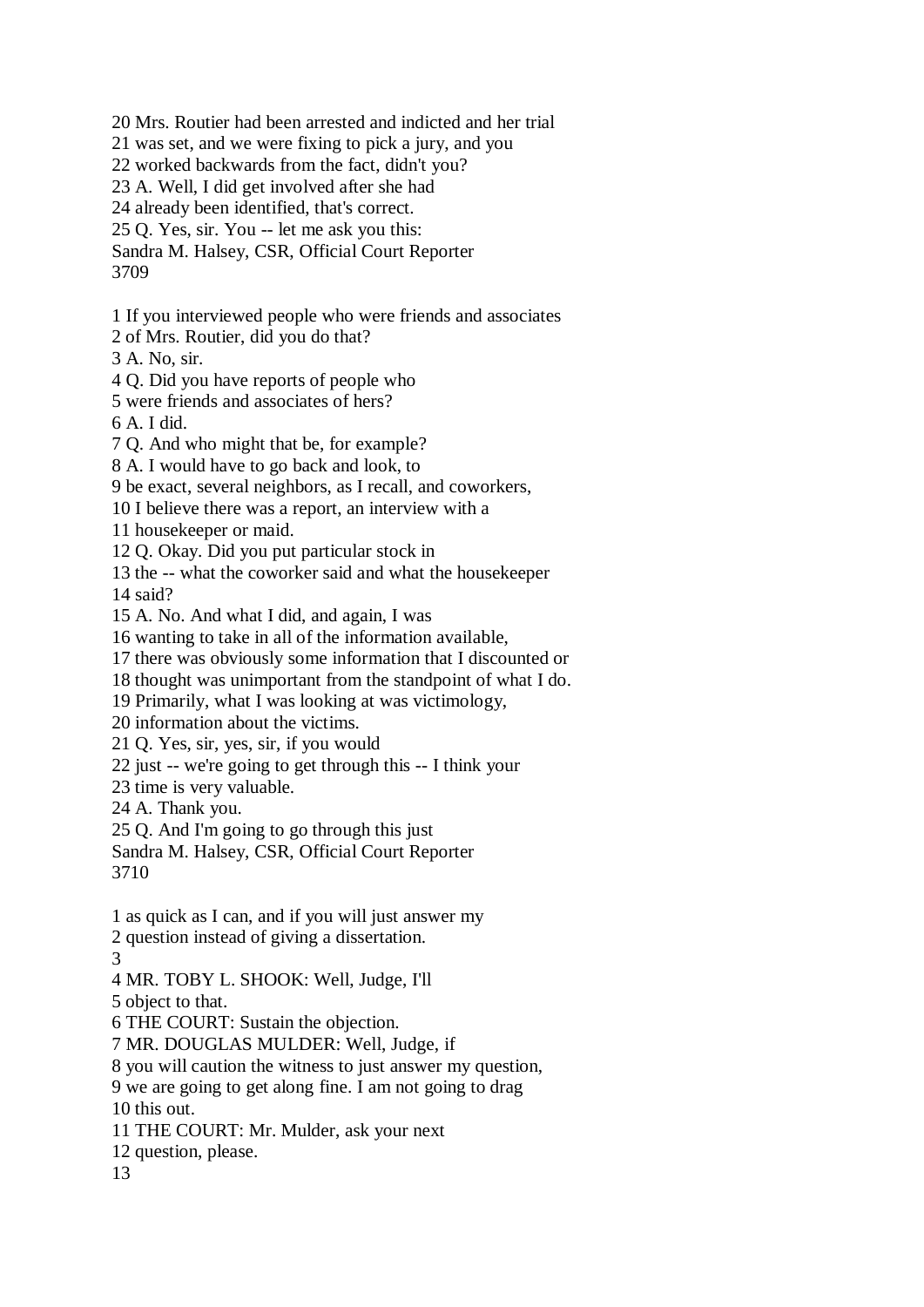## 14 BY MR. DOUGLAS MULDER:

15 Q. Yes, sir. Did you put any particular 16 credence in what the -- as you have termed her 17 housekeeper or what the coworker said? 18 A. Again, I reviewed it. I took it into 19 consideration. But I didn't -- I don't believe I 20 weighted that quite as much as I did other case 21 materials. 22 Q. Well, before you weighted it at all, 23 would it be important to you the mental health and 24 whether or not either one or both of those women had been 25 institutionalized? Sandra M. Halsey, CSR, Official Court Reporter 3711 1 A. Certainly. 2 Q. How would that affect your judgment in 3 evaluating the coworker's information? 4 A. Well, it would be important. 5 6 MR. TOBY L. SHOOK: Judge, I'm going 7 to object here for going into facts not in evidence, and 8 for going way out -- 9 THE COURT: I'll sustain the 10 objection. 11 MR. DOUGLAS MULDER: Well, Judge, I'd 12 like to be heard on this then, outside of the presence of 13 the jury. Let me have my exhibit and let him -- 14 MR. TOBY L. SHOOK: Judge, could we 15 approach the bench for a moment? 16 THE COURT: Yes, you may. What do you 17 have? Let's see what we have. 18 MR. TOBY L. SHOOK: Could we bring 19 this exhibit with us, please? 20 THE COURT: Would the jury please step 21 outside into the jury room briefly, please. 22 All right. 23 24 (Whereupon, the jury 25 Was excused from the Sandra M. Halsey, CSR, Official Court Reporter 3712 1 Courtroom, and the 2 Proceedings were held 3 In the presence of the 4 Defendant, with his 5 Attorney, but outside 6 The presence of jury

7 As follows:)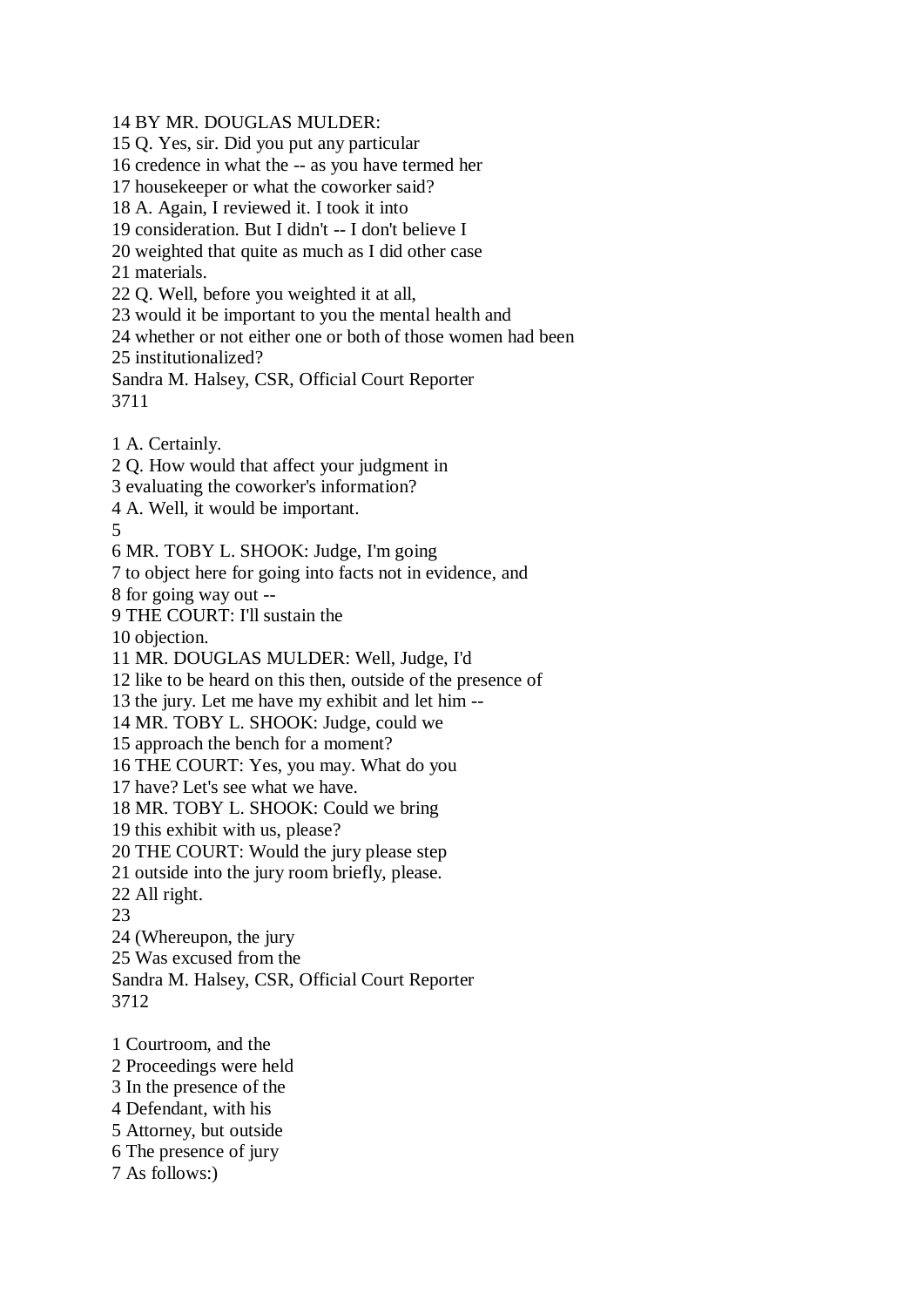8

9 THE COURT: Let the record reflect

10 that these proceedings are being held outside the

11 presence of the jury, and all parties in the trial are

12 present.

13 All right, Mr. Mulder, you may

14 proceed.

15 MR. DOUGLAS MULDER: Judge, my

16 position is simple. This man said he had received

17 information, and if this is the woman, and we have not

18 established that yet, but if this is the coworker and he

19 took her information into account, and he said her mental

20 health would be important, then he has a right to know

21 that she is a nut. It is that simple.

22 MR. TOBY L. SHOOK: Judge --

23 MR. DOUGLAS MULDER: She has been

24 diagnosed as having a borderline personality disorder,

25 and he will know this, that one of their characteristics

Sandra M. Halsey, CSR, Official Court Reporter

3713

1 is that they are untruthful.

2 THE COURT: Let the record reflect,

3 that the Court is holding Defendant's Exhibit 45 which

4 was admitted for record purposes only. It was not

5 admitted earlier in the trial.

6 And, the -- so what you want to do is

7 get it admitted now for all purposes; is that correct?

8 MR. DOUGLAS MULDER: No. I just want

9 the witness to look at it, and I don't want him to take

10 my word for the fact that she has been diagnosed as

11 having a borderline personality disorder. I'll let him

12 look at it himself.

13 THE COURT: All right. I'll sustain

14 your objection, Mr. --

15 MR. TOBY L. SHOOK: Judge, I'll object

16 to him going into any line of questioning about her

17 mental history. You have already ruled directly when the

18 witness was on the stand that that particular exhibit and

19 questions going into that exhibit were not admissible.

20 So you can't bring it in through the

21 back door, through the agent, who just testified that he

22 looked at some witness statements of a coworker and he

23 already --

24 THE COURT: I'll sustain the

25 objection.

Sandra M. Halsey, CSR, Official Court Reporter 3714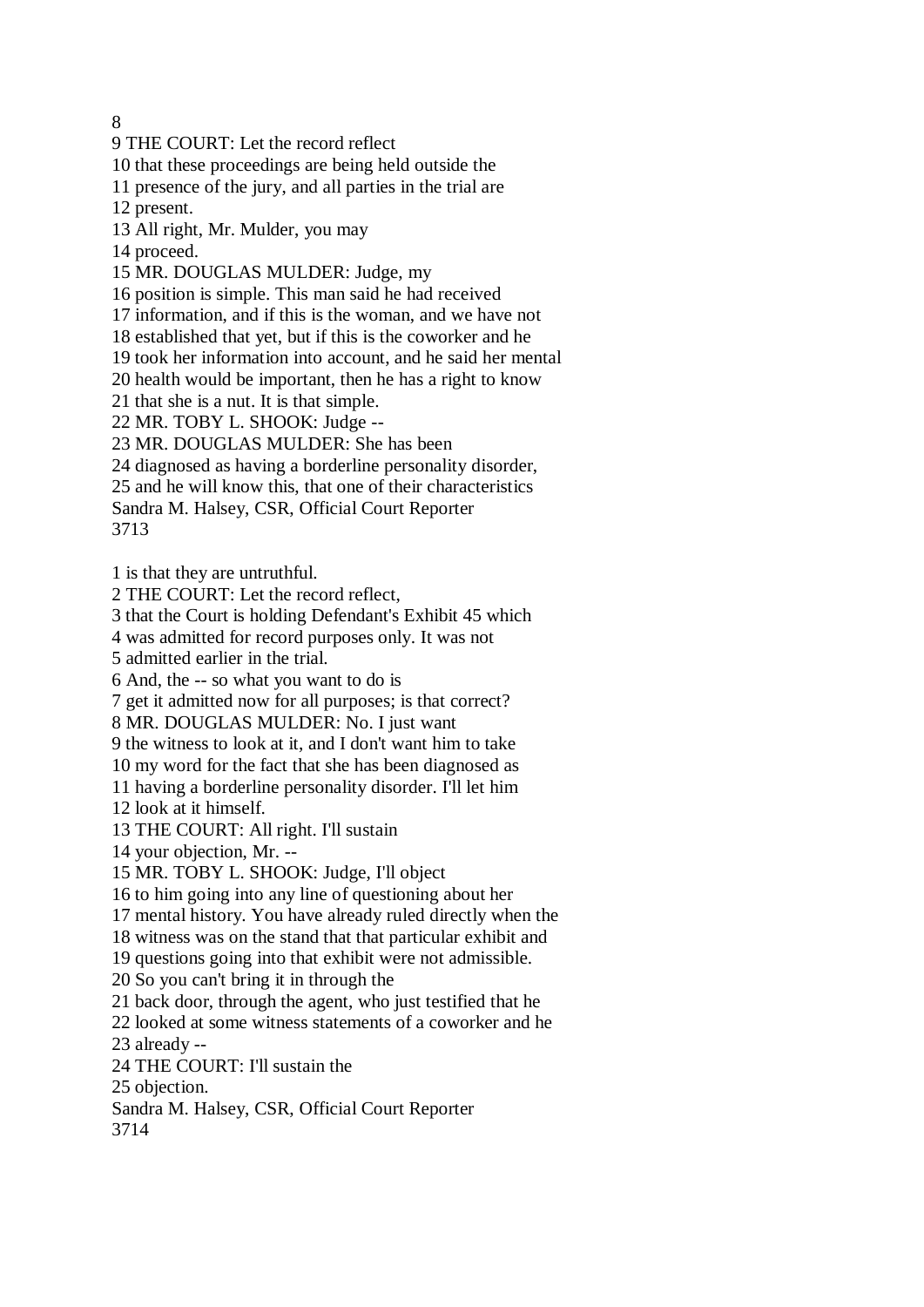1 MR. RICHARD C. MOSTY: Your Honor,

2 here's a stack six inches thick of things that he has

3 considered, including newspaper clippings that are not in 4 evidence.

5 And he gets to let the State give him

6 evidence, things that are not in evidence, and draw his

7 conclusions, and we're precluded from giving him

8 information that might change his opinion.

9 THE COURT: We're speaking

10 specifically about Exhibit 45. That is my ruling.

11 Please let's proceed.

12 MR. DOUGLAS MULDER: Judge, excuse me,

13 if I just might be heard on this so that my position is

14 clear. May I have permission from the Court to speak?

15 THE COURT: Well, yes.

16 MR. DOUGLAS MULDER: Thank you.

17 THE COURT: By all means.

18 MR. DOUGLAS MULDER: Judge, he has

19 stated that he considered her opinion. He said he would

20 also consider her mental health or lack thereof.

21 You know, they have got to take the

22 bad with the good. If they want to put him up and they

23 want him to consider people like Ms. Jovell, then they

24 have to take the bad along with that. Her baggage comes 25 with her, you know.

Sandra M. Halsey, CSR, Official Court Reporter 3715

1 THE COURT: Thank you. The Court's

2 ruling remains the same. Objection is sustained. Next 3 question.

4 MR. TOBY L. SHOOK: Judge, if that's

5 all we have along these lines, then we will ask --

6 THE COURT: I guess we will, until we

7 see what the next question is.

8 MR. DOUGLAS MULDER: Well, Judge, I

9 would prefer to question him in front of the jury, if

10 that is all right with the Court?

11 THE COURT: Are you through with this

12 hearing now?

13 MR. DOUGLAS MULDER: Yes, you have cut

14 me off. You won't let me --

15 MR. TOBY L. SHOOK: Well, then, Judge,

16 we will object further to any interrogation along those

17 lines. And you know, if that is what we're going to

18 have, we need to get that hashed out now.

19 THE COURT: Well, I don't think Mr.

20 Mulder will go into those other things.

21 MR. DOUGLAS MULDER: Why don't you

22 just cut me off from all cross examination?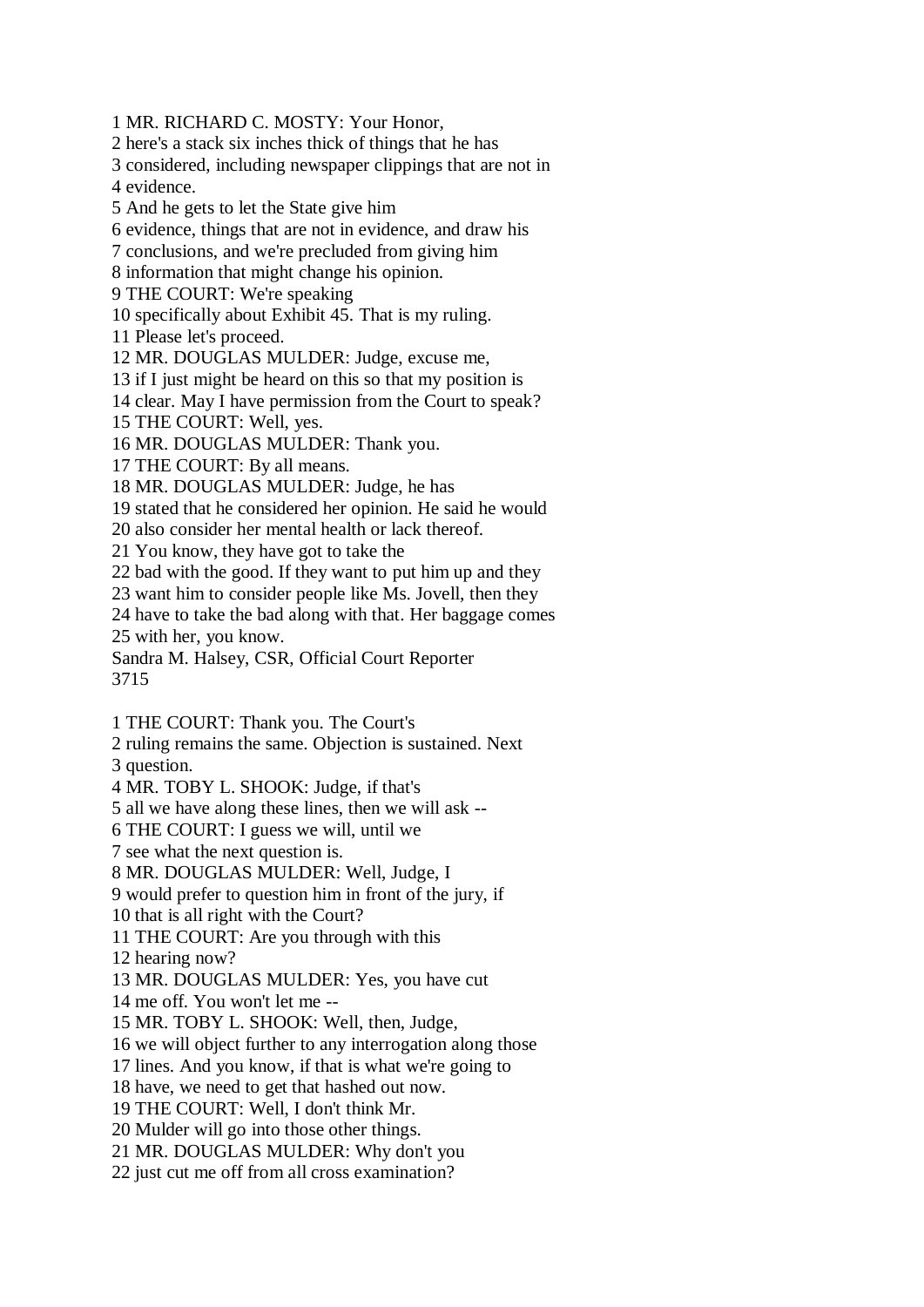23 THE COURT: Well, no, I can't do that, 24 Mr. Mulder. We'll bring the jury in, you may continue. 25 MR. RICHARD C. MOSTY: We can't Sandra M. Halsey, CSR, Official Court Reporter 3716

1 provide him any information that he might use in 2 formulating his opinion? 3 THE COURT: We will go question by 4 question, and Mr. Mulder is handling this, and he will do 5 all the talking for the defense. 6 MR. RICHARD C. MOSTY: Can I make 7 objections outside of the jury's presence and comments 8 for the Court? 9 THE COURT: Right now, you may, yes. 10 MR. RICHARD C. MOSTY: Thank you. 11 MR. DOUGLAS MULDER: So, he can confer 12 with me too, can't he? 13 THE COURT: Oh, yes, he can, as long 14 as it is done in soft tones. 15 MR. DOUGLAS MULDER: We'll confer in 16 sign language, Judge. 17 THE COURT: Well, no, that will not be 18 necessary. 19 Bring the jury back, please. 20 21 (Whereupon, the jury 22 Was returned to the 23 Courtroom, and the 24 Proceedings were 25 Resumed on the record, Sandra M. Halsey, CSR, Official Court Reporter 3717 1 In open court, in the 2 Presence and hearing 3 Of the defendant, 4 As follows:) 5 6 THE COURT: Let the record reflect 7 that all parties in the trial are present and the jury is 8 seated. 9 You may continue, Mr. Mulder. 10 11 12 CROSS EXAMINATION (Resumed) 13 14 BY MR. DOUGLAS MULDER: 15 Q. Yes, Mr. Brantley, I believe I had 16 asked you, if you all kept, you, the FBI and the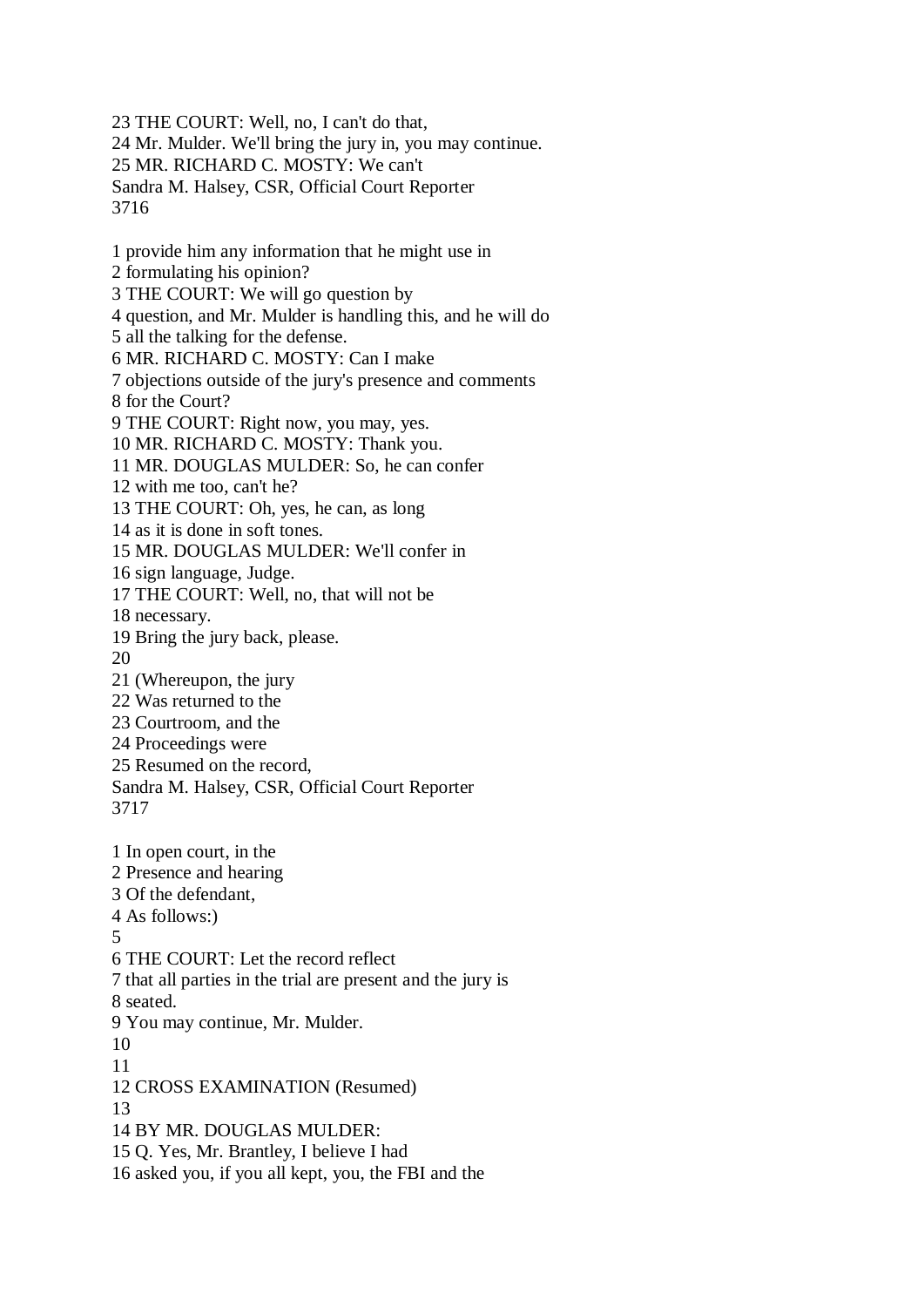17 Behavioral Science Unit, if you kept statistics as to how 18 often you're wrong? 19 A. Well, we don't look at it in terms of 20 how often we're wrong. I think we like to consider how 21 often we're accurate or correct, but we do keep 22 statistics, we do keep some figures. We are attempting 23 to collect more and more of those, say over the past year 24 or so, but we do try to do that. That is correct. 25 Q. Is that -- will you translate for me? Sandra M. Halsey, CSR, Official Court Reporter 3718

1 Was that a yes or a no?

2 A. Well --

3 Q. Do you keep statistics as to how often

4 you are wrong?

5 A. I don't, but there are people at our

6 unit that do. I guess that is probably the best way to

7 answer that.

8 Q. Okay. And certainly you don't have

9 those with you, do you?

10 A. I do not.

11 Q. Okay. And you don't know what your

12 batting average is, or do you?

13 A. The best way I have of assessing that

14 is the overwhelming amount of requests that we receive

15 for our services on a daily basis. I think the consumers

16 determine that what we do is beneficial.

17 Q. Well, sure. I mean, it's impressive

18 to have an FBI agent come in here and work backwards from

19 the answer, isn't it?

20

21 MR. TOBY L. SHOOK: Judge, I'll

22 object. That is improper questioning, and it's

23 argumentative.

24 THE COURT: I'll sustain the

25 objection.

Sandra M. Halsey, CSR, Official Court Reporter 3719

## 1

2 BY MR. DOUGLAS MULDER:

3 Q. Let me ask you this: You said one of

4 the risk factors that you consider, when I looked in your

5 notes, you said there was a car in the Routier garage; is

6 that correct?

7 A. I don't believe I said that.

8 Q. You didn't?

9 A. I said, I believe it was in front of

10 the house.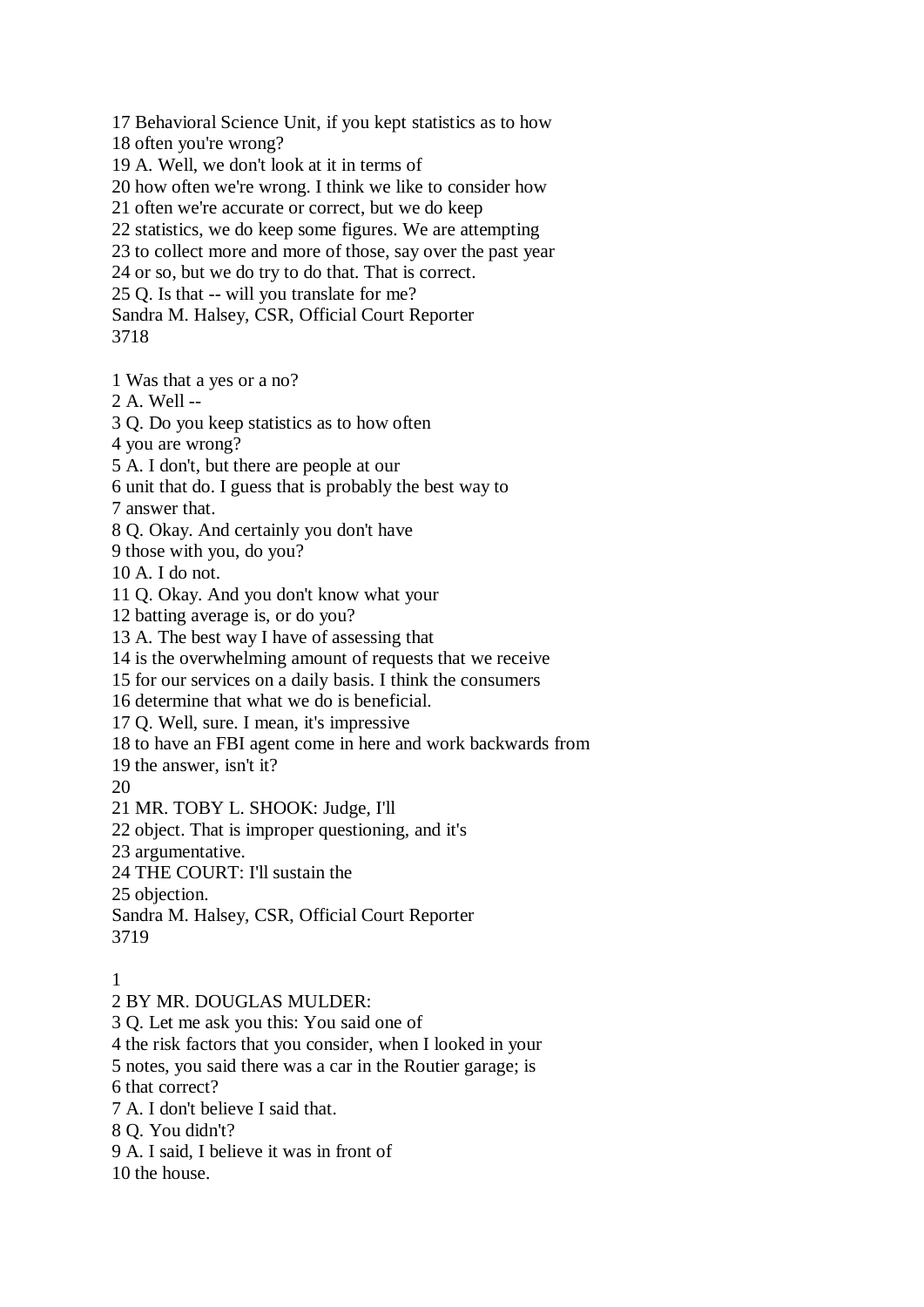11 Q. Okay. I'm sure you are right,

12 Professor.

13

14 MR. TOBY L. SHOOK: Judge, again, I'm

15 going to object to the improper questioning and the

16 side-bar comments.

17 THE COURT: I'll sustain your

18 objection.

19 MR. DOUGLAS MULDER: He is a

20 professor. He testified that he teaches at --

21 THE COURT: Mr. Mulder, please cease

22 the side-bar. Ask your next question, please.

23

24 BY MR. DOUGLAS MULDER:

25 Q. What does this say? I'm showing you

Sandra M. Halsey, CSR, Official Court Reporter

3720

1 what's been marked for identification and record purposes

2 as Defendant's Exhibit No. 64. What does that say?

3 A. You are showing me a copy of my notes

4 and work papers.

5 Q. Yes, sir.

6 A. And I have got this down. Again, a

7 lot of this I was not prepared to testify to, because I

8 later learned that it was inaccurate. The question I had

9 before I arrived here, or wanted to confirm was where the

10 location of the vehicle was. I wanted to know whether it

11 was in the garage or where it was located. I was

12 informed it was located in front of the residence.

13 Q. Okay. When you were so good as to

14 read that -- can I have it back, please?

15 A. Sure.

16 Q. You have got a copy of it right up

17 there, don't you?

18 A. That is my original, yes, sir.

19 Q. When you were so good as to translate

20 this for me because I couldn't read your writing, you

21 didn't tell me that that was one of your questions, did 22 you?

23 A. I don't believe you asked me that. I

24 mean, you were just having me read that for you.

25 Q. Well, you said evidence that occupants

Sandra M. Halsey, CSR, Official Court Reporter 3721

1 are home, the TV on -- well, let's see what you wrote 2 down. And, when did you make these notes?

3 A. Now that copy -- what I did is I had a

4 lot of other notes that I consolidated.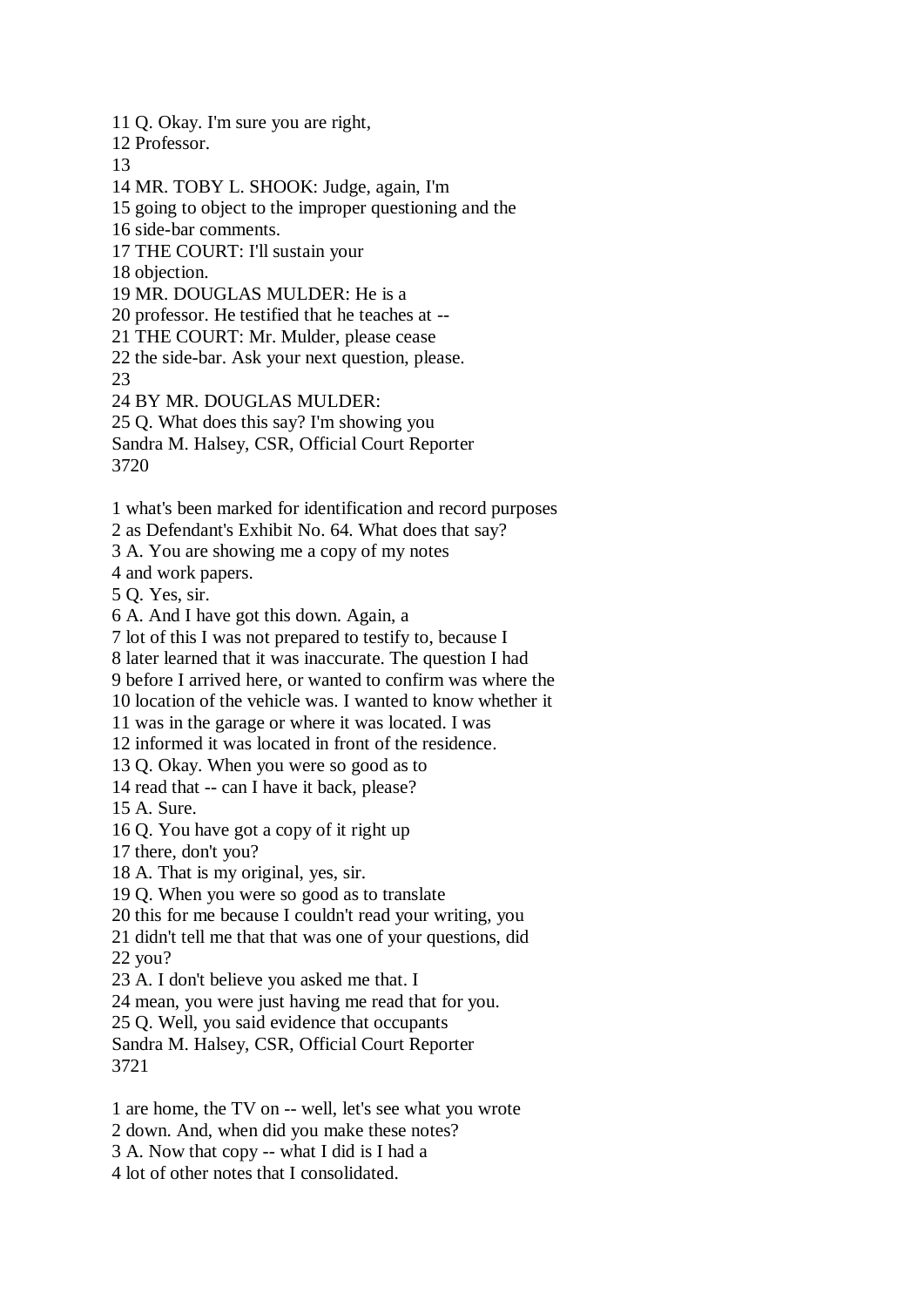5 Q. No, no, my question was: When did you

6 make these notes?

7 A. Probably within the last two weeks.

8 Q. Okay. So you knew within the last two

9 weeks your question about the car in the garage had been

10 answered, hadn't it?

11 A. I don't know if I understand your

12 question.

13 Q. Do you think there was a car in the

14 garage right now, as you sit here today?

15 A. My understanding is there was not a

16 car in the garage.

17 Q. Well, why did you -- you put evidence

18 that occupants are home; TV on, light in Roman room, and

19 shades or blinds up, and vehicle in garage. Why did you

20 put that in your consideration?

21 A. Those were things that I wanted to

22 understand, or make sure that I had as accurate

23 information.

24 Q. Matter of fact, the car wasn't in the

25 garage and you now know that, don't you?

Sandra M. Halsey, CSR, Official Court Reporter 3722

1 A. That is my understanding.

2 Q. Okay. Matter of fact, the vehicle

3 that the -- that Mrs. Routier drove was parked out in 4 front, wasn't it?

5 A. That is -- my understanding was there

6 was a vehicle in front of the house.

7 Q. And the car her husband drove, the

8 Jaguar, the 1987 Jaguar, traditionally was parked not in

9 the garage but in the driveway, wasn't it?

10 A. My understanding was that is also

11 accurate, right.

12 Q. Of course, it had been in that garage

13 for the last two days, that was your understanding too.

14 So for all outward appearances, anyone who knew that

15 house, or knew that area, would think that the wife was

16 home and the husband was gone; is that reasonable?

17 A. All I was looking at, again, not

18 necessarily who specifically was home, but just that

19 there was some indication that someone was home.

20 Q. Well, you quarrel -- of course, the

21 object of the intruders crime in this case could well

22 have been the mother or the woman of the house, couldn't

23 it?

24 A. It could have been.

25 Q. All right. And anyone, like I said,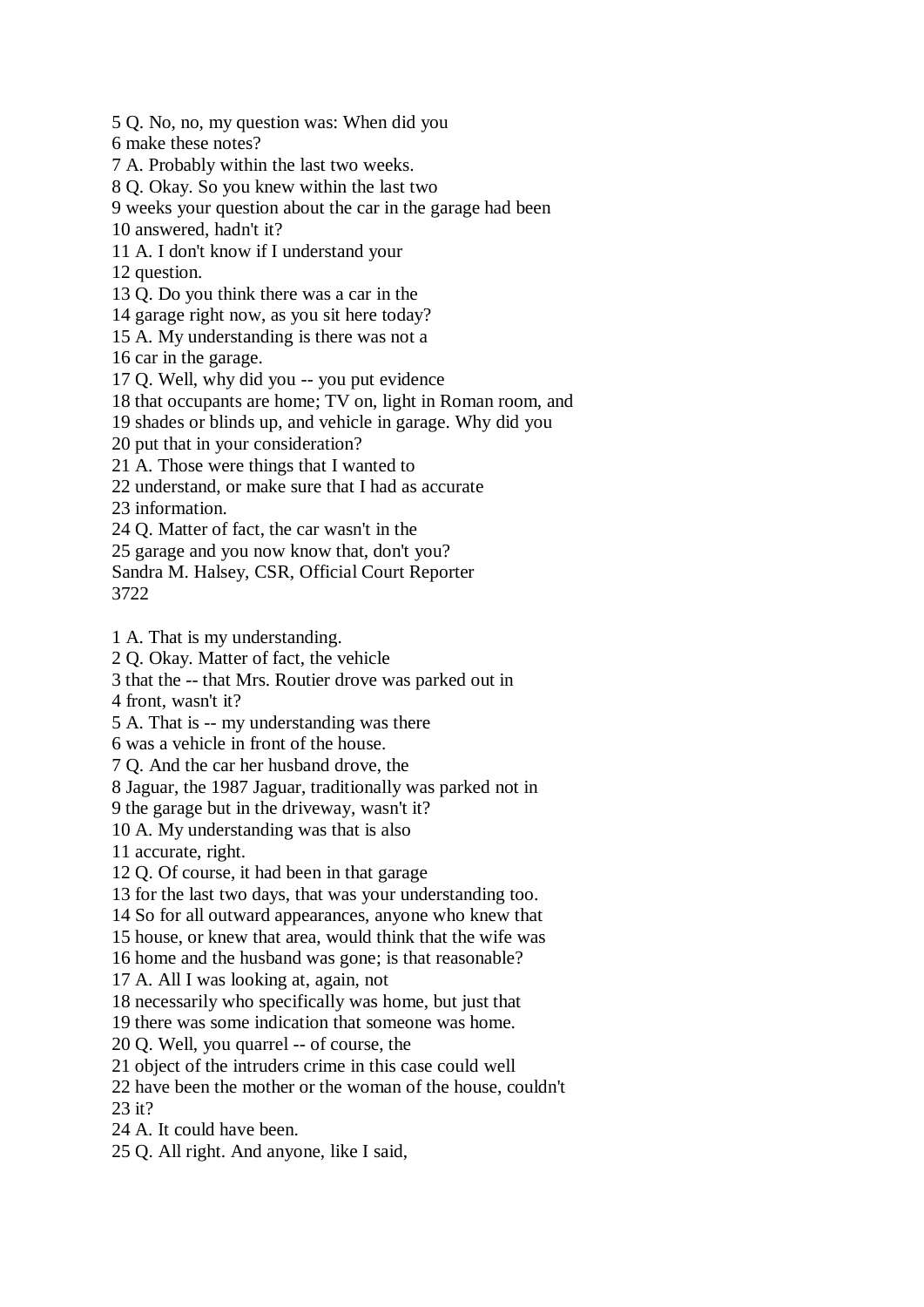## Sandra M. Halsey, CSR, Official Court Reporter 3723

- 1 anyone familiar with that house and with the occupants
- 2 would know or would assume that the husband was gone

3 because his car was gone.

4 A. That's possible.

5 Q. But she was there because her car was

6 there?

7 A. That is possible as well.

8 Q. Okay. You know, you stated, and I

9 wrote it down, that the focus of the assailant was on the

10 children; is that right?

11 A. That's correct.

12 Q. I wrote that down right?

13 A. I'm not sure what you wrote down, but

14 that is what I testified to.

15 Q. Okay. And, how do you know that?

16 A. How do I know that they were the focus

17 of the offender's interest or assault?

18 Q. Yes, sir.

19 A. I think it's fairly obvious from the

20 nature and severity of the trauma they sustained and the

21 location of the trauma. Again, the placement of those

22 wounds for maximum killing efficiency, that pretty much

23 stands out to me.

24 Q. And I think you told us that the

25 children were attacked first?

Sandra M. Halsey, CSR, Official Court Reporter

3724

1 A. It appears to have been the case,

2 that's correct.

3 Q. Okay. It appears to you but it's not

4 quite as apparent to me. Could you enlighten me as to

5 how you reached that conclusion?

6 A. Well, in part from the witness's

7 description of events.

8 Q. From -- are you talking about Mrs.

9 Routier's?

10 A. That's correct.

11 Q. Oh, she told you the children were

12 attacked first?

13 A. I was able to review her statement.

14 Q. And it says in there the children were

15 attacked first?

16 A. She indicates that, as I recall, that

17 when she awakened that the intruder, a white male, was

18 standing at the foot of her couch and she also had been

19 touched by one of her sons who was already -- had already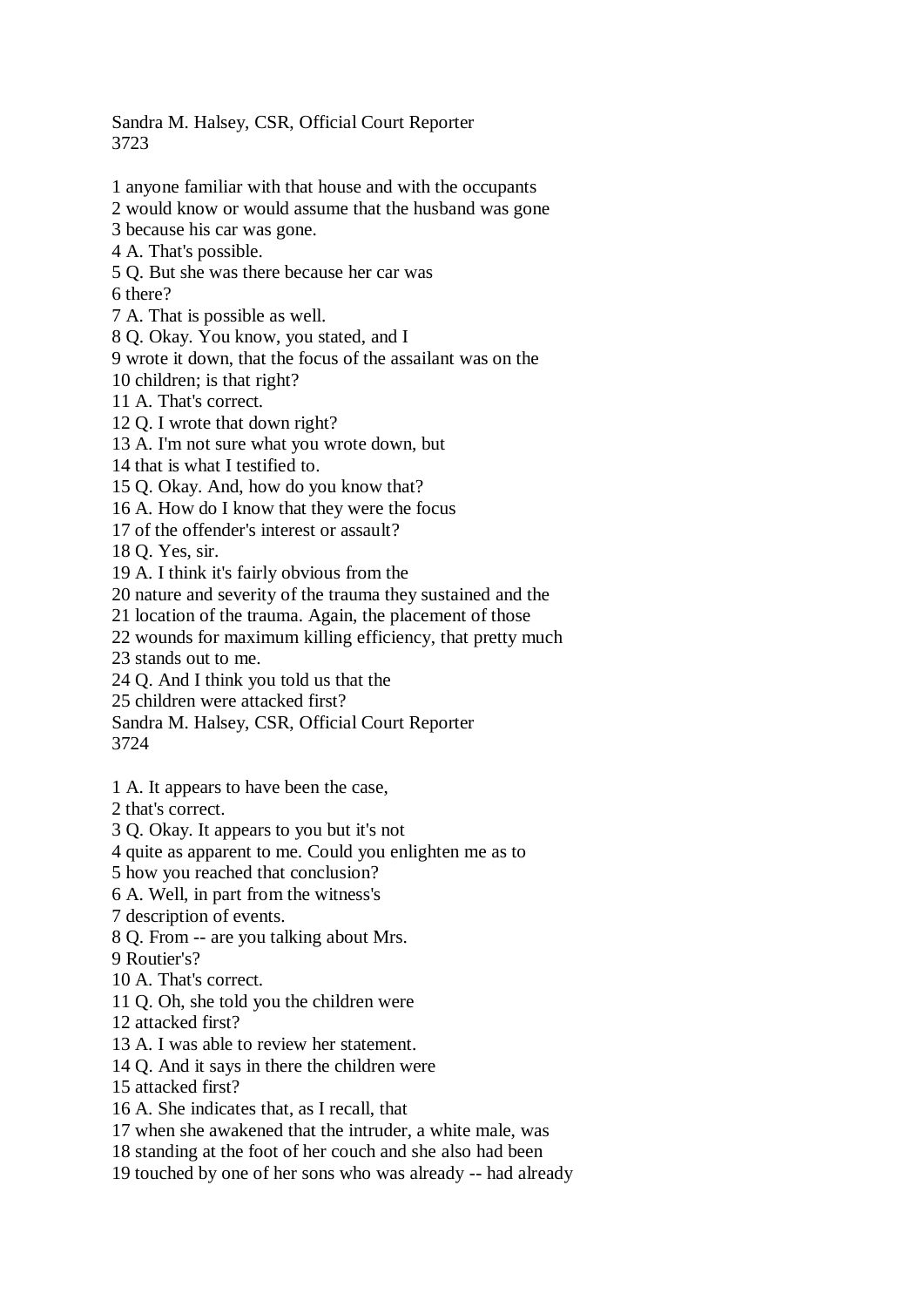20 been wounded, and immediately the intruder started to

21 exit.

22 Q. Okay.

23 A. So I think it's reasonable to assume

24 that the children had already been attacked because that

25 would have left no room for that to have occurred.

Sandra M. Halsey, CSR, Official Court Reporter

3725

1 Q. If he made his exit, then she had

2 already been attacked to, hadn't she?

3 A. That is reasonable.

4 Q. But I mean, how do you know the

5 children were attacked first?

6 A. Well, again, you wouldn't know for

7 sure and it's tough to accurately or at least

8 specifically reconstruct events, but that is my opinion.

9 Q. All right. Your opinion is that the

10 children were attacked first?

11 A. That's correct.

12 Q. And I'm not going to change your mind,

13 am I?

14 A. Well, if you have additional

15 information that I should consider, I would be willing to

16 entertain that.

17 Q. Consider that. You are not the type

18 of guy who says, I have made up my mind, don't confuse me

19 with the facts, are you?

20 A. I hope not.

21 Q. But you're telling this jury that,

22 based on your expertise, the children were attacked

23 first?

24 A. That's what it appears.

25 Q. Okay. Would you tell the jury the

Sandra M. Halsey, CSR, Official Court Reporter 3726

1 extent of Mrs. Routier's injuries as you understood them,

2 Mr. Brantley, or Agent Brantley?

3 A. Right. My understanding is she has a

4 wound to the left shoulder, has a wound -- actually two

5 wounds to the right forearm, and she also has a wound to 6 the neck.

7 Q. Okay. And, those were superficial?

8 A. I remember from reading the medical

9 reports that they had been described by the medical

10 professionals as superficial.

11 Q. And what does that mean to you, Mr.

12 Brantley?

13 A. I think they were also qualified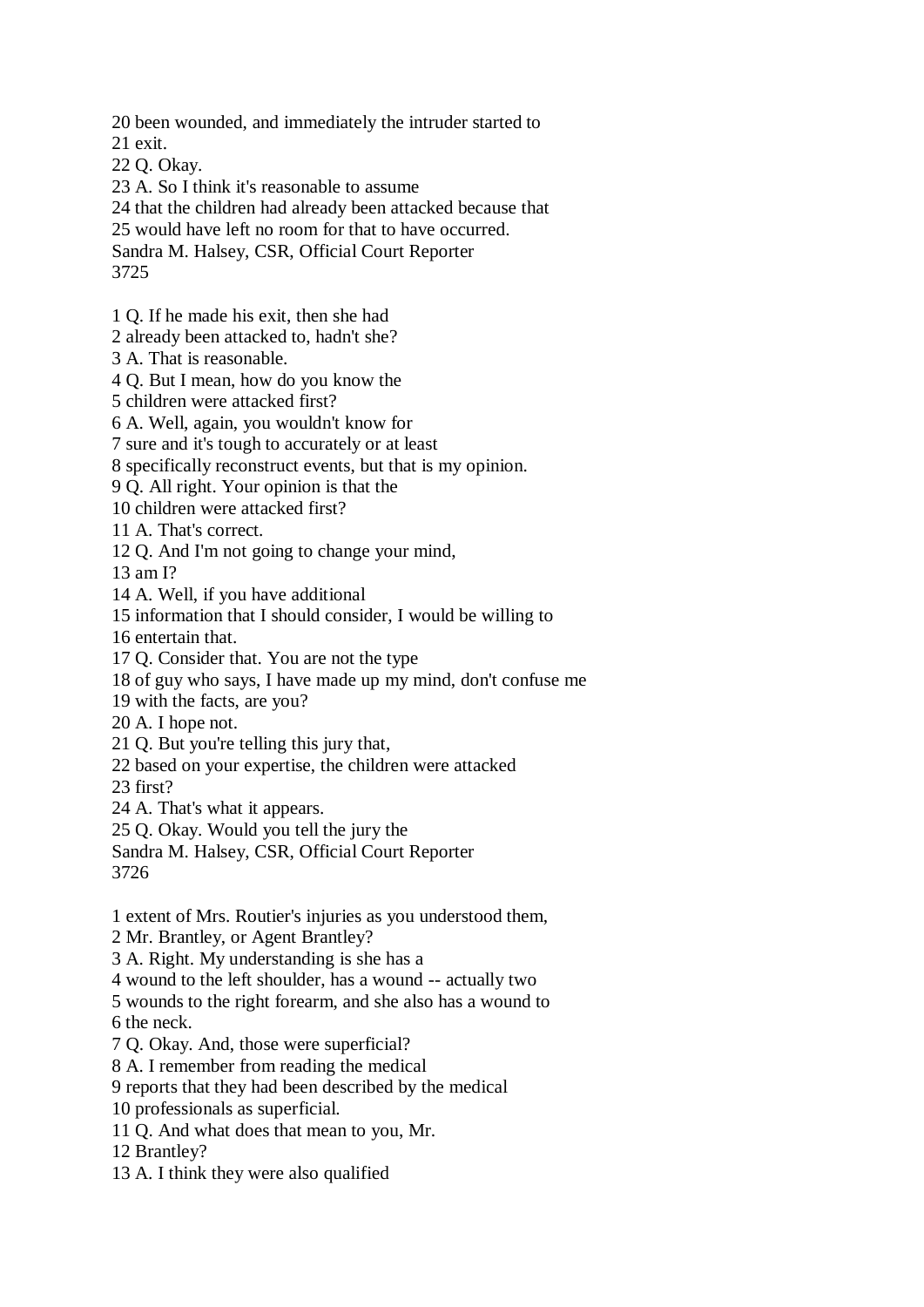14 further as not life threatening.

15 Q. Is that what that means to you,

16 superficial means not life threatening?

17 A. That certainly was taken into

18 consideration, but I think also, the depth of the wounds,

19 and the amount of structural damage that has been

20 committed.

21 Q. Is the carotid artery, in your

22 vocabulary, a vital organ?

23 A. I would say the carotid is a very

24 important vessel in the body, that's correct.

25 Q. Okay. And you think if the carotid

Sandra M. Halsey, CSR, Official Court Reporter 3727

1 artery were missed by two millimeters that that is a

2 superficial or a not life threatening or an unimportant 3 injury?

4 A. I certainly looked at that with great

5 interest. And again, relied on the accuracy and

6 reliability of the medical professionals that did the

7 assessment and wrote the reports.

8 Q. Is that where Dr. Parchman-Townsend

9 comes in?

10 A. No, I don't believe so. She was the

11 medical examiner that did the autopsy on Devon, I

12 believe.

13 Q. Did she tell you when she looked at

14 the -- at Mrs. Routier's injuries that they were

15 bandaged?

16 A. I don't recall that we talked as much

17 about the bandaging as we did other issues.

18 Q. Mr. Brantley, can you tell me how many

19 weapons you assumed were involved?

20 A. To my knowledge, based on the facts

21 and circumstances, it looked like two knives in the home

22 were involved. At least those were the only ones that

23 demonstrated through forensics and through examinations

24 that they had come in contact with either blood, fibers,

25 or rubber particles or glass fragments from a window

Sandra M. Halsey, CSR, Official Court Reporter

3728

1 screen.

2 Q. As a special agent you are no doubt

3 aware of the laboratory that the FBI has in Washington

4 D.C., are you not?

5 A. I am.

6 Q. Okay. Do you know whether or not the

7 bread knife was ever submitted to the laboratory in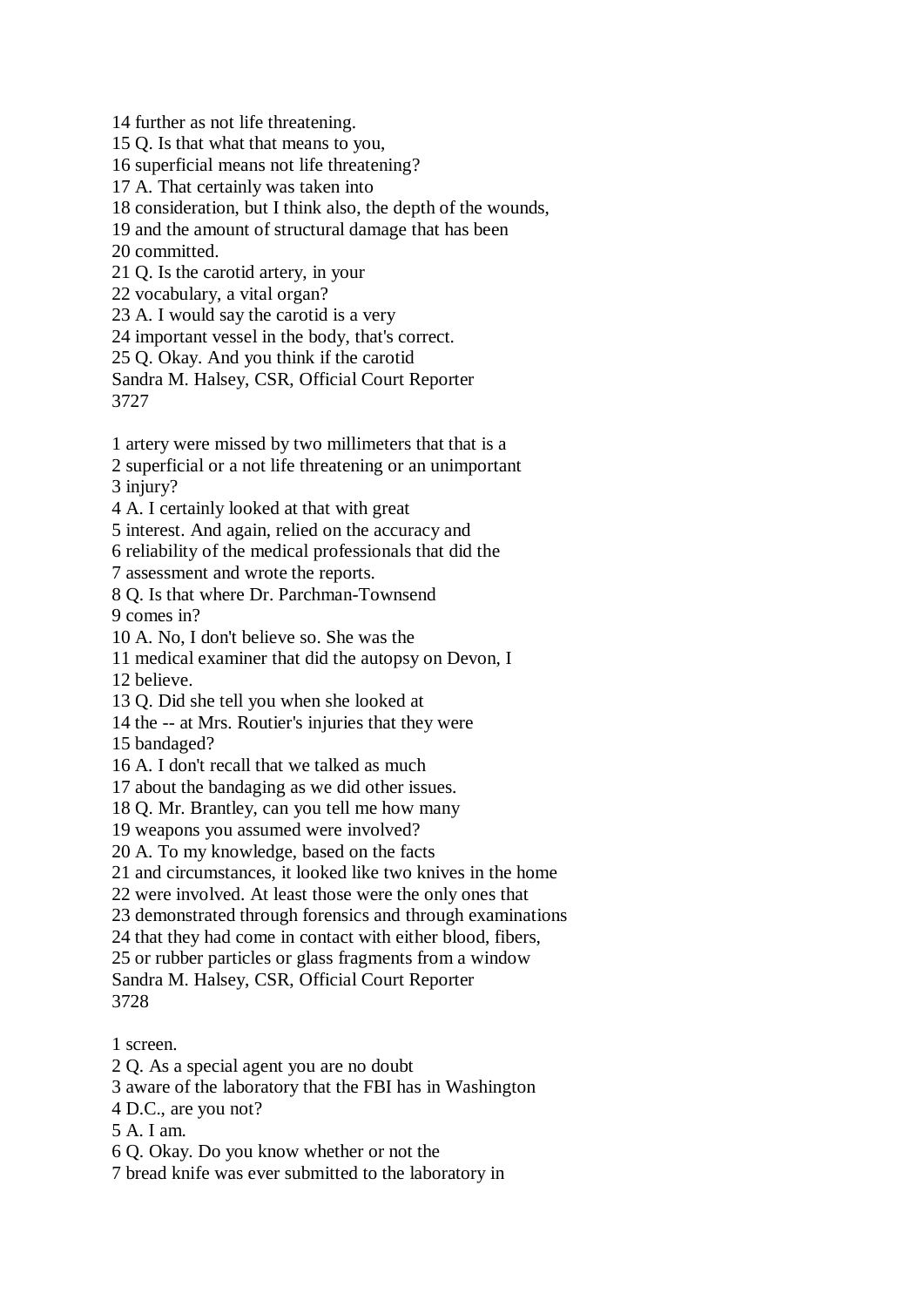8 Washington D.C. that is run by the FBI?

9 A. I don't believe that it was.

10 Q. Okay. And if you talked with Mr.

11 Linch you know that he was only able to make -- because

12 of the minute quantities of the fiberglass and the rubber

13 dust, he was only able to make a visual examination in

14 comparison with the screen. Did you know that?

15 A. I'm not sure I understand your

16 question. The visual --

17 Q. He was only able to eyeball it and say

18 it looks the same.

19 A. Well, my understanding, it was a

20 microscopic examination, if that is what you mean.

21 Q. Well, he had to look through his eyes

22 into a microscope.

23 A. Certainly, but not physical with the

24 naked eye, it was microscopic.

25 Q. It was so minute that you couldn't see

Sandra M. Halsey, CSR, Official Court Reporter

3729

1 it with the naked eye.

2 A. It was microscopic, yes, sir.

3 Q. Okay. And, did you take into

4 consideration that -- and did Mr. Linch tell you, and I

5 don't know where the knife is, but I'll use this, because

6 it really doesn't make any difference. But did Mr. Linch

7 tell you that he didn't know where on the knife he found

8 the fiberglass rod and where on the knife he found the

9 rubber dust?

10 A. I don't recall if we got that

11 detailed. It was just indicated to me that there was the

12 presence of those items on the knife. He may have,

13 however, he may have told me exactly what the location 14 was.

15 Q. Did you examine that screen?

16 A. Did I examine the screen itself?

17 Q. Um-hum. (Attorney nodding head

18 affirmatively.)

19 A. No, sir.

20 Q. To know that you could just -- it's of

21 such a fabric that you could cut it with relative ease,

22 that doesn't surprise you, does it?

23 A. Well, I really couldn't testify to

24 that. I have not examined the screen. I have been told

25 by others that have that the composition of the screen --

Sandra M. Halsey, CSR, Official Court Reporter

3730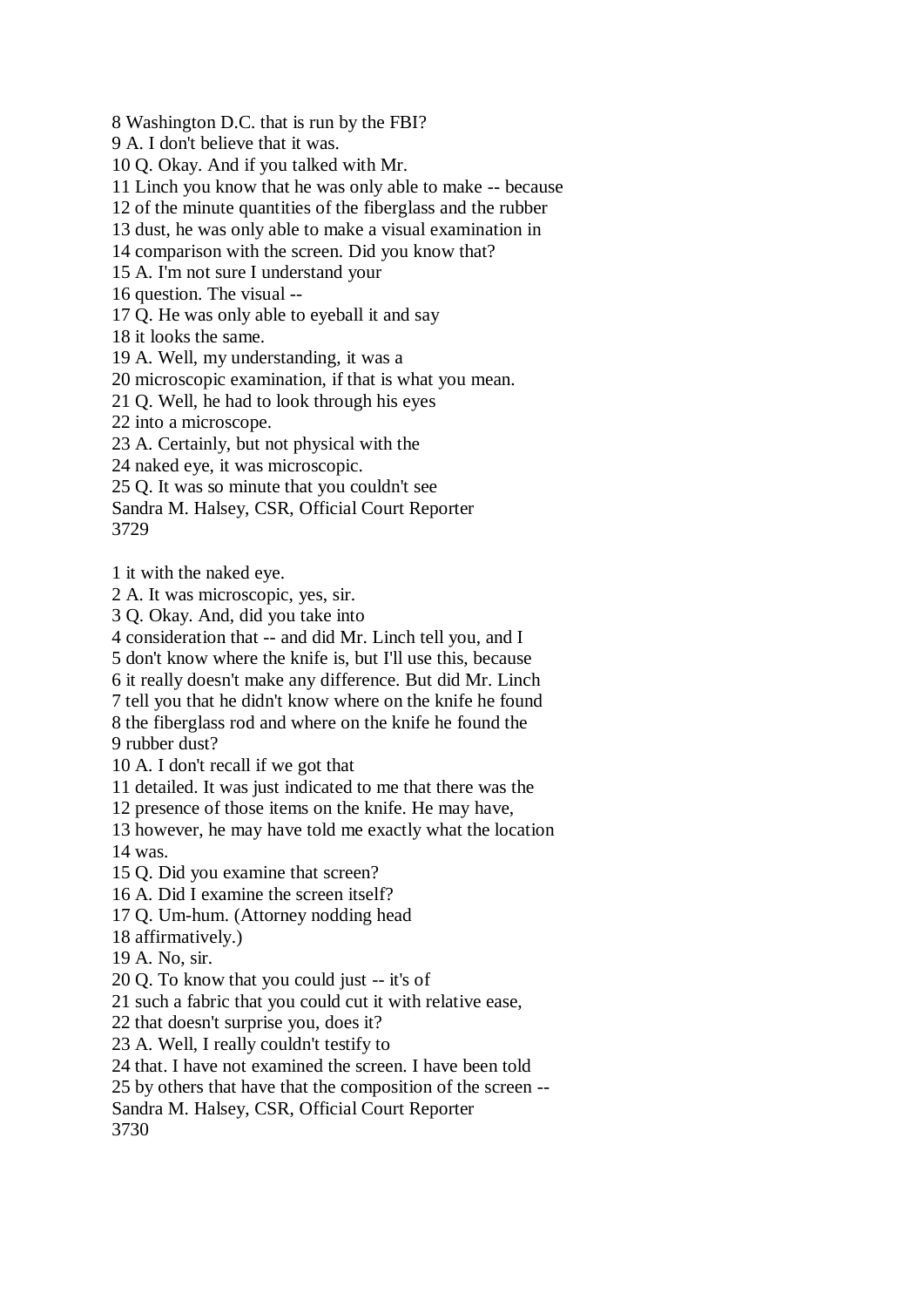1 Q. Well, would it, as an FBI agent, would 2 it make a difference to you that if the window wasn't 3 raised all the way up, that the knife when it cut the 4 screen, of course, couldn't go in more than about, what 5 two inches? 6 The screen fit over the window, say an 7 inch or two, and if he found what he found up in here, it 8 has absolutely nothing to do with this case. Are you 9 following me? 10 A. I think so. If you go with your 11 theory that the window is closed, again -- 12 Q. Well, do you know whether it was open 13 or closed? 14 A. I do not. 15 Q. But that doesn't make any difference 16 to you, does it? 17 A. Well, it could, as you say if the 18 particles are found further up on the knife, then that 19 would suggest that the window was open possibly, and you 20 didn't have that obstruction for the knife. 21 Q. Because that fits your conclusion? 22 A. No, I haven't testified to anything 23 about the condition of the window. 24 Q. Well, I mean that knife may not be 25 involved in this case? Sandra M. Halsey, CSR, Official Court Reporter 3731 1 A. The knife you just showed me? 2 Q. Well, the knife I showed you was not 3 the bread knife. 4 A. That's correct. 5 Q. Did you know that when -- that there 6 has been testimony that this knife does not have the 7 blood of Devon Routier on it?

8 A. You're asking me if I am knowledgeable

9 about the testimony that has gone on about the knife?

10 Q. No, I assume you have not been told

11 what the testimony is.

12 A. I have not.

13 Q. But I assumed the prosecutors shared

14 that with you.

15 A. About the testimony that has occurred

16 about the knife?

17 Q. No, no. I assume they knew ahead of

18 time. But this knife, there has been no testimony that

19 there was -- there has been testimony that no blood of

20 Devon Routier is on this knife.

21 Now, did you form an opinion or did

22 you make an assumption as to how many knives were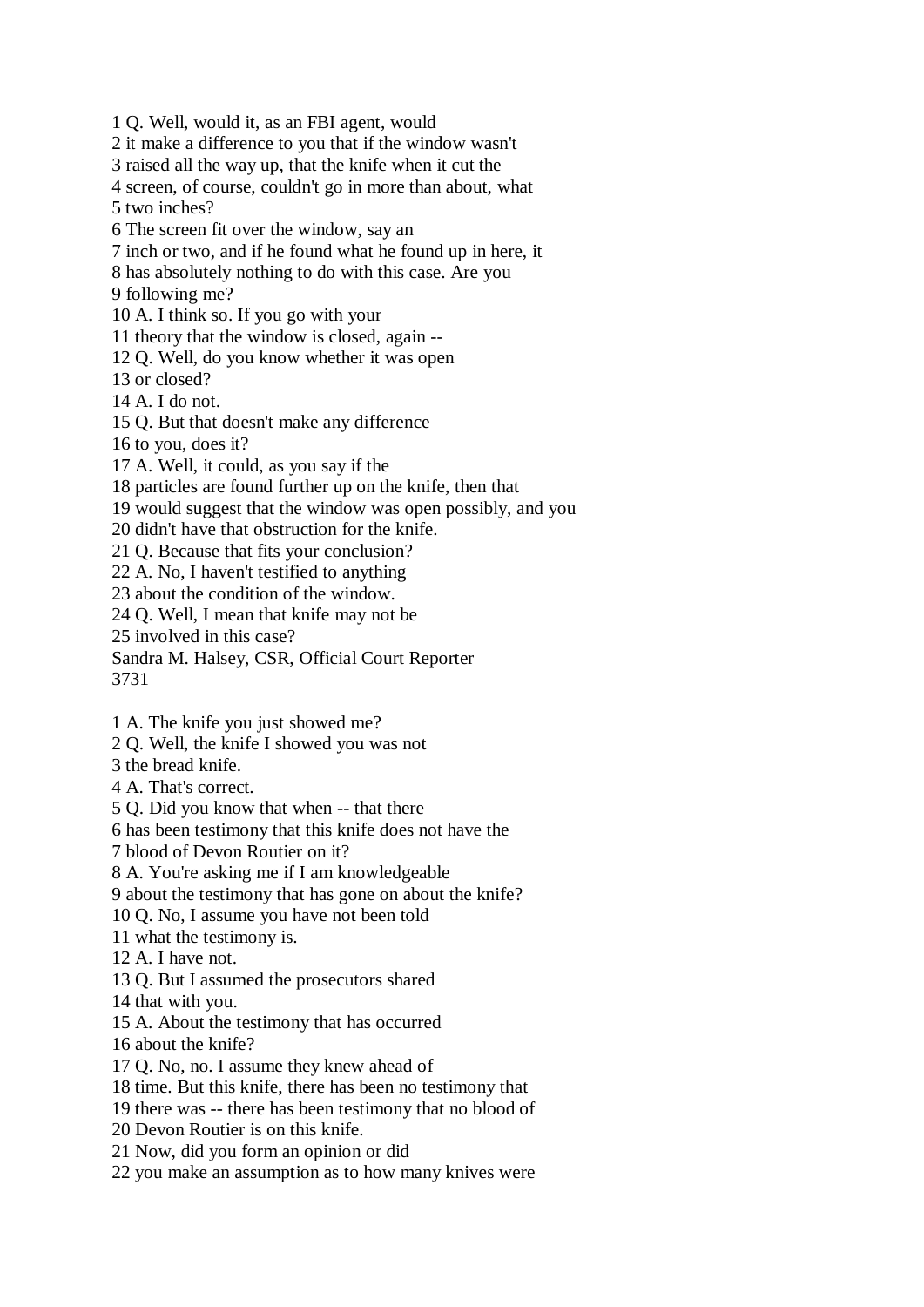23 involved in the assault, in the cutting of the three 24 victims? 25 A. Well, I didn't assume that, no. What Sandra M. Halsey, CSR, Official Court Reporter

3732

1 I looked at and what I found to be reasonable was that

2 the butcher-styled knife or chef's knife, whatever you

3 want to call it, that was found saturated with blood was

4 indeed used in some assault there at the residence.

5 Again, it was not until later on when

6 it was processed and they came up with the information

7 about the blood types that we went beyond that.

8 Q. Okay. So you do know what the blood

9 types are on the knife?

10 A. My understanding earlier was that it

11 looked like they had blood types of both boys on the 12 knife.

13 Q. Okay. Well, if you have received

14 information -- well, you know you may not have received

15 the same information that this jury has received, or this

16 jury may have received information that contradicts

17 reports that you have received. Can you appreciate that?

18 A. Well, I have no way of knowing that,

19 sir.

20 Q. No, but can you appreciate that? That

21 maybe the reports that you have seen don't jive with what

22 the witnesses have testified to before the jury?

23 A. That could be possible.

24 Q. Okay. Now, you can't tell, I dare

25 say, which of the youngsters was stabbed first?

Sandra M. Halsey, CSR, Official Court Reporter 3733

1 A. I wouldn't make that assessment, no,

 $2 \sin$ 

3 Q. But you are telling this jury that you

4 assumed that the one boy had been stabbed some four

5 times, is that right, in the back?

6 A. As I recall, the -- I believe it was

7 Damon, the youngest, had four stab wounds and two fairly

8 large incised wounds to the back for a total of about six

9 wounds to the back.

10 Q. All right. And the other youngster

11 received two primary wounds to the chest?

12 A. Two deep penetrating stab wounds, and

13 some other --

14 Q. And did you assume that all of those

15 wounds were inflicted with the same weapon?

16 A. I didn't assume that they had been,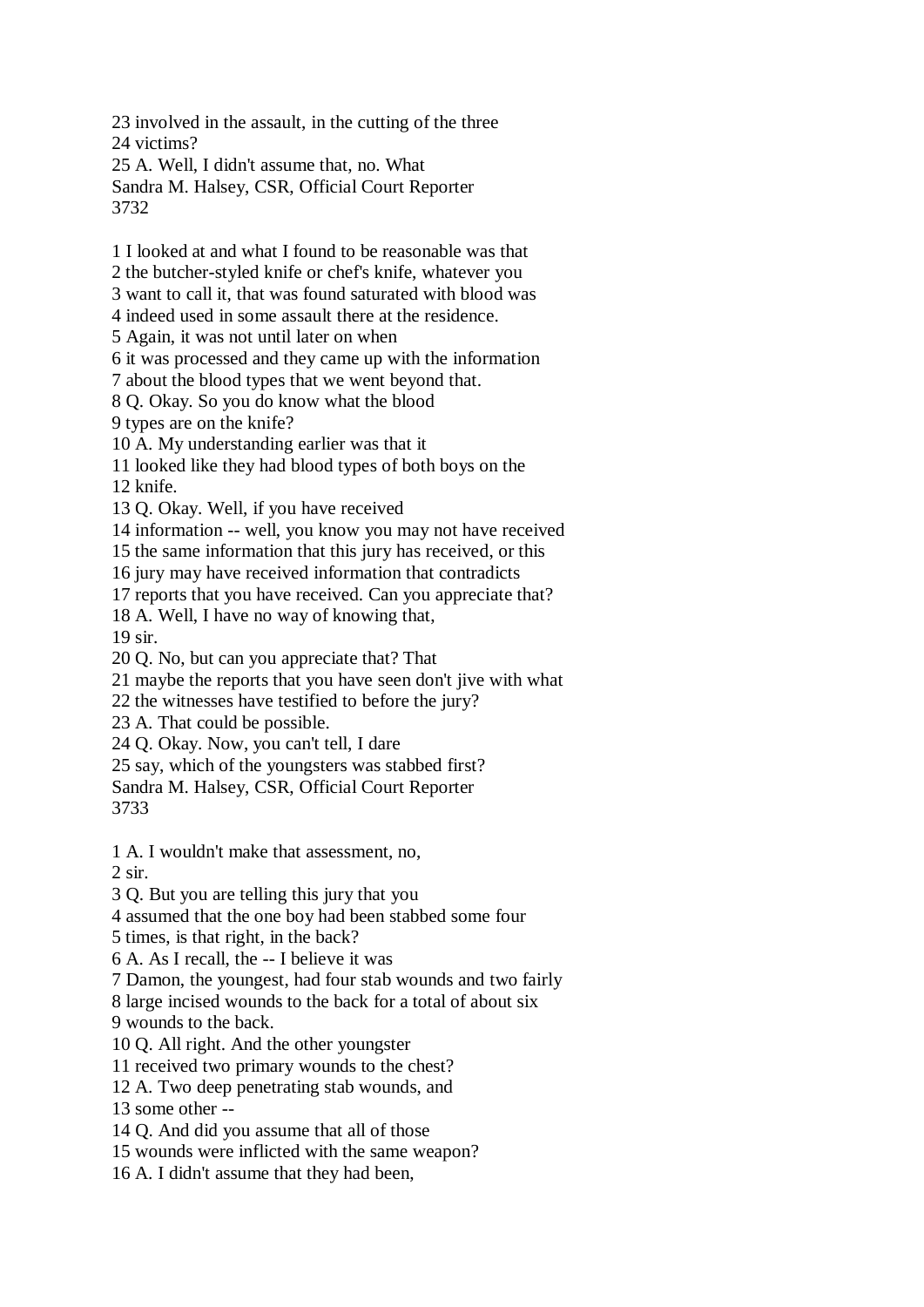17 but I believe from my recollection of information of 18 events, that the wounds appeared to be consistent with 19 having been made by that butcher knife. 20 Q. Okay. Was that a yes or no? 21 A. Well, you'll have to ask me that 22 question again. I'm not sure -- 23 Q. I asked you if you assumed that the 24 boys were cut and stabbed with the same weapon? 25 A. Again, you say assumed, I looked at

Sandra M. Halsey, CSR, Official Court Reporter

3734

1 all the possibilities and considered all the information

2 before I make my determination or assessment.

3 Now, again, early on I'm not going to

4 assume anything. If you have additional information that

5 I can consider, I will consider that.

6 Q. Okay.

7 A. Again, my opinion is not locked up or

8 carved in granite.

9 Q. Well, I would think before you get up

10 here and give a jury some opinion about who might have

11 killed or attacked some children, that you would have

12 some idea as to what went on?

13 A. Well, maybe it's a semantic thing that

14 you are talking about assume. I think I'm relating that

15 to kind of quick to react and quick to or jump to

16 conclusions, and that is not what I'm doing.

17 Q. Are you assuming now as we sit here

18 today, that one weapon was used to assault those 19 children?

20 A. It's my opinion that, again, that that 21 butcher knife was used to kill those children.

22 Q. To the exclusion of all others?

23 A. To the exclusion of the others that

24 were discovered at that scene, covered in blood, and

25 reported to be handled by the offender on his exit.

Sandra M. Halsey, CSR, Official Court Reporter

3735

1 Q. Okay. I just want to make sure I

2 understand, and -- you're saying that that was the only

3 weapon? You have ruled out any other weapon?

4 A. Again, not -- to my knowledge there

5 was no other weapon discovered at that scene that had on

6 it the victim's blood, and that was reportedly carried

7 and dropped or thrown down by the offender as he exited.

8 Q. Okay. All right. Did you assume that

9 Devon, both Devon and Damon Routier's blood was on this 10 weapon?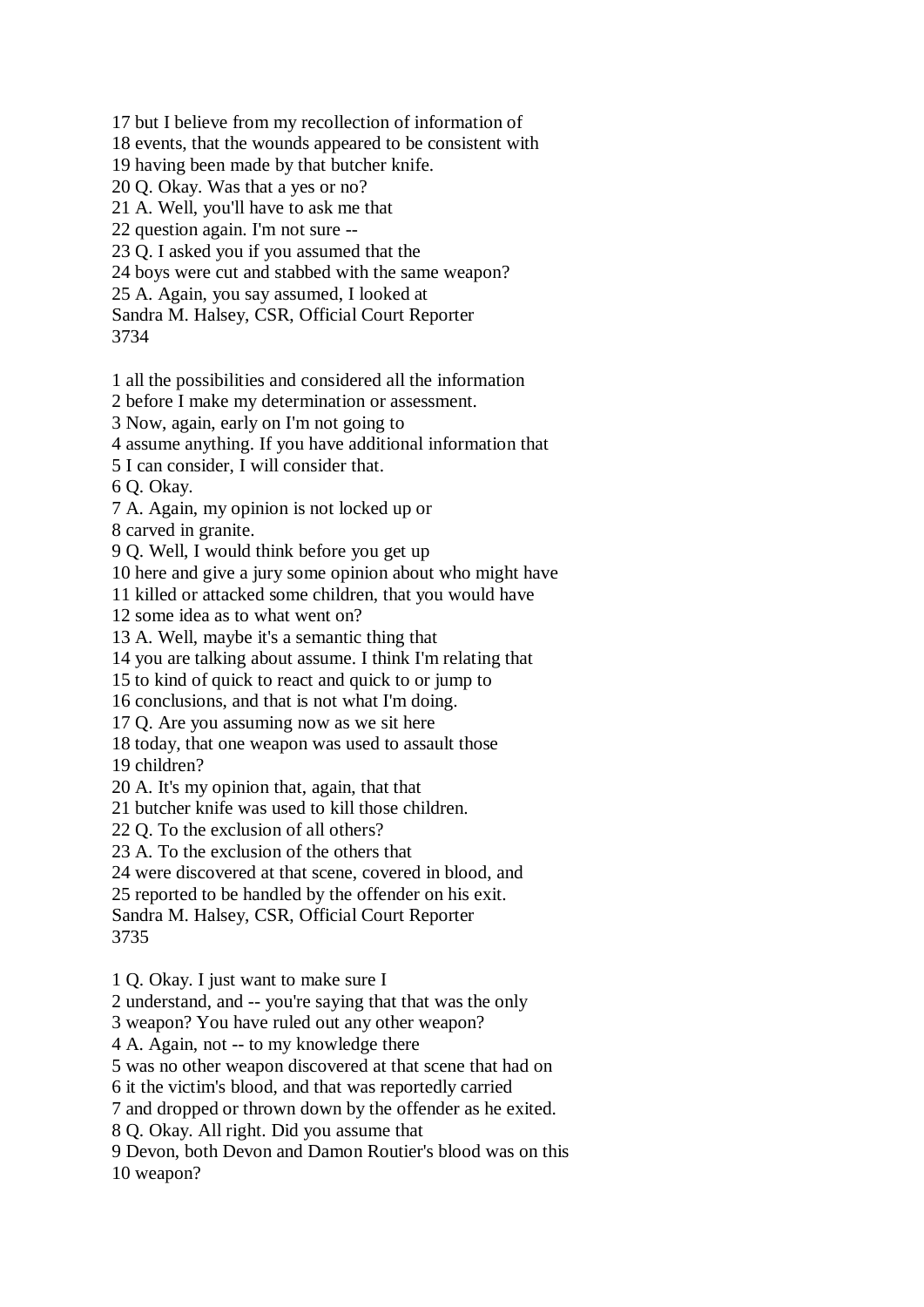11 A. The information that I had available 12 to me was that that is indeed the case. 13 Q. That is the case? 14 A. Yes, sir. 15 Q. All right. Thank you. Now, may we 16 assume further that you don't know which of the boys was 17 stabbed first, but did it make sense to you, based on 18 your vast experience that the six injuries to the one 19 youngster, to Damon, were received at approximately the 20 same time? 21 A. I would say they were coincidental to 22 that event, if you consider the event the assault of the 23 three members of that family. 24 Q. So, in other words, the perpetrator, 25 whoever that might be, stabbed Damon and cut him six Sandra M. Halsey, CSR, Official Court Reporter 3736

1 times and then stabbed and cut Devon some two times, and

2 then the knife was turned on Darlie; is that right?

3 A. That is -- if that is the order you

4 believe it. I haven't said that that is the order, no,

5 sir. I can't state that.

6 Q. Well, you know, it could have been

7 Devon first, it could have been Damon first, either one?

8 A. It could have.

9 Q. All right. But the boys were before

10 she was assaulted?

11 A. That is my opinion.

12 Q. Okay. And then, after the boys --

13 after the assault was finished on the boys, then she

14 either herself inflicted those wounds or somebody

15 inflicted the wounds upon her, is that -- are we on the

16 same sheet of music?

17 A. I think that is reasonable.

18 Q. Okay. It doesn't make sense to stab

19 one of the boys and then stab the other boy and then cut

20 her and go back and stab the other boys again, does it?

21 A. I'm not sure I understand what you

22 mean by "make sense."

23 Q. Well, I mean, your -- that is what

24 your whole premise is built on is common sense, isn't it?

25 A. Again, I'm not sure I understand what

Sandra M. Halsey, CSR, Official Court Reporter 3737

1 you are saying. My opinion is based on a number of years

2 of training and experience and education --

3 Q. No, I know all about that.

4 A. -- and working hundreds of these kinds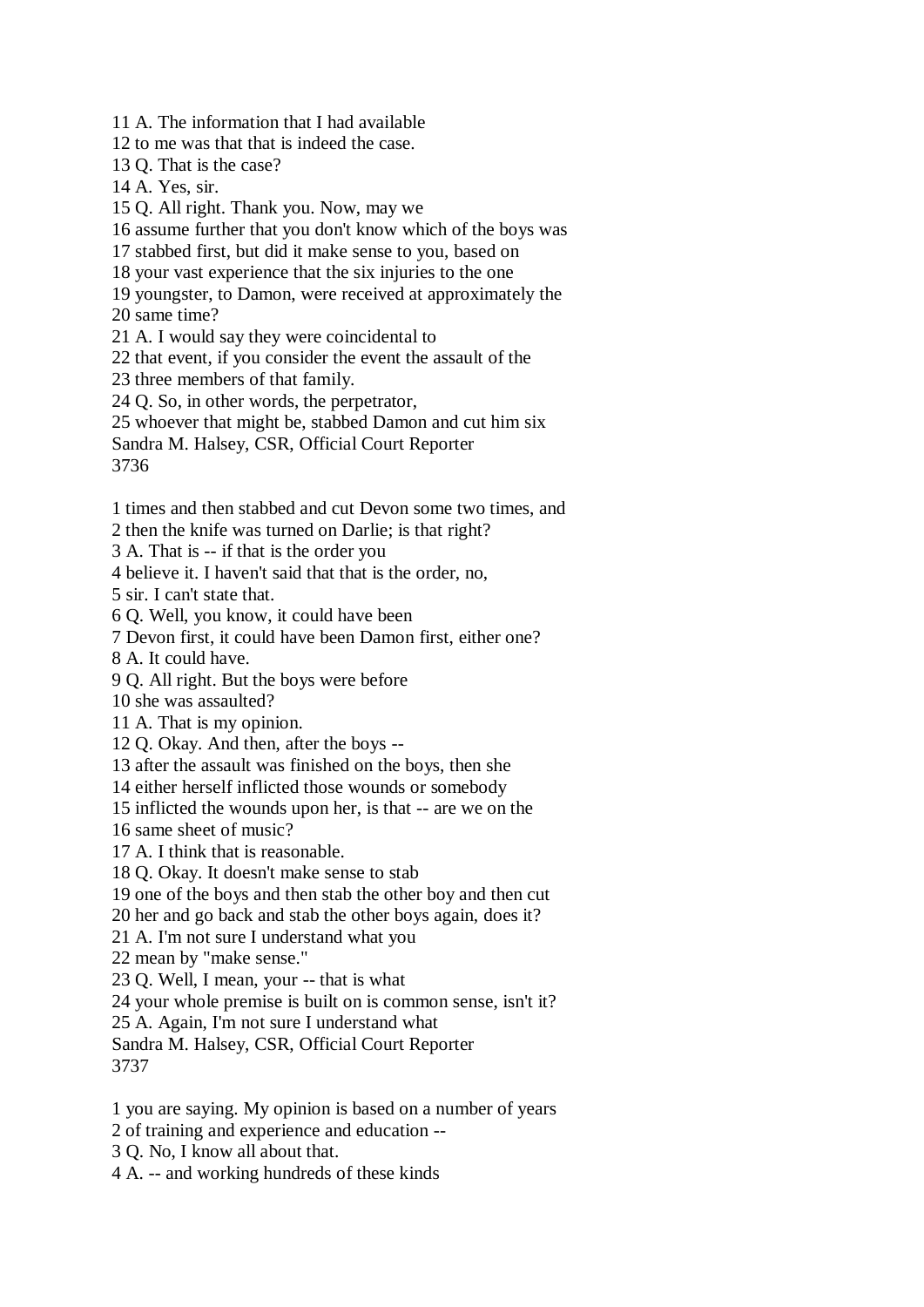5 of cases.

6 Q. Yeah, we know all about your education

7 and your training. But the whole thing is based on

8 common sense, isn't it?

9 A. I'll tell you one of the -- if you

10 will allow me to explain this, I believe in the rule of

11 thumb, but be aware of the obvious. I try not to over

12 interpret or over analyze. And I think, again, what I

13 have testified to are major features, things that I

14 believe, most people, once these things are explained to

15 them, and again things that may be beyond what they

16 encounter in their daily lives, I think it really does

17 make sense to people once they have all of the facts and 18 circumstances.

19 Q. The whole thing is based on common

20 sense, isn't it? I know you have got experience. Have

21 you actually worked murder cases?

22 A. I have, yes, sir.

23 Q. Okay. You weren't a street officer

24 with any PD or anything like that, were you?

25 A. No, I was not.

Sandra M. Halsey, CSR, Official Court Reporter 3738

1 Q. Okay. And, when I say, worked a

2 murder case, would you work murder cases in the District

3 of Columbia?

4 A. I have not. No, sir, not in the

5 District of Columbia.

6 Q. Okay. I take it it is some place

7 other than the District of Columbia?

8 A. That's correct.

9 Q. What did you do with respect to the

10 particular murder case?

11 A. When I was assigned to our office in

12 Connecticut, there was -- we did a nationwide round up of

13 the Hell's Angels motorcycle gang, and there was a

14 homicide that occurred while we were investigating that

15 group. We had to respond to that scene and do some

16 inventories and some data collection.

17 Q. Okay. Is that the extent of the

18 murder cases that you, yourself, have worked?

19 A. On the scene. However, I have worked

20 hundreds of murder cases at the National Center.

21 Q. Yeah. Well, a lot of that stuff is

22 telephone too, isn't it?

23 A. I'm sorry?

24 Q. Where you talk to somebody on the

25 phone and give them advice.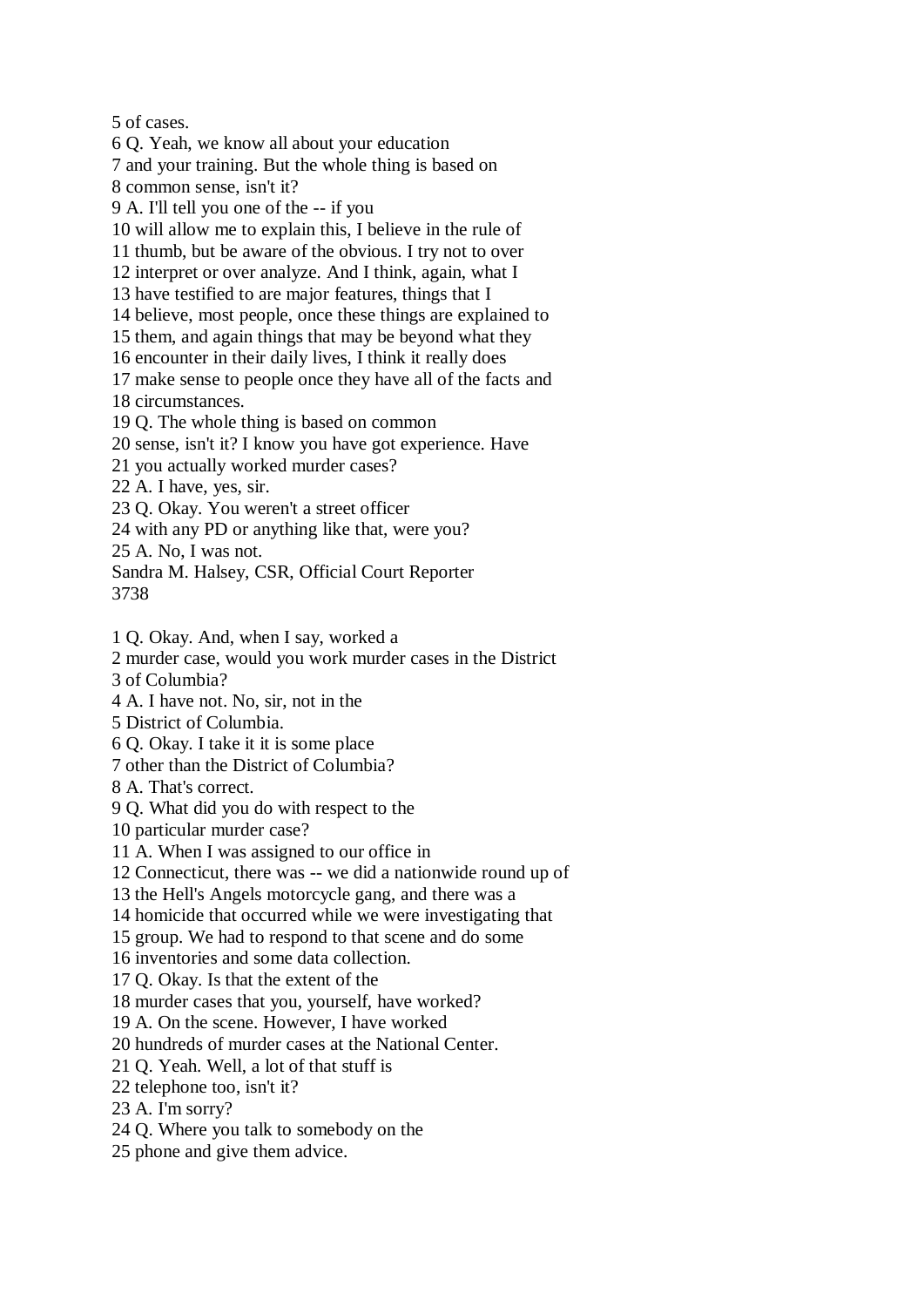Sandra M. Halsey, CSR, Official Court Reporter 3739

1 A. Well, we do quite a bit of what we do 2 on the telephone, that's correct. But we also make 3 on-site visits, and we have investigators that come back 4 to the Academy for consultation. 5 Q. Now, in the course of your reviewing 6 the facts, you told us that you read the various reports 7 of the police officers; is that right? 8 A. That's correct. 9 Q. Okay. And I think, you know, one 10 thing that kind of stuck out in my mind, you said you 11 made the inquiry as to whether there had been any similar 12 crimes in the neighborhood? 13 A. That's correct, similar or related 14 offenses. 15 Q. Why is that important? 16 A. Well, if you are trying to consider 17 whether this may be part of a series, that certainly 18 would be important to know. 19 Q. Okay. And I think you also -- I heard 20 you say something but you didn't expound on it, but there 21 was something about a car, a black car that was in front. 22 Do you recall reviewing one of the 23 officer's notes where he questioned the lady directly 24 across the street who said that she was awakened that 25 morning by a scream and thought it was a slumber party Sandra M. Halsey, CSR, Official Court Reporter 3740 1 the people next door were having. 2 And she looked out and she saw a small 3 black car out there with dark windows, and she assumed

4 that it was a slumber party, and nothing going on, so she

5 went back to bed.

6 And then she heard the emergency

7 vehicles out there, and then she got up and looked out

8 again, and that vehicle was gone. That small black car

9 with the tinted windows. That didn't belong to anybody

10 in the neighborhood. What did you make of that, Agent

11 Brantley?

12 A. I don't recall reading that.

13 Q. Oh, you don't?

14 A. No.

15 Q. Well, let's see if we can find that

16 for you. Would that make a difference?

17 A. I would certainly take that into

18 consideration.

19 Q. Well, before I go to the trouble of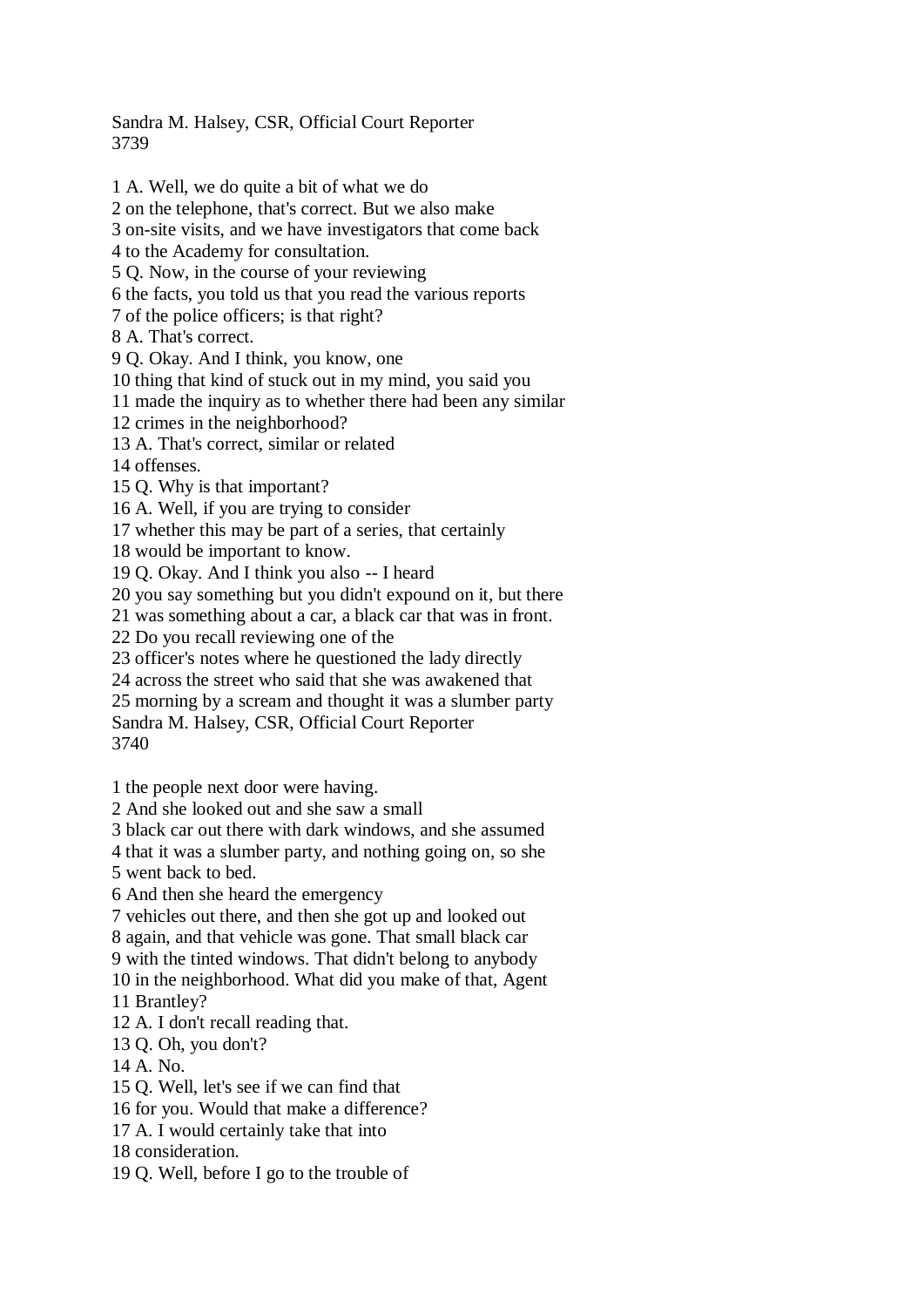20 finding it, I want to know if it's going to make a 21 difference. 22 A. A major difference? 23 Q. If not, we'll go on to something else. 24 A. You mean, will I change my opinion? 25 Q. You are not going to change your Sandra M. Halsey, CSR, Official Court Reporter 3741 1 opinion, are you? 2 A. Not based on that information, no, 3 sir. 4 Q. All right. I'll just move on to 5 something else then. But you didn't inquire about it or 6 say, "Hey, what is this black car doing at 2:30 in the 7 morning, where it has no business being and nobody knows 8 anything about it? Why is it out there and why does it 9 leave right after the scream for help"? 10 A. I -- not that specific incident or 11 that specific vehicle -- I did ask many, many questions 12 about people that lived in the neighborhood, anybody that 13 might have had a history of problems, or arrests and 14 convictions, I mean, any of that information, certainly, 15 I would want to know ahead of time. 16 Q. Okay. Now, you said you took into 17 consideration this business about no evidence in the den 18 or the Roman room or the family room, call it what you 19 will, of a violent struggle; is that right? 20 A. I don't believe I characterized it 21 quite that way. 22 Q. Well, you were the one that -- I wrote 23 down violent struggle. I mean, I got that from you. 24 A. There was certainly evidence of a 25 violent struggle. Again, whether you -- when you look at Sandra M. Halsey, CSR, Official Court Reporter 3742 1 the quality and the nature of that struggle, it would 2 certainly seem to be less than dramatic. 3 Q. Um-hum. (Attorney nodding head 4 affirmatively.)

5 A. Certainly, in the hundreds of cases we

6 have analyzed in the past, when you see a violent

7 struggle between two adults and there is a knife involved

8 as the weapon, and people have been cut, you generally

9 see a considerable amount more of disruption than we saw 10 in that.

11 Q. Hey, I agree with you wholeheartedly.

12 But who told you to look for a violent struggle? You

13 said you read her statement, she didn't say anything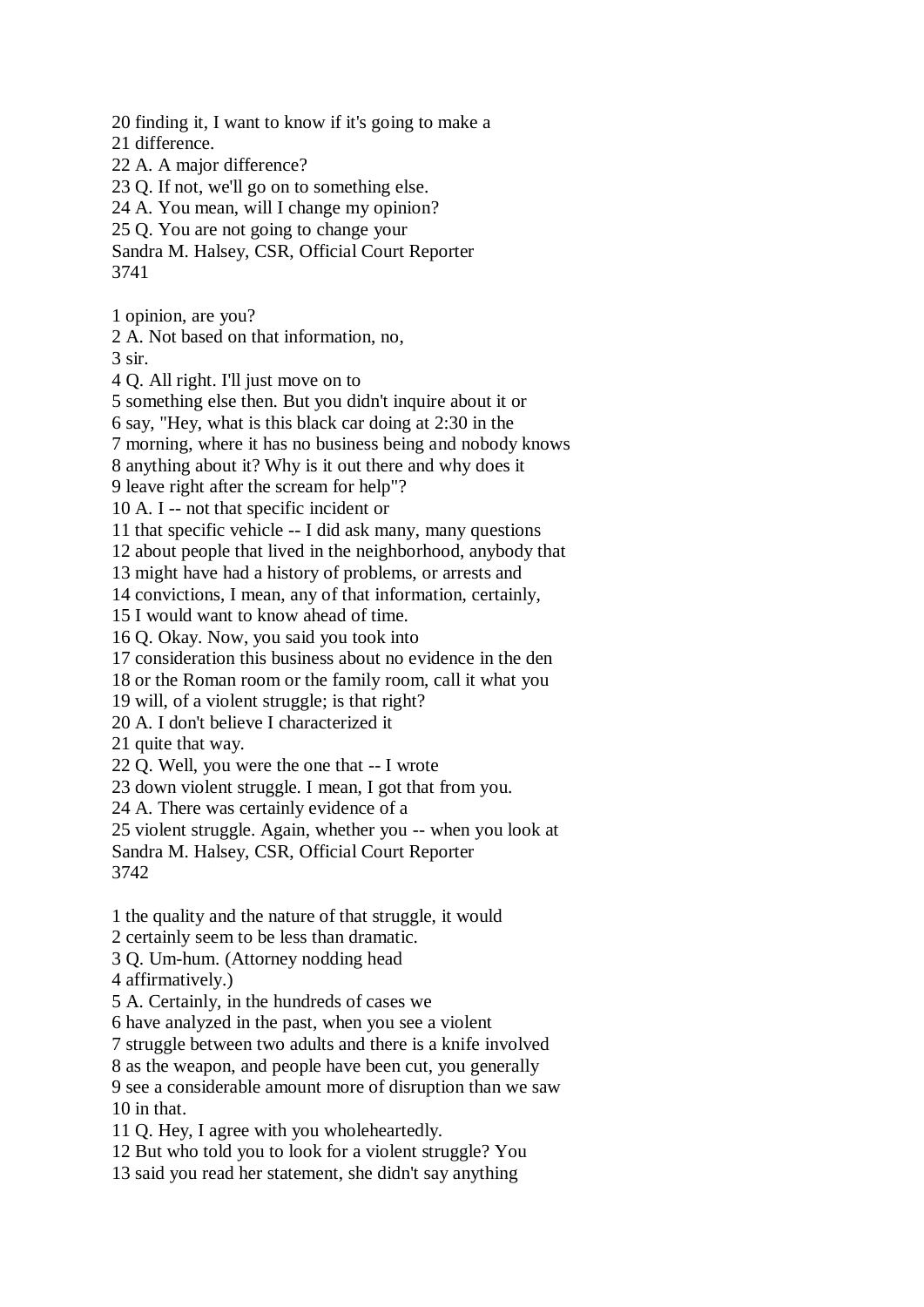15 You just said that she woke up and saw 16 this man walking away from her. She didn't say that she 17 engaged in a violent struggle with him. Why are you 18 looking for a violent struggle? 19 A. Well, I had all of the crime scene 20 photographs. And certainly, they depicted a certain 21 amount of violence. So, it wasn't that I relied on that,

22 but that was obvious, a violent crime scene.

23 And I recall from not only the

14 about a violent struggle.

24 statement that she had made, but from other interviews

25 and witness statements that she had also talked about

Sandra M. Halsey, CSR, Official Court Reporter 3743

1 that. So I had gotten that information from them.

2 Q. Okay. I mean because you saw a lot of

3 blood there on the carpet?

4 A. I don't understand your question.

5 Q. I mean, that is why you thought --

6 there was blood on the carpet?

7 A. Because there is a lot of blood on the

8 carpet, did I assume or believe that there had been a

9 violent confrontation there in that location? Is that

10 what you are asking me?

11 Q. Yes.

12 A. Yes, that's reasonable.

13 Q. Okay. You don't know -- and again,

14 you don't know what the first responders, how they may

15 have changed the scene, do you?

16 A. Well, it's certainly a question that I

17 asked.

18 Q. Okay.

19 A. And I wanted to get some information

20 about that, because that is important also to consider.

21 Q. You considered the vacuum cleaner,

22 didn't you?

23 A. I did.

24 Q. Okay. And, I noticed you've made a

25 comment about the cord, didn't you?

Sandra M. Halsey, CSR, Official Court Reporter

3744

1 A. I did.

2 Q. And you said something about the way

3 the vacuum cleaner cord was coiled up. Didn't you say

4 something about the way the vacuum cleaner cord was

5 coiled up, that gave you some concern?

6 A. I don't know if I said the word

7 coiled, but certainly the way it was underneath the base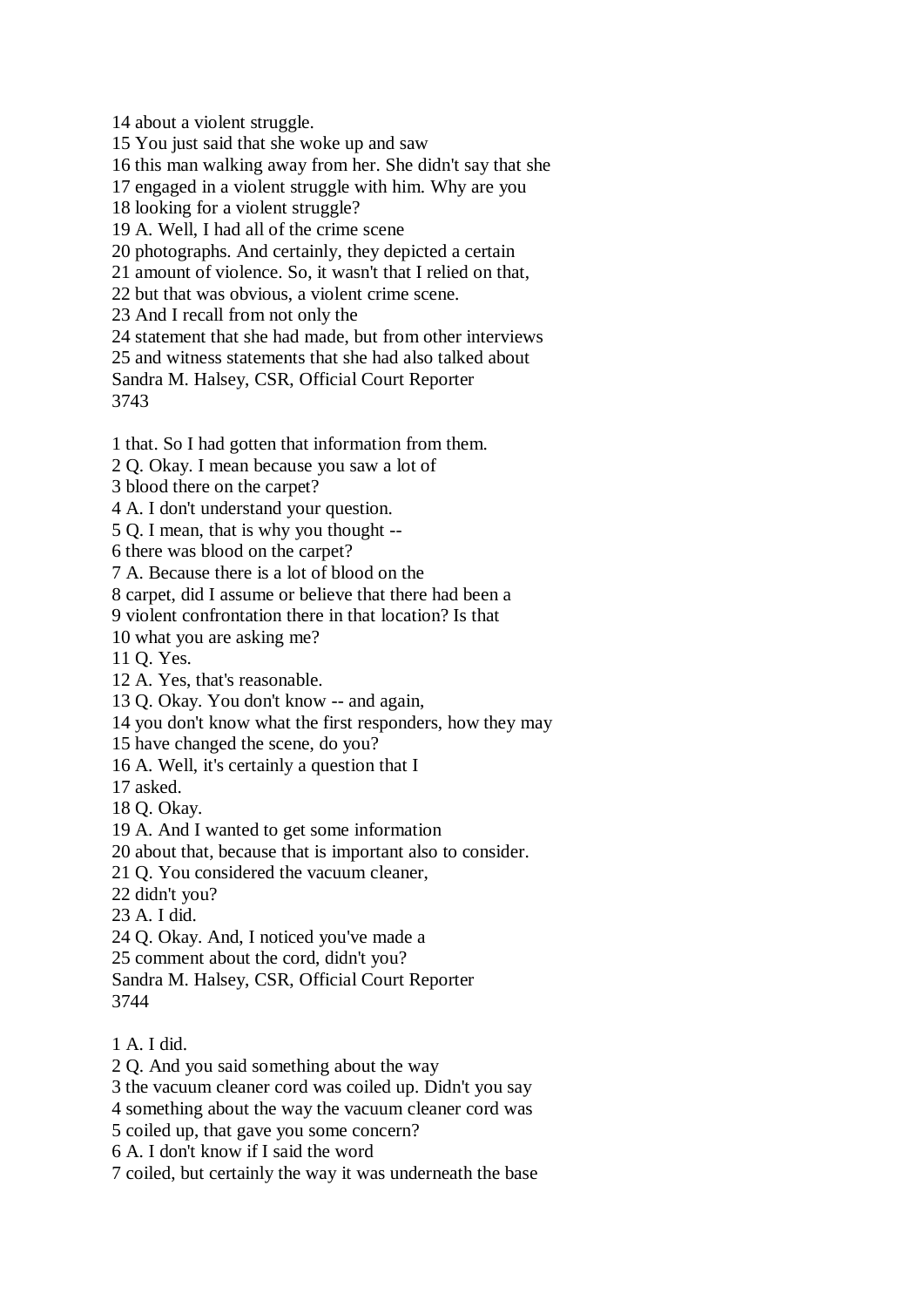8 of the vacuum was of interest, that's correct. It 9 appeared to be more stacked or -- than coiled, I think. 10 Q. And you said it looked like it had 11 been placed in there as part of staging? 12 A. That's correct. I believe that was 13 indicative of the staging that occurred at the scene. 14 Q. Okay. 15 16 (Whereupon, the following 17 mentioned item was 18 marked for 19 identification only 20 after which time the 21 proceedings were 22 resumed on the record 23 in open court, as 24 follows:) 25 Sandra M. Halsey, CSR, Official Court Reporter 3745

## 1 BY MR. DOUGLAS MULDER:

2 Q. Let me hand you what's been marked for 3 identification and record purposes as Defendant's Exhibit 4 No. 65. And I'll ask you if that is the photograph that 5 you are talking about? 6 A. No, it's not. 7 Q. Okay. 8 9 (Whereupon, the following 10 mentioned item was 11 marked for 12 identification only 13 after which time the 14 proceedings were 15 resumed on the record 16 in open court, as 17 follows:) 18 19 BY MR. DOUGLAS MULDER: 20 Q. Let me show you what has been marked 21 for identification and record purposes as Defendant's 22 Exhibit No. 61. I'll ask you if that is the photograph? 23 A. No, it's not. 24 Q. Okay. There was another one? 25 A. There are several others. Sandra M. Halsey, CSR, Official Court Reporter 3746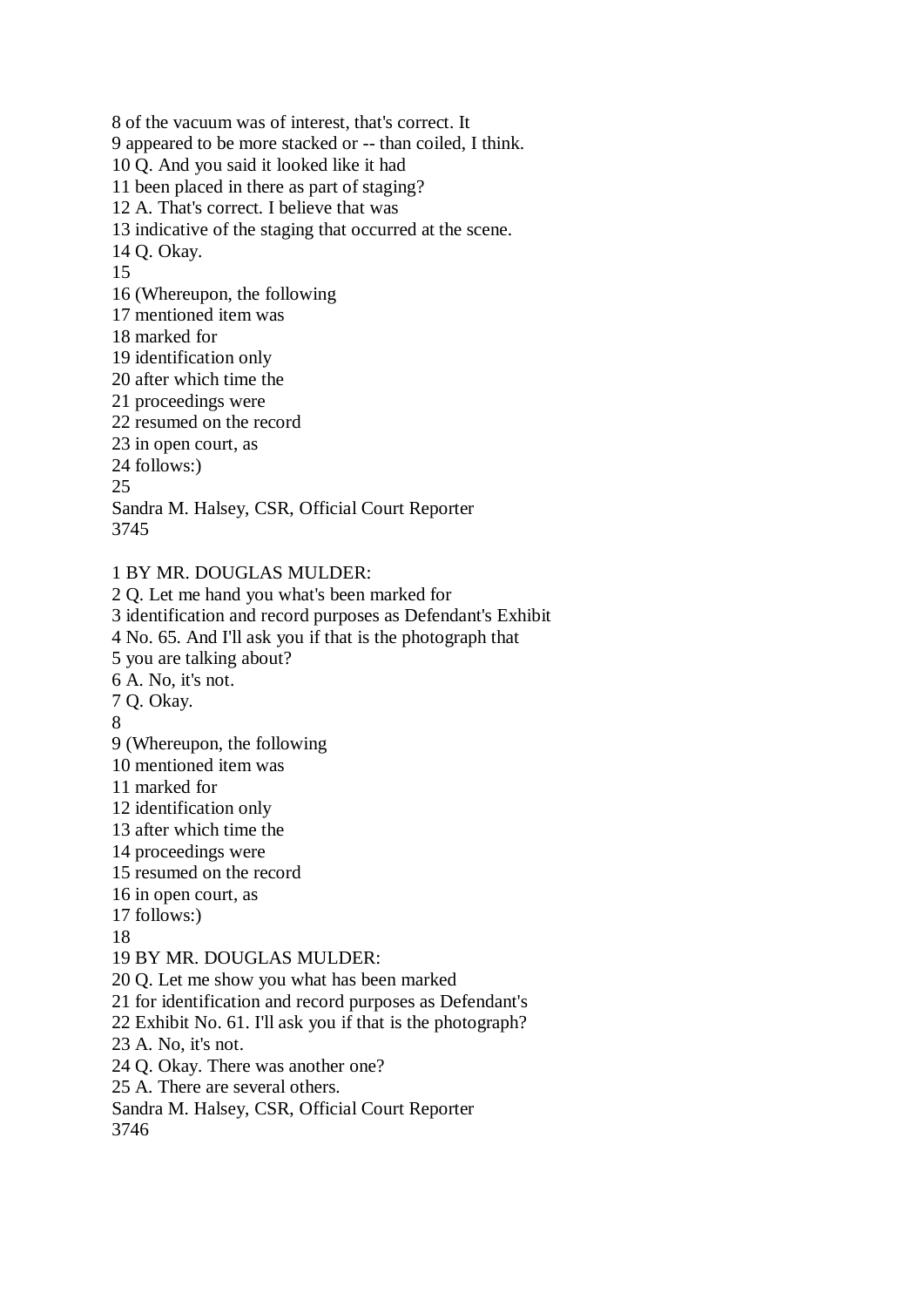1

2 MR. DOUGLAS MULDER: I'll offer into 3 evidence what has been marked for identification record 4 purposes as Defendant's Exhibit 61 and 65. 5 MR. GREG DAVIS: No objection. 6 THE COURT: Defendant's Exhibit 61 and 7 65 are admitted for record purposes. 8 9 (Whereupon, the above 10 mentioned items were 11 received in evidence 12 for record purposes 13 only, after which time, 14 the proceedings were 15 resumed on the record, 16 as follows:) 17 18 BY MR. DOUGLAS MULDER: 19 Q. Well, I'll be happy to -- the cord 20 appears to be in a different position. I don't know 21 whether it's the same or different. Is there another 22 photograph that shows it better? 23 A. There were several of them, yes, sir. 24 Q. Okay. 25 Sandra M. Halsey, CSR, Official Court Reporter 3747 1 THE COURT: Did you offer that for 2 record purposes only? 3 MR. DOUGLAS MULDER: No, no. I 4 offered for all purposes, but -- 5 THE COURT: Any objections? 6 MR. TOBY L. SHOOK: No objection. 7 THE COURT: All right. Both exhibits 8 are admitted for all purposes. Thank you. 9 10 (Whereupon, the above 11 mentioned items were 12 received in evidence 13 as Defendant's Exhibit 14 Nos. 61 and 65, 15 for all purposes, after 16 which time, the 17 proceedings were 18 resumed on the record, 19 in open court, 20 as follows:) 21 22 BY MR. DOUGLAS MULDER: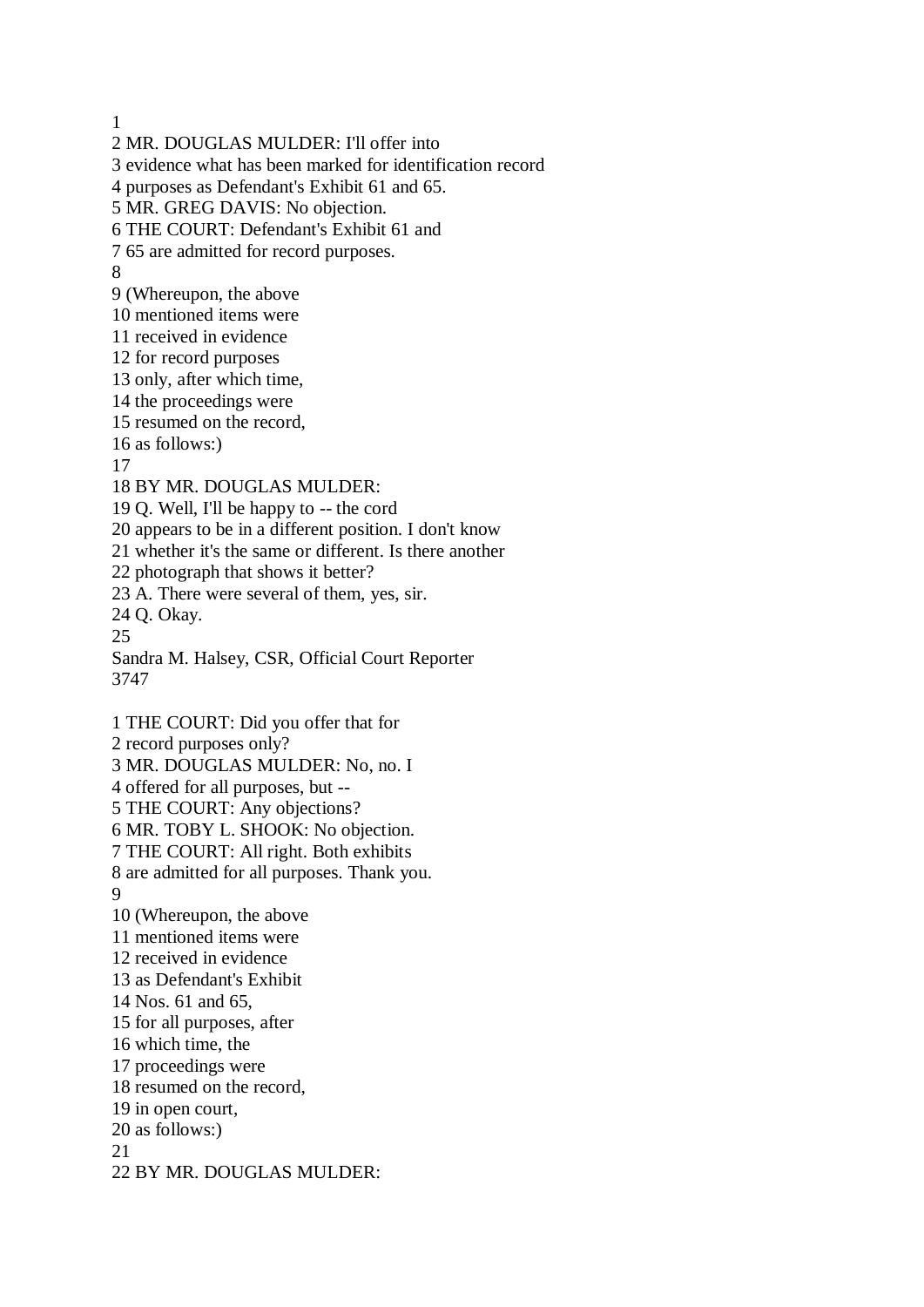23 Q. Can you show me the picture that you 24 are talking about? 25 A. Sure, there are 4. Sandra M. Halsey, CSR, Official Court Reporter 3748 1 Q. Okay. 2 3 MR. DOUGLAS MULDER: Let me have these 4 marked for identification. 5 6 (Whereupon, the following 7 mentioned items were 8 marked for 9 identification only 10 after which time the 11 proceedings were 12 resumed on the record 13 in open court, as 14 follows:) 15 16 THE COURT: They will be Defendant's 17 Exhibit what, Mr. Mulder? 18 MR. DOUGLAS MULDER: 66, 67 and 68. 19 THE COURT: All right. 20 MR. DOUGLAS MULDER: 69. 21 22 BY MR. DOUGLAS MULDER: 23 Q. Let me show you what has been marked 24 for identification and record purposes as 66, 67, 68 and 25 69. And I'll ask you if those are the photographs that Sandra M. Halsey, CSR, Official Court Reporter 3749 1 you were telling us about? 2 A. Yes, they are. 3 Q. Okay. And, what is it that your keen 4 eye caught about the cord? 5 A. I think it's probably best depicted in 6 what you described as Defendant's Exhibit No. 67. 7 Q. Okay. 8 A. Where the cord -- 9 10 THE COURT: You may show it to the 11 jury. 12 MR. TOBY L. SHOOK: Judge, so it's 13 clear, are those in evidence? 14 MR. DOUGLAS MULDER: Yeah. I'll offer 15 them into evidence. 16 THE COURT: Are you offering them?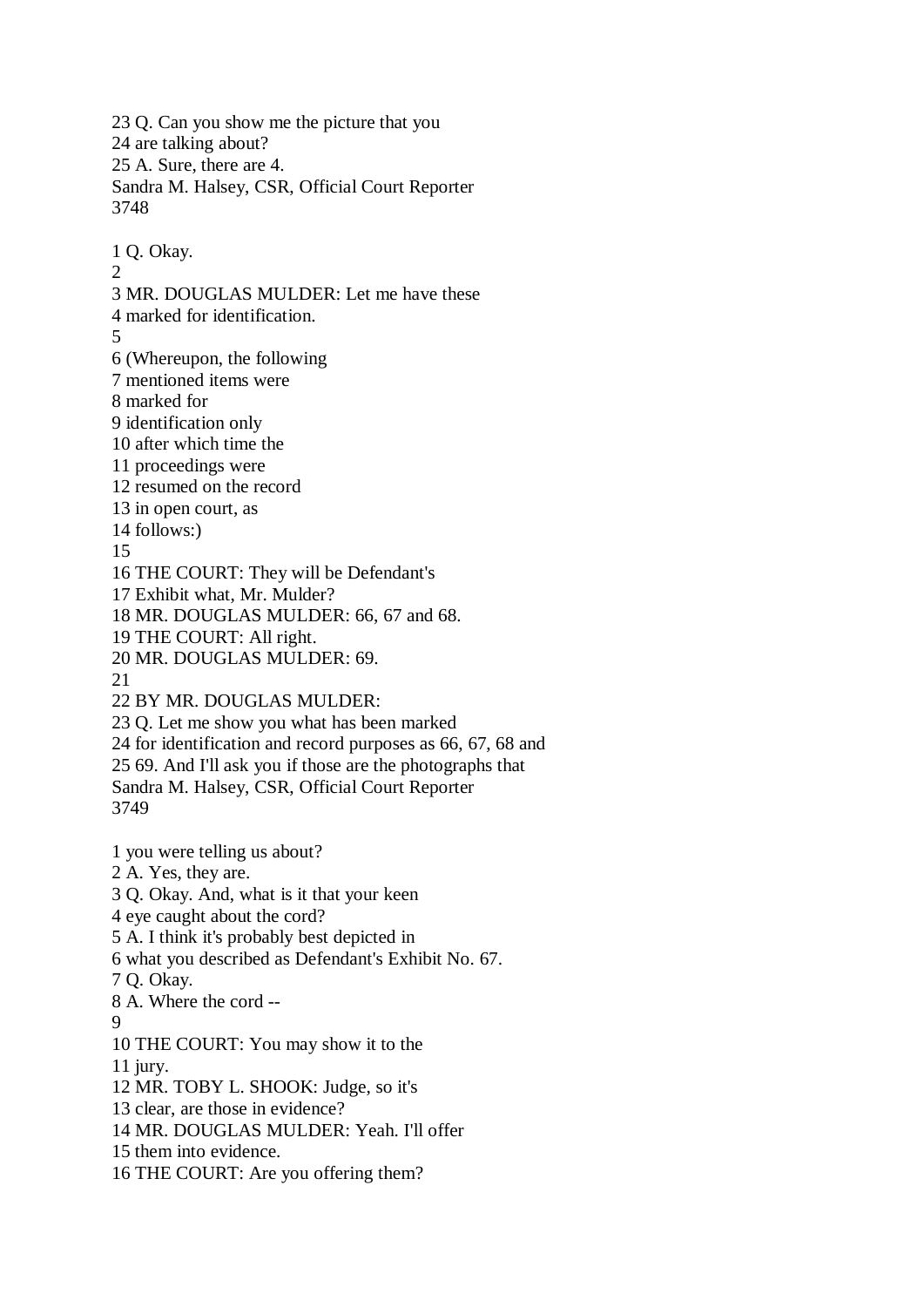17 All right. Any objection? 18 MR. TOBY L. SHOOK: No objection. 19 THE COURT: All right. Defendant's 20 Exhibit Nos. 66, 67, 68 and 69 are admitted. 21 22 (Whereupon, the items 23 Heretofore mentioned 24 Were received in evidence 25 As Defendant's Exhibit Sandra M. Halsey, CSR, Official Court Reporter 3750 1 Nos. 66, 67, 68, and 69, 2 For all purposes, 3 After which time, the 4 Proceedings were resumed 5 As follows:) 6 7 THE WITNESS: Where the cord seems to 8 be underneath the base of the vacuum cleaner and kind of 9 in a focused -- 10 THE COURT: You may have to speak a 11 little louder so the end jurors can hear you. 12 THE WITNESS: I'm sorry. Where the 13 cord is underneath the base of the vacuum cleaner and it 14 seems to be focused and kind of stacked on top of one 15 another. 16 It certainly does not present with the 17 appearance that this was been snatched and thrown, or 18 otherwise violently placed in that position. 19 THE COURT: If you could step down and 20 just go down the aisle and show it to all the members of 21 the jury. 22 23 (Whereupon, the witness 24 stepped down from the 25 witness box, and approached Sandra M. Halsey, CSR, Official Court Reporter 3751 1 The jury rail, for the 2 purpose of further describing 3 the exhibit to the jury.) 4 5 BY MR. DOUGLAS MULDER: 6 Q. That appears to you that was done with 7 a great deal of concern and design? 8 A. Well, you see here, this cord, seems 9 to be very focused at the bottom of this vacuum cleaner,

10 not stretched out or elongated. As if someone grabbed it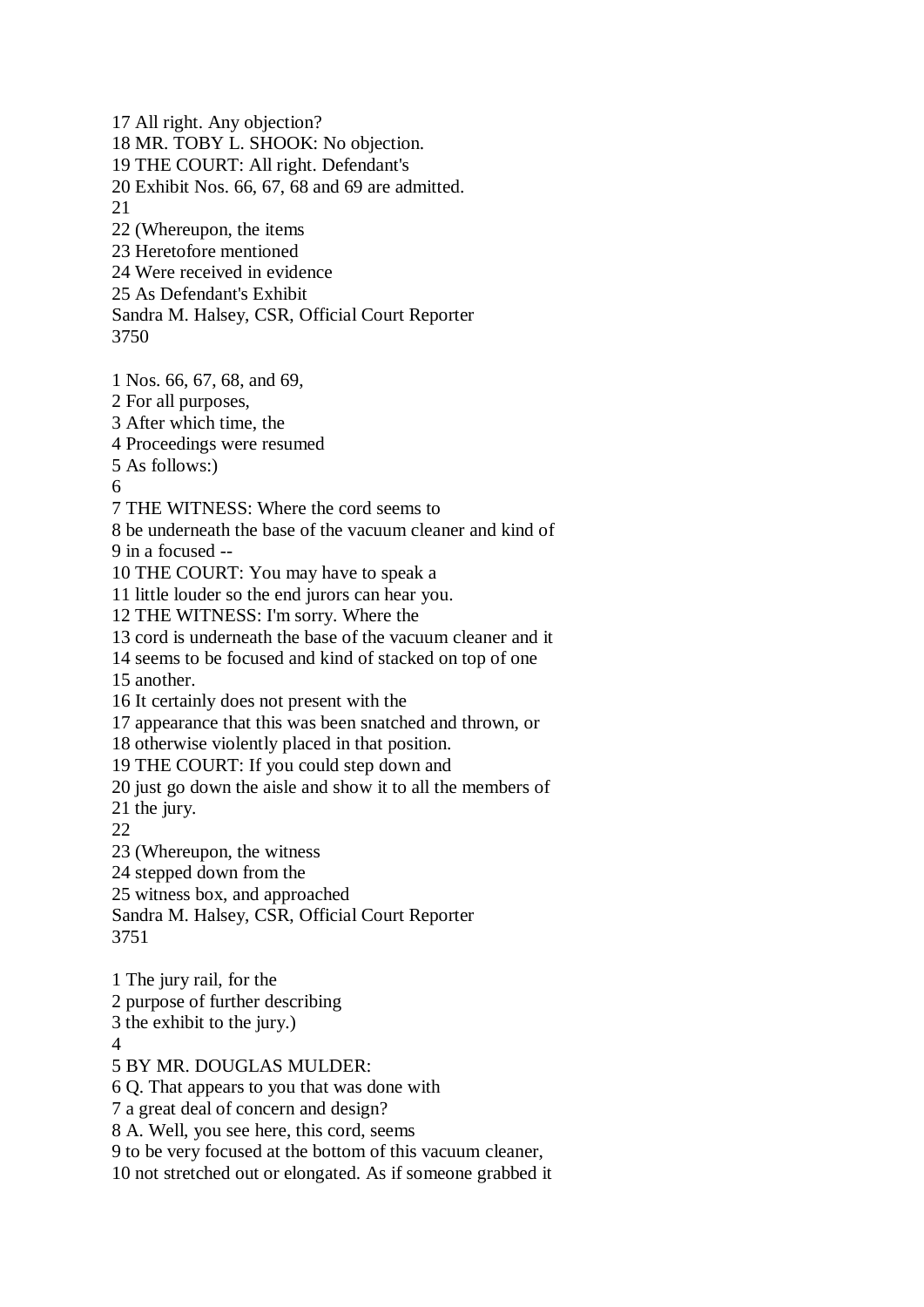11 or snatched it. You would have anticipated the cord

12 would be elongated, especially if it had been plugged in,

13 obviously.

14 But again, this appears to have been

15 held, placed underneath the vacuum cleaner, the vacuum

16 cleaner base placed on top of it.

17 And then, considering the amount of

18 blood on the handle of the vacuum cleaner, looks like

19 that is the area that was grabbed. So, not thrown off at

20 the top of this.

21 Also again, because of the bloody

22 footprints underneath the vacuum clearer that were

23 discovered, it was clear that someone had obviously

24 walked through that area just prior to that vacuum

25 cleaner being placed there.

Sandra M. Halsey, CSR, Official Court Reporter 3752

1 Q. And based on your experience, what you

2 do you make of that? That someone was interrupted while

3 vacuuming?

4 A. Well, in my opinion this vacuum

5 cleaner was placed in this position as part of the

6 staging of the scene.

7 Q. For what?

8 A. To make it look -- I believe that the

9 offender wanted to make it look like a violent struggle

10 had occurred and this had been knocked over during the

11 course of that struggle.

12 But again, because of some things that

13 I have already outlined, this is a major contradiction,

14 of that kind of a theory.

15 Q. Okay. So you think that --

16

17 THE COURT: If you want to have a seat

18 again, please, sir.

19

20 (Whereupon, the witness

21 Resumed the witness

22 Stand, and the

23 Proceedings were resumed

24 On the record, in open

25 Court, as follows:)

Sandra M. Halsey, CSR, Official Court Reporter

3753

1

2 BY MR. DOUGLAS MULDER:

3 Q. You think that the perpetrator wanted

4 somebody to think that there was a fight going on around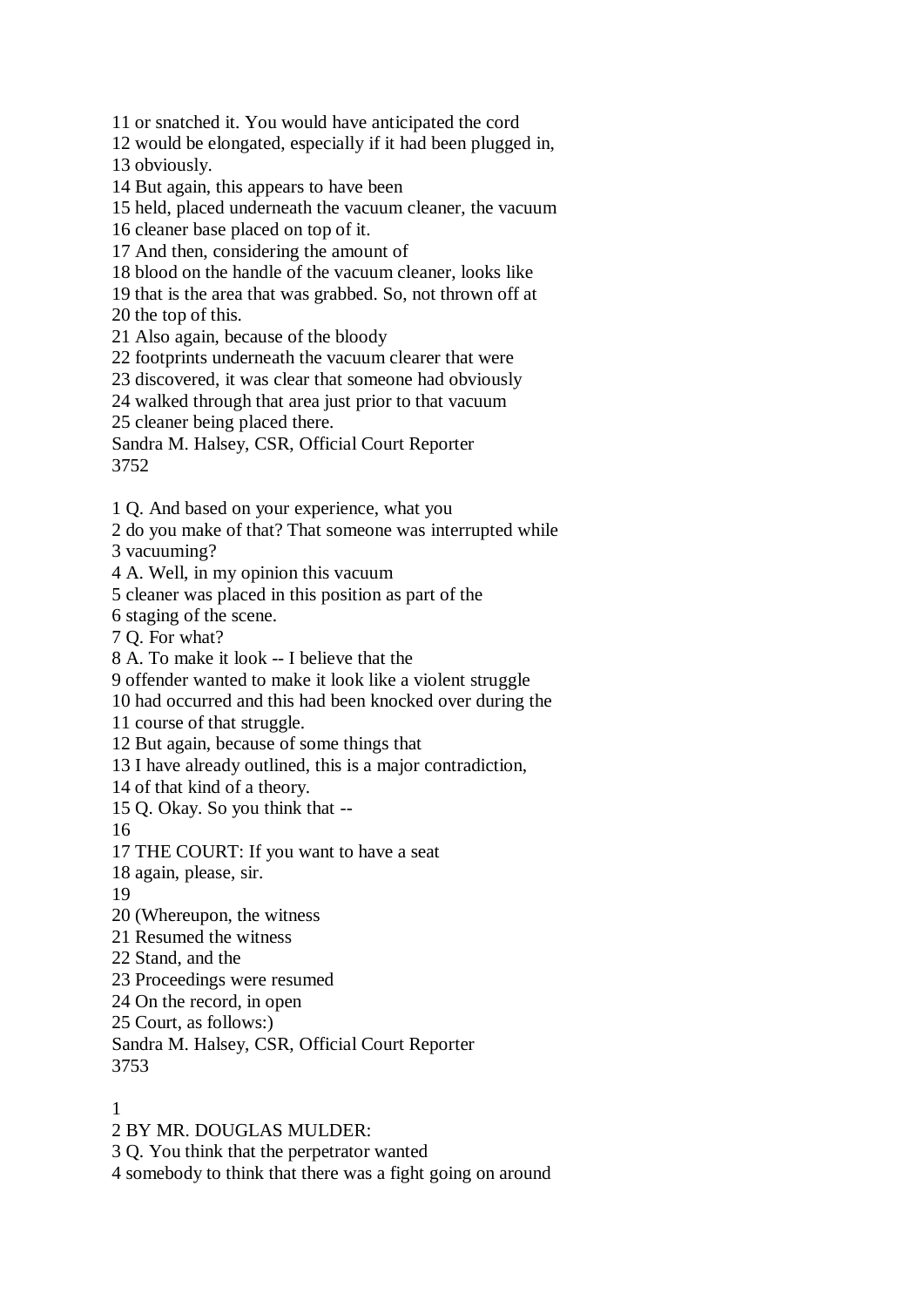5 the -- not over the vacuum cleaner but around the vacuum 6 cleaner? This is close to the kitchen sink, isn't it? 7 A. It is close to the kitchen sink. 8 Q. You said you read her statements. She 9 didn't say anything about a vacuum cleaner, does she? 10 A. I tell you, that was another thing 11 that was considered. What was conspicuously absent was 12 the comment by anyone about the vacuum cleaner. And 13 again, other things were commented on, but there was 14 absolutely no mention made of this vacuum cleaner, it was 15 totally avoided and I thought that was interesting. 16 Q. Well, now, if I -- I don't know as 17 much as you do, obviously, but if I had wanted to find 18 out how that vacuum cleaner got there, Agent Brantley, I 19 would have asked the first officer on the scene if he saw 20 a vacuum cleaner out of place in the kitchen. And if he 21 said no, then I might think that maybe one of the first 22 responders got it out of the way in their emergency. But 23 did you talk to Waddell? 24 A. I did not personally talk to him 25 but -- Sandra M. Halsey, CSR, Official Court Reporter 3754 1 Q. Didn't think it was necessary? 2 A. I talked to the prosecutors and the 3 other investigators involved and certainly asked that 4 question, I wanted to know if this was discovered in this 5 position and if this photograph accurately depicted that 6 position of the vacuum cleaner. I was advised that that

7 indeed had not been handled by the paramedics or any of

8 the responding officers.

9 Q. Okay. And, of course, you took that

10 at face value, didn't you?

11 A. Well, I considered that to be accurate

12 information at the time, yes, sir.

13 Q. Okay. Now, you are familiar with

14 staged evidence or throw-down evidence, aren't you?

15 A. I am familiar with staging.

16 Q. You have heard the term throw-down

17 evidence, or I guess if you have not been a street cop

18 and haven't worked a lot of these things, you probably

19 haven't heard the term throw-down evidence?

20 A. Well, I have heard the term, yes.

21 Q. All right. If someone -- let's just

22 use planted evidence, does that have a better

23 connotation? I mean is it clearer?

24 A. I have heard that term used as well.

25 Q. Okay. Assuming that someone wants to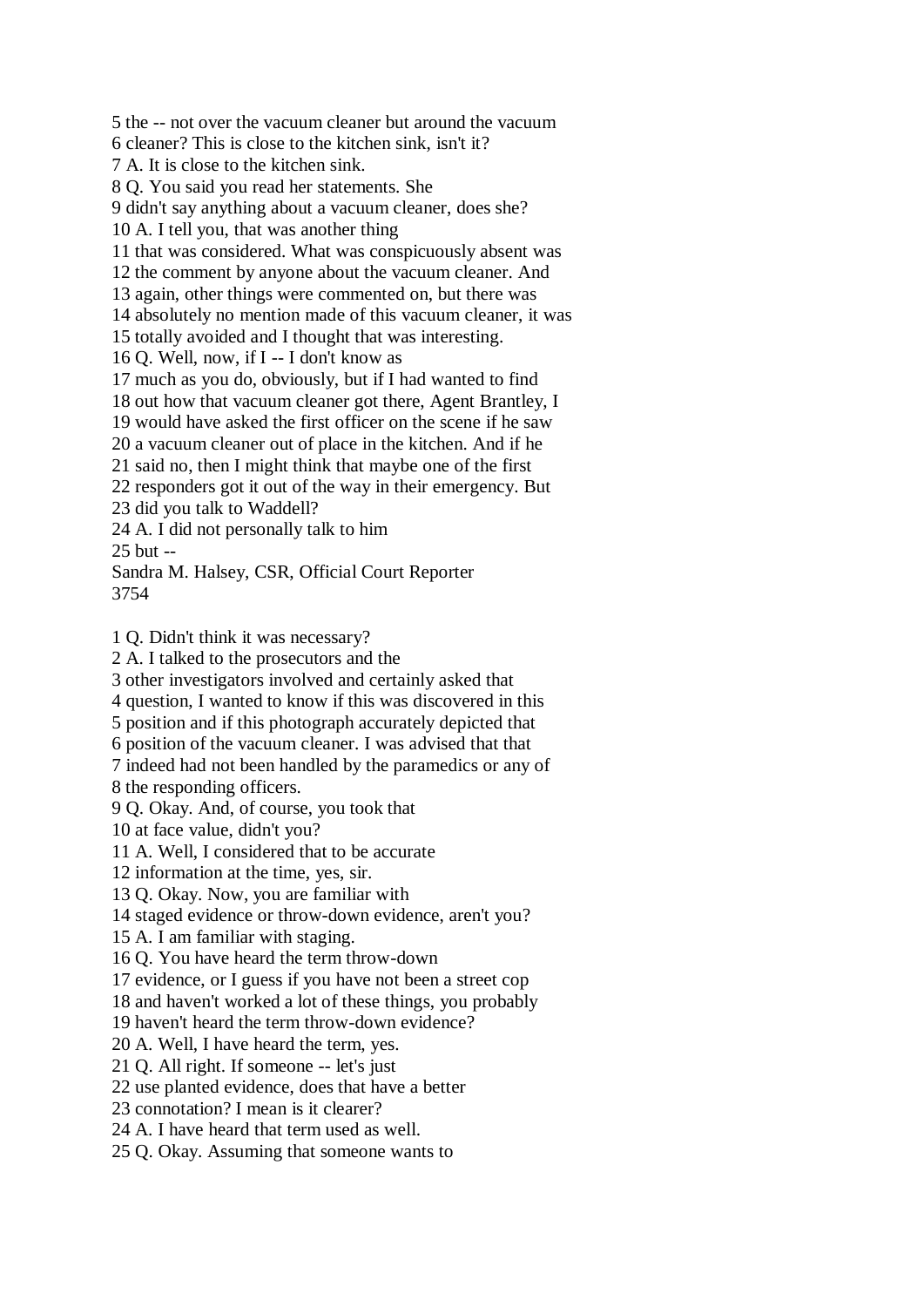Sandra M. Halsey, CSR, Official Court Reporter 3755

1 plant evidence to either divert attention from themselves 2 or avert attention to someone else, what is the first 3 thing and the most important thing that they want to 4 achieve? What is the most important thing to them, if 5 somebody is going to plant evidence? 6 A. You mean besides diverting attention 7 away from themselves? 8 Q. Well, isn't the -- if you are going to 9 plant evidence, you don't want to plant evidence that is 10 so subtle the police might, in their zeal, overlook it, 11 do you, if you are going to plant evidence? 12 So the most important thing to 13 somebody who plants evidence, is that the police find the 14 evidence. They can't very well find it themselves, can 15 they? 16 A. I'm not sure I understand your 17 question. 18 Q. It doesn't do any good to plant 19 evidence if the police don't find it, does it? 20 A. That is a fair statement. 21 Q. Okay. So therefore, it must be very 22 important to somebody who plants evidence to see that the 23 police find it. 24 A. All right. I can go along with that. 25 Q. You can go along with that? Sandra M. Halsey, CSR, Official Court Reporter 3756 1 A. Yes. 2 Q. Okay. And generally don't you find 3 that planted evidence is overdone? 4 A. I think that is also fair to say, 5 especially with people that don't have a history of 6 committing violent acts. They stage it, they try to make 7 it look like they think it should look, but don't 8 necessarily base that on experience or knowledge of doing 9 it before. 10 Q. Okay. And rather than a sock with a 11 smidgen of blood on it, you find a blood soaked sock at 12 the end of the driveway, or something that is obvious.

13 It's got to be -- of course, for the police to find it,

14 many times it's -- you want something that they are going

15 to find and not something that they are going to

16 overlook. So you want to make it fairly obvious, don't 17 you?

18 A. Well, I have seen that before where

19 people do make things very obvious.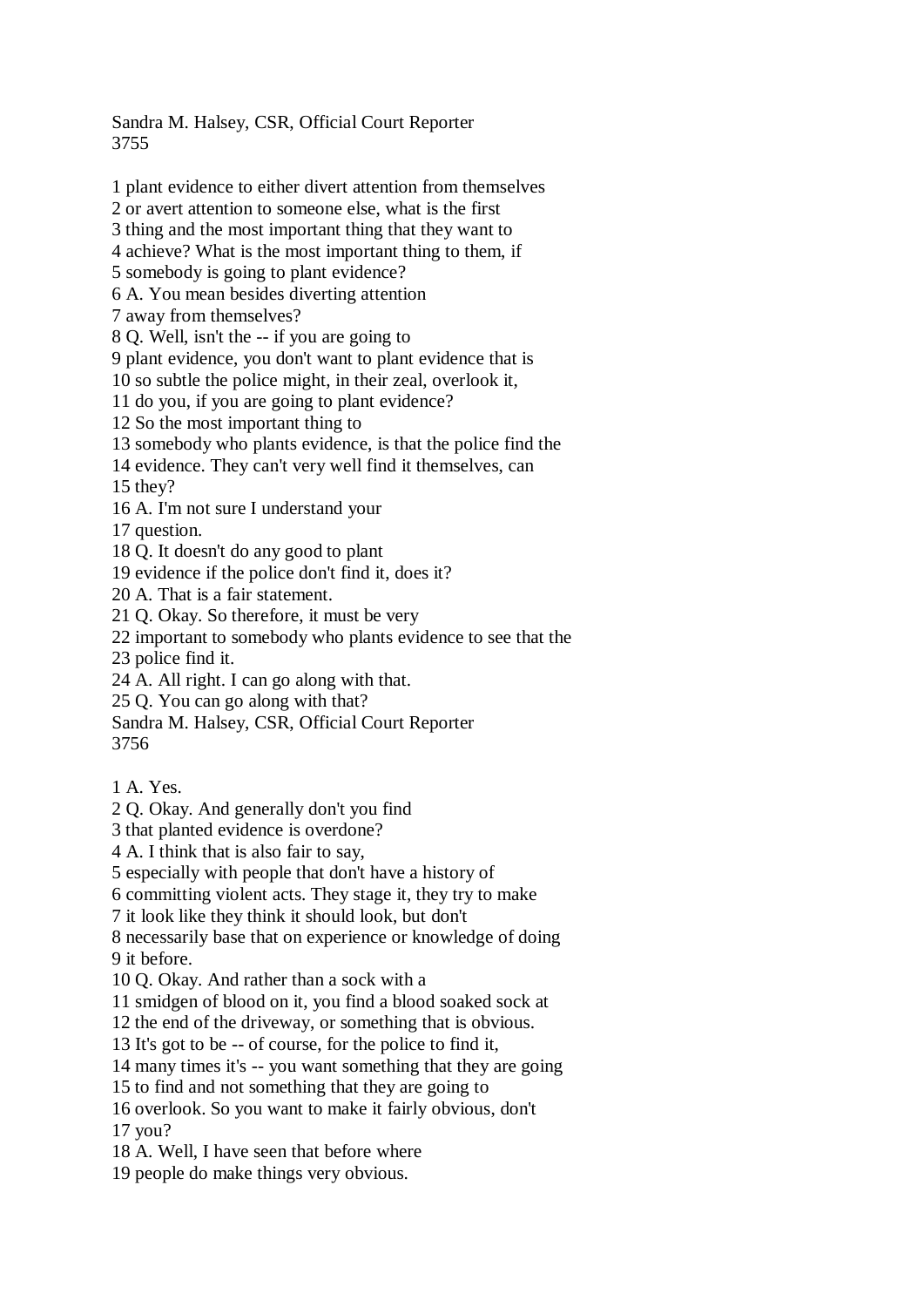20 Q. Okay.

21 A. Now, if you're saying -- if you are

22 asking me whether I think the sock was placed in an

23 obvious location or not, I could answer that.

24 Q. Well, I know you want to answer it,

25 and I will just wait and let them ask you if you will.

Sandra M. Halsey, CSR, Official Court Reporter

3757

1 A. All right.

2 Q. I think you have answered it or given

3 us your view on it?

4 A. Well, I --

5 Q. Because you said he had gone back

6 down, you know the perpetrator had gone back down into

7 the development?

8 A. Someone had.

9 Q. Um-hum.

10 A. Whether that was the perpetrator or

11 someone else, I wouldn't be able to make that

12 determination based on the location of the sock.

13 Q. So you are saying that the perpetrator

14 might have been aided by someone else. Is that what you

15 are saying, or there may have been two perpetrators?

16 A. I'm saying that anything is possible.

17 I'm not saying that that is the case either.

18 Q. Okay. Well, let me just ask you this:

19 As an expert, how many perpetrators did you see involved

20 in this event?

21 A. From my review of the case and all the

22 materials, to me it appears that there was only one

23 individual involved in the assault.

24 Q. Okay. In the assault, in the crime,

25 in the planting evidence?

Sandra M. Halsey, CSR, Official Court Reporter 3758

1 A. Exactly. And again, that was based on

2 my review of the scene and also from the statements from

3 the surviving witness.

4 Q. Can you just a give us your -- you say

5 the -- there was one person involved. So the one person

6 killed both of the boys and then cut and slashed Darlie,

7 and then planted this sock, this ruse, this -- as part of 8 the staging?

9 A. It was my opinion that that sock was

10 located out -- and as part of the staging event.

11 Q. Could you please give us, just give

12 the jury a chronology of how this took place, would you

13 please?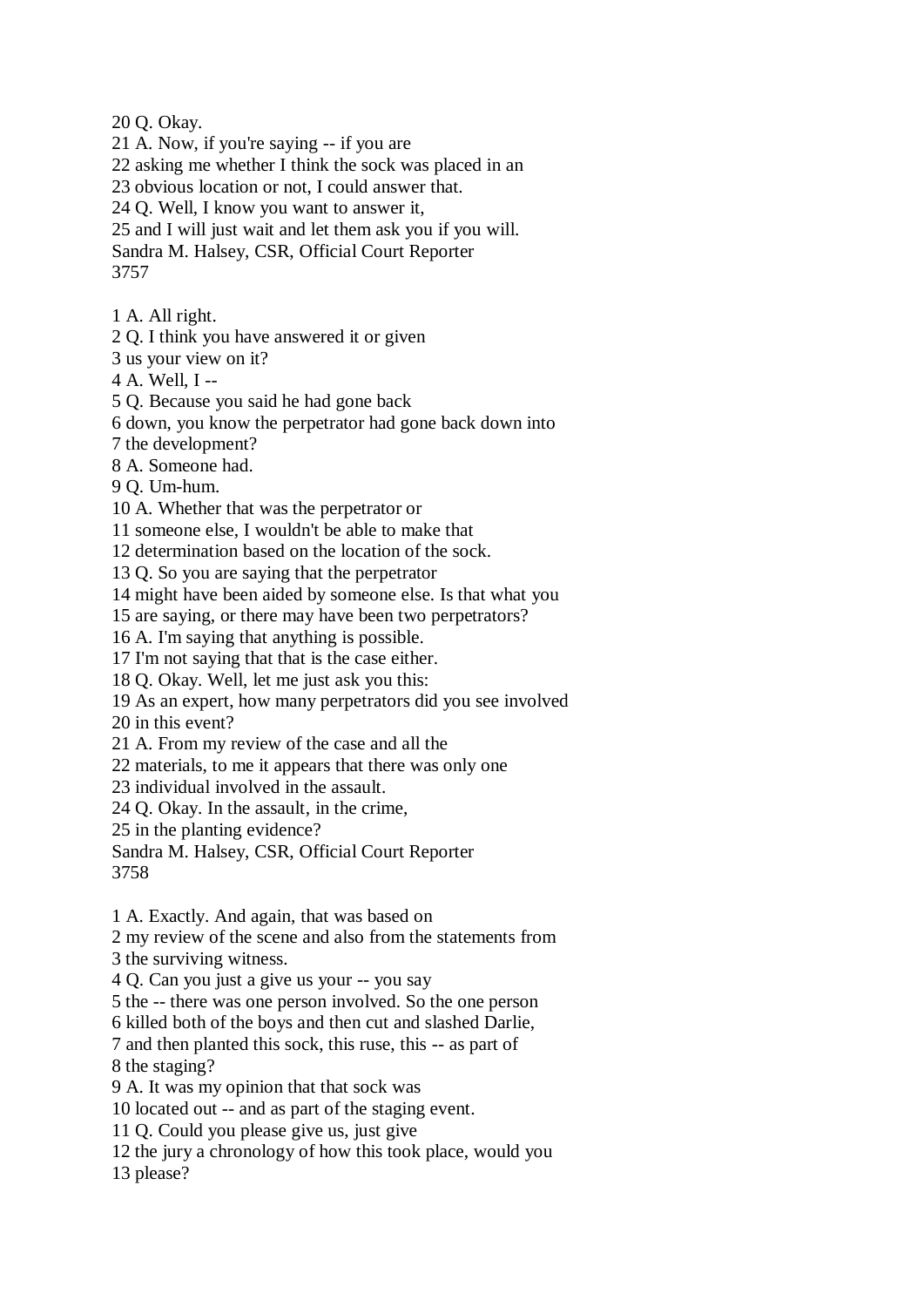14 A. Well, I cannot give you an exact

15 chronology, but what I believe occurred is that the

16 offender in this particular case, I think at some point,

17 at some level realized, hey, this crime scene, for the

18 most part, really does not go beyond the confines of this 19 residence.

20 And maybe I need to leave some sort of

21 a trail to suggest that the intruder, if you will, has

22 come from the outside and again also has exited --

23 Q. I don't want to interrupt you, really,

24 but I want you to tell them at what point this

25 perpetrator realized that? As soon as the two boys were

Sandra M. Halsey, CSR, Official Court Reporter 3759

1 stabbed, or after her throat was cut, or after her arms 2 were --

3 A. Well, this is after the assault on --

4 Q. Is this after her throat is cut too?

5 A. Well, I couldn't say that.

6 Q. Why not?

7 A. I just don't have enough information

8 to make that call. But I think what I can say is that,

9 that sock was planted after the boys had been stabbed

10 because my understanding is that --

11 Q. Well, that is brilliant, because the

12 boys' blood is on it. I mean, there isn't anybody in

13 this courtroom who couldn't have handled that.

14 A. Great. That was my opinion, also.

15 Q. Well, I mean, it's common sense then,

16 isn't it?

17 A. Well, again, I try to be aware of the

18 obvious.

19 Q. Hey, we know that after the boys'

20 blood was shed the sock was -- it had to be after their

21 blood was shed, we know that?

22 A. That is a fair statement.

23 Q. Okay. All right. Now, tell us,

24 please, sir, what happened next? Was the sock -- when

25 was the sock taken out there?

Sandra M. Halsey, CSR, Official Court Reporter

3760

1 A. Well, I couldn't say with any degree

2 of certainty exactly when that sock was placed there.

3 Q. When was the window cut?

4 A. I couldn't say exactly when that

5 window was cut.

6 Q. Can you tell us who put the

7 fingerprints right up here? Did they tell you that they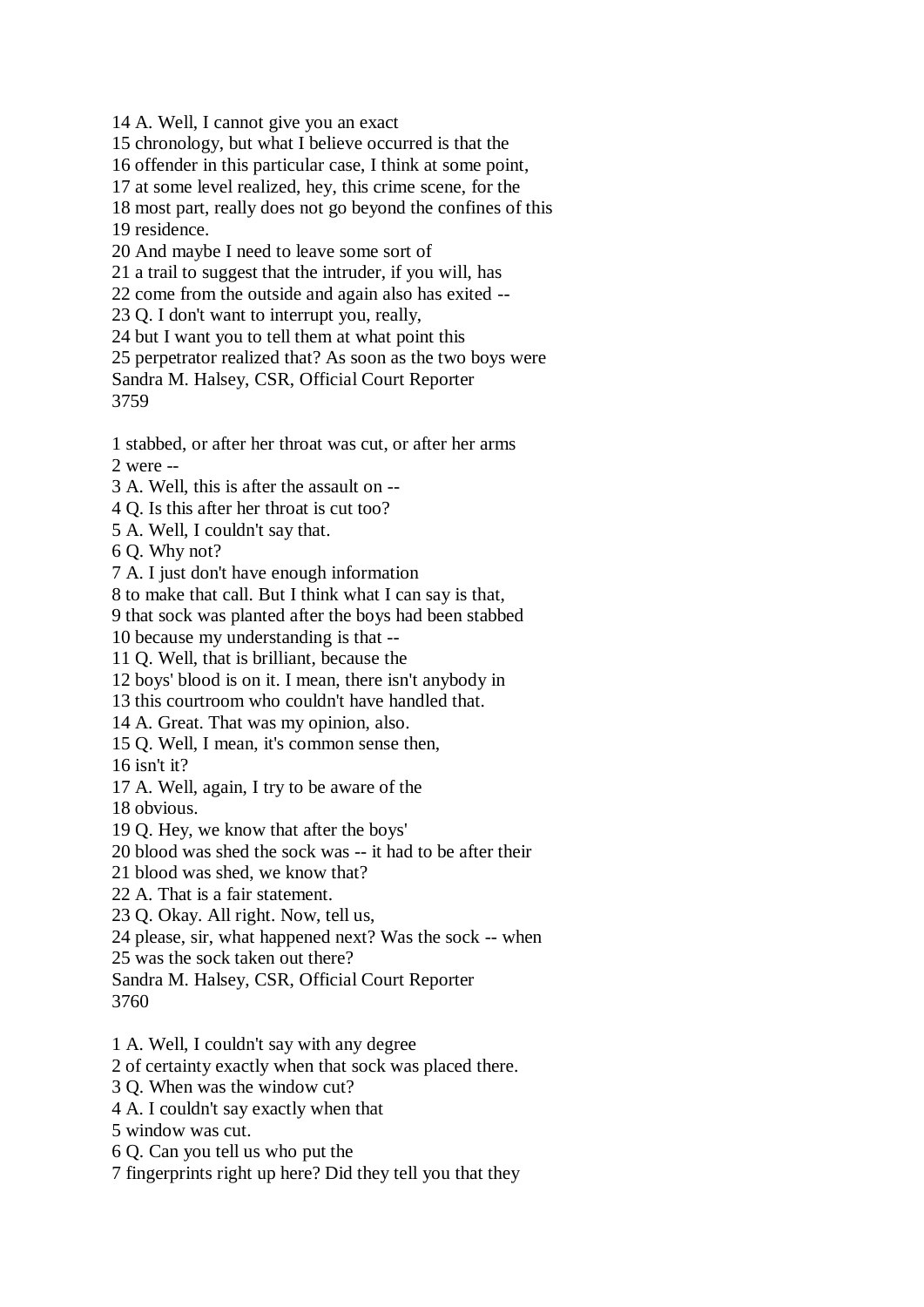8 had an experiment for the jury here?

9 They had a police officer bigger than

10 you are, squat down and go, and he too -- you know, they

11 said something about the windowsill not being disturbed,

12 the dust on it. You put that in and factored that in,

13 didn't you?

14 A. That combined with the lack of

15 transferring anything outside the house, mulch, grass,

16 moisture, blood going out the other way.

17 Q. Or mud?

18 A. Mud, exactly.

19 Q. Well, it was not muddy, why would you

20 expect to see mud?

21 A. Well, I think with the moisture and

22 the climate at the time is reasonable that some moisture

23 had been picked up and if that came in contact with dust

24 or dirt that may create mud.

25 Q. Well, it rained the next day. It

Sandra M. Halsey, CSR, Official Court Reporter

3761

1 rained the 7th. There was a thunderstorm the 7th, but

2 the 6th was hot and dry. Why would you expect to see 3 mud?

4 A. Again, moisture from the dew in the

5 evening and from -- you know, that is the moisture I had 6 in mind.

7 Q. Show me where he is going to step in

8 mud. Will you? Show me where the mud is here that you

9 think somebody -- you think he brought some mud with him?

10 A. Mud is your term, I'm not saying mud.

11 Q. No, you said -- there wasn't or you

12 didn't see any muddy footprints or you didn't see any

13 mulch disturbed?

14 A. That's correct.

15 Q. Well, show me where the mud is going

16 to come from.

17 A. Well, I'm considering dirt, it doesn't

18 have to be mud, or a puddle of mud, but there could be

19 some --

20 Q. Well, where is the dirt going to come

21 from, Special Agent?

22 A. Dirt on the outside of a home here in

23 Texas?

24 Q. This is all paved, isn't it?

25 A. Well, but still. See the yard there,

Sandra M. Halsey, CSR, Official Court Reporter

3762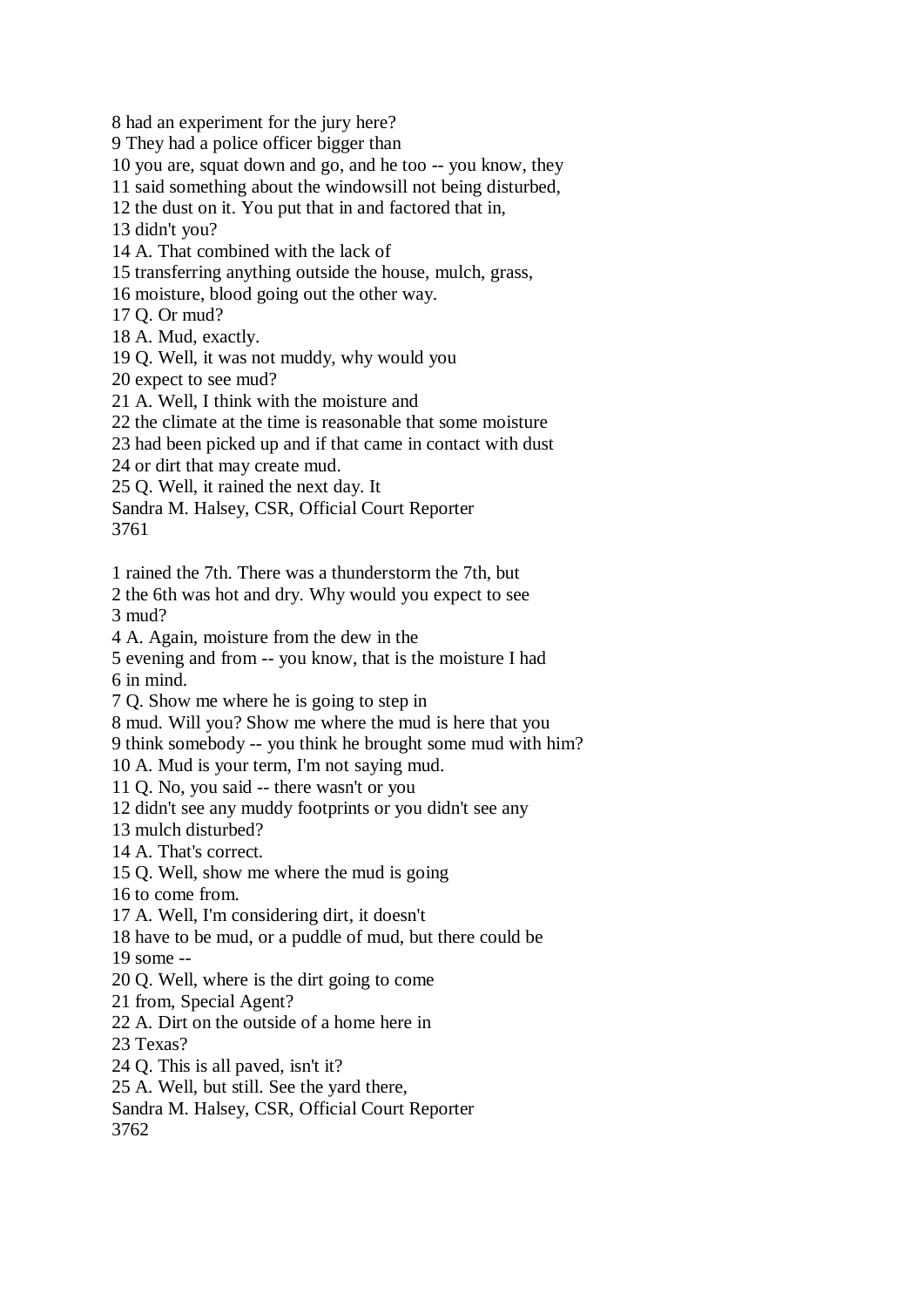1 the grassy area, in some areas there is no grass. That 2 is bare exposed dirt. 3 Q. You think this is bare exposed dirt? 4 A. That is mulch. It's my understanding 5 that is mulch. 6 Q. Why would you walk through the mulch 7 when you could walk on the sidewalk? 8 A. You could. You could walk on the 9 sidewalk. 10 Q. I mean why? Tell me. I mean I'm 11 interested in this. Why would you walk across the garden 12 part when you can walk on the sidewalk? 13 A. Well, from interviews of offenders 14 that I have talked to based on my knowledge of that 15 backyard area with the outside lighting and sensor, that 16 one possible reason or explanation is you want to avoid 17 setting off that light or that sensor. So you might want 18 to take as direct, close route to the side of the house, 19 as possible. 20 Q. You know, and that is a good point. 21 A. Yeah, because you actually become more 22 visible or exposed, I think, if you go down the walkway. 23 Q. Yes, sir. And we have a man who 24 performed some tests, but the State hasn't seen fit to 25 bring him yet. Sandra M. Halsey, CSR, Official Court Reporter 3763 1 But one of the witnesses, one of the 2 police officers testified -- 3 4 MR. TOBY L. SHOOK: Judge, we'll 5 object to the side-bar once again. 6 THE COURT: Sustain the objection. I 7 instruct the jury to disregard the comments made by the 8 attorney. 9 10 BY MR. DOUGLAS MULDER: 11 Q. Well, one of the police officers 12 testified that a Sergeant Nabors did some tests out there 13 and he said that you could walk from this window through 14 here to the gate and not set off that light.

15 A. I believe that is accurate. I saw

16 that same report.

17 Q. So the light doesn't have anything to

18 do with it, does it, unless you are just running around

19 the yard?

20 A. Well, it is something I considered.

21 But if you knew that about the light, you knew the

22 positioning of the light and that cone of sensitivity,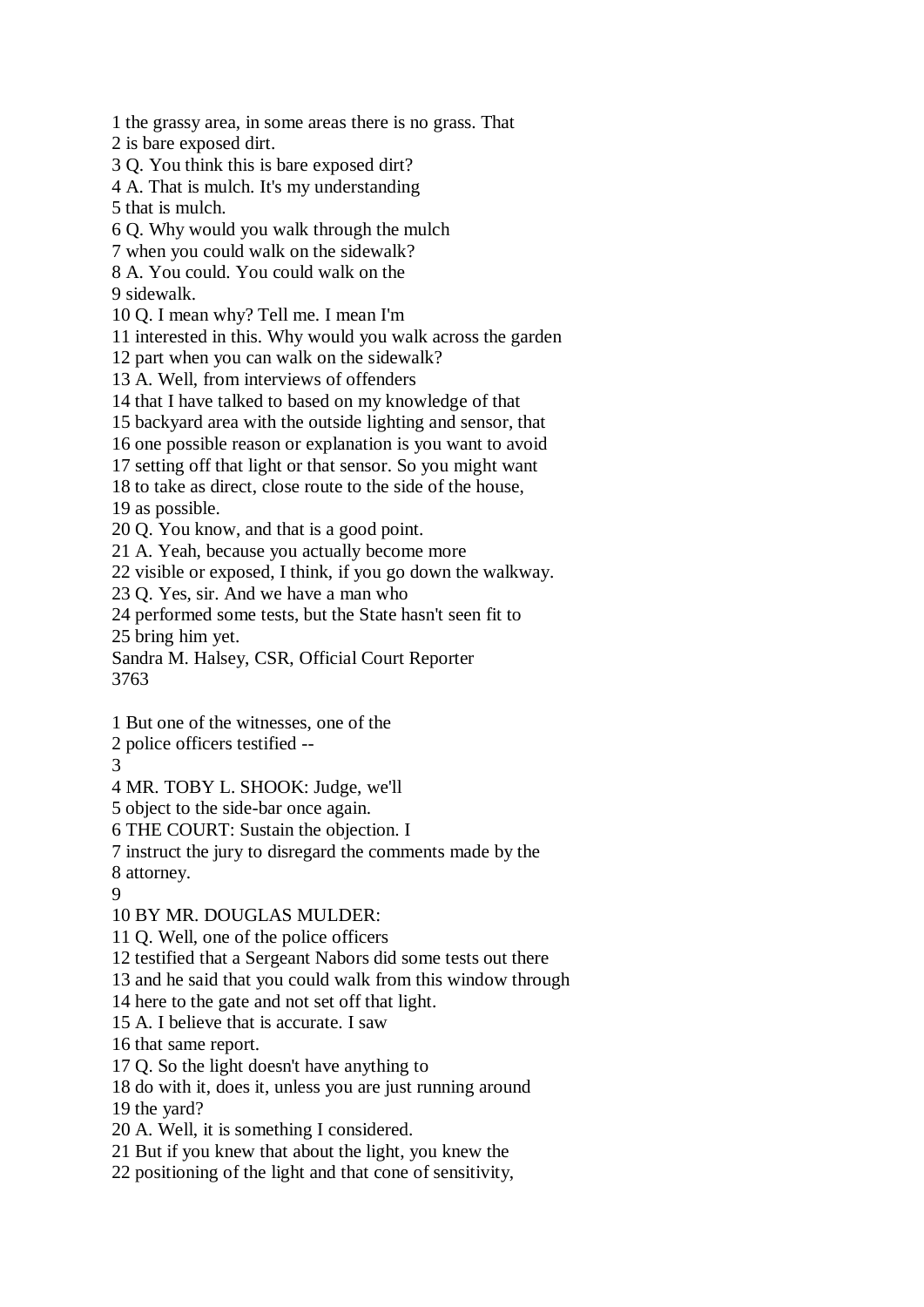23 then you could reasonably assume that.

24 But if you are a stranger and you are

25 not aware of how that light is positioned, you are not

Sandra M. Halsey, CSR, Official Court Reporter 3764

1 going to know that that wouldn't come on. So you might

2 want to be a little more cautious and you might want to

3 hug the wall of that home a little more closely than

4 otherwise.

5 Q. Well, who said it was a stranger?

6 A. I'm just saying that is a possibility.

7 Q. Okay.

8 A. And if you believe that, if you

9 believe that it's a stranger, that's certainly something

10 you want --

11 Q. Or if you don't -- you know, not many

12 places have these sensor lights, do they?

13 A. I'm sorry?

14 Q. Not many, probably 99 percent of the

15 places don't have a sensor light that goes on like that.

16 Isn't that fair to say?

17 A. I have no information about that

18 neighborhood, how many people have that light.

19 Q. Any neighborhood?

20 A. It's fairly common in the area that I

21 live in.

22 Q. Well, it would have to be. You live

23 up there by Washington D.C.

24 A. I do.

25 Q. Everybody carries a gun up there,

Sandra M. Halsey, CSR, Official Court Reporter 3765

1 don't they? Or they need to, probably.

2 But at any rate, why would you expect

3 the mulch to be disturbed?

4 A. If somebody had gone through there it

5 would be reasonable to assume that the mulch had been

6 disturbed.

7 Q. All right. Now, did you say there was

8 nothing in the entrance or exit that was disturbed? Did 9 you say that?

10 A. You are talking about other than the

11 screen being cut?

12 Q. Yes, sir.

13 A. There was certainly a minimum of

14 disturbance if anything at all.

15 Q. Well, when you say a minimum, what are

16 you talking about?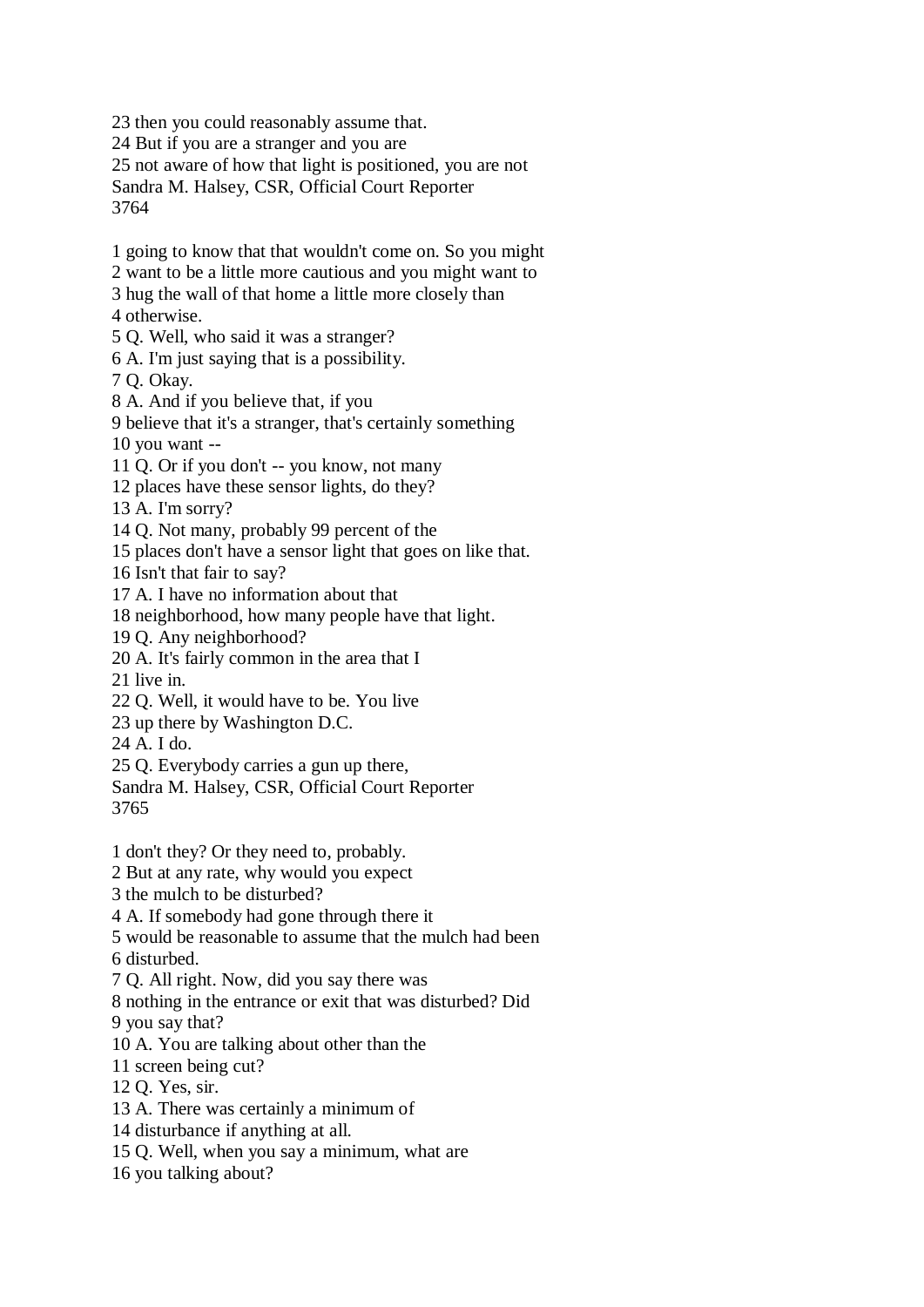17 A. Well, again, going back to the dust 18 and dirt on the sill, talking about a transfer, talking 19 about any blood evidence being brought back through there 20 on the exit of the offender. 21 Q. Did you know that when that police 22 officer went through that the only place that he touched 23 was the place that they found the unidentified prints? 24 A. I was aware of that. 25 Q. Do you think he just touched it in Sandra M. Halsey, CSR, Official Court Reporter 3766 1 front of the jury, just to -- by design? Or do you think 2 it was just a natural place that somebody would touch as 3 they were going through that window? 4 5 MR. TOBY L. SHOOK: Judge, I'm going 6 to object to speculation. 7 THE COURT: Sustained. 8 MR. DOUGLAS MULDER: Well, he 9 speculated, Judge, for two hours. 10 THE COURT: If you know the answer, 11 answer it. If you don't, let's move on to the next 12 question. 13 THE WITNESS: I'm not sure I 14 understand that question. 15 16 BY MR. DOUGLAS MULDER: 17 Q. All right. We will just move on. 18 19 (Whereupon, the following 20 mentioned items were 21 marked for 22 identification only 23 after which time the 24 proceedings were 25 resumed on the record Sandra M. Halsey, CSR, Official Court Reporter 3767 1 in open court, as 2 follows:) 3 4 BY MR. DOUGLAS MULDER: 5 Q. Let me show you what has been marked 6 for identification and record purposes as Defendant's 7 Exhibit 62 and 63. 8 9 MR. DOUGLAS MULDER: And I will offer 10 these into evidence.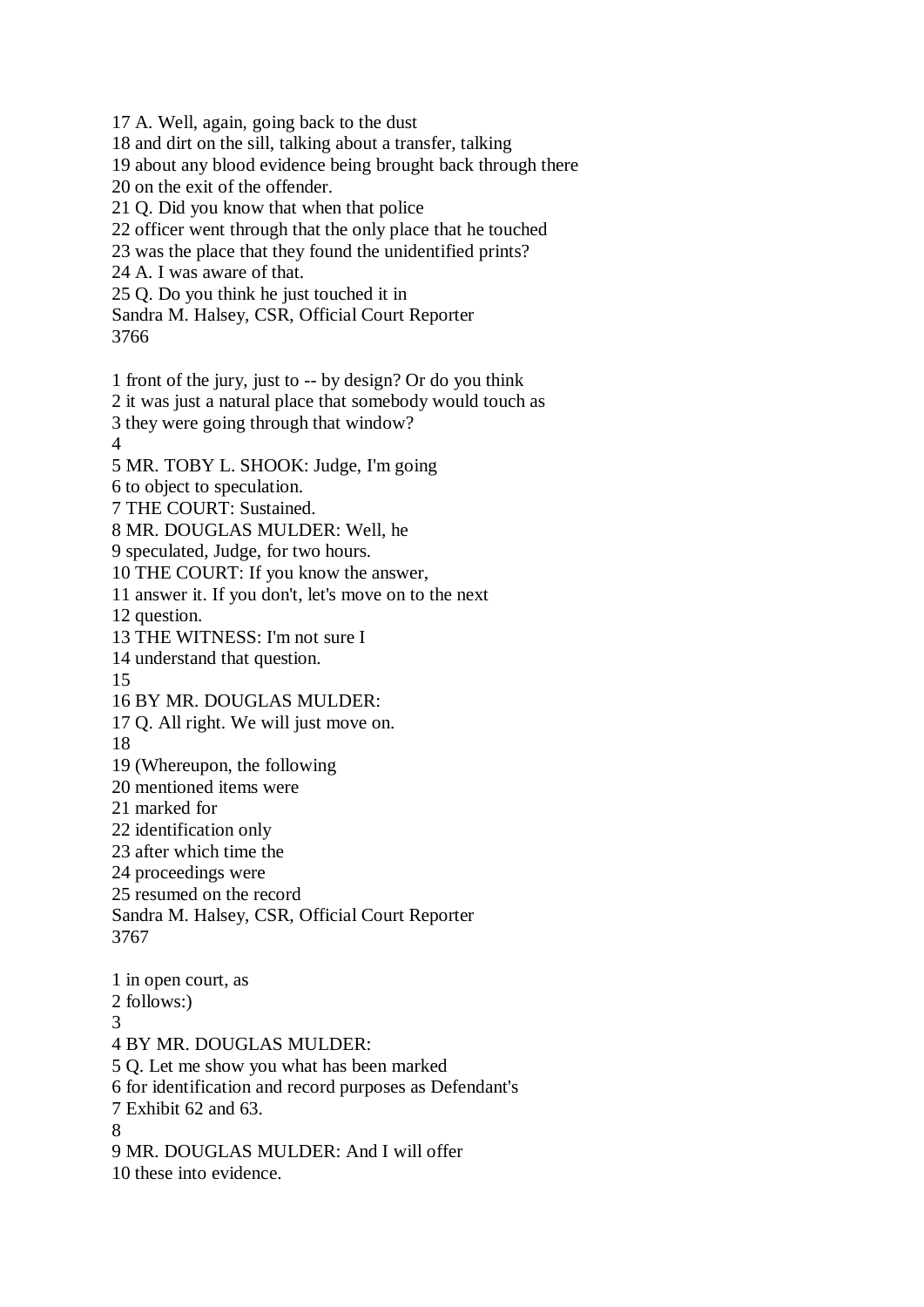11 MR. TOBY L. SHOOK: No objection. 12 THE COURT: Defendant's Exhibit 62 and 13 63 are admitted. 14 15 (Whereupon, the above 16 mentioned items were 17 received in evidence 18 as Defendant's Exhibit 19 Nos. 62 and 63, 20 for all purposes, after 21 which time, the 22 proceedings were 23 resumed on the record, 24 in open court, 25 as follows:) Sandra M. Halsey, CSR, Official Court Reporter 3768

1

2 BY MR. DOUGLAS MULDER:

3 Q. You can see, it looks like a Dallas

4 Cowboy trash can kicked over there, doesn't it?

5 A. Certainly.

6 Q. And here it looks like another trash

7 can kicked over, doesn't it?

8 A. Yes, sir, a wastebasket.

9 Q. So that would be -- would that be some

10 evidence of somebody going through?

11 A. It could be, and I certainly

12 considered that. And again, what I think that really

13 addresses is you have those things laid down in a fairly

14 conspicuous way.

15 Certainly, there is nothing again

16 damaged. I mean, these are plastic kind of a tin metal

17 wastebasket. No damage, no dent in that wastebasket

18 whatsoever.

19 Again, the question arose, is this

20 something that was knocked over and disturbed as someone

21 was going through there, or as someone is trying to exit?

22 And if it is someone trying to exit, and they got in so

23 well, how come on the exit they knocked into these items?

24 I think what we also considered was whether somebody may

25 have pulled these things behind them to impede someone

Sandra M. Halsey, CSR, Official Court Reporter 3769

1 chasing them, or delay someone from actually catching up

2 with them. So we looked at those as well.

3 Q. You say we looked at that. That is

4 the guys back at the Behavioral Science Unit?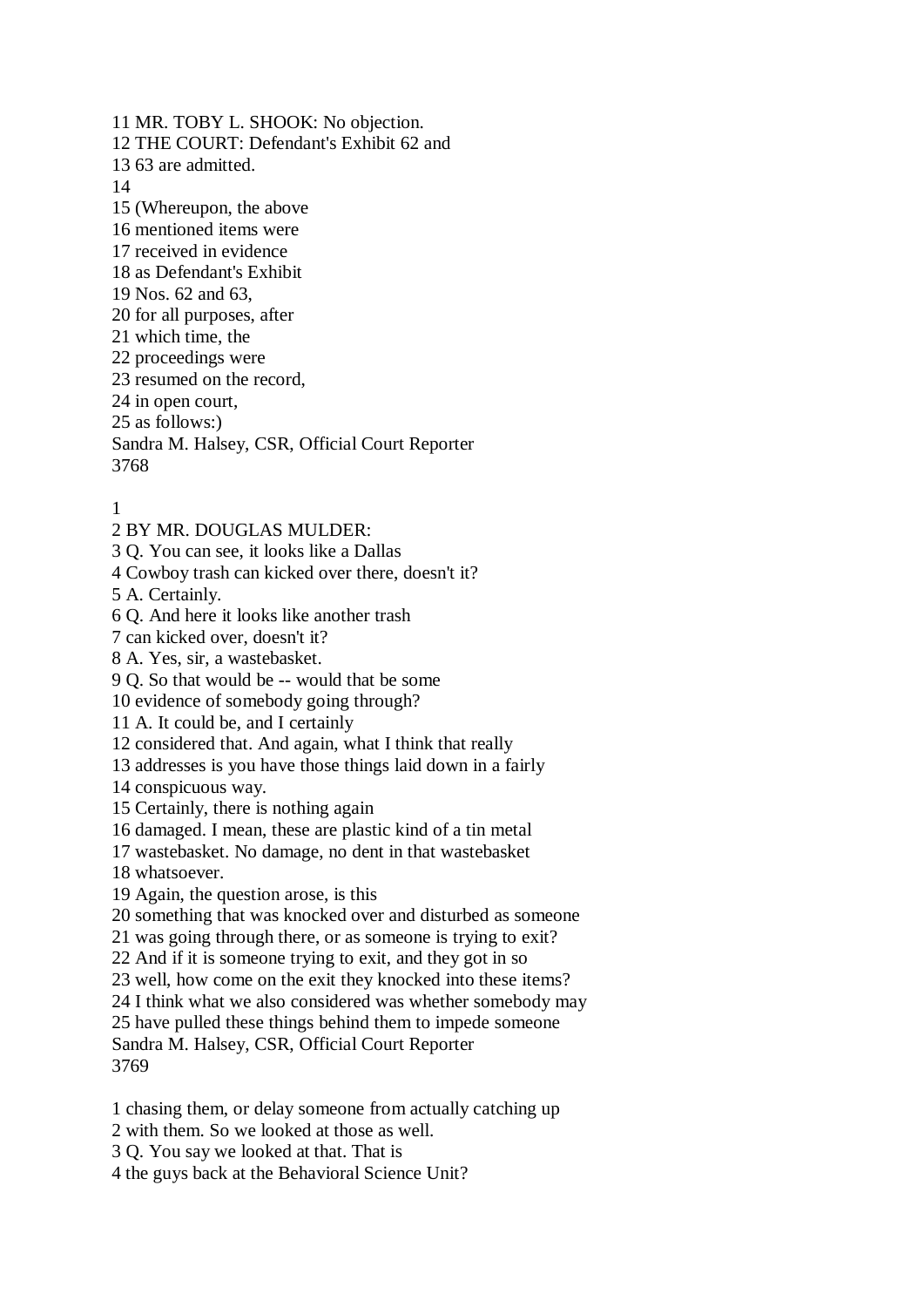5 A. Myself and other unit members, that's 6 correct. 7 Q. What did you make of the fact that her 8 underwear was never found? 9 A. I'm sorry? 10 Q. I said, what did you make -- you and 11 the guys back at the unit, what did you make of the fact 12 that her underwear was never found? 13 A. I had no idea that her underwear had 14 been taken. 15 Q. I don't guess that makes any 16 difference though, does it? 17 A. It would, if there had been something

18 taken from the scene that I wasn't aware of, I would want

19 to know that. But again, as far as I know, there had

20 been nothing taken from the scene.

21 Q. All right. You, I guess, have some

22 acquaintanceship with blood spatter evidence, don't you?

23 A. Yes, sir, I do. That is fair to say.

24 Q. And a blood pattern interpretation?

25 A. Well, I am not an expert in that area,

Sandra M. Halsey, CSR, Official Court Reporter 3770

1 but certainly I have had that kind of information

2 presented to me before.

3 Q. Okay. Now, we're in agreement now

4 that whoever did this thing finished off the boys before

5 Darlie was attacked and her throat cut, stabbed here a

6 couple of times and stabbed in the chest. Are we in

7 agreement?

8 A. I believe that was my opinion, yes,

9 sir. It looks like they were assaulted first, yes, sir.

10 Q. By the way, did you know that her arms

11 had been beaten?

12 A. Well, I knew that there was some

13 bruising to her arms.

14 Q. Okay. What did you make of that?

15 A. Well, they are very interesting. I

16 looked at that when I received the case materials and I

17 asked quite a few questions.

18 Q. Okay.

19 A. I wanted to know whether that was

20 artifact or that was something sustained as a result of

21 the medical procedures or whether that was something

22 else.

23 Q. Okay. And, I assume you are getting

24 ready to tell us that was artifact or that was part of

25 the staging?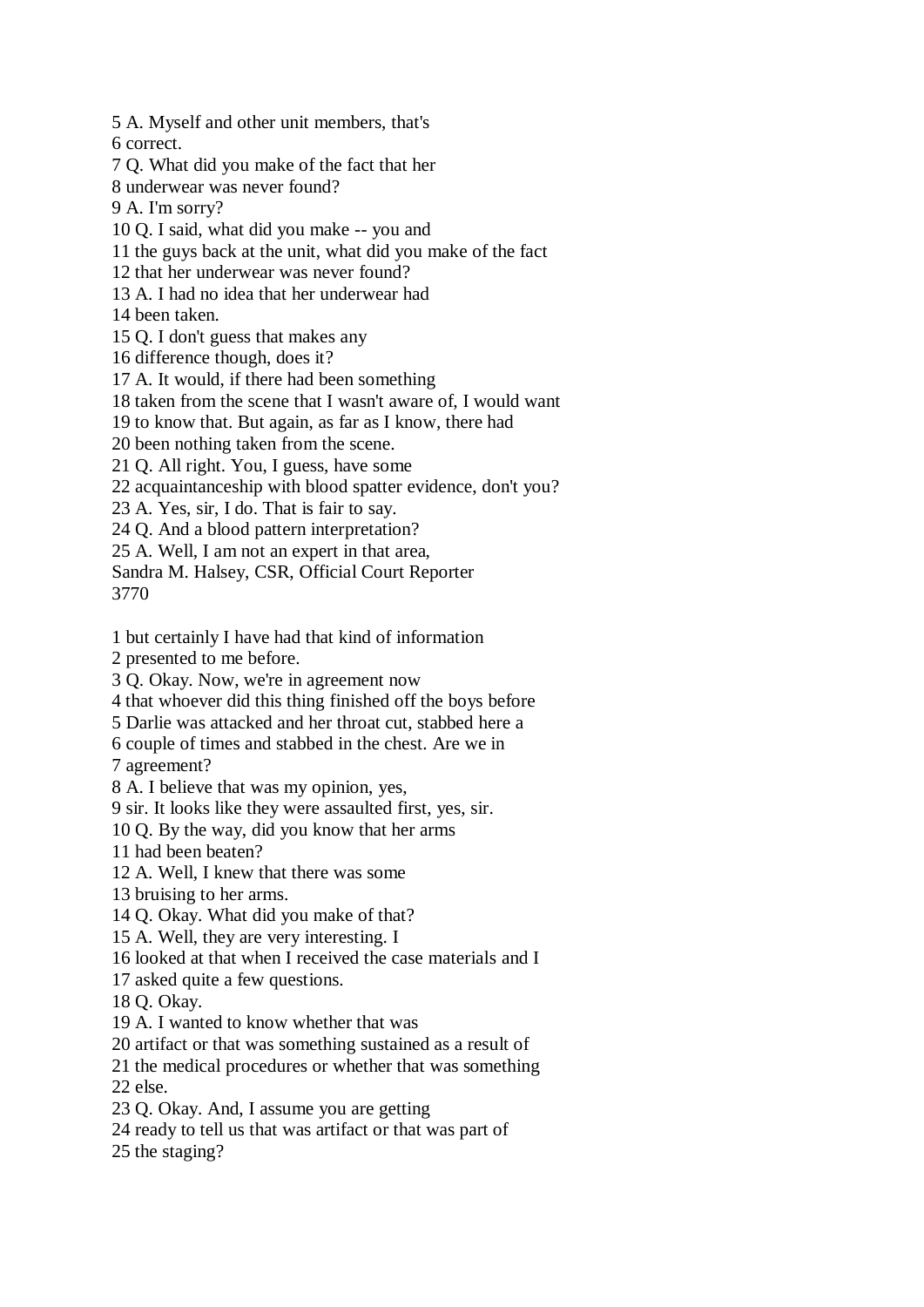Sandra M. Halsey, CSR, Official Court Reporter 3771

1 A. Well, I'll tell you, it's a good 2 question, because initially I was informed that that may 3 have been the result of the medical procedures that were 4 performed at the hospital. And then later on I 5 understand that that was not the opinion of the medical 6 doctor. 7 When I first looked at them, again, 8 because of the nature and the symmetry, they looked -- 9 they certainly didn't look like anything that was 10 coincidental to a struggle or being grabbed. It looked 11 like something had -- either they had been beaten on 12 something, or something had been beaten on to her. 13 Q. Pretty determined individual if they 14 are beating their arms up in the fashion that they are 15 bruised all the way from the wrist to the, virtually, the 16 shoulder, wouldn't you say? 17 A. I recall what was distinctive, it was 18 a very clear line of demarcation where from that line 19 below there was absolute no bruising and then from that 20 line above, there was significant bruising. 21 Q. The doctor says, blunt trauma. What 22 does that mean to you? 23 A. Blunt force? Again, something 24 striking the arm or the arm striking something, something 25 hard. Sandra M. Halsey, CSR, Official Court Reporter 3772 1 Q. Okay. And I take it you factored that 2 in? 3 A. I certainly looked at that, yes, sir. 4 Q. Okay. And, you talked to Mr. Bevel, 5 didn't you? 6 A. I did. 7 Q. Okay. And he no doubt told you about 8 the blood that was on her T-shirt? 9 A. He did talk about that, that's 10 correct. 11 Q. Okay. And you found that interesting, 12 did you? 13 A. Certainly, I took that into 14 consideration. 15 Q. Okay. And what consideration did you 16 give that?

17 A. Well, that was not a major feature.

18 And again, as I testified on direct, that was really not

19 anything that I focused on.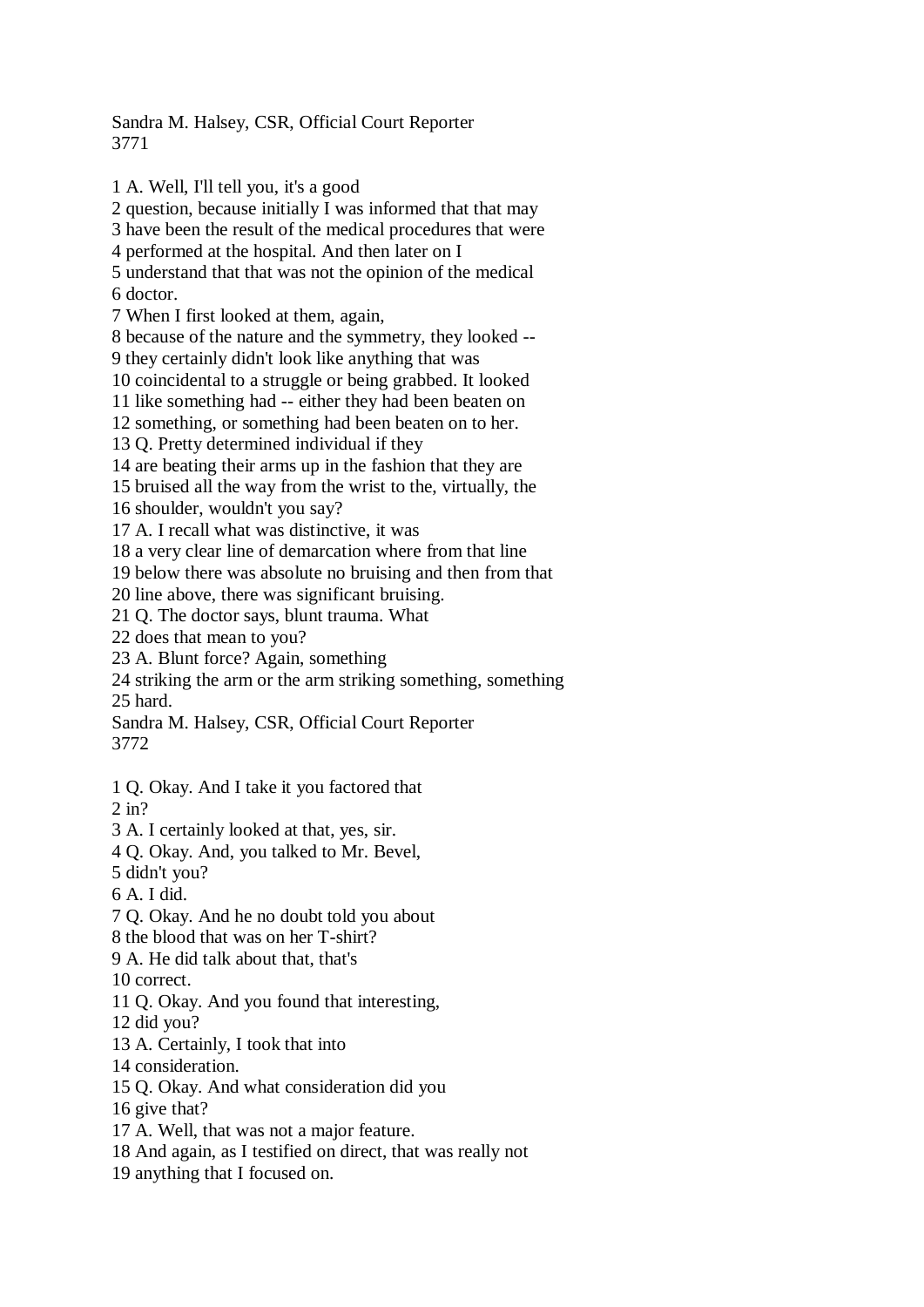20 Q. That didn't mean a whole heck of lot

21 to you?

22 A. Well, based on what I was trying to do

23 and the focus of what I was doing, again, it was

24 certainly not a major feature.

25

Sandra M. Halsey, CSR, Official Court Reporter 3773

1 MR. DOUGLAS MULDER: Judge, if you

2 will bear with me. I want to get down, like on my knees 3 here.

 $\Delta$ 

5 BY MR. DOUGLAS MULDER:

6 Q. But, Mr. Bevel had the opinion, that

7 Darlie got the blood on her, by stabbing the boys, and

8 working the knife in this fashion, and the knife came up

9 and spattered or cast off on her shoulder. Did he tell

10 you that?

11 A. He did not tell me that, no.

12 Q. Okay. And, he said that in these

13 areas where you see the multicolored kind of

14 lifesaver-looking deals, you see four of them on there?

15 A. You will have to show me what you are

16 referring to.

17 Q. The two here.

18 A. The yellow and orange?

19 Q. And a couple here?

20 A. Yes, sir.

21 Q. Okay. He said that those were

22 occasioned when the knife was stabbed into the boys and

23 came out and the blood spattered or was cast off on her

24 shoulder. Does that make sense to you?

25 A. Again, if that is Mr. Bevel's

Sandra M. Halsey, CSR, Official Court Reporter 3774

1 testimony, I can't really speak to that.

2 Q. Okay. Well, as an analyst, I guess my

3 question for you is: And he said that the blood here,

4 and there is going to be testimony, he said initially, it

5 was a mixture. And then he said, well --

6

7 MR. TOBY L. SHOOK: Well, Judge, I'll

8 object to him going into --

9 MR. DOUGLAS MULDER: Well, I'm going  $10$  to  $-$ 

11 THE COURT: Sustain the objection.

12 MR. RICHARD C. MOSTY: Excuse me,

13 your Honor, Mr. Bevel testified to that yesterday.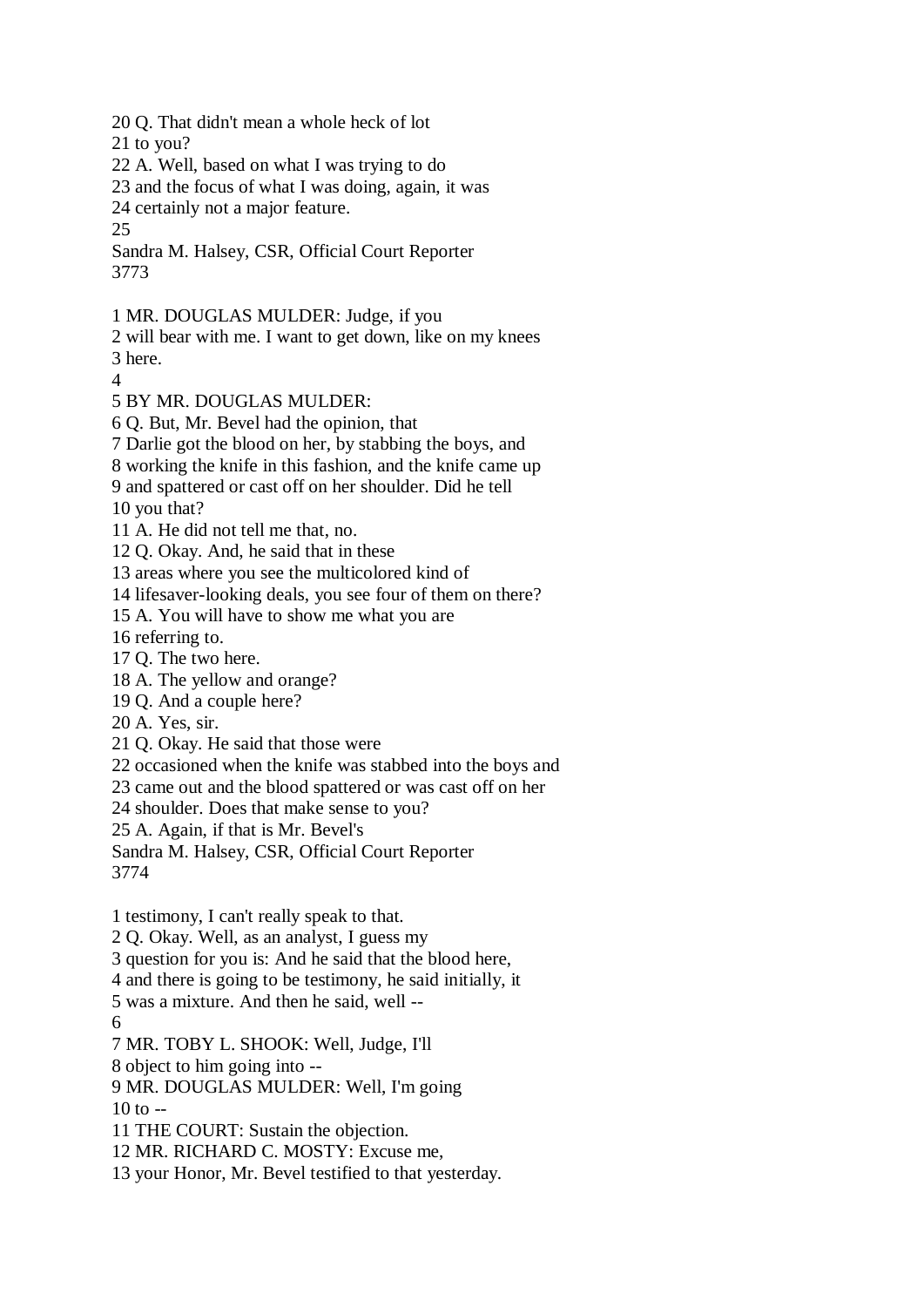14 MR. TOBY L. SHOOK: Well, Mr. Bevel 15 testified to a whole lot of stuff yesterday. 16 THE COURT: We understand that. Let's 17 don't compare testimony. Let's move on. 18 MR. TOBY L. SHOOK: We'll object to 19 him going into any comparison. 20 THE COURT: Sustained. 21 22 BY MR. DOUGLAS MULDER: 23 Q. All right. Let me ask you this, Mr. 24 Analyst. If, in fact, these represent -- 25 Sandra M. Halsey, CSR, Official Court Reporter 3775 1 THE COURT: His name is Brantley and 2 please address him as such. 3 MR. DOUGLAS MULDER: Mr. Brantley, 4 Agent Brantley. 5 THE COURT: Thank you. 6 MR. DOUGLAS MULDER: Yes, sir. 7 8 BY MR. DOUGLAS MULDER: 9 Q. Mr. Brantley, if, in fact, these are 10 mixtures of Darlie's blood and Devon's blood here, and 11 Darlie's blood and Darin's blood here, the bloods mixed 12 together, and the knife is wet with their blood, right? 13 A. I'm not sure if that is a question, or 14 are you telling me that? 15 Q. It's a mixture. 16 A. Also the court reporter is blocking my 17 view, I can't see what you are referring to. 18 Q. Okay. Now, my question for you, I 19 guess, is, how do you factor that in, to get -- to get 20 this blood, her blood and the boys' blood, her blood and 21 Devon's blood up there on her shoulder, the blood is 22 mixed, that means the knife has to be wet with her blood 23 and Devon's blood. 24 25 MR. TOBY L. SHOOK: Judge, he's going Sandra M. Halsey, CSR, Official Court Reporter 3776 1 into a conclusion, and there were two different areas of 2 testimony given on that, and the conclusion that he has 3 given. Two different explanations. 4 THE COURT: Sustained. Let's move on. 5 MR. DOUGLAS MULDER: Well, Judge, are

6 you telling me that I can't ask this analyst this

7 question? These are facts based on evidence.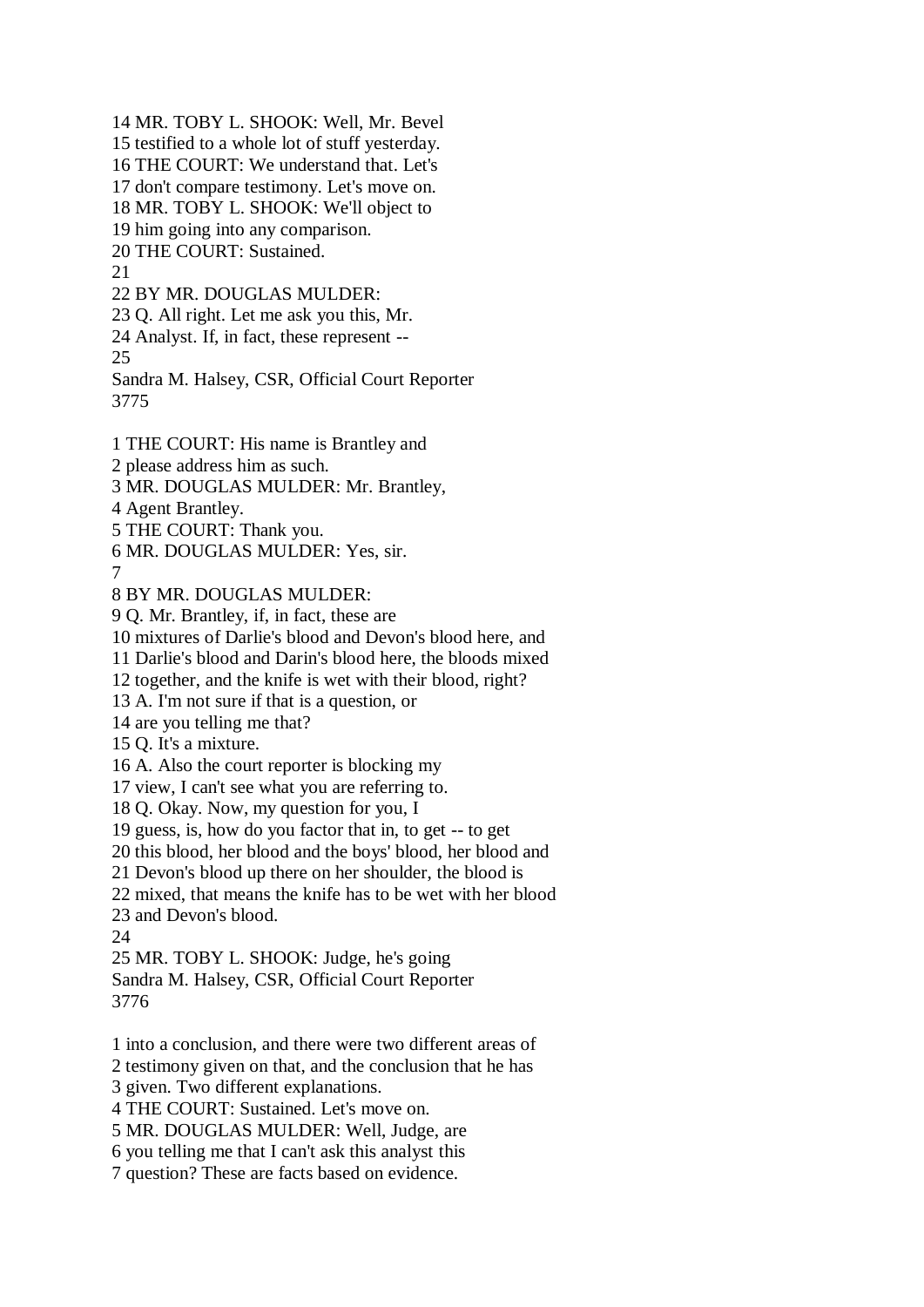8 THE COURT: Well, if you will just

9 make a succinct question and if he knows the answer, he 10 can answer it, please.

11 MR. DOUGLAS MULDER: All right.

12

13 BY MR. DOUGLAS MULDER:

14 Q. Well, the knife has to be wet with

15 both of their blood to be able to stab -- to be able to

16 stab, and get that blood on her, if that is how it got on 17 there.

18 It has to have both her blood, and the

19 youngster, Devon's blood, on it at that time. And for

20 that to happen, he must have already -- she has either

21 got to cut her throat first and injure herself first and

22 then stab the boys and do it, or she has got to stab the

23 boys and then cut her throat, and then go back and stab

24 the boys again to do this.

25

Sandra M. Halsey, CSR, Official Court Reporter 3777

1 MR. TOBY L. SHOOK: Judge, I'll object

2 again as to the misleading nature of the question,

3 because that is only one version of how those stains get

4 there, and he is misleading the witness with that

5 question.

6 MR. DOUGLAS MULDER: No, it's two

7 versions, take your pick.

8 THE COURT: Just a minute, gentlemen,

9 please.

10 If you know the answer, answer it. If

11 you don't know it, please state so.

12 THE WITNESS: Your Honor, I'm not sure

13 I know what the question is now.

14 THE COURT: Well, thank you. That is

15 probably a good answer.

16

17 BY MR. DOUGLAS MULDER:

18 Q. Just a thing or two. Were you aware,

19 Agent Brantley, that there were some suspicious people

20 looking into the Routier garage, the late evening of June

21 the 5th? Were you aware of that?

22 A. I am not aware of that, no, sir.

23 Q. Okay. That doesn't make any

24 difference, does it?

25 A. That would make a difference if I had

Sandra M. Halsey, CSR, Official Court Reporter

3778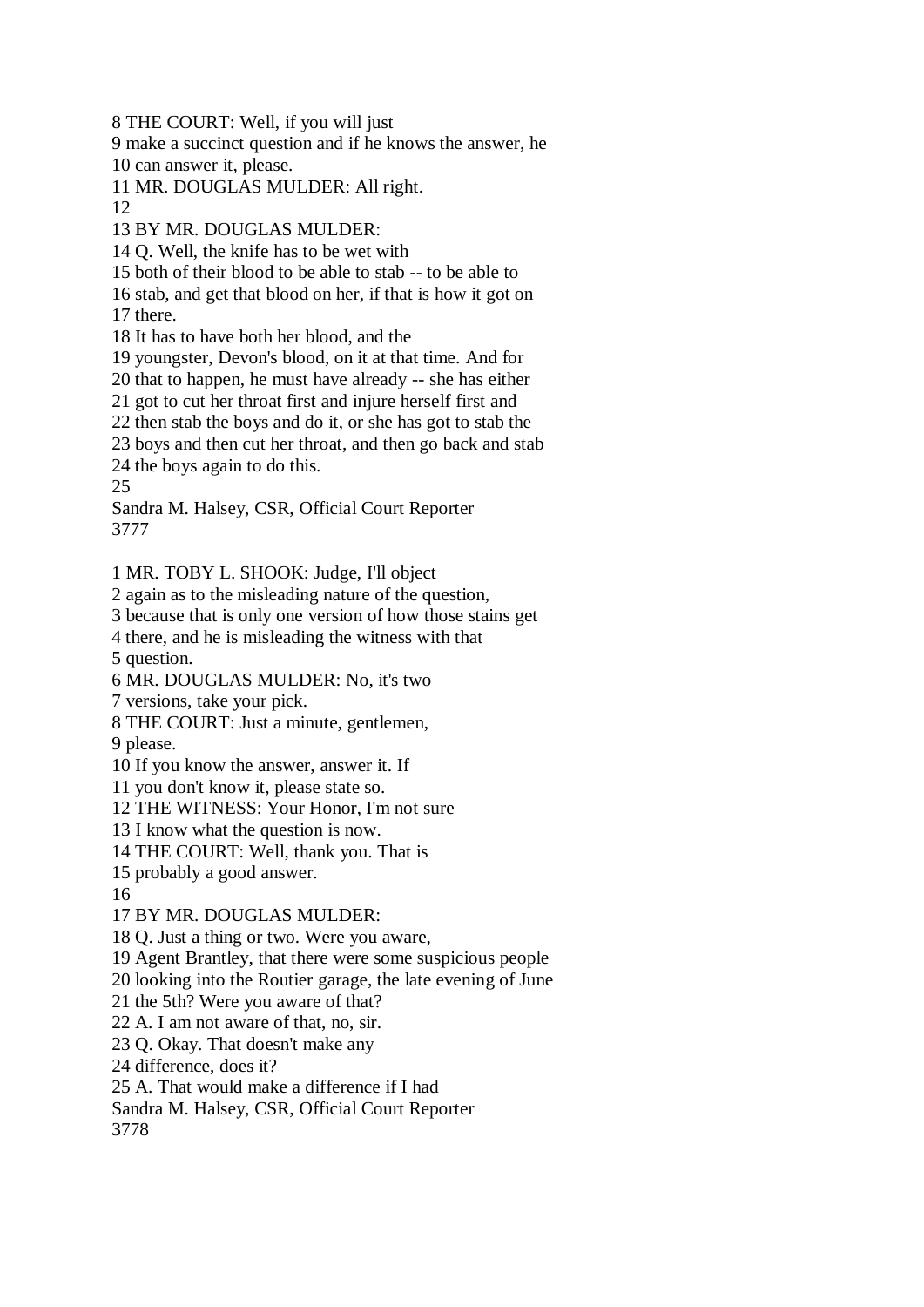1 that information, but I received no information that that 2 had taken place. 3 Q. What if they were in a black car? 4 Would that make it any more interesting for you? 5 A. Would I take that into consideration? 6 Q. Yes. 7 A. Is that your question? Certainly. 8 Q. Well, what -- are you going to give 9 that any value of any sort? 10 A. Well, any events leading up to these 11 homicides, certainly I would. Again, anything especially 12 in close proximity to that residence. 13 Q. Okay. What does that do for you? 14 What does that tell you? 15 A. Well, I would consider whether maybe 16 that is part of some surveillance that may have been 17 going on. 18 Q. Okay. Let me ask you this: How long 19 would it take, in your judgment, to do all this? To kill 20 both boys, self-inflict the wounds, stage the scene, 21 plant the sock, call 911, how long would all of this 22 take? 23 A. You are saying -- 24 Q. I'm saying, how long would it take? 25 A. If the defendant did this, how long Sandra M. Halsey, CSR, Official Court Reporter 3779 1 would it take if self-inflicted? 2 Q. Yeah.

3 A. Because I haven't said that.

4 Q. I know you haven't.

5 A. But again, I really have not assessed

6 it. The only thing I base my opinion on is when the call

7 came in, and when the police responded to it. I

8 certainly looked at the time of death from the medical

9 examiner's reports. So, again, I really have made no

10 assessment as -- from the beginning of the event to the 11 end of the event.

12 Q. Well, I'm asking you to do that now.

13 A. I don't know that I can do that, sir.

14 Q. Okay. All right. I mean, now, what

15 if you had the boys back at the Behavioral Science Unit,

16 do y'all sit down and kind of brainstorm, something like

17 that and come up with a factor?

18 A. I think depending on the condition of

19 the victims, and lividity, and rigor, and some other

20 postmortem changes in the body, I mean, you can tell, I

21 think we would probably be able to assess whether the

22 kids had been killed, and were discovered fairly soon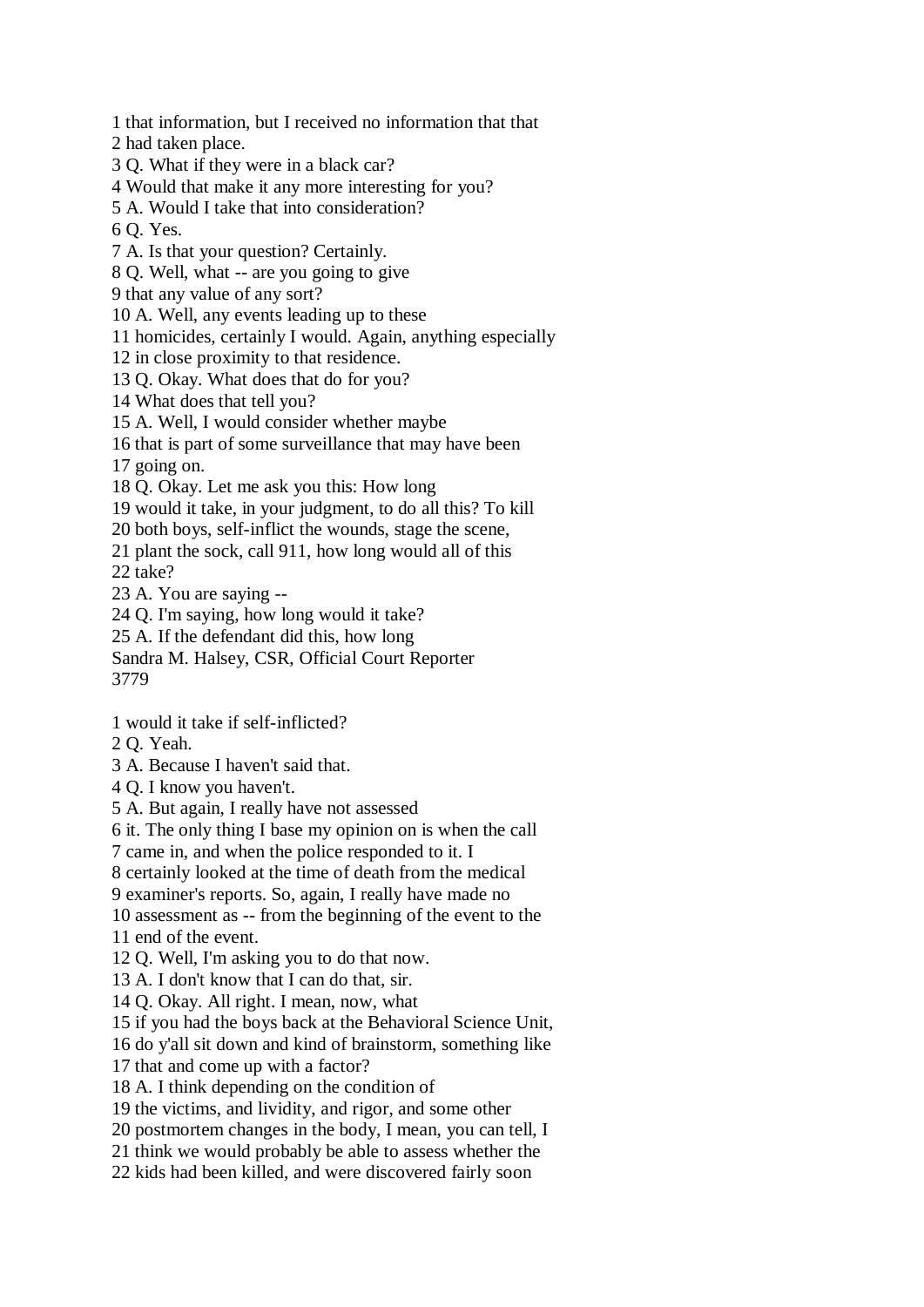23 after the homicides, or whether they had been there a 24 while before they were discovered. 25 But again, as far as giving you an Sandra M. Halsey, CSR, Official Court Reporter 3780 1 exact time, and again, a specific chronology, that is 2 something that we don't do. 3 Q. Well, you see, all that information is 4 available to you. 5 6 MR. TOBY L. SHOOK: Judge, I'll 7 object. He just answered his question. 8 THE COURT: Overruled. I'll let him 9 answer the question. 10 11 BY MR. DOUGLAS MULDER: 12 Q. The majority of it has all been 13 testified to here. I mean we all know. 14 A. Well, I -- but, again, I haven't been 15 here for the testimony. 16 Q. Well, I know it. But I'm asking you, 17 just based on everything that you have received, tell us 18 how long it would take, from start to finish, or from 19 start to the 911 call? 20 A. Well, I would look at a variety of 21 options. 22 Q. I know you would. 23 A. If they were killed and then the 24 perpetrator remained at the scene for some time before 25 any of the other events occurred, like, as you said, the Sandra M. Halsey, CSR, Official Court Reporter 3781 1 self-inflicted wound. 2 They could have been killed or 3 assaulted, and it could have been sometime before the 4 other injuries were inflicted. 5 If it occurred coincidental to the 6 children being assaulted, then it would be a relatively 7 short period of time. 8 Q. How many minutes? Just give me your 9 best guess. I'm not going to hold you to it. 10 A. Again, I'm sure you probably will. 11 But again, I really am not comfortable with making that 12 kind of an assessment of chronology or time. 13 Q. Well, I noticed that you -- when you 14 were talking about the broken glass, you told the jury 15 that you said, "Hit the wine rack." Now, where on earth

16 did you get the idea that somebody hit the wine rack?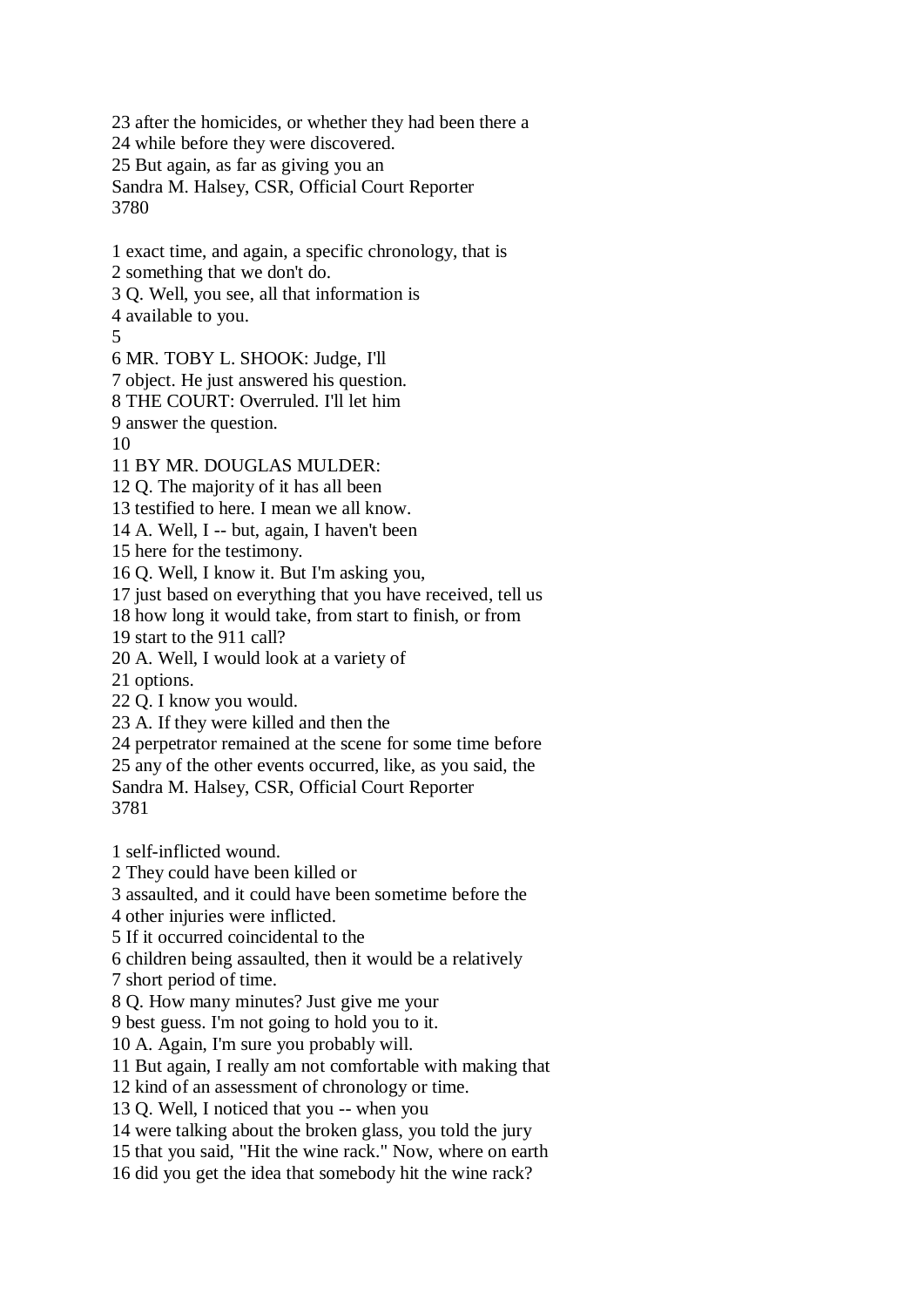17 A. Well, I look at the condition of the

18 wine rack and the glass breaking and the statements of

19 hearing the glass breaking, again, somehow that glass

20 became dislodged.

21 And because it was described as being

22 coincidental to the offender escaping, unless the

23 offender went by and knocked it off or hit into that wine

24 rack, there is really no other way that that could have 25 occurred.

Sandra M. Halsey, CSR, Official Court Reporter 3782

1 Q. Well, now, wait a minute. There are a

2 bunch of different ways that could have occurred, aren't

3 there?

4 A. Well --

5 Q. Okay. Remember, you said you were --

6 I wrote it down -- and you said that you were alarmed or

7 curious that some of the other things on the wine rack

8 were not knocked off?

9 A. Yes, sir, that's correct.

10 Q. You said that when he hit the wine

11 rack?

12 A. Well --

13 Q. I mean, why does somebody have to hit

14 the wine rack to break a glass?

15 A. Well, there would have had to have

16 been some sort of contact with the wine rack for that, I

17 believe, for that glass to become dislodged and for the

18 other items on that wine rack to be moved.

19 Q. Uh-huh. So are you suggesting that

20 somebody took the wine glass, and threw it down on the

21 floor?

22 A. No, I'm not. I didn't say that.

23 Q. And you don't have, we can agree, that

24 you don't have to hit the wine rack to knock a glass off, 25 do you?

Sandra M. Halsey, CSR, Official Court Reporter 3783

1 In fact, you could come by and just

2 hit it with your arm or shoulder?

3 A. Certainly. You could come by and pick

4 it up off and throw it down. That is a way for it to 5 come off.

6 Q. But if it were thrown down on the

7 floor, you wouldn't expect to find shards up here on the 8 shelf, would you?

9 A. If it were picked up and thrown on the

10 floor, clearing that wine rack completely, that is